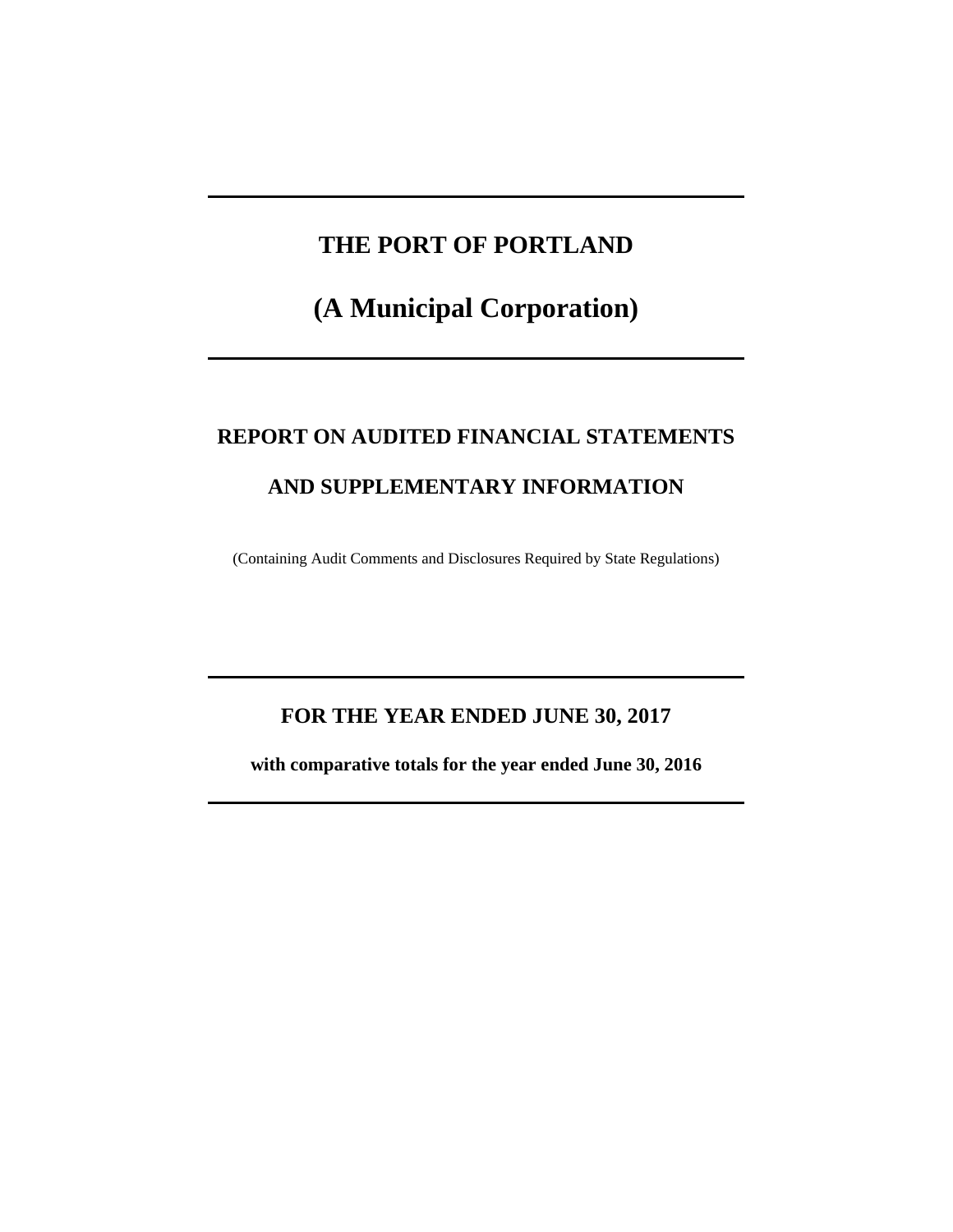(a municipal corporation) \_\_\_\_\_\_\_\_\_\_\_\_\_\_\_\_\_\_\_\_\_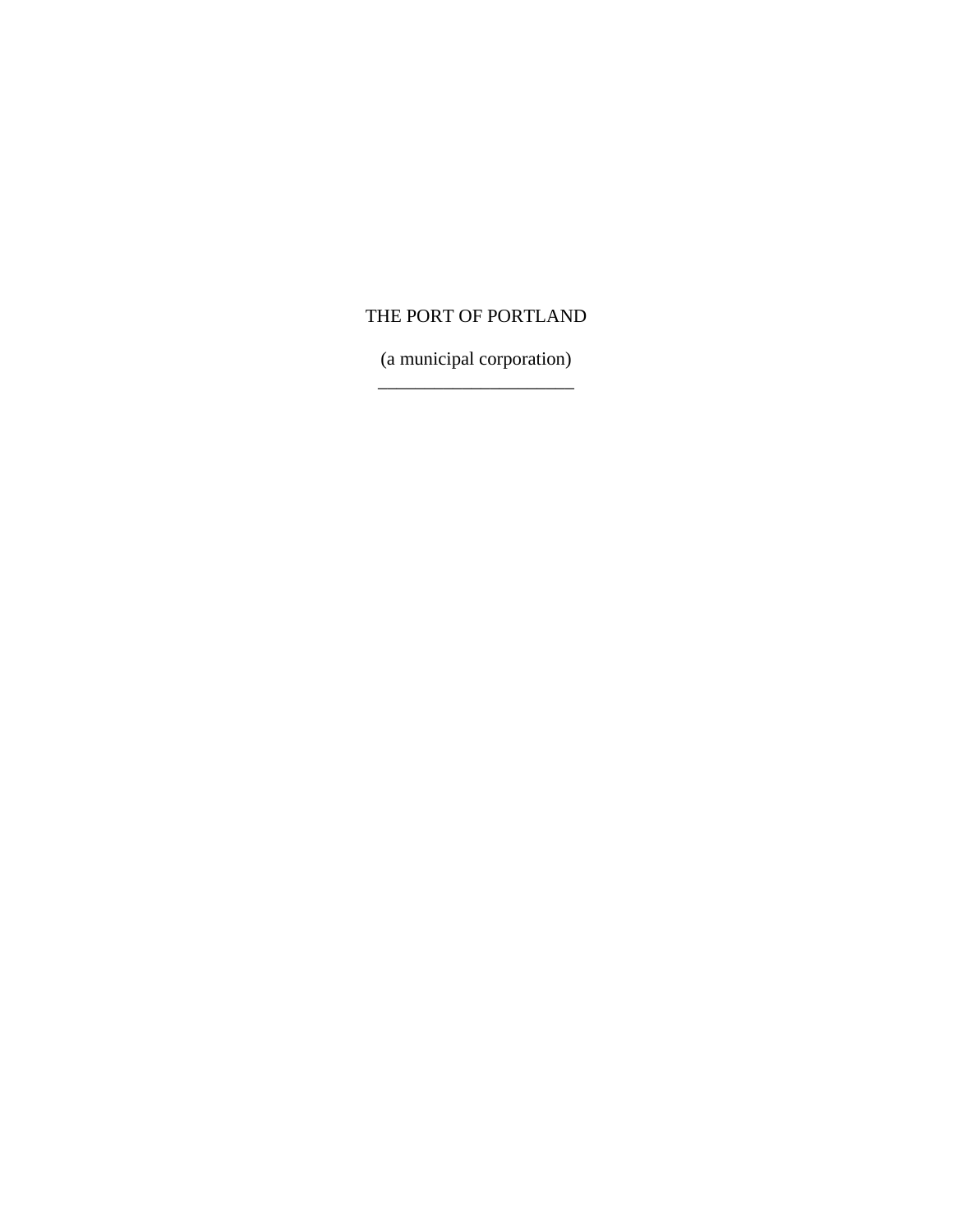#### COMMISSIONERS AS OF JUNE 30, 2017

| Name                                                                            | <b>Term Expires</b> |
|---------------------------------------------------------------------------------|---------------------|
| Jim Carter, President<br>7200 NE Airport Way<br>Portland, Oregon 97218          | November 30, 2017   |
| Tom Chamberlain, Vice President<br>2110 State Street<br>Salem, Oregon 97303     | May 9, 2019         |
| Robert L. Levy, Secretary<br>822 S Hwy 395, No. 423<br>Hermiston, Oregon 97838  | April 30, 2021      |
| Linda M. Pearce, Treasurer<br>4185 Highway 101 North<br>Tillamook, Oregon 97141 | September 30, 2020  |
| Michael C. Alexander<br>7200 NE Airport Way<br>Portland, Oregon 97218           | May 31, 2020        |
| Alice Cuprill-Comas<br>3181 SW Sam Jackson Park Road<br>Portland, Oregon 97239  | September 30, 2019  |
| Pat McDonald<br>3100 NE Shute Road<br>Hillsboro, Oregon 97229                   | February 16, 2020   |
| Tom Tsuruta<br>P.O. Box 261<br>Marylhurst, Oregon 97036                         | December 12, 2020   |
| Gary Young<br>15937 NE Airport Way<br>Portland, Oregon 97230                    | September 30, 2019  |

\_\_\_\_\_\_\_\_\_\_\_\_\_\_\_\_\_\_ Curtis Robinhold, Executive Director

 $\frac{1}{2}$ 

REGISTERED AGENT AND OFFICE Daniel Blaufus 7200 NE Airport Way Portland, Oregon 97218

Telephone: 503-415-6000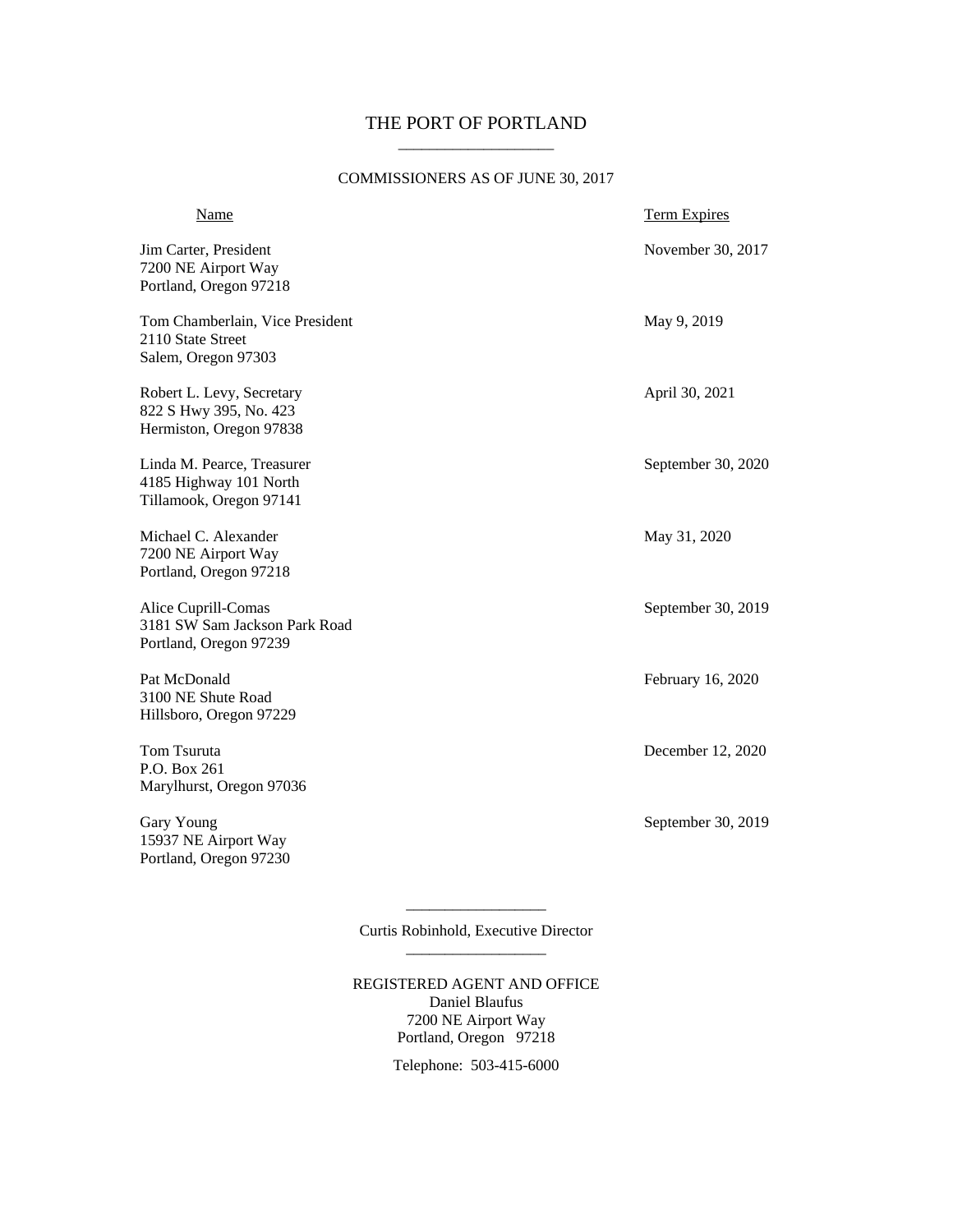#### THE PORT OF PORTLAND TABLE OF CONTENTS

| <b>BASIC FINANCIAL STATEMENTS</b>                                             |  |
|-------------------------------------------------------------------------------|--|
| As of June 30, 2017 with comparative totals for the year ended June 30, 2016: |  |
|                                                                               |  |
|                                                                               |  |
|                                                                               |  |
|                                                                               |  |
| REQUIRED SUPPLEMENTARY INFORMATION                                            |  |
| SCHEDULE OF FUNDING PROGRESS FOR DEFINED BENEFIT HEALTHCARE PLAN  38          |  |
| SCHEDULE OF PROPORTIONATE SHARE OF PERS NET PENSION LIABILITY (ASSET)  39     |  |
|                                                                               |  |
| SUPPLEMENTARY INFORMATION                                                     |  |
| As of and for the year ended June 30, 2017:                                   |  |
|                                                                               |  |
| RECONCILIATION OF BUDGETARY REVENUES AND EXPENDITURES TO INCOME               |  |
| RECONCILIATION OF AIRPORT BUDGETARY REVENUES AND EXPENDITURES TO              |  |
| SCHEDULES OF RESOURCES, EXPENDITURES AND TRANSFERS (BUDGETARY BASIS):         |  |
|                                                                               |  |
|                                                                               |  |
|                                                                               |  |
|                                                                               |  |
|                                                                               |  |
|                                                                               |  |
|                                                                               |  |
|                                                                               |  |
|                                                                               |  |
|                                                                               |  |
| SCHEDULE OF COMPLIANCE WITH ORDINANCE NOS. 155 AND 323 DEBT SERVICE           |  |
|                                                                               |  |
| SCHEDULE OF GENERAL ACCOUNT AMOUNT AVAILABLE FOR PAYMENT TO AIRPORT           |  |
| REVENUE BOND FUND AND RATIO TO REVENUE BOND DEBT SERVICE REQUIREMENT  58      |  |
|                                                                               |  |
|                                                                               |  |
| SCHEDULE OF BOND AND OTHER LONG-TERM DEBT PRINCIPAL TRANSACTIONS -            |  |
| SCHEDULE OF BOND AND OTHER LONG-TERM DEBT INTEREST TRANSACTIONS -             |  |
| SCHEDULE OF FUTURE REQUIREMENTS FOR RETIREMENT OF BONDED AND OTHER            |  |
|                                                                               |  |
|                                                                               |  |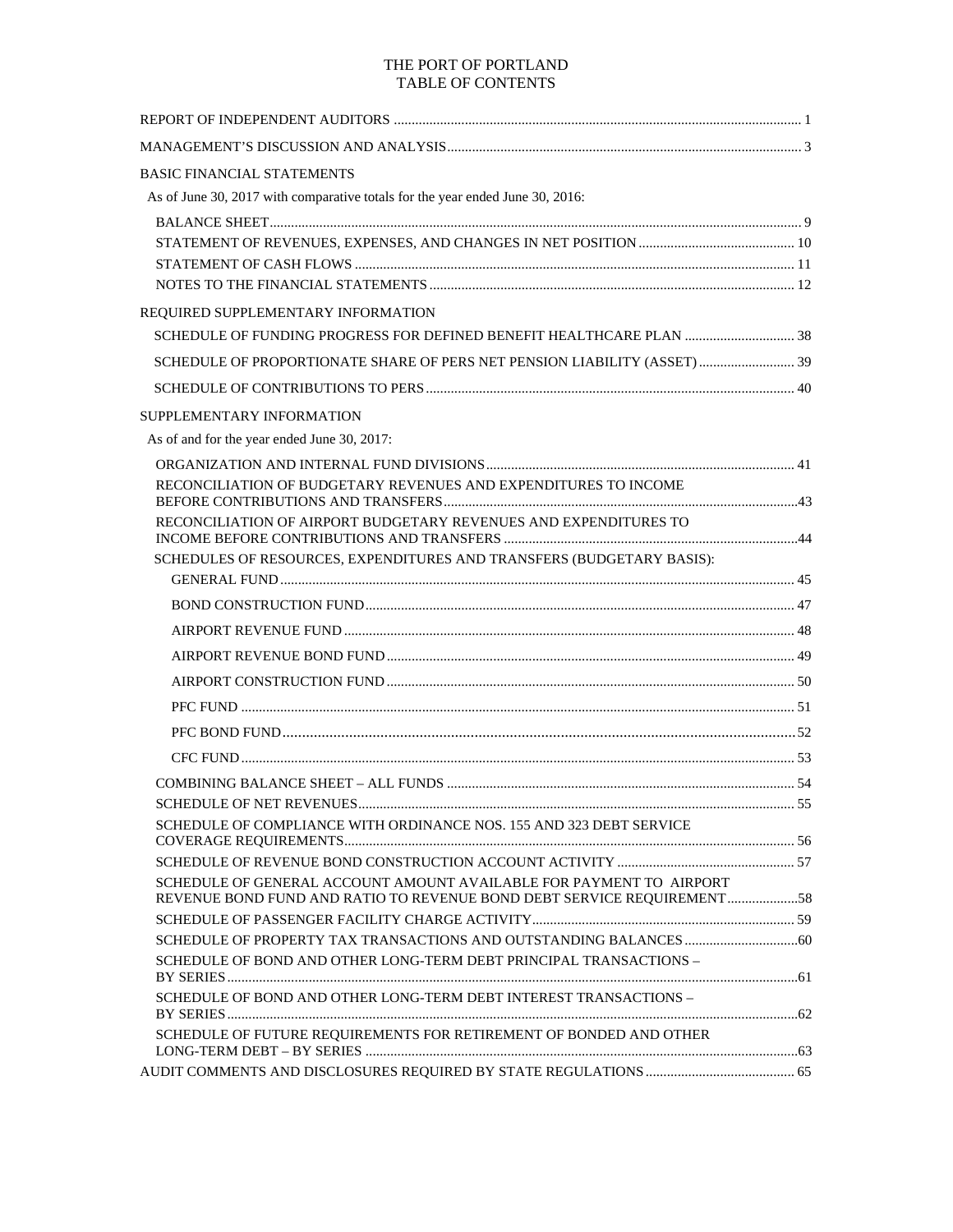## REPORT OF INDEPENDENT AUDITORS

\_\_\_\_\_\_\_\_\_\_\_\_\_\_\_\_\_\_\_\_\_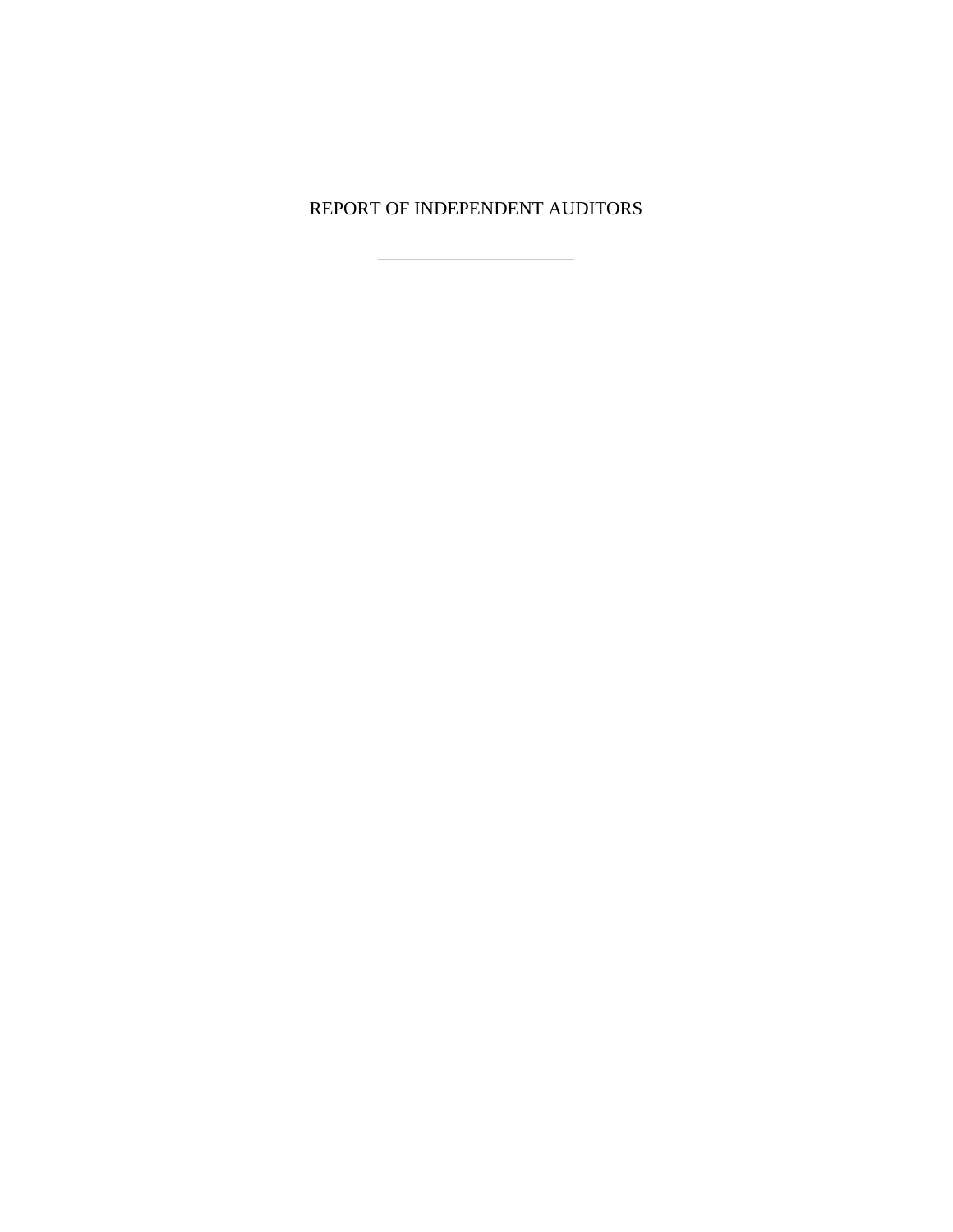

# **Report of Independent Auditors**

The Board of Commissioners Port of Portland

#### **Report on the Financial Statements**

We have audited the accompanying individual balance sheets and the related statements of revenues, expenses, and changes in net position and of cash flows of the Airport and Marine & Other activities as of and for the year ended June 30, 2017, and the related notes to the financial statements, which collectively comprise the Port of Portland's basic financial statements as listed in the table of contents.

#### *Management's Responsibility for the Financial Statements*

Management is responsible for the preparation and fair presentation of these financial statements in accordance with accounting principles generally accepted in the United States of America; this includes the design, implementation, and maintenance of internal control relevant to the preparation and fair presentation of financial statements that are free from material misstatement, whether due to fraud or error.

#### *Auditor's Responsibility*

Our responsibility is to express an opinion on these financial statements based on our audit. We conducted our audit in accordance with auditing standards generally accepted in the United States of America. Those standards require that we plan and perform the audit to obtain reasonable assurance about whether the financial statements are free from material misstatement.

An audit involves performing procedures to obtain audit evidence about the amounts and disclosures in the financial statements. The procedures selected depend on the auditor's judgment, including the assessment of the risks of material misstatement of the financial statements, whether due to fraud or error. In making those risk assessments, the auditor considers internal control relevant to the entity's preparation and fair presentation of the financial statements in order to design audit procedures that are appropriate in the circumstances, but not for the purpose of expressing an opinion on the effectiveness of the entity's internal control. Accordingly, we express no such opinion. An audit also includes evaluating the appropriateness of accounting policies used and the reasonableness of significant accounting estimates made by management, as well as evaluating the overall presentation of the financial statements.

We believe that the audit evidence we have obtained is sufficient and appropriate to provide a basis for our audit opinion.

#### *Opinions*

In our opinion, the financial statements referred to above present fairly, in all material respects, the respective financial position of the Airport and Marine & Other activities of the Port of Portland as of June 30, 2017, and the respective changes in financial position and cash flows thereof for the year then ended in accordance with accounting principles generally accepted in the United States of America.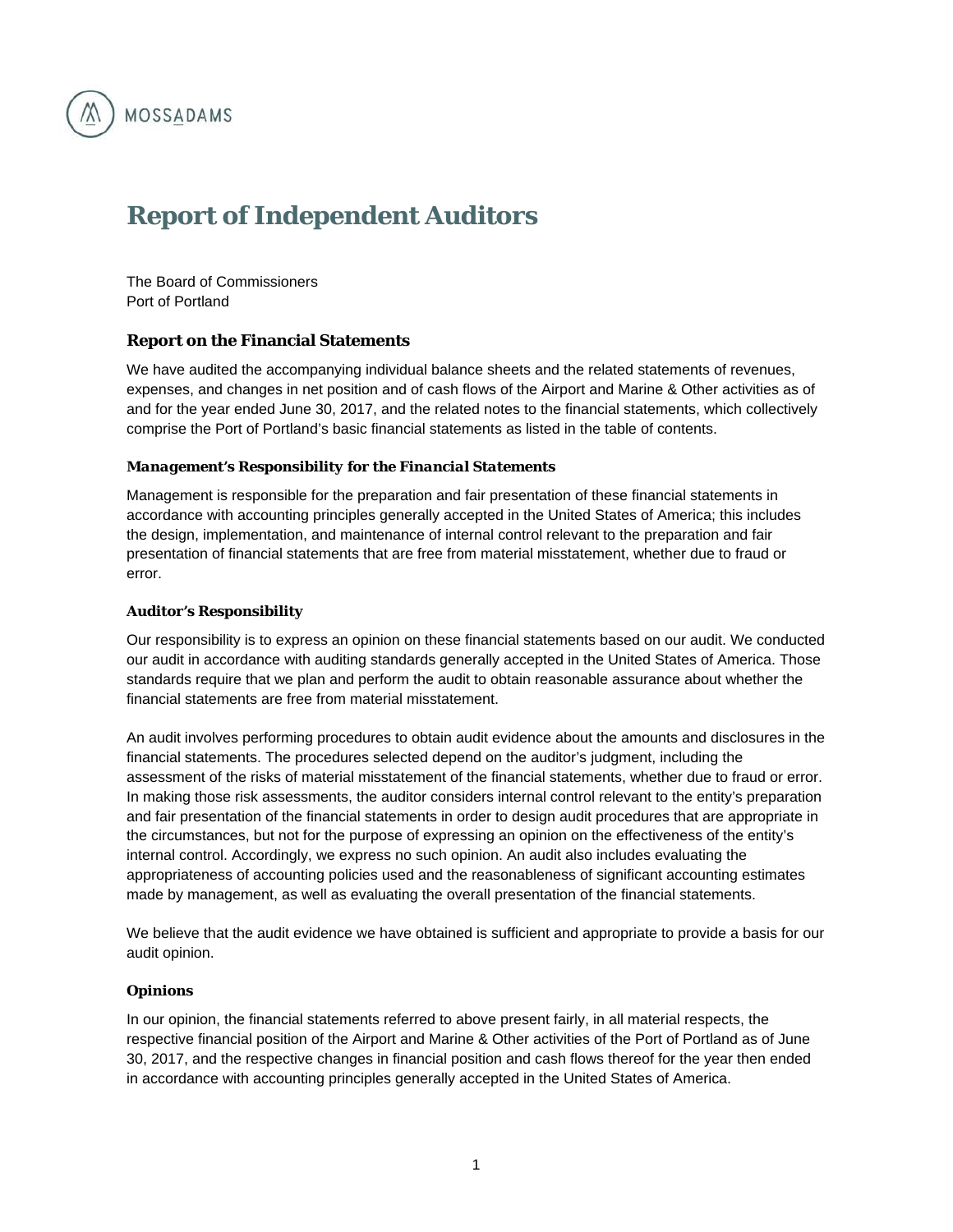#### *Other Matters*

#### *Prior-Year Comparative Information*

Other auditors previously audited the Port's 2016 financial statements, and expressed unmodified audit opinions in their report dated October 21, 2016. In our opinion, the summarized comparative information presented herein as of and for the year ended June 30, 2016, is consistent, in all material respects, with the audited financial statements from which it has been derived.

#### *Required Supplementary Information*

Accounting principles generally accepted in the United States of America require that management's discussion and analysis, schedule of funding progress for defined benefit healthcare plan, schedule of proportionate share of PERS net pension liability (asset), and schedule of contributions to PERS be presented to supplement the basic financial statements. Such information, although not a part of the basic financial statements, is required by the Governmental Accounting Standards Board who considers it to be an essential part of financial reporting for placing the basic financial statements in an appropriate operational, economic, or historical context. We have applied certain limited procedures to the required supplementary information in accordance with auditing standards generally accepted in the United States of America, which consisted of inquiries of management about the methods of preparing the information and comparing the information for consistency with management's responses to our inquiries, the basic financial statements, and other knowledge we obtained during our audit of the basic financial statements. We do not express an opinion or provide any assurance on the information because the limited procedures do not provide us with sufficient evidence to express an opinion or provide any assurance.

#### *Other Information*

Our audit was conducted for the purpose of forming opinions on the financial statements that collectively comprise the Port of Portland's basic financial statements. The supplementary information as listed in the table of contents is presented for purposes of additional analysis and is not a required part of the basic financial statements. These schedules are the responsibility of management and were derived from and related directly to the underlying accounting and other records used to prepare the basic financial statements. Such information has been subjected to the auditing procedures applied in the audit of the basic financial statements and certain additional procedures, including comparing and reconciling such information directly to the underlying accounting and other records used to prepare the basic financial statements or to the basic financial statements themselves, and other additional procedures in accordance with auditing standards generally accepted in the United States of America. In our opinion, the supplementary information is fairly stated, in all material respects, in relation to the basic financial statements as a whole.

#### **Report on Other Legal and Regulatory Requirements**

In accordance with the Minimum Standards for Audits of Oregon Municipal Corporations, we have issued our report dated October 24, 2017, on our consideration of the Port's compliance with certain provisions of laws and regulations, including the provisions of Oregon Revised Statutes as specified in Oregon Administrative Rules. The purpose of that report is to describe the scope of our testing of compliance and the results of that testing and not to provide an opinion on compliance.

James C. layarstta

James C. Lanzarotta, Partner for Moss Adams LLP Portland, Oregon October 24, 2017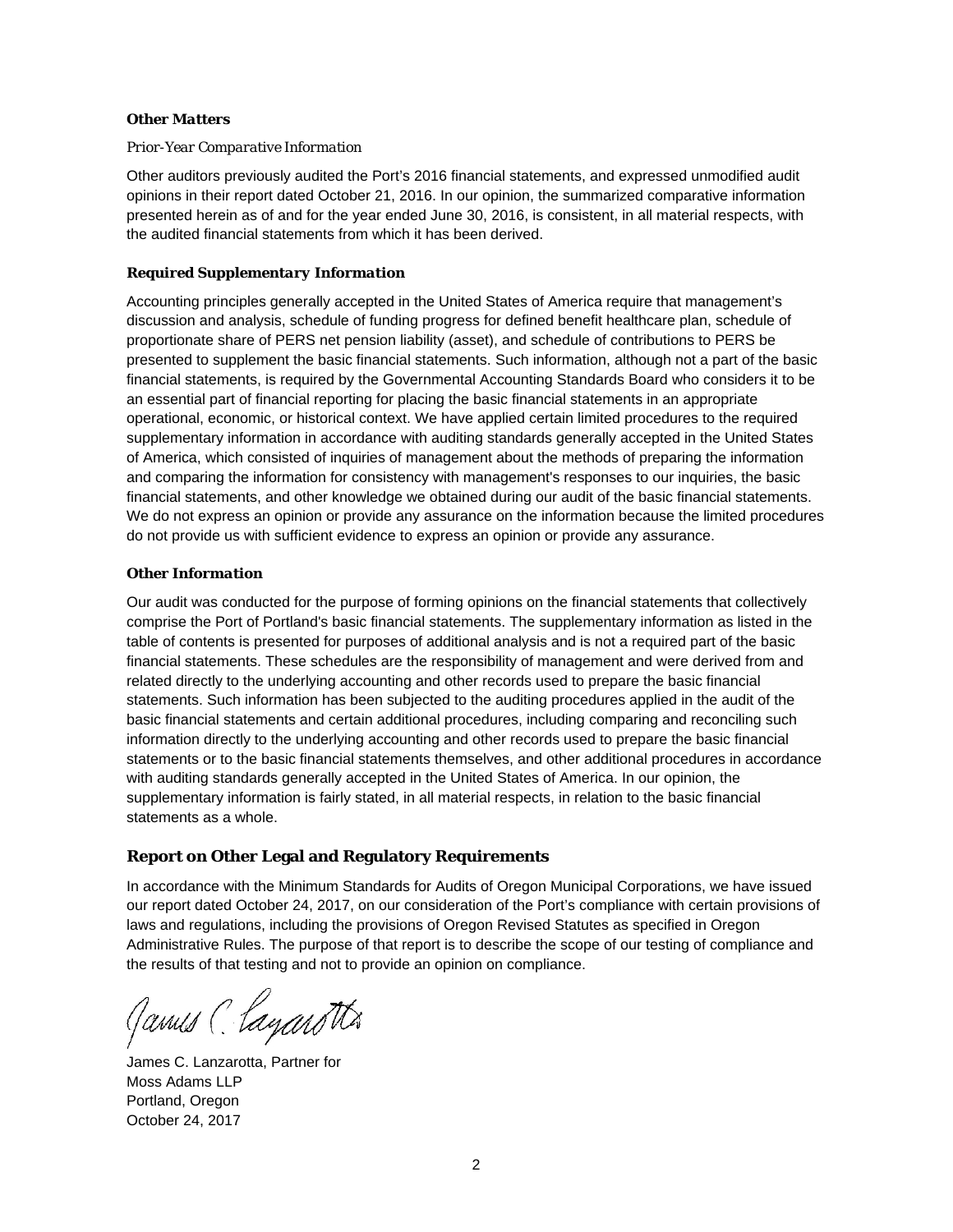MANAGEMENT'S DISCUSSION AND ANALYSIS

(UNAUDITED)  $\frac{1}{2}$  ,  $\frac{1}{2}$  ,  $\frac{1}{2}$  ,  $\frac{1}{2}$  ,  $\frac{1}{2}$  ,  $\frac{1}{2}$  ,  $\frac{1}{2}$  ,  $\frac{1}{2}$  ,  $\frac{1}{2}$  ,  $\frac{1}{2}$  ,  $\frac{1}{2}$  ,  $\frac{1}{2}$  ,  $\frac{1}{2}$  ,  $\frac{1}{2}$  ,  $\frac{1}{2}$  ,  $\frac{1}{2}$  ,  $\frac{1}{2}$  ,  $\frac{1}{2}$  ,  $\frac{1$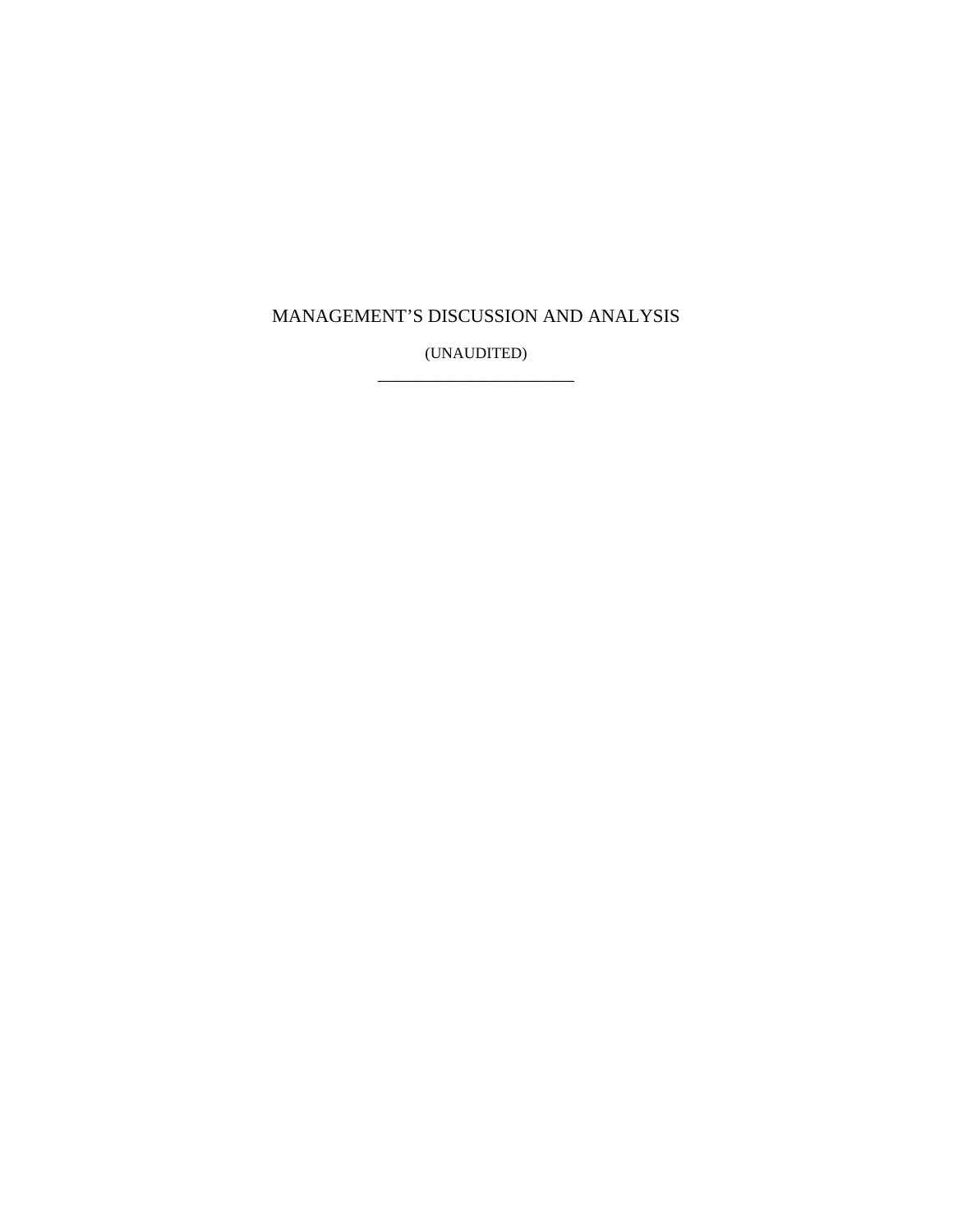This discussion and analysis of the Port of Portland's (Port) financial performance provides an overview of the Port's financial activities for the fiscal year ended June 30, 2017. Please read it in conjunction with the Port's financial statements, which follow this section.

#### **Overview of the Financial Statements:**

These financial statements consist of four parts – management's discussion and analysis (this section), the basic financial statements (including notes), required supplementary information, and supplementary information. The report is guided by accounting and reporting principles established by the Governmental Accounting Standards Board (GASB), and also by the Oregon Secretary of State (OSS). The basic financial statements are prepared on the accrual basis, similar to a private business, whereby revenues are recognized when earned and expenses are recognized when incurred, regardless of when cash is received or paid. The basic financial statements consist of a balance sheet, which includes the Port's assets, including deferred outflows, liabilities, including deferred inflows, and net position at year end; statement of revenues, expenses, and changes in net position, which includes all revenues, expenses, and grants expended for construction for the year; and statement of cash flows, which presents the sources and uses of cash for the year. The financial statements also include notes that explain some of the information in the financial statements and provide more detailed data. Following the financial statements is a section of supplementary information, nearly all of which is required by the GASB, the OSS, or bond ordinances. The Port's two activities are Airport (Portland International Airport) and Marine & Other (marine terminals, industrial development, environmental, navigation, general aviation, engineering, and administration). These activities are described in Notes 1 and 2 to the financial statements. Of special significance to readers of the financial statements is that, with certain limited exceptions, Airport monies are restricted by bond ordinances and Federal Aviation Administration regulations for use at the Airport only. Airport net revenues (essentially operating revenues less operating expenses other than depreciation) are largely determined by bond ordinances and contracts with airlines, as more fully explained in Note 6 to the financial statements.

#### **Financial Results:**

The Port's total net position increased \$95.3 million from the 2016 amount, or 8.0 percent. Unrestricted net position – the portion of net position that can be used to finance day-to-day operations without constraints established by debt covenants or legal requirements – increased by \$46.2 million, or 55.9 percent during that same time. In comparison, last year total net position increased by \$64.4 million, or 5.7 percent. The analysis in Table 1 (below) focuses on the net position of the Airport and of the Port's Marine & Other activities separately.

Table 1

|                            |             |         |         | 1 aviv 1       |    |       |     |             |                   |         |            |
|----------------------------|-------------|---------|---------|----------------|----|-------|-----|-------------|-------------------|---------|------------|
|                            |             |         |         | Net Position   |    |       |     |             |                   |         |            |
|                            |             |         |         | (\$ millions)  |    |       |     |             |                   |         | Total      |
|                            |             |         |         |                |    |       |     |             |                   |         | Percentage |
|                            |             | Airport |         | Marine & Other |    |       |     |             | <b>Total Port</b> |         | Change     |
|                            | 2017        |         | 2016    | 2017           |    | 2016  |     | 2017        |                   | 2016    | 2016-2017  |
| Current and other assets   | \$<br>649.3 | \$      | 413.3   | \$<br>293.7    | \$ | 245.2 | \$. | 912.8       | $*$ \$            | 627.4   | 45.5%      |
| Capital assets             | 1,264.3     |         | 1,188.4 | 336.3          |    | 347.7 |     | 1,600.6     |                   | 1,536.1 | 4.2%       |
| Deferred outflows          | 58.7        |         | 45.6    | 29.4           |    | 4.1   |     | 88.1        |                   | 49.7    | 77.3%      |
| Total assets               | 1,972.3     |         | 1,647.3 | 659.4          |    | 597.0 |     | $2,601.5$ * |                   | 2,213.2 | 17.5%      |
| Long-term debt outstanding | 873.7       |         | 648.5   | 93.3           |    | 99.3  |     | 967.0       |                   | 747.8   | 29.3%      |
| Other liabilities          | 210.9       |         | 161.1   | 158.2          |    | 127.0 |     | 338.9 *     |                   | 257.1   | 31.8%      |
| Deferred inflows           | 0.7         |         | 4.1     | 0.9            |    | 5.6   |     | 1.6         |                   | 9.7     | $(83.5)\%$ |
| Total liabilities          | 1,085.3     |         | 813.7   | 252.4          |    | 231.9 |     | $1,307.5$ * |                   | 1,014.6 | 28.9%      |
| Net position:              |             |         |         |                |    |       |     |             |                   |         |            |
| Net investment             |             |         |         |                |    |       |     |             |                   |         |            |
| in capital assets          | 578.7       |         | 573.4   | 312.7          |    | 321.6 |     | 891.4       |                   | 895.0   | (0.4)%     |
| Restricted                 | 271.0       |         | 217.7   | 2.7            |    | 3.3   |     | 273.7       |                   | 221.0   | 23.8%      |
| Unrestricted               | 37.3        |         | 42.5    | 91.6           |    | 40.2  |     | 128.9       |                   | 82.7    | 55.9%      |
| Total net position         | 887.0       |         | 833.6   | 407.0          | S  | 365.1 | \$. | 1,294.0     |                   | 1,198.7 | 8.0%       |
|                            |             |         |         |                |    |       |     |             |                   |         |            |

\* Receivables and payables between activities are eliminated in the Total Port column.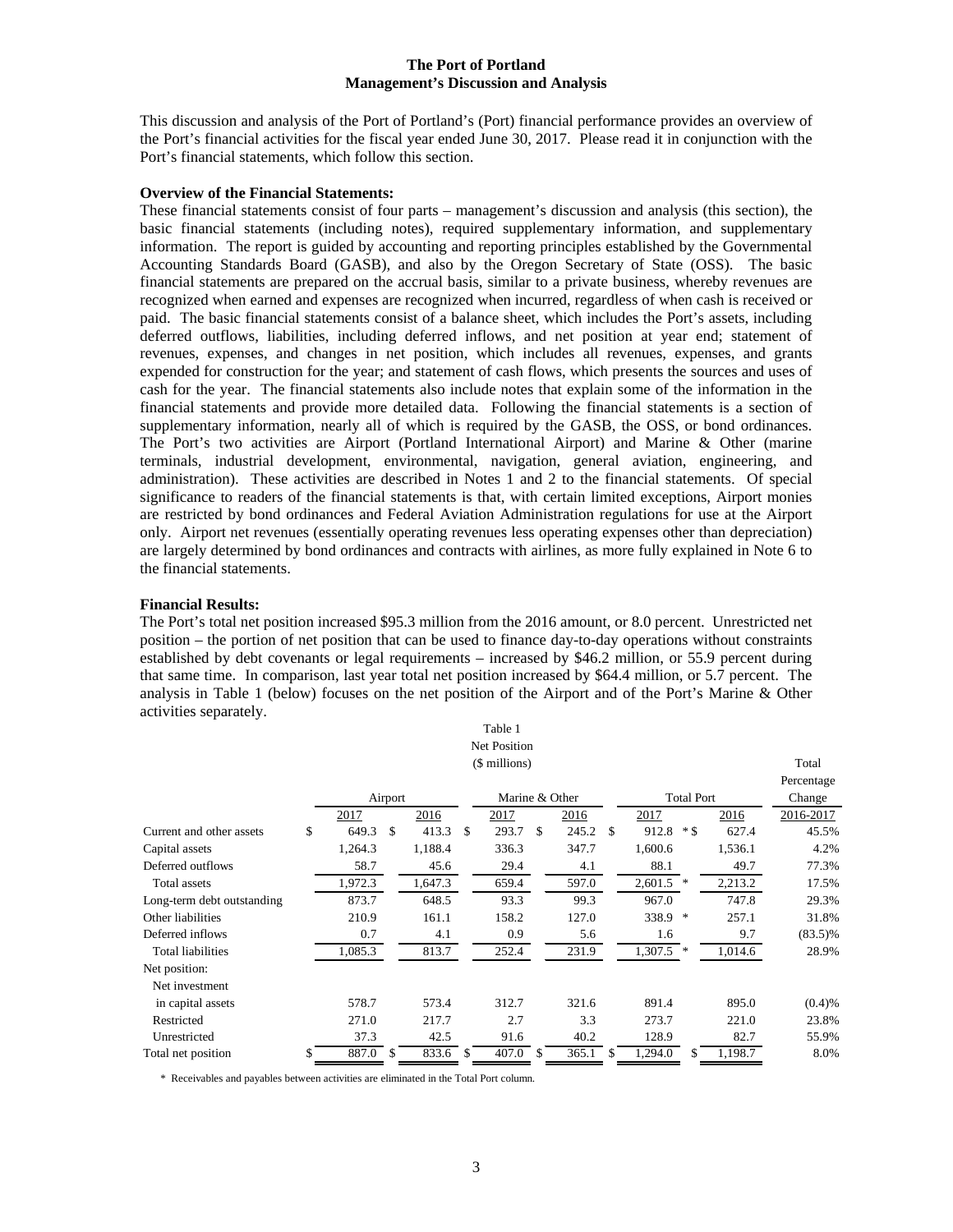Total net position of the Airport increased by \$53.4 million, or 6.4 percent, as a result of net income and capital grants. Net investment in capital assets increased \$5.3 million, or 0.9 percent, as a result of increases in capital additions and construction spending. Restricted net position increased by \$53.3 million, or 24.5 percent, primarily due to net income restricted for debt service and construction. Unrestricted net position decreased by \$5.2 million, or 12.2 percent, primarily as a result of increased long-term pension liability required under GASB 68, partially offset by net operating income.

Total net position of Marine & Other increased from the 2016 balance by \$41.9 million, or 11.5 percent, primarily due to net income and capital grants. Net investment in capital assets decreased \$8.9 million, or 2.8 percent, largely as a result of higher sales of industrial property, offset in part by higher construction spending during the year. Unrestricted net position increased by \$51.4 million or 127.9 percent, again primarily due to net income and capital grants.

Several factors caused changes in net position (Table 2, below) to increase \$31.0 million from 2016.

Airport changes in net position remained basically flat when compared to the prior year. Marine & Other changes in net position increased \$30.7 million primarily due to higher operating revenues in 2017, partially offset by decreased nonoperating revenue versus the prior year.

Table 2

|                                      | Changes in Net Position |       |         |       |               |                |    |       |     |       |                   |       |            |  |
|--------------------------------------|-------------------------|-------|---------|-------|---------------|----------------|----|-------|-----|-------|-------------------|-------|------------|--|
|                                      |                         |       |         |       |               | (\$ millions)  |    |       |     |       |                   |       | Total      |  |
|                                      |                         |       |         |       |               |                |    |       |     |       |                   |       | Percentage |  |
|                                      |                         |       | Airport |       |               | Marine & Other |    |       |     |       | <b>Total Port</b> |       | Change     |  |
|                                      |                         | 2017  |         | 2016  |               | 2017           |    | 2016  |     | 2017  |                   | 2016  | 2016-2017  |  |
| Revenues:                            |                         |       |         |       |               |                |    |       |     |       |                   |       |            |  |
| Operating revenues                   |                         |       |         |       |               |                |    |       |     |       |                   |       |            |  |
| Charges for services                 | \$                      | 232.1 | \$      | 232.3 | <sup>\$</sup> | 72.0           | \$ | 49.0  | \$. | 304.1 | \$.               | 281.3 | 8.1%       |  |
| Land sales                           |                         |       |         |       |               | 37.4           |    | 13.7  |     | 37.4  |                   | 13.7  | 173.0%     |  |
| Other                                |                         |       |         |       |               | 0.2            |    | 0.1   |     | 0.2   |                   | 0.1   | 100.0%     |  |
| Nonoperating revenues                |                         |       |         |       |               |                |    |       |     |       |                   |       |            |  |
| Property tax revenue                 |                         |       |         |       |               | 11.6           |    | 11.1  |     | 11.6  |                   | 11.1  | 4.5%       |  |
| Interest revenue                     |                         | 4.9   |         | 2.2   |               | 2.9            |    | 3.7   |     | 7.8   |                   | 5.9   | 32.2%      |  |
| PFC revenue                          |                         | 37.7  |         | 34.9  |               |                |    |       |     | 37.7  |                   | 34.9  | 8.0%       |  |
| CFC revenue                          |                         | 16.1  |         | 15.4  |               |                |    |       |     | 16.1  |                   | 15.4  | 4.5%       |  |
| Other nonoperating revenue           |                         |       |         |       |               | 3.2            |    | 12.6  |     | 3.2   |                   | 12.6  | $(74.6)\%$ |  |
| <b>Total revenues</b>                |                         | 290.8 |         | 284.8 |               | 127.3          |    | 90.2  |     | 418.1 |                   | 375.0 | 11.5%      |  |
| Expenses:                            |                         |       |         |       |               |                |    |       |     |       |                   |       |            |  |
| Operating expenses                   |                         | 215.5 |         | 226.3 |               | 89.2           |    | 85.4  |     | 304.7 |                   | 311.7 | (2.2)%     |  |
| Nonoperating expenses                |                         | 31.4  |         | 26.1  |               | 5.6            |    | 5.9   |     | 37.0  |                   | 32.0  | 15.6%      |  |
| Total expenses                       |                         | 246.9 |         | 252.4 |               | 94.8           |    | 91.3  |     | 341.7 |                   | 343.7 | (0.6)%     |  |
| Income (loss) before contributions   |                         |       |         |       |               |                |    |       |     |       |                   |       |            |  |
| and transfers                        |                         | 43.9  |         | 32.4  |               | 32.5           |    | (1.1) |     | 76.4  |                   | 31.3  | 144.1%     |  |
| Capital contributions and reversions |                         | 9.9   |         | 24.4  |               | 9.0            |    | 8.6   |     | 18.9  |                   | 33.0  | (42.7)%    |  |
| Transfers (out) in                   |                         | (0.4) |         | (3.7) |               | 0.4            |    | 3.7   |     |       |                   |       |            |  |
| Increase (decrease) in net position  |                         | 53.4  | \$      | 53.1  | \$            | 41.9           | \$ | 11.2  | \$. | 95.3  | \$                | 64.3  | 48.2%      |  |

Total revenues for the Port increased by approximately \$43.1 million from the prior year. Total expenses decreased approximately \$2.0 million from the prior year amount.

At the Airport, operating revenues remained flat when compared to the prior year; this was due to higher revenues in 2016 resulting from a one-time billing for expensed project design costs, offset in 2017 by increases in airline, concessions, rental car and parking revenues. The decrease of about \$10.8 million in operating expenses was primarily attributable to the impacts of decreased GASB 68 pension expense versus the prior year, as well as the prior year expensing of design costs associated with an airport terminal project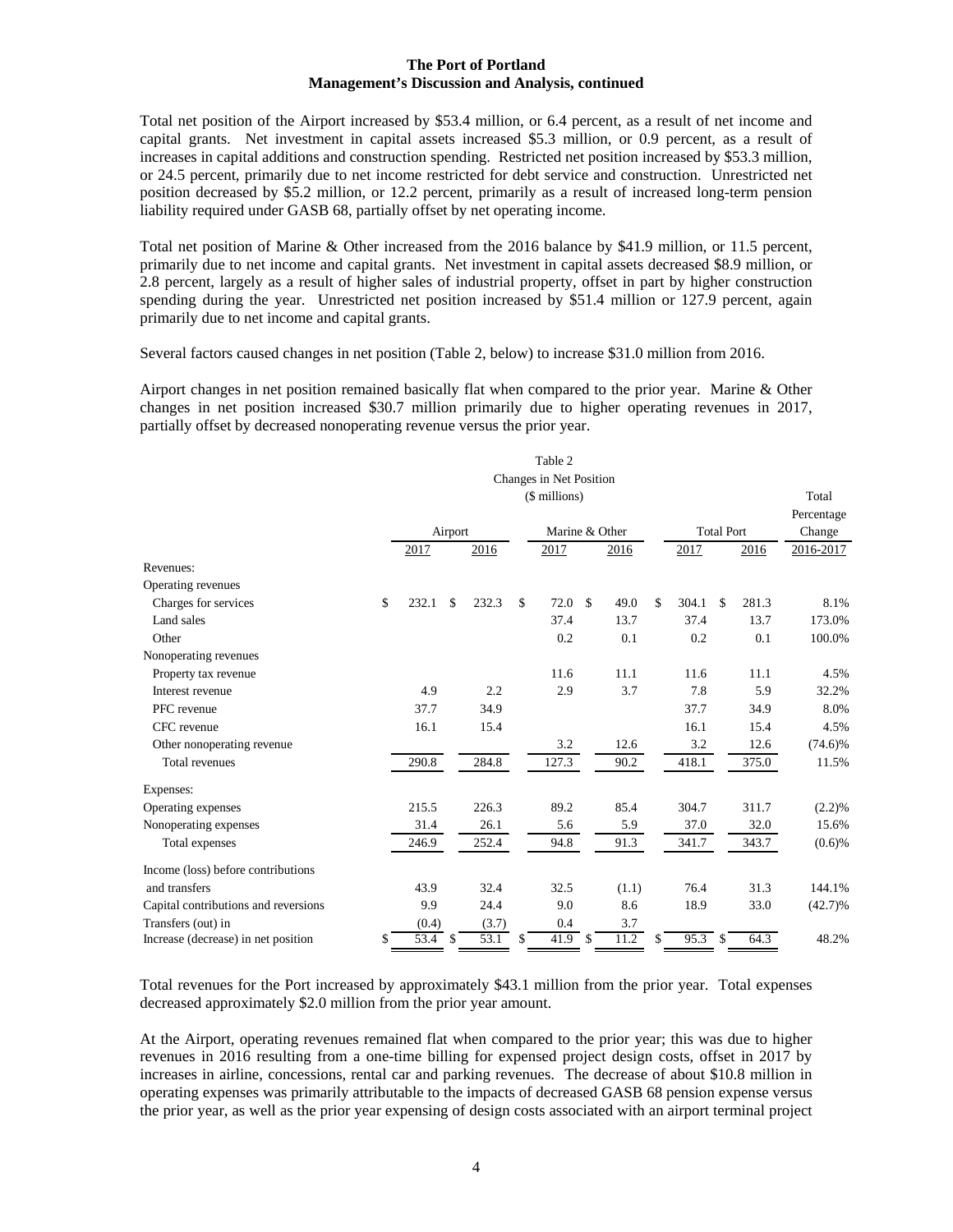that underwent a significant scope change during fiscal 2016; this was partially offset by increased depreciation and salaries expenses. Capital contributions and reversions decreased \$14.5 million as a result of leased assets whose ownership reverted to the Airport during the prior year, as well as from incurring fewer grant-eligible costs in 2017.

For Marine & Other, charges for services operating revenues increased \$23.0 million from the prior year, primarily the result of nearly \$19.0 million in revenue recorded from a lease termination at the marine container terminal as well as increased Navigation division dredging revenues. Land sales revenue increased \$23.7 million from the prior year as a result of industrial property sales. Other nonoperating revenue decreased \$9.4 million primarily as a result of one-time revenue recorded in fiscal 2016 pursuant to a lease restructuring. During the same time, operating expenses increased \$3.8 million due to the impacts of higher cost of land sold expense, salaries expense, and fewer costs charged to capital projects; these increases were offset in part by reduced GASB 68 pension expense and lower depreciation expense. Transfers from the Airport decreased by \$3.3 million primarily as a result of lower construction at general aviation airports included in Marine & Other.

#### **Budgetary Highlights:**

The Port's budget for fiscal 2017 was adopted by the Port Commission and certified by the Multnomah County Tax Supervising and Conservation Commission (TSCC) in June 2016. Budget appropriations at the Airport were adjusted upwards during the year to reflect higher than anticipated costs associated with reimbursement of a tenant for demolition and site preparation associated with development, increased expenditures for snow and ice removal activity at the Airport during the winter, increased capital outlay associated with the timing of work on Airport terminal projects, and non-cash budgetary impact of a tenant rent credit for demolition and site preparation. Appropriations in the budget for Marine & Other were adjusted to reflect unanticipated costs associated with a recruitment incentive for new air cargo service to the Airport, increased General Aviation costs associated with emergency runway repair costs at Hillsboro, higher service reimbursement costs for additional services provided to General Aviation by Airport maintenance, and to provide for non-cash budgetary impacts of accounting accruals for natural resources restoration. While legally a local government subject to governmental budgeting requirements, the Port operates much like a business, with expenditure levels driven by business needs, and utilizes the accrual basis of accounting. Revisions to reflect expenditure patterns are, therefore, common for an entity like the Port. As explained in Note 1 to the financial statements, Oregon budget laws differ, in certain situations, from accounting principles generally accepted in the United States of America.

On a budgetary basis, Airport capital expenditures were \$135.6 million, 1.8 percent below the \$138.3 million budget, tracking well as the newest capital expansion program at the Airport begins to get underway. Operating expenditures of \$100.0 million also tracked tightly against budget. Airport operating revenues were \$231.9 million, coming in 1.6 percent above the \$228.2 million budget as a result of record passenger counts, which drove the higher revenues. Passenger facility charges of \$37.7 million exceeded budget by about \$3.3 million as a result of record enplanements. Capital grants during the year were \$9.9 million, 26.7 percent below the budget of \$13.5 million as a result of incurring fewer grant eligible costs than anticipated. Other significant budgetary resource variances include a new construction bond issuance to help fund capital expansion at the Airport.

Fiscal 2017 budgetary capital expenditures for Marine & Other were \$20.8 million, 51.5 percent below the budget of \$42.9 million, largely due to timing delays and project deferrals. Capital grants for the year were \$9.0 million, exceeding the budget of \$5.9 million, primarily due to an unbudgeted grant received for marine Terminal 6 auto infrastructure development, as well as incurring more grant eligible development costs in Troutdale Reynolds Industrial Park. Budgetary operating revenues were \$13.5 million over budget for marine primarily due to receipt of a one-time lease termination payment from a container terminal operator. Industrial development revenues were \$10.0 million above budget as a result of higher industrial property sales. Budgetary operating expenditures were \$4.9 million below budget for administration, primarily due to lower than anticipated outside service costs resulting from delays in timing of projects and initiatives, including the Portland Harbor superfund site, as well as cost reductions undertaken as part of an organizational financial sustainability initiative. Budgetary operating expenditures for marine were below budget approximately \$5.0 million due to reduced container terminal activity, as well as lower outside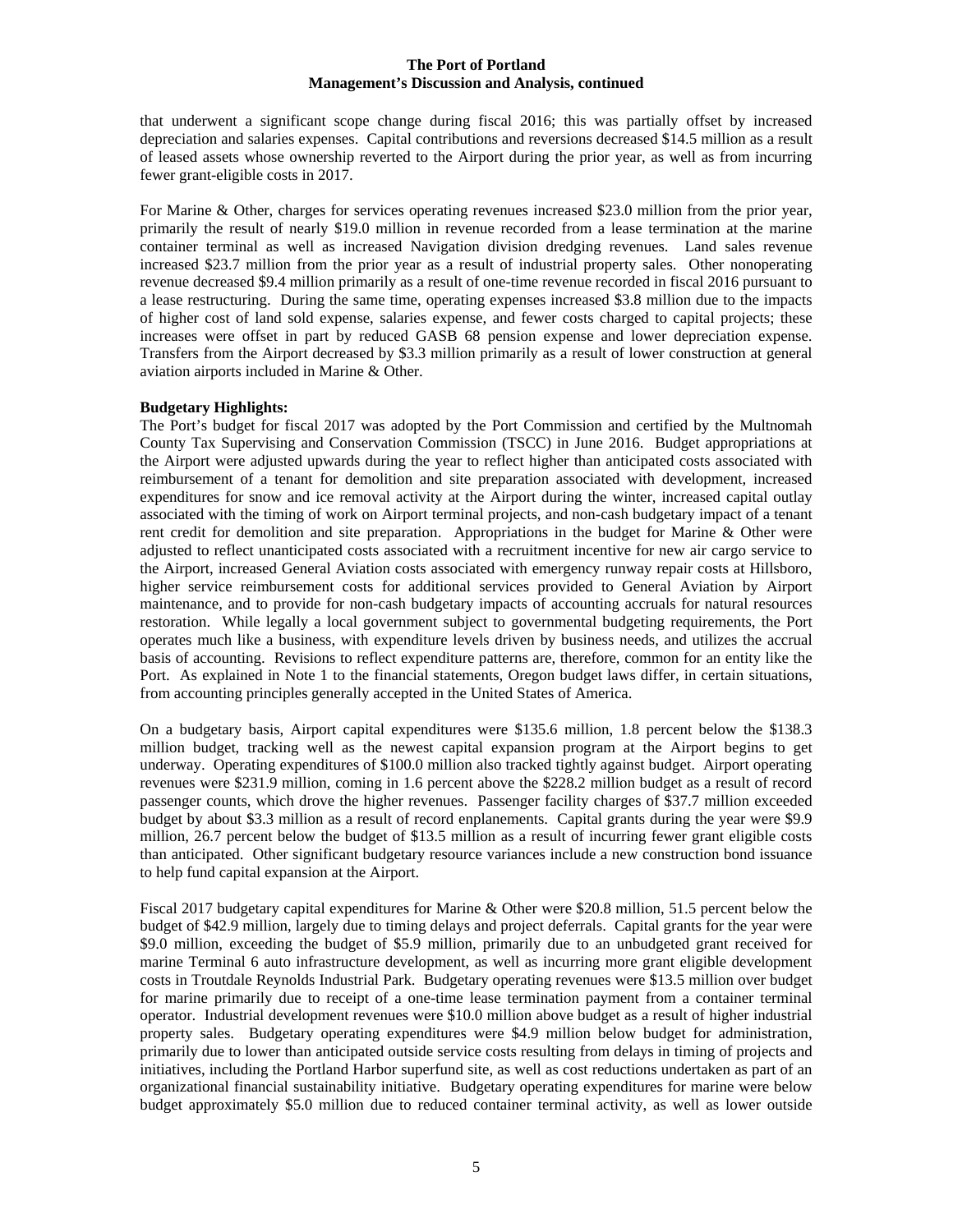service expenses related to the timing of costs associated with environmental liabilities in the Portland Harbor. Other environmental budgetary operating expenditures were \$15.2 million under budget, also as a result of delays in the timing of costs associated with environmental liabilities in the Portland Harbor superfund site.

#### **Capital Assets:**

At the end of fiscal 2017, the Port had over \$1.5 billion invested in a broad range of capital assets. This amount represents an increase (essentially additions offset by depreciation expense) of \$75.3 million versus last year, as outlined in Table 3 (below).

|                                             |               |            | Table 3<br><b>Capital Assets</b><br>(\$ millions) |                    |                   |            |                               |
|---------------------------------------------|---------------|------------|---------------------------------------------------|--------------------|-------------------|------------|-------------------------------|
|                                             | Airport       |            | Marine & Other                                    |                    | <b>Total Port</b> |            | Total<br>Percentage<br>Change |
|                                             | 2017          | 2016       | 2017                                              | 2016               | 2017              | 2016       | 2016-2017                     |
| Land                                        | \$<br>68.0 \$ | 68.0 \$    | 83.4 \$                                           | 83.4 \$            | 151.4 \$          | 151.4      |                               |
| Construction in progress                    | 125.8         | 87.6       | 25.7                                              | 25.2               | 151.5             | 112.8      |                               |
| Total capital assets not being depreciated  | 193.8         | 155.6      | 109.1                                             | 108.6              | 302.9             | 264.2      | 14.6%                         |
| Land improvements                           | 790.1         | 748.5      | 281.2                                             | 278.6              | 1,071.3           | 1,027.1    |                               |
| Buildings and equipment                     | 1,404.1       | 1,335.3    | 260.2                                             | 248.6              | 1,664.3           | 1,583.9    |                               |
| Total capital assets being depreciated      | 2,194.2       | 2,083.8    | 541.4                                             | 527.2              | 2,735.6           | 2,611.0    | 4.8%                          |
| Less: accumulated depreciation              | (1, 123.7)    | (1,051.0)  | (375.8)                                           | (361.1)            | (1,499.5)         | (1, 412.1) | 6.2%                          |
| Total capital assets being depreciated, net | 1,070.5       | 1,032.8    | 165.6                                             | 166.1              | 1,236.1           | 1,198.9    | 3.1%                          |
| Total capital assets, net                   | $.264.3$ \$   | 1,188.4 \$ | $274.7$ \$                                        | 274.7 <sup>3</sup> | $1,539.0$ \$      | 1,463.1    | 5.2%                          |
|                                             |               |            |                                                   |                    |                   |            |                               |

This year's major capital asset spending included:

#### Airport:

Terminal improvements - \$46.0 million Rental car facility improvements - \$32.5 million Access control system replacement - \$12.5 million Taxiway rehabilitation and improvements - \$8.7 million Aircraft gate and loading bridge improvements - \$7.1 million

#### Marine & Other:

Terminal 6 auto staging facility - \$2.0 million Marine crane improvements - \$1.5 million Navigation equipment to support dredging operation - \$1.4 million Information technology equipment upgrades - \$1.4 million

Please see Note 5 to the financial statements for more detailed information of capital asset activity.

The Port's 2018 capital budget estimates spending another \$355 million on capital projects at the Airport and nearly \$48 million in Marine & Other. Spending at the Airport is primarily slated for terminal improvements; rental car facility improvements; additional public parking; pavement rehabilitation projects; and aircraft gate and loading bridge improvements. These projects are budgeted to be funded by Airport operating revenues, federal grants, debt proceeds, PFC revenues, and CFC revenues. Capital spending for Marine & Other is budgeted principally for industrial land improvements, infrastructure improvements at marine terminal and Rivergate facilities, and new Navigation equipment to support the dredging operation. Funding for these projects is budgeted from operating revenues, property taxes, and federal, state, and other grants.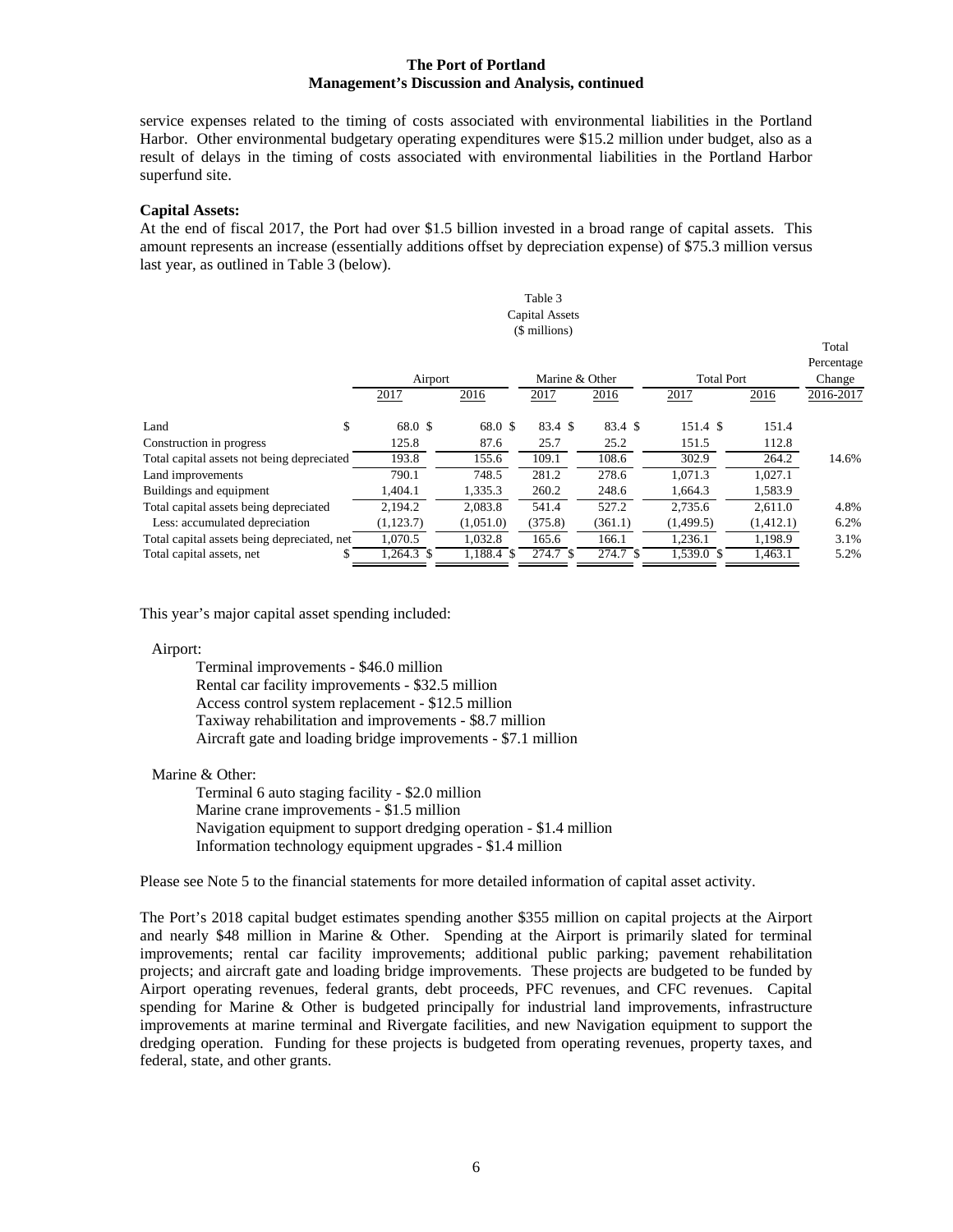#### **Long-Term Debt:**

At the end of 2017, the Port had nearly \$902 million in bonds, contracts and loans payable outstanding. This is an increase from the prior year, as seen in Table 4 (below).

|                             |                                                |     |       |    | Table 4<br>Outstanding Long-Term Debt<br>(\$ millions) |     |      |     |       |    |       |                               |
|-----------------------------|------------------------------------------------|-----|-------|----|--------------------------------------------------------|-----|------|-----|-------|----|-------|-------------------------------|
|                             | Marine & Other<br><b>Total Port</b><br>Airport |     |       |    |                                                        |     |      |     |       |    |       | Total<br>Percentage<br>Change |
|                             | 2017                                           |     | 2016  |    | 2017                                                   |     | 2016 |     | 2017  |    | 2016  | 2016-2017                     |
| Pension bonds               |                                                |     |       | \$ | 65.4                                                   | \$. | 68.3 | \$. | 65.4  | £. | 68.3  | (4.2)%                        |
| Revenue bonds               | \$<br>672.9                                    | \$. | 467.7 |    |                                                        |     |      |     | 672.9 |    | 467.7 | 43.9%                         |
| PFC revenue bonds           | 135.3                                          |     | 142.0 |    |                                                        |     |      |     | 135.3 |    | 142.0 | (4.7)%                        |
| Contracts and loans payable |                                                |     |       |    | 27.9                                                   |     | 31.0 |     | 27.9  |    | 31.0  | $(10.0)\%$                    |
|                             | \$<br>808.2                                    | \$  | 609.7 | \$ | 93.3                                                   | \$. | 99.3 | S.  | 901.5 | S  | 709.0 | 27.2%                         |

The outstanding amount of Airport long-term debt increased due to issuance of new construction bonds, offset partially by scheduled bond payments. As of the end of fiscal 2017, the Airport revenue bonds were rated AA- by Standard & Poor's, which is among the highest underlying ratings for airport revenue bonds rated by that rating agency. The balance of PFC revenue bonds decreased as a result of regularly scheduled bond payments.

In Marine & Other, the amount of outstanding long-term debt decreased as a result of scheduled payments made on pension bonds and contracts payable.

Please see Note 6 to the financial statements for more detailed information of long-term debt activity.

#### **Economic Factors and Next Year's Budgets and Rates:**

As part of the Port's strategic planning and business planning process, regional, national, and global economic trends and forecasts are reviewed and assumptions regarding passenger, cargo, and population growth are coupled with these trends and forecasts to produce the annual budget. The global economy continues to move in a positive direction, with most business lines projected to show growth in fiscal 2018. Fiscal 2018 airline passenger volumes are forecast to increase 5.4 percent over the fiscal 2017 budget. At the Port's Marine & Other facilities and business parks, we see strong growth for our auto business, strong demand for our industrial properties, and many of our tenants have made significant investments to position them to take advantage of trade growth resulting from economic growth in the region.

In the Port's 2018 adopted budget, total Port operating revenue is budgeted to decrease about 10.1 percent over 2017 results to approximately \$307.2 million largely as a result of revenues associated with the terminated Terminal 6 lease and decreased land sales, offset in part by increased airline and parking revenues. Total operating expenses (excluding depreciation and the non-cash impacts of GASB 68 on pension expense) are budgeted to increase by about 3.4 percent to approximately \$194.7 million, reflecting higher outside services costs, offset in part by lower costs related to decreased land sales.

Operating revenues for the Airport are budgeted to increase 3.7 percent to \$240.7 million in the fiscal 2018 budget due primarily to higher airline and parking revenues resulting from increased passenger volumes in 2018. Airport operating expenses (excluding depreciation and the non-cash impacts of GASB 68 on pension expense) are budgeted to increase about 4.1 percent to \$127.3 million as a result of increased personnel services, outside service, maintenance, and central services costs.

In Marine & Other, operating revenues are budgeted to decrease by 39.3 percent to \$66.5 million, primarily due to revenues associated with the terminated Terminal 6 lease as well as lower land sales revenue budgeted in fiscal 2018. Operating expenses (excluding depreciation and the non-cash impacts of GASB 68 on pension expense) are budgeted to increase by 2.1 percent to \$67.4 million due to higher outside services costs for the Portland Harbor, higher utility costs, lower costs of property sold resulting from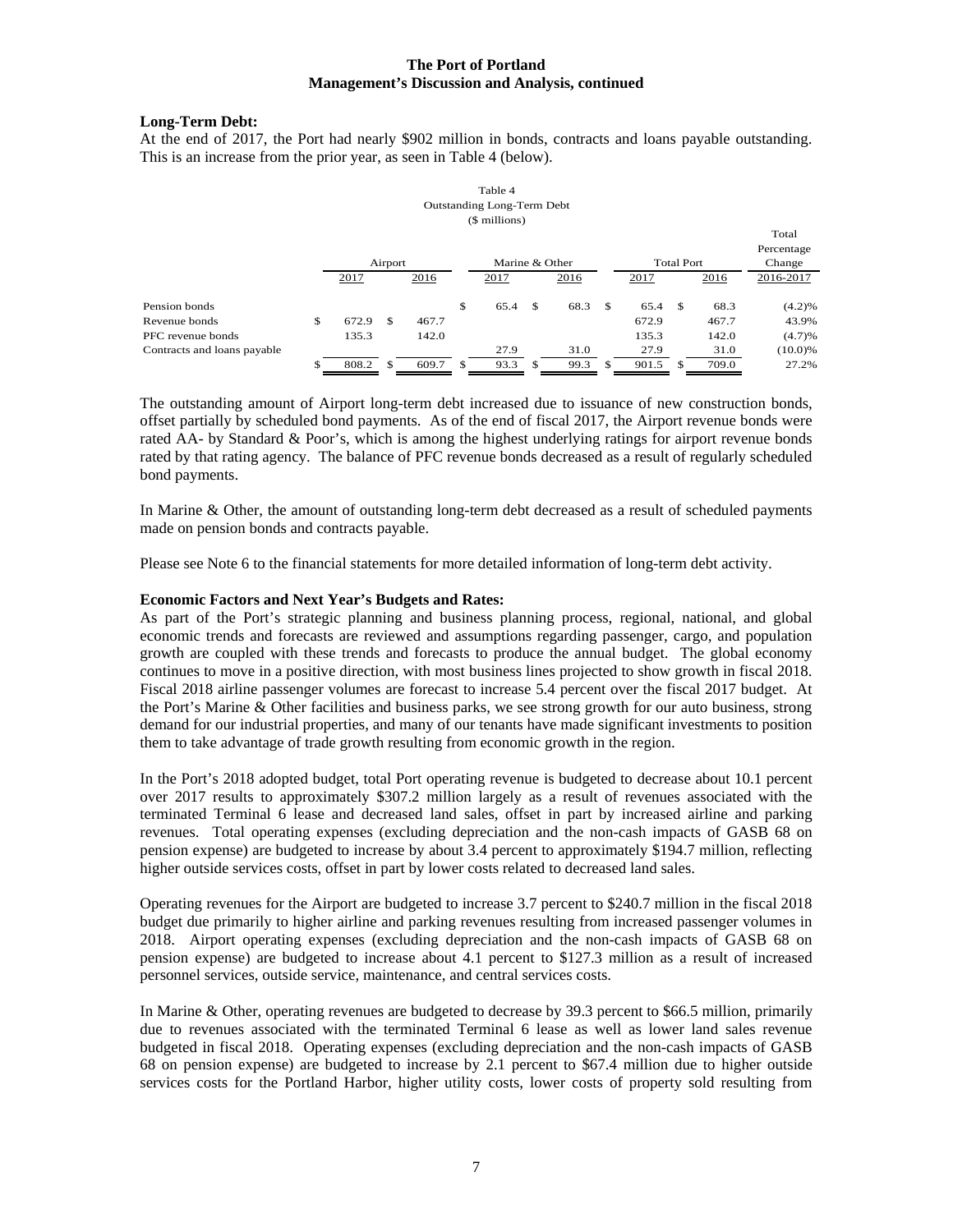decreased budgeted land sales, and higher central services costs. Property taxes are budgeted to comprise less than 1.0 percent of Port resources on a legal budget basis.

#### **Contacting the Port's Financial Management:**

This financial report is designed to provide users with a general overview of the Port's finances. If you have questions about this report or need additional financial information, contact the Port of Portland's Controller's Office, PO Box 3529, Portland, OR 97208.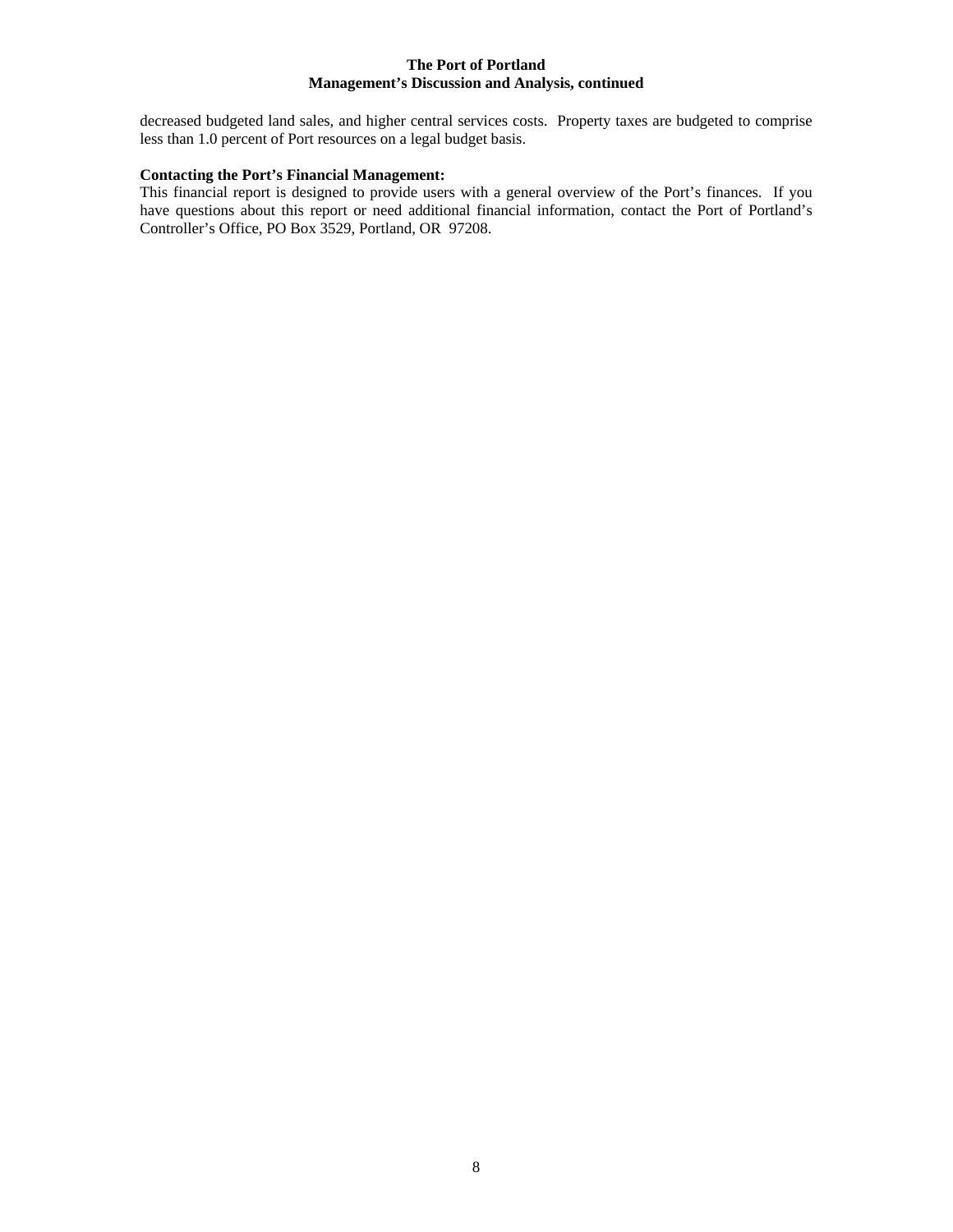### BASIC FINANCIAL STATEMENTS

\_\_\_\_\_\_\_\_\_\_\_\_\_\_\_\_\_\_\_\_\_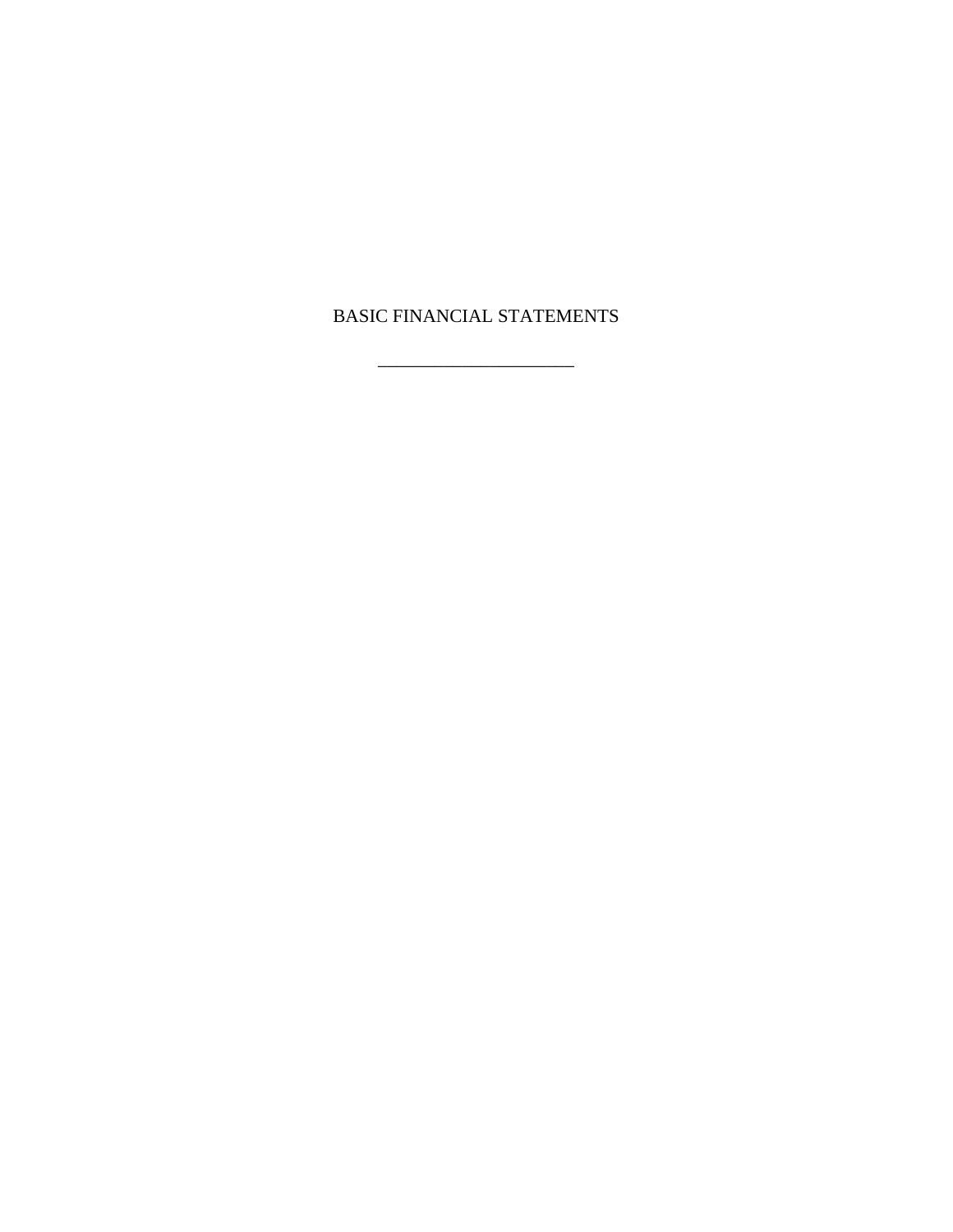#### **BALANCE SHEET**

#### **as of June 30, 2017**

**with comparative totals as of June 30, 2016** 

|                                                                                                          |                          | 2017               |                          |        | 2016                    |
|----------------------------------------------------------------------------------------------------------|--------------------------|--------------------|--------------------------|--------|-------------------------|
|                                                                                                          | Airport                  |                    | Total                    |        |                         |
| <b>ASSETS</b>                                                                                            |                          |                    |                          |        |                         |
| Current assets:                                                                                          |                          |                    |                          |        |                         |
| Cash and cash equivalents (Note 3)                                                                       | \$<br>48,280             | \$<br>36, 343, 244 | \$<br>36,391,524         | \$     | 49,304,180              |
| Equity in pooled investments (Note 3)                                                                    | 106,130,894              | 207,638,447        | 313,769,341              |        | 243,845,751             |
| Restricted cash and equity in pooled investments (Note 3)                                                | 76,145,788               |                    | 76, 145, 788             |        | 58,825,697              |
| Receivables, net of allowance for doubtful accounts of                                                   |                          |                    |                          |        |                         |
| \$212,000 in 2017 and \$66,000 in 2016 for Airport and                                                   |                          |                    |                          |        |                         |
| \$349,000 in 2017 and \$331,000 in 2016 for Marine & Other (Note 4)                                      | 11,668,387               | 13,608,212         | 25,276,599               |        | 22,766,875              |
| Prepaid insurance and other assets                                                                       | 4,408,131                | 2,250,919          | 6,659,050                |        | 6,406,533               |
| Total current assets                                                                                     | 198,401,480              | 259,840,822        | 458,242,302              |        | 381,149,036             |
| Noncurrent assets:                                                                                       |                          |                    |                          |        |                         |
| Restricted assets (Note 1):                                                                              |                          |                    |                          |        |                         |
| Cash and equity in pooled investments (Note 3)                                                           | 433,542,921              | 2,713,449          | 436,256,370              |        | 232, 234, 157           |
| Receivables (Note 4)                                                                                     | 13,568,343               |                    | 13,568,343               |        | 7,930,061               |
| Total restricted assets                                                                                  | 447,111,264              | 2,713,449          | 449,824,713              |        | 240, 164, 218           |
| Land held for sale (Note 1)                                                                              |                          | 61,661,577         | 61,661,577               |        | 72,962,308              |
| Depreciable properties, net of accumulated depreciation (Note 5)                                         | 1,070,494,128            | 165, 553, 135      | 1,236,047,263            |        | 1,198,856,727           |
| Nondepreciable properties (Note 5)                                                                       | 193,787,144              | 109,095,584        | 302,882,728              |        | 264,235,756             |
| Unamortized bond issue costs (Note 1)                                                                    | 980,258                  | 167,855            | 1,148,113                | *      | 1,362,787               |
| Due from Airport (Note 8)                                                                                |                          | 30,224,609         |                          |        |                         |
| Other noncurrent assets                                                                                  | 2,763,883                | 731,446            | 3,495,329                |        | 4,868,657               |
| Total noncurrent assets                                                                                  | 1,715,136,677            | 370,147,655        | 2,055,059,723            |        | 1,782,450,453           |
| Deferred outflows of resources:                                                                          | 25,220,991               |                    |                          |        |                         |
| Deferred charges on refunding bonds (Note 6)                                                             | 24,274,558               |                    | 25,220,991<br>53,687,813 |        | 27,937,885<br>7,492,630 |
| Deferred charges on pensions (Note 8)                                                                    |                          | 29,413,255         |                          |        |                         |
| Cumulative decrease in fair value of hedging derivative (Note 6)<br>Total deferred outflows of resources | 9,202,000<br>58,697,549  |                    | 9,202,000<br>88,110,804  |        | 14,246,000              |
|                                                                                                          |                          | 29,413,255         |                          |        | 49,676,515              |
| Total assets                                                                                             | \$1,972,235,706          | 659,401,732        | 2,601,412,829            |        | \$ 2,213,276,004        |
| <b>LIABILITIES</b>                                                                                       |                          |                    |                          |        |                         |
| Current liabilities (payable from current assets):                                                       |                          |                    |                          |        |                         |
| Current portion of long-term debt (Note 6)                                                               |                          | \$<br>4,231,403    | \$<br>4,231,403          | \$     | 4,027,227               |
| Accounts payable                                                                                         | \$<br>19,050,112         | 13,958,025         | 33,008,137               |        | 27,338,335              |
| Accrued wages, vacation and sick leave pay (Note 1)                                                      | 6,080,740                | 7,288,637          | 13,369,377               |        | 14,554,154              |
| Workers' compensation and other accrued liabilities (Notes 10 and 11)                                    | 2,452,410                | 4,930,560          | 7,382,970                |        | 7,898,623               |
| Total current liabilities (payable from current assets)                                                  | 27,583,262               | 30,408,625         | 57,991,887               |        | 53,818,339              |
| Restricted liabilities (payable from restricted assets) (Note 1):                                        |                          |                    |                          |        |                         |
| Current portion of long-term debt and other (Note 6)                                                     | 36,290,686               |                    | 36,290,686               |        | 36,092,806              |
| Accrued interest payable<br>Accounts payable                                                             | 16,360,939<br>21,648,700 |                    | 16,360,939               |        | 11,966,414              |
|                                                                                                          |                          |                    | 21,648,700<br>1,845,463  |        | 9,362,855               |
| Contract retainage payable<br>Total restricted current liabilities (payable from restricted assets)      | 1,845,463<br>76,145,788  |                    | 76,145,788               |        | 1,403,622<br>58,825,697 |
| Total current liabilities                                                                                | 103,729,050              | 30,408,625         | 134, 137, 675            |        | 112,644,036             |
| Noncurrent liabilities:                                                                                  |                          |                    |                          |        |                         |
| Long-term environmental and other accruals (Notes 6, 9 and 11)                                           | 22,325,907               | 47,843,442         | 70,169,349               |        | 79,702,193              |
| Long-term debt (Note 6)                                                                                  | 837,412,448              | 89,063,347         | 926, 475, 795            |        | 707,648,913             |
| Unearned revenue and other (Notes 1 and 6)                                                               | 44,353,979               | 27,500,048         | 71,854,027               |        | 68,885,943              |
| Net pension liability (Note 8)                                                                           | 46,540,609               | 56,652,515         | 103,193,124              |        | 36,036,033              |
| Due to Marine & Other (Note 8)                                                                           | 30,224,609               |                    |                          | $\ast$ |                         |
| Total noncurrent liabilities                                                                             | 980, 857, 552            | 221,059,352        | 1,171,692,295            |        | 892,273,082             |
| Deferred inflows of resources:                                                                           |                          |                    |                          |        |                         |
| Deferred pension inflows (Note 8)                                                                        | 725,477                  | 891,958            | 1,617,435                |        | 9,690,851               |
| Total deferred inflows of resources                                                                      | 725,477                  | 891,958            | 1,617,435                |        | 9,690,851               |
| Total liabilities                                                                                        | 1,085,312,079            | 252,359,935        | 1,307,447,405            |        | 1,014,607,969           |
| Commitments and contingencies (Note 11)                                                                  |                          |                    |                          |        |                         |
| <b>NET POSITION</b>                                                                                      |                          |                    |                          |        |                         |
| Net investment in capital assets                                                                         | 578,662,226              | 312,707,644        | 891, 369, 870            |        | 894,942,206             |
| Restricted for capital and debt service                                                                  | 270,999,132              | 2,713,449          | 273,712,581              |        | 221,008,591             |
| Unrestricted                                                                                             | 37,262,269               | 91,620,704         | 128,882,973              |        | 82,717,238              |
| Total net position                                                                                       | 886,923,627              | 407,041,797        | 1,293,965,424            |        | 1,198,668,035           |
| Total liabilities and net position                                                                       | \$1,972,235,706          | \$<br>659,401,732  | \$<br>2,601,412,829      | \$     | 2,213,276,004           |

\* Receivables and payables between activities are eliminated in the Total columns.

 The accompanying notes are an integral part of these financial statements.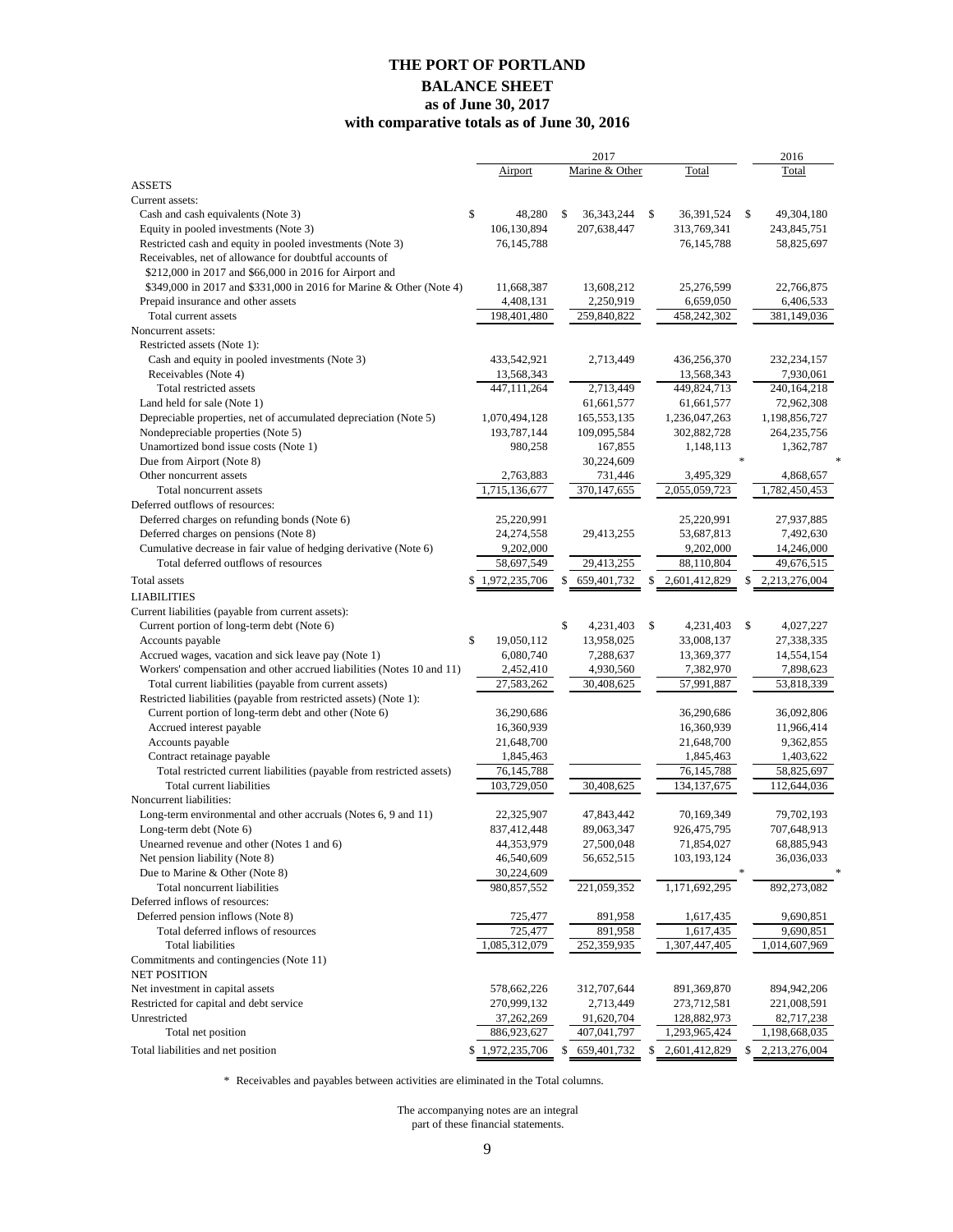#### **STATEMENT OF REVENUES, EXPENSES, AND CHANGES IN NET POSITION for the year ended June 30, 2017**

**with comparative totals for the year ended June 30, 2016** 

|                                                                       |                   | 2017              |                          | 2016                |  |
|-----------------------------------------------------------------------|-------------------|-------------------|--------------------------|---------------------|--|
|                                                                       | Airport           | Marine & Other    | Total                    | Total               |  |
| Operating revenues:                                                   |                   |                   |                          |                     |  |
| Charges for services                                                  | \$<br>232,071,182 | 72,004,254<br>\$  | \$<br>304,075,436        | \$<br>281, 315, 135 |  |
| Land sales                                                            |                   | 37,429,282        | 37,429,282               | 13,665,528          |  |
| Other                                                                 |                   | 163,699           | 163,699                  | 52,294              |  |
| Total operating revenues                                              | 232,071,182       | 109,597,235       | $\overline{341,668,417}$ | 295,032,957         |  |
| Operating expenses:                                                   |                   |                   |                          |                     |  |
| Salaries, wages and fringe benefits                                   | 52,089,713        | 64,420,144        | 116,509,857              | 129,943,514         |  |
| Longshore labor and fringe benefits                                   |                   | 779,744           | 779,744                  | 1,397,394           |  |
| Contract, professional and consulting services                        | 29,736,489        | 8,726,014         | 38,462,503               | 41,409,613          |  |
| Materials and supplies                                                | 6,703,707         | 2,456,269         | 9,159,976                | 8,000,787           |  |
| Utilities                                                             | 11,081,779        | 2,370,355         | 13,452,134               | 12,136,206          |  |
| Equipment rents, repair and fuel                                      | 1,079,253         | 1,905,228         | 2,984,481                | 2,887,573           |  |
| Insurance                                                             | 2,160,259         | 1,791,713         | 3,951,972                | 3,833,490           |  |
| Rent                                                                  |                   | 168,862           | 168,862                  | 166,868             |  |
| Travel and management expense                                         | 3,310,356         | 1,888,984         | 5,199,340                | 3,674,048           |  |
| Intra-Port charges and expense allocations                            | 23,360,636        | (23,360,636)      |                          |                     |  |
| Cost of land sold                                                     |                   | 24,197,983        | 24, 197, 983             | 9,609,894           |  |
| Other                                                                 | 2,174,052         | 2,812,017         | 4,986,069                | 14,520,598          |  |
| Less expenses for capital projects                                    | (1,383,356)       | (17, 241, 741)    | (18,625,097)             | (20, 242, 847)      |  |
| Total operating expenses, excluding depreciation                      | 130,312,888       | 70,914,936        | 201,227,824              | 207, 337, 138       |  |
| Operating income before depreciation                                  | 101,758,294       | 38,682,299        | 140,440,593              | 87,695,819          |  |
| Depreciation expense                                                  | 85,231,994        | 18,315,975        | 103,547,969              | 104,335,050         |  |
| Total operating expenses, including depreciation                      | 215,544,882       | 89,230,911        | 304,775,793              | 311,672,188         |  |
| Operating income (loss)                                               | 16,526,300        | 20,366,324        | 36,892,624               | (16, 639, 231)      |  |
| Nonoperating revenues (expenses):                                     |                   |                   |                          |                     |  |
| Property tax revenue                                                  |                   | 11,585,839        | 11,585,839               | 11,101,596          |  |
| Interest expense, net of capitalized construction period interest     |                   |                   |                          |                     |  |
| of \$10,530,085 in 2017 and \$5,692,508 in 2016 for Airport           | (21, 132, 749)    | (5,592,749)       | (26, 725, 498)           | (28,651,084)        |  |
| Interest revenue                                                      | 4,879,091         | 2,949,134         | 7,828,225                | 5,886,572           |  |
| Other (expense) income, including loss on disposal of properties      | (10, 233, 194)    | 3,259,409         | (6,973,785)              | 9,396,641           |  |
| Nonoperating (expenses) revenues before facility charges              | (26, 486, 852)    | 12,201,633        | (14, 285, 219)           | (2,266,275)         |  |
| (Loss) income before passenger facility and customer facility charges | (9,960,552)       | 32,567,957        | 22,607,405               | (18,905,506)        |  |
| Passenger facility charge revenue                                     | 37,683,868        |                   | 37,683,868               | 34,890,161          |  |
| Customer facility charge revenue                                      | 16, 147, 364      |                   | 16, 147, 364             | 15,357,155          |  |
| Income (loss) before contributions and transfers                      | 43,870,680        | 32,567,957        | 76,438,637               | 31, 341, 810        |  |
| Capital contributions and reversions                                  | 9,868,361         | 8,990,391         | 18,858,752               | 32,958,269          |  |
| Transfers (out) in                                                    | (409, 031)        | 409,031           |                          |                     |  |
| Change in net position                                                | 53,330,010        | 41,967,379        | 95,297,389               | 64,300,079          |  |
| Total net position - beginning of year                                | 833,593,617       | 365,074,418       | 1,198,668,035            | 1,134,367,956       |  |
| Total net position - end of year                                      | \$<br>886,923,627 | 407,041,797<br>\$ | \$<br>1,293,965,424      | \$1,198,668,035     |  |

The accompanying notes are an integral part of these financial statements.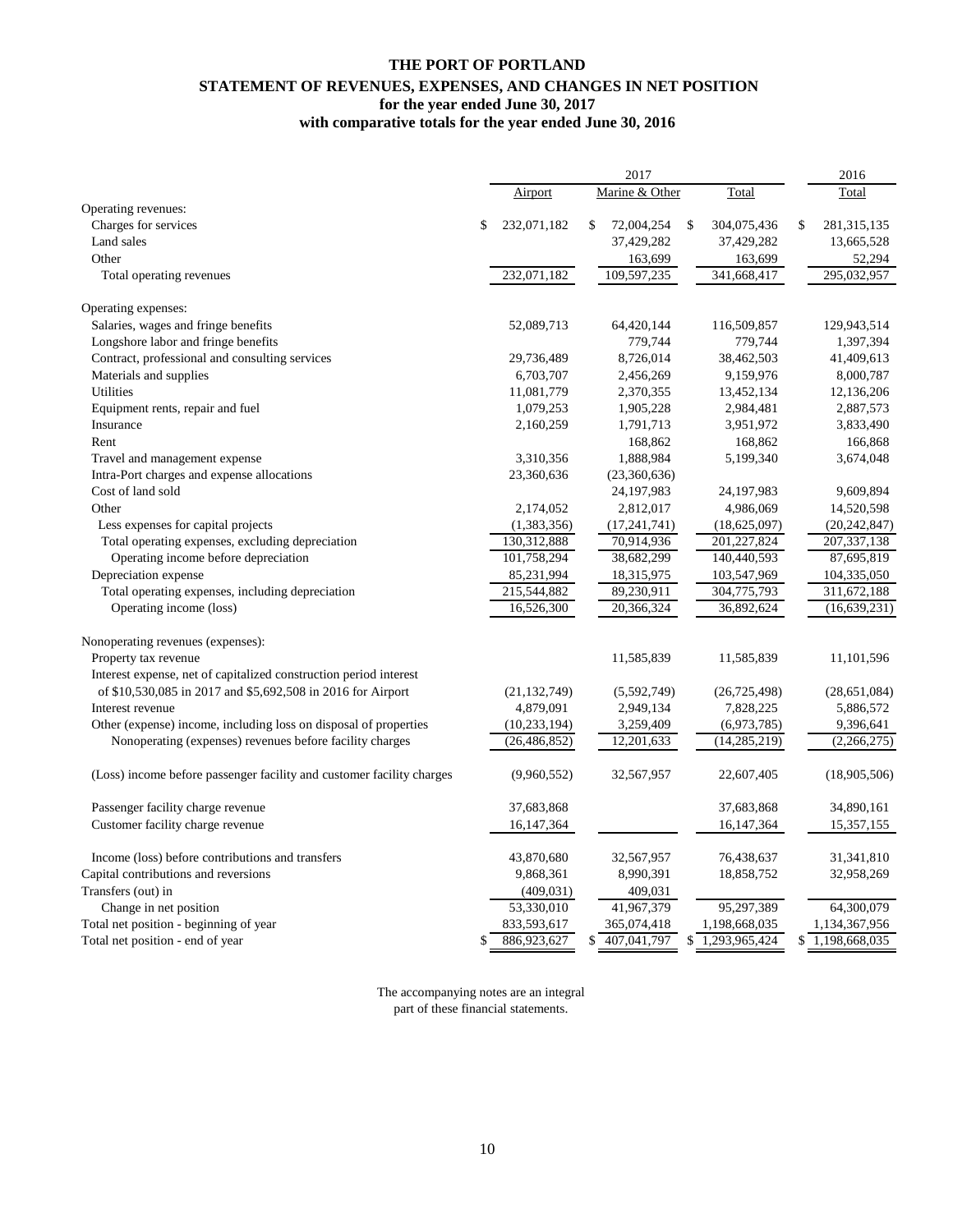#### **STATEMENT OF CASH FLOWS for the year ended June 30, 2017**

#### **with comparative totals for the year ended June 30, 2016**

|                                                                         |                         |               | 2017                     |     |                           |     | 2016                      |
|-------------------------------------------------------------------------|-------------------------|---------------|--------------------------|-----|---------------------------|-----|---------------------------|
|                                                                         | Airport                 |               | Marine & Other           |     | Total                     |     | Total                     |
| Cash flows from operating activities:                                   |                         |               |                          |     |                           |     |                           |
| Cash received from customers                                            | \$<br>235,840,150       | \$            | 101,878,399              | \$. | 337,718,549               | \$  | 290,867,835               |
| Cash payments to employees                                              | (47, 585, 002)          |               | (58, 378, 129)           |     | (105, 963, 131)           |     | (104, 162, 731)           |
| Cash payments to suppliers and vendors                                  | (45,625,001)            |               | (22,886,593)             |     | (68, 511, 594)            |     | (79, 834, 395)            |
| Cash payments (to) from other funds                                     | (24, 561, 990)          |               | 24,561,990               |     |                           |     |                           |
| Net cash provided by operating activities                               | 118,068,157             |               | 45,175,667               |     | 163,243,824               |     | 106,870,709               |
| Cash flows from noncapital financing activities:                        |                         |               |                          |     |                           |     |                           |
| Property taxes                                                          |                         |               | 11,547,907               |     | 11,547,907                |     | 11,057,092                |
| Net cash provided by noncapital financing activities                    |                         |               | 11,547,907               |     | 11,547,907                |     | 11,057,092                |
| Cash flows from capital and related financing activities:               |                         |               |                          |     |                           |     |                           |
| Capital expenditures                                                    | (136,989,938)           |               | (12, 204, 481)           |     | (149, 194, 419)           |     | (103, 716, 187)           |
| Sale of properties                                                      | 64,043                  |               | 117,268                  |     | 181,311                   |     | 2,624,464                 |
| Net proceeds from issuance of long-term debt                            | 264,284,067             |               |                          |     | 264,284,067               |     |                           |
| Interest paid                                                           | (29, 537, 796)          |               | (6,813,599)              |     | (36, 351, 395)            |     | (36,339,401)              |
| Proceeds from passenger facility charges                                | 36,183,847              |               |                          |     | 36,183,847                |     | 34, 265, 226              |
| Proceeds from customer facility charges                                 | 15,542,977              |               |                          |     | 15,542,977                |     | 15,750,192                |
| Principal payments and redemptions on long-term debt                    | (34,865,000)            |               | (4,769,927)              |     | (39, 634, 927)            |     | (38,929,369)              |
| Contributions from governmental agencies                                | 6,334,452               |               | 9,165,219                |     | 15,499,671                |     | 19,000,825                |
| Cash transfers (to) from other Port divisions, net                      | (409, 031)              |               | 409,031                  |     |                           |     |                           |
| Other, primarily nonoperating expense                                   | (10, 145, 894)          |               | 3,624,783                |     | (6,521,111)               |     | 8,757,206                 |
| Net cash provided by (used in) capital and related financing activities | 110,461,727             |               | (10, 471, 706)           |     | 99,990,021                |     | (98, 587, 044)            |
| Cash flows from investing activities:                                   |                         |               |                          |     |                           |     |                           |
| Interest received                                                       | 1,449,065               |               | 2,122,421                |     | 3,571,486                 |     | 6,625,880                 |
| Investment activity:                                                    |                         |               |                          |     |                           |     |                           |
| Purchases                                                               | (397, 165, 543)         |               | (164, 337, 336)          |     | (561, 502, 879)           |     | (228, 585, 132)           |
| Proceeds from sales or maturities                                       | 167,176,594             |               | 103,060,391              |     | 270,236,985               |     | 203,723,916               |
| Net cash (used in) investing activities                                 | (228, 539, 884)         |               | (59, 154, 524)           |     | (287, 694, 408)           |     | (18, 235, 336)            |
| Net (decrease) increase in cash and cash equivalents                    | (10,000)                |               | (12,902,656)             |     | (12, 912, 656)            |     | 1,105,421                 |
| Cash and cash equivalents - beginning of year                           | 58,280                  |               | 49,245,900               |     | 49,304,180                |     | 48,198,759                |
| Cash and cash equivalents - end of year                                 | \$<br>48,280            | $\mathcal{S}$ | 36, 343, 244             | \$  | 36,391,524                | \$. | 49,304,180                |
| Reconciliation of operating income (loss) to net cash provided          |                         |               |                          |     |                           |     |                           |
| by operating activities:                                                |                         |               |                          |     |                           |     |                           |
| Operating income (loss)                                                 | \$<br>16,526,300        | \$            | 20,366,324               | \$  | 36,892,624                | \$  | (16, 639, 231)            |
| Adjustments to reconcile operating income (loss) to net cash            |                         |               |                          |     |                           |     |                           |
| provided by operating activities:                                       |                         |               |                          |     |                           |     |                           |
| Depreciation expense                                                    | 85,231,994              |               | 18,315,975               |     | 103,547,969               |     | 104,335,050               |
| Cost of land sales                                                      |                         |               | 24,197,983               |     | 24, 197, 983              |     | 9,609,894                 |
|                                                                         |                         |               |                          |     |                           |     |                           |
| Non cash GASB 68 pension expense<br>Amortization of unearned revenue    | 4,685,782<br>(859, 918) |               | 7,045,721<br>(6,574,573) |     | 11,731,503<br>(7,434,491) |     | 26,714,367<br>(7,303,965) |
|                                                                         |                         |               |                          |     |                           |     | 3,930,000                 |
| Non cash project write-off expense                                      |                         |               |                          |     |                           |     |                           |
| Non cash revenue for fixed assets received                              |                         |               | (7,401,100)              |     | (7,401,100)               |     |                           |
| Change in assets and liabilities:                                       |                         |               |                          |     |                           |     |                           |
| Receivables and other current assets                                    | (479, 258)              |               | (291, 813)               |     | (771, 071)                |     | (4,966,956)               |
| Land held for sale                                                      |                         |               | (12, 594, 849)           |     | (12, 594, 849)            |     | (17,460,057)              |
| Accounts payable and accruals                                           | 6,986,413               |               | (2,256,589)              |     | 4,729,824                 |     | 5,486,456                 |
| Long-term environmental and other accruals                              | 1,072,447               |               | (2, 131, 292)            |     | (1,058,845)               |     | (4,459,453)               |
| Additions to unearned revenue                                           | 4,904,397               |               | 6,499,880                |     | 11,404,277                |     | 7,624,604                 |
| Net cash provided by operating activities                               | \$<br>118,068,157       | \$            | 45,175,667               | \$  | 163,243,824               | \$  | 106,870,709               |
| Noncash investing, capital, and related financing activities:           |                         |               |                          |     |                           |     |                           |

Interest payable in future years **117,495** \$ 717,495 \$ 717,495 \$ 831,661

 The accompanying notes are an integral part of these financial statements.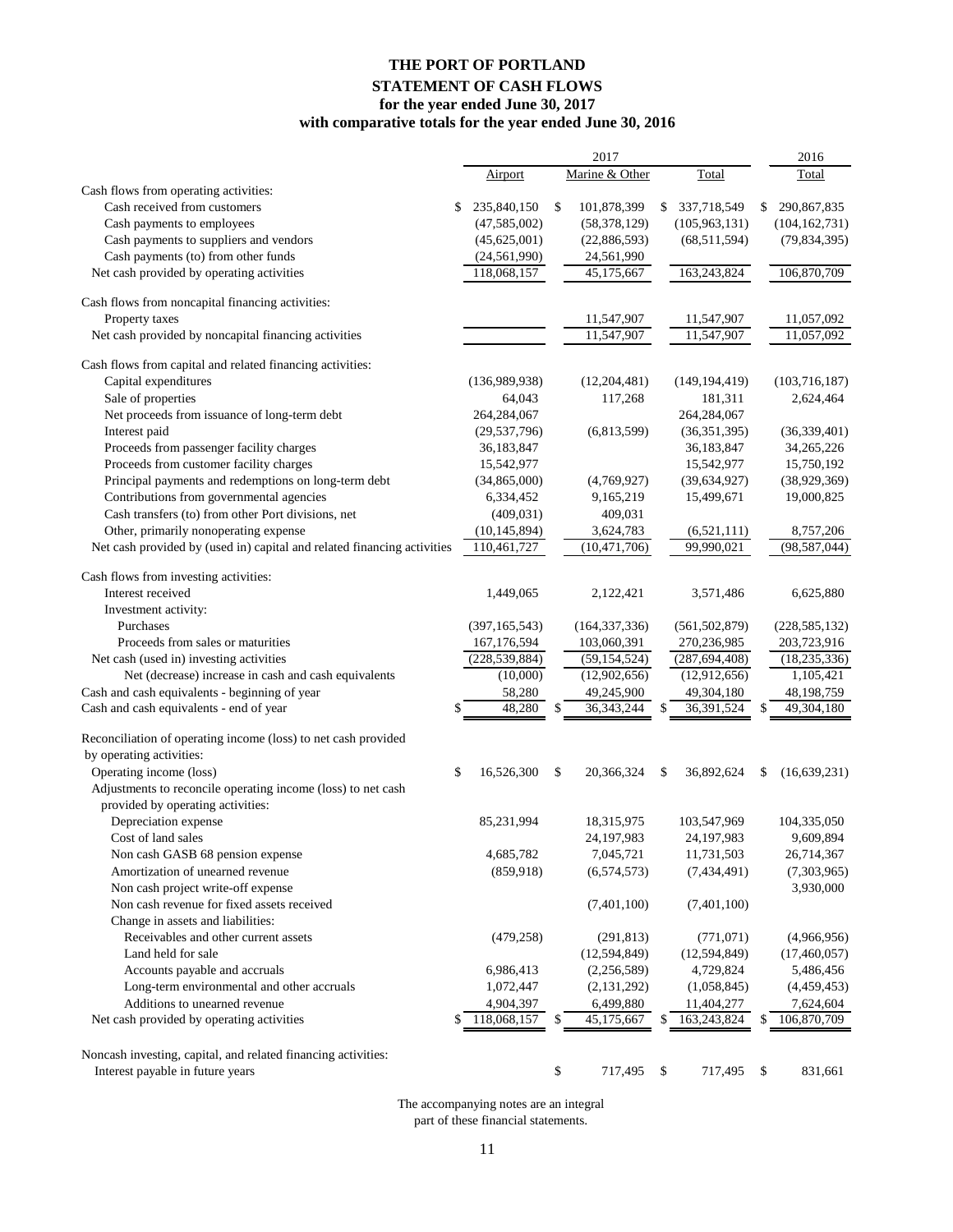#### **1. Description of the Port and Summary of Significant Accounting Policies:**

#### **The Port**

The Port of Portland (the Port) is a special municipal district created by the Oregon State Legislature. It is governed by a nine-member Board of Commissioners who are appointed by the Governor of the State; Commissioners serve four year terms without compensation. The Port facilitates aviation and marine trade within the Port District (Multnomah, Clackamas, and Washington Counties), and its influence spreads over a multi-state region. The Port owns and operates Portland International Airport (the Airport), which provides the metropolitan area with commercial airline passenger service, air cargo services, and general aviation service. The Port also owns two general aviation airports, four marine terminals, a dredge, six industrial and business parks, and develops land principally to support, enhance, and expand its core transportation operations. Principal funding sources are charges to users, revenue bonds, grants, interest earnings, passenger facility charges, and, to a lesser extent, property tax levies. Its activities are carried out by a staff of approximately 783 full-time equivalent persons.

#### **Basis of Accounting**

The accounting and reporting policies of the Port conform to accounting principles generally accepted in the United States of America (GAAP) as applicable to proprietary funds of local governments. The Governmental Accounting Standards Board (GASB) is the accepted standard-setting body for establishing governmental accounting and financial reporting principles. Accordingly, the Port utilizes the accrual basis of accounting, whereby revenues are recognized when earned and expenses are recognized when incurred.

#### **Intra-Port Charges and Expense Allocations**

Labor and associated costs for services performed by one functional area of the Port to another area, most commonly by administrative departments, are charged in the accounting records as an expense to the receiver of services and as a credit to expense to the provider of services. The amount charged includes labor, fringe benefits, and an allocated portion of other costs, including materials and supplies, utilities, contract services, insurance, rent and depreciation. All other administrative department costs not charged in this manner are allocated as overhead based on a formula involving full time equivalent positions, legal services rendered, and operating expenses.

#### **Use of Estimates**

The preparation of financial statements in conformity with GAAP requires management to make estimates and assumptions that affect the reported amounts of assets and liabilities and disclosure of contingent assets and liabilities at the date of the financial statements and the reported amounts of revenues and expenses during the reporting period. Actual results could differ from those estimates.

#### **Operating Revenues and Expenses**

Revenues and expenses that are earned or incurred during the course of normal business operations are classified as operating. Revenues and expenses that are earned or incurred outside of the course of normal operations, including interest income and expense, property tax revenue, customer facility charges, and passenger facility charges, are classified as nonoperating.

#### **Restricted Assets and Related Liabilities**

Assets and related liabilities restricted to specific purposes by state statute, bond indenture or otherwise are segregated on the balance sheet. These assets and liabilities are primarily restricted for construction and debt service purposes. When both restricted and unrestricted resources are available for use, it is the Port's policy to generally consider restricted assets to be used first over unrestricted assets.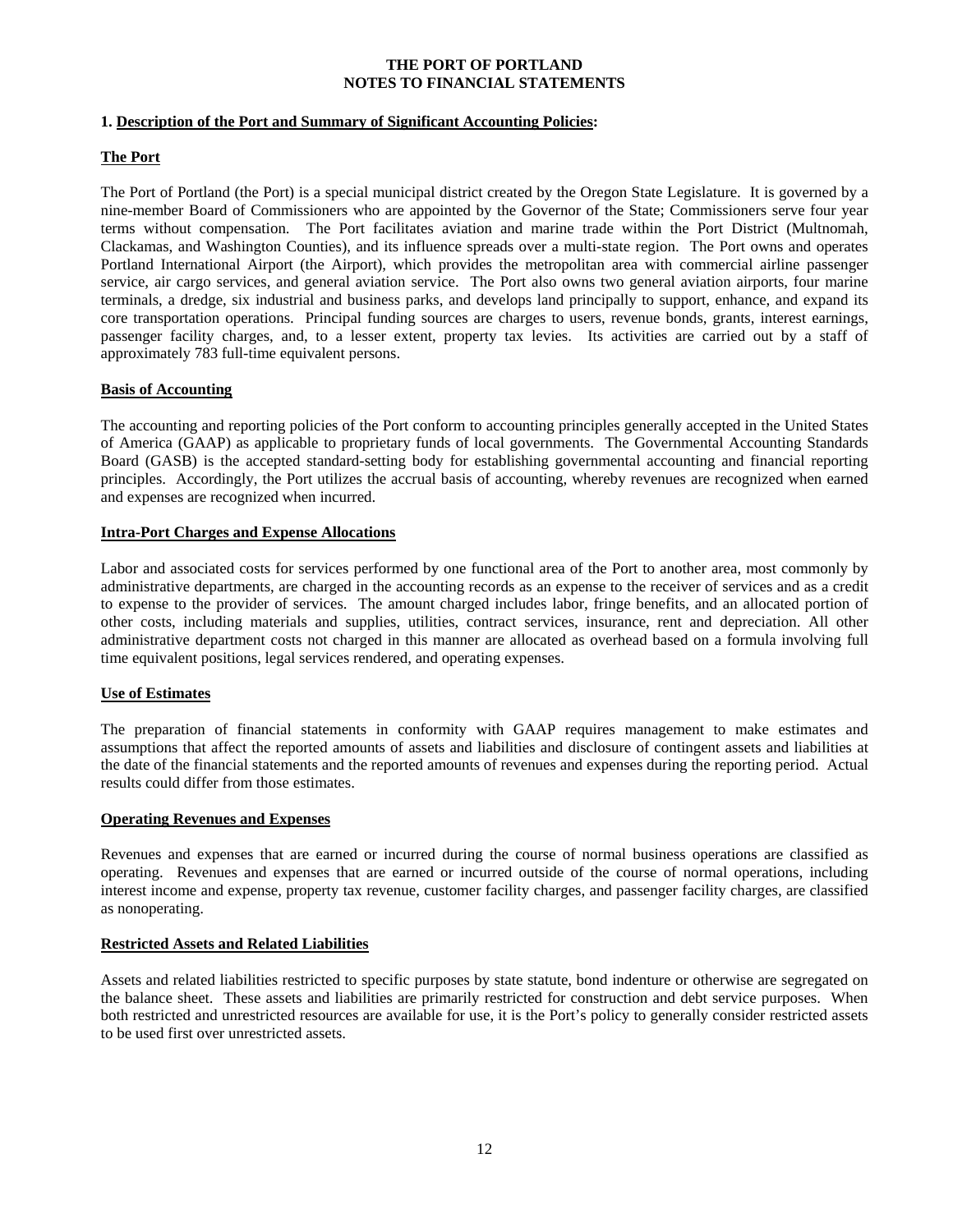#### **1. Description of the Port and Summary of Significant Accounting Policies,** continued:

#### **Land Held for Sale**

Land held for sale includes costs of land acquisition and development on property held for eventual sale. Land held for sale is stated at the lower of average cost or net realizable value. Costs that are capitalized consist of acquisition and development costs incurred to bring the land to salable condition, including interest. At closing, sales and related cost of land are recorded as operating revenues and expenses.

#### **Properties and Depreciation**

Properties, other than lease improvements acquired upon termination of operating leases, are stated at cost less accumulated depreciation, including capitalized interest. Interest income earned on investments from tax-exempt debt is offset against capitalized interest expense. Properties with an individual purchase cost exceeding \$5,000 with a useful life exceeding one year are capitalized, and depreciable properties are depreciated over their estimated useful lives on a straight-line basis. The useful lives generally range from 5 to 40 years for land improvements; 5 to 40 years for buildings, building components, and terminals; and 2 to 15 years for equipment. Normal maintenance and repairs are charged to operating expense as incurred; expenditures for major additions, improvements, infrastructure, and replacements are capitalized. The cost of assets retired or otherwise disposed of and related accumulated depreciation are eliminated from the accounts in the year of disposal with the resulting gain or loss credited or charged to nonoperating revenue or expense.

#### **Amortization of Bond Issue Costs**

Bond issue costs related to prepaid insurance costs are amortized over the life of the related debt and reported as a noncurrent asset on the balance sheet. The difference between the reacquisition price and the net carrying amount of old debt arising from defeasance and refunding transactions is amortized over the remaining life of the old debt or the life of the new debt, whichever is shorter, and is reported as a deferred outflow of resources on the balance sheet. Amortization is included in interest expense. All other bond issuance costs are expensed as incurred.

#### **Accrued Vacation and Sick Leave Pay**

Vacation and sick leave pay are accrued as earned for most employees, based on length of past service, up to a maximum number of hours per employee. Vacation and sick leave liabilities are reduced when leave is taken, and unused portions are paid off upon termination to the extent allowed for in Port policy.

#### **Unearned Revenue**

Unearned revenue typically represents prepaid lease financing related to real property development projects and transactions and is generally amortized over the life of the related lease. Lease terms generally range from 5 to 92 years. Unearned revenue is reported as a noncurrent liability on the balance sheet.

#### **Accounting for Contributions from Federal Government and Other**

Capital grants and other contributions from governmental agencies are recorded as net position when earned. Operating grants are recorded as revenue when earned. Lease improvements acquired upon termination of leases are included in properties and credited to net position at estimated fair value at date of acquisition.

#### **Property Taxes**

Property taxes are used for capital and debt service purposes. Property taxes are recorded as nonoperating revenue in the year levied. Property taxes are levied and attached as an enforceable lien on property as of July 1. Taxes are payable in three installments on November 15, February 15, and May 15.

#### **Cash and Cash Equivalents**

Highly liquid investments (excluding restricted investments) with a maturity of three months or less when purchased are considered cash equivalents.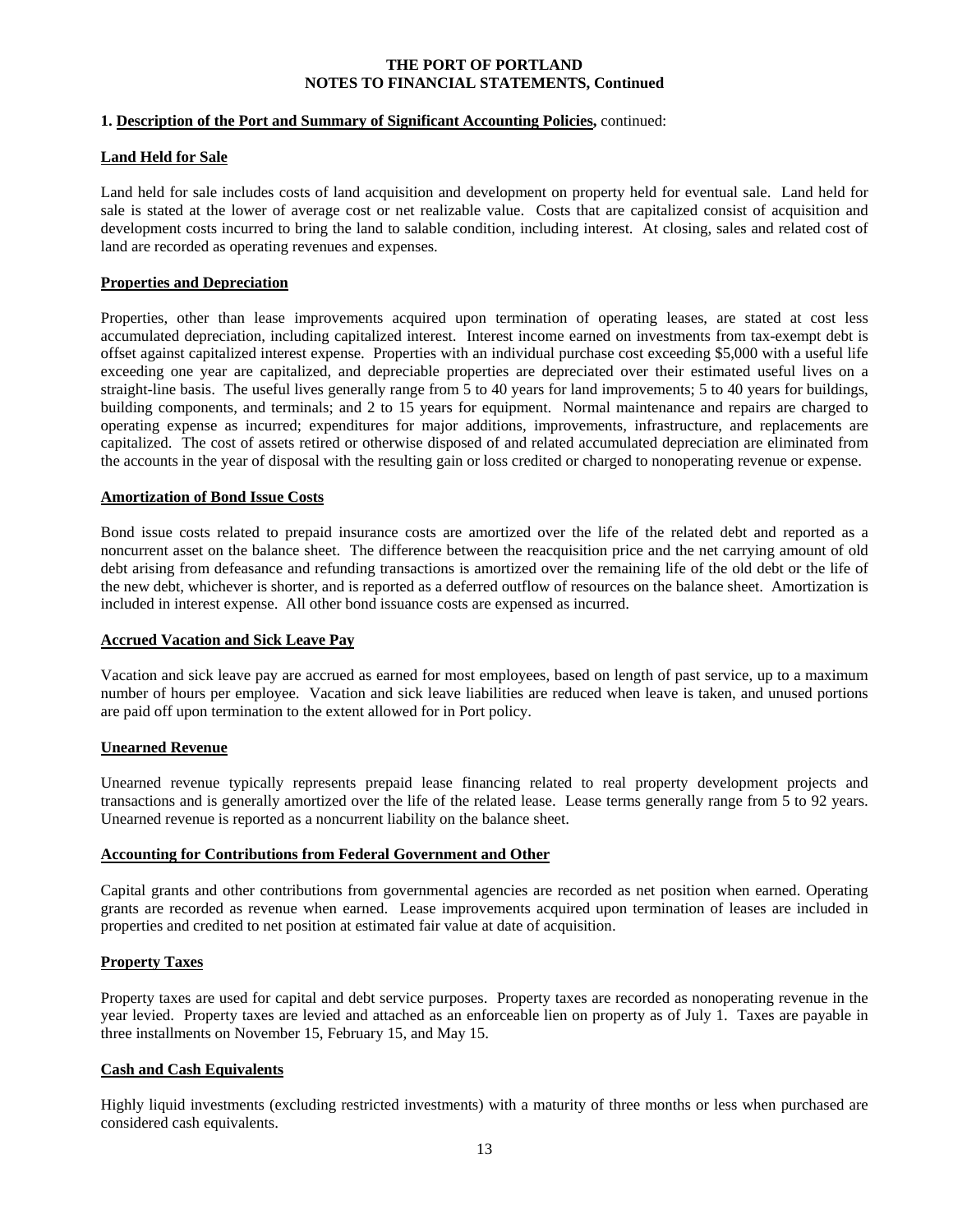#### **1. Description of the Port and Summary of Significant Accounting Policies,** continued:

#### **Environmental Remediation Liabilities**

The Port records future pollution remediation costs that meet measurement criteria outlined in GASB Statement No. 49, "Accounting and Financial Reporting for Pollution Remediation Obligations." Those criteria require accrual of pollution remediation obligation amounts when a) one of certain obligating events occurs, and b) the amount can be reasonably estimated. Obligating events include imminent endangerment to public health or welfare or the environment; violation of a pollution prevention-related permit or license; evidence that the Port will be named as a responsible party, or potentially responsible party, for sharing costs; evidence that the Port will be named in a lawsuit to compel participation in remediation; and the Port commencing or legally obligating itself to commence pollution remediation. Costs for pollution remediation obligations are expensed unless expenditures meet specific criteria which allow them to be capitalized. Capitalization criteria include preparation of an asset for sale; preparation of property for use when the property was acquired with known or suspected pollution that was expected to be remediated; performing pollution remediation that restores a pollution-caused decline in service utility that was recognized as an asset impairment; and acquisition of property, plant and equipment that have a future alternative use.

#### **Passenger Facility Charges**

Passenger facility charges (PFCs) are imposed on enplaned passengers at the Airport. PFC revenue is recorded as nonoperating revenue and is required to be used to fund Federal Aviation Administration approved expenditures for capital projects or debt repayments eligible under federal legislation permitting the imposition of PFCs.

#### **Customer Facility Charges**

Customer facility charges (CFCs) are imposed on rental car transactions at the Airport. CFC revenue is recorded as nonoperating revenue and is required by Port ordinance to be used to fund rental car-related projects, programs and related expenses.

#### **Cash and Investments**

The Port pools the majority of its cash and investments and uses a controlled disbursement system in order to maximize earnings on available funds. Investments are stated at fair value based upon evaluated quotes from independent pricing vendors. Oregon Revised Statutes, Chapter 294 or Port ordinances, if more restrictive, authorize the Port to invest in obligations of the U.S. Treasury and U.S. Government agencies and instrumentalities, bankers' acceptances guaranteed by an Oregon financial institution, repurchase agreements, and certain corporate indebtedness. In addition, the Marine & Other activity is authorized to invest in a State of Oregon local government investment pool and various interest bearing municipal bonds.

#### **Budgets**

The Port budgets all funds in accordance with the requirements of State of Oregon (State) law. The Port Commission authorizes appropriations for each fund, setting the level by which expenditures cannot legally exceed appropriations. Total expenditures by department in the General Fund, operating expenditures in the Airport Revenue Fund, and capital outlay and debt service in the other funds are the levels of control for each fund. The detail budget document, however, is required to contain more specific, detailed information for the above mentioned expenditure categories. Appropriations lapse at the end of each fiscal year.

With the approval of the Port Commission, unexpected additional resources may be appropriated through the use of a supplemental budget. The original and supplemental budgets require budget hearings before the public, publications in newspapers, and approval by the Commission for submittal to the Multnomah County Tax Supervising and Conservation Commission (TSCC). The TSCC conducts a review and certification of the original and certain supplemental budgets as to compliance with State law. After TSCC certification, such budgets are presented to the Port Commission for adoption. Original and supplemental budgets may be modified during the fiscal year by the use of appropriations transfers between the legal categories. Such transfers require approval by the Port Commission. The Port adopted no supplemental budgets for the years ended June 30, 2017 and June 30, 2016.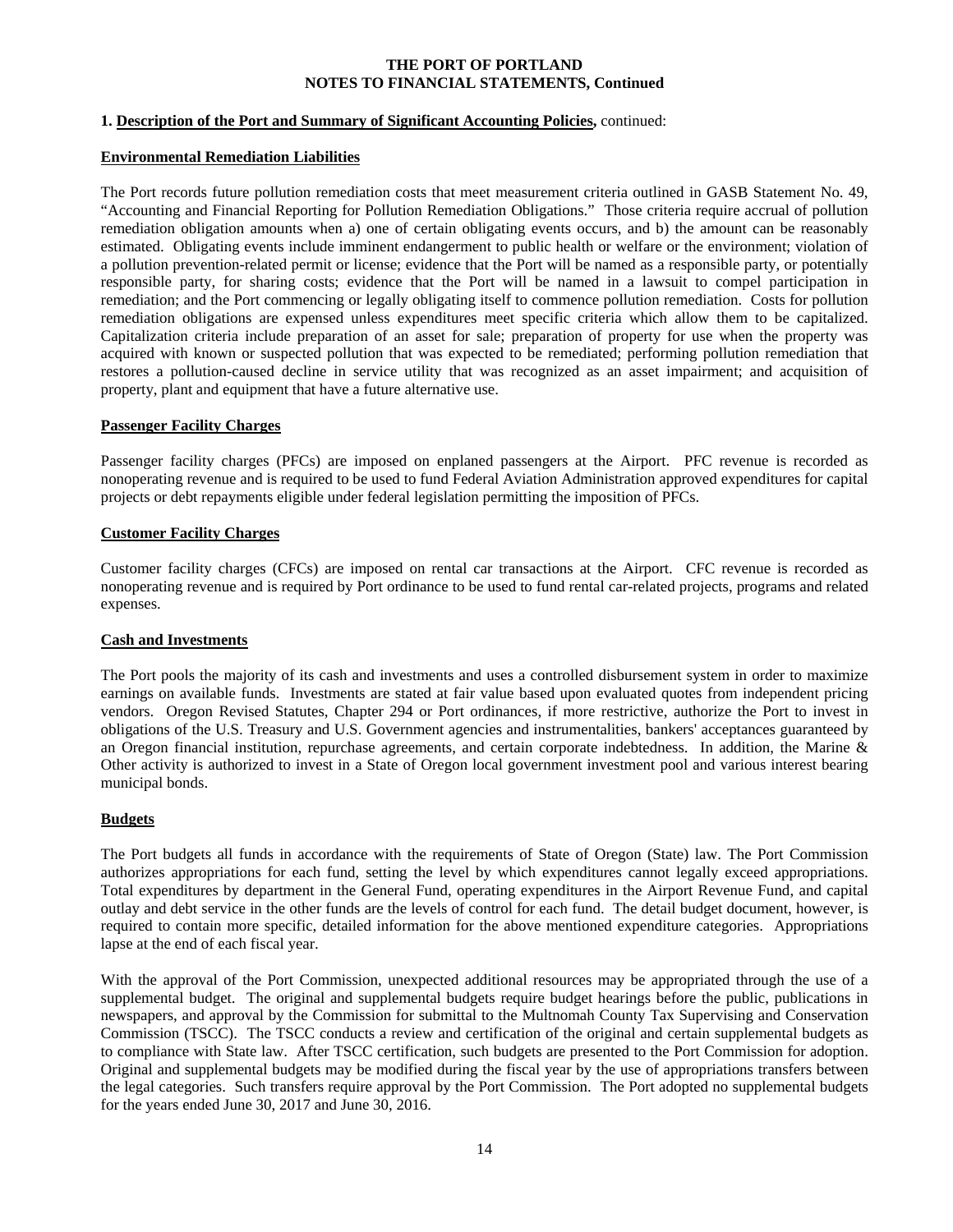#### **1. Description of the Port and Summary of Significant Accounting Policies,** continued:

The Port budgets all funds on the accrual basis of accounting. For budgetary reporting purposes, State law requires that charges for services provided and certain expense allocations, from one fund to another fund, be reported as transfers to other funds, rather than as operating or capital expenditures.

#### **Transfers Between Activities**

The Port's policy is to fund certain general aviation (Marine & Other activity) capital requirements from the Airport activity. Amounts funded in this manner are reported as transfers on the statement of revenues, expenses, and changes in net assets.

#### **Internal Receivables and Payables**

Intra-Port receivables and payables between activities are eliminated in the total column of the balance sheet.

#### **Prior Year Comparative Information**

The basic financial statements include certain prior-year summarized comparative information in total but not at the level of detail required for a complete presentation in conformity with generally accepted accounting principles. Accordingly, such information should be read in conjunction with the Port's report on audit of financial statements for the year ended June 30, 2016, from which the summarized information was derived.

#### **Reclassification**

Certain 2016 amounts have been reclassified to conform to current year classification. These reclassifications have no effect on previously reported net income, net assets, or cash flows.

#### **New Accounting Pronouncements**

In June 2015, the GASB issued Statement No. 73, "Accounting and Financial Reporting for Pensions and Related Assets That Are Not within the Scope of GASB Statement 68, and Amendments to Certain Provisions of GASB Statements 67 and 68," effective for the Port's fiscal year beginning July 1, 2016. The statement establishes requirements for defined benefit pensions that are not within the scope of Statement No. 68, as well as for the assets accumulated for purposes of providing those pensions. It establishes requirements for defined contribution pensions that are not within the scope of Statement No. 68, and also amends certain provisions of Statements No. 67 and 68 for pension plans and pensions that are within their respective scope. The adoption of this statement did not have a material effect on the Port's financial statements.

In June 2015, the GASB issued Statement No. 74, "Financial Reporting for Postemployment Benefit Plans Other Than Pension Plans," effective for the Port's fiscal year beginning July 1, 2016. The statement establishes financial reporting standards to improve the usefulness of information about postemployment benefits other than pensions included in the financial reports of state and local government benefit plans for making decisions and assessing accountability. The adoption of this statement did not have a material effect on the Port's financial statements.

In June 2015, the GASB issued Statement No. 75, "Accounting and Financial Reporting for Postemployment Benefits Other Than Pensions," effective for the Port's fiscal year beginning July 1, 2017. The statement establishes standards for governmental employer recognition, measurement, and presentation of information about postemployment benefits other than pensions (OPEB), and also establishes requirements for reporting information about financial support provided by certain nonemployer entities for OPEB that is provided to the employees of other entities. The Port is currently evaluating the effects this statement will have on its financial statements.

In August 2015, the GASB issued Statement No. 77, "Tax Abatement Disclosures," effective for the Port's fiscal year beginning July 1, 2016. The statement establishes financial reporting standards for tax abatement agreements entered into by state and local governments. The adoption of this statement did not have a material effect on the Port's financial statements.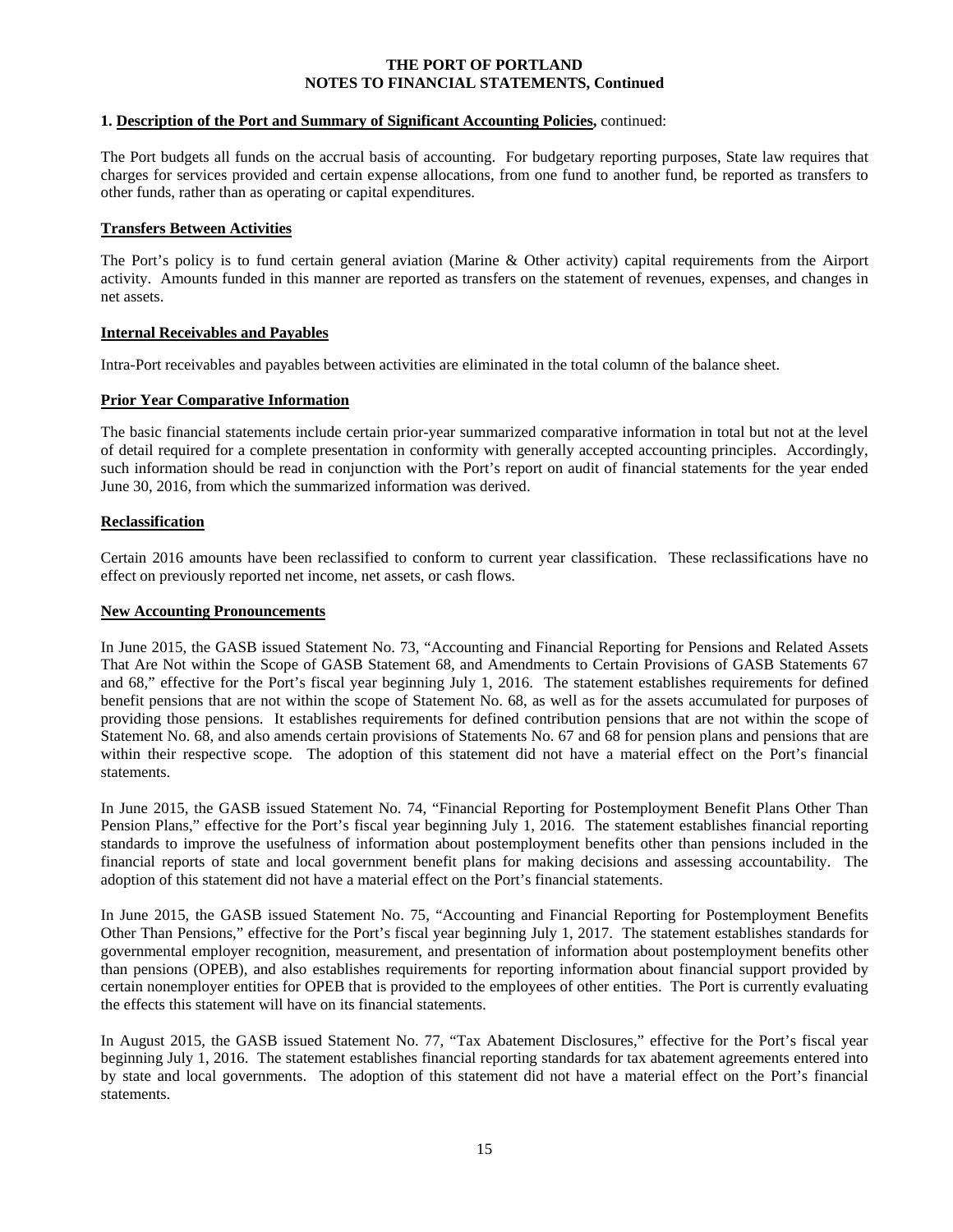#### **1. Description of the Port and Summary of Significant Accounting Policies,** continued:

In December 2015, the GASB issued Statement No. 78, "Pensions Provided through Certain Multiple-Employer Defined Benefit Pension Plans," effective for the Port's fiscal year beginning July 1, 2016. The statement establishes accounting and financial reporting standards for defined benefit pensions provided to the employees of state or local governmental employers through a cost-sharing multiple-employer defined benefit pension plan meeting certain criteria. The adoption of this statement did not have a material effect on the Port's financial statements.

In January 2016, the GASB issued Statement No. 80, "Blending Requirements for Certain Component Units," effective for the Port's fiscal year beginning July 1, 2016. The statement establishes an additional blending requirement for the financial statement presentation of component units. The adoption of this statement did not have a material effect on the Port's financial statements.

In March 2016, the GASB issued Statement No. 81, "Irrevocable Split-Interest Agreements," effective for the Port's fiscal year beginning July 1, 2017. The statement establishes accounting and financial reporting standards for irrevocable splitinterest agreements created through trusts in which a donor irrevocably transfers resources to an intermediary who administers these resources for the unconditional benefit of a government and at least one other beneficiary. The Port is currently evaluating the effects this statement will have on its financial statements.

In March 2016, the GASB issued Statement No. 82, "Pension Issues," effective for the Port's fiscal year beginning July 1, 2016. This statement establishes accounting and financial reporting requirements for pensions provided to the employees of state or local governmental employer. It also establishes financial reporting requirements for pension plans administered through certain trusts. The adoption of this statement did not have a material effect on the Port's financial statements.

In November 2016, the GASB issued Statement No. 83, "Certain Asset Retirement Obligations," effective for the Port's fiscal year beginning July 1, 2018. This statement establishes standards of accounting and financial reporting for certain asset retirement obligations. The statement establishes criteria for determining the timing and pattern of recognition for a liability and a corresponding deferred outflow of resources for asset retirement obligations. The Port is currently evaluating the effects this statement will have on its financial statements.

In January 2017, the GASB issued Statement No. 84, "Fiduciary Activities," effective for the Port's fiscal year beginning July 1, 2019. The statement establishes standards of accounting and financial reporting for fiduciary activities. The Port is currently evaluating the effects this statement will have on its financial statements.

In March 2017, the GASB issued Statement No. 85, "Omnibus 2017," effective for the Port's fiscal year beginning July 1, 2018. The statement addresses a variety of topics including issues related to blending component units, goodwill, fair value measurement and application, and pensions and other postemployment benefits. The Port is currently evaluating the effects this statement will have on its financial statements.

In May 2017, the GASB issued Statement No. 86, "Certain Debt Extinguishment Issues," effective for the Port's fiscal year beginning July 1, 2017. The statement establishes standards of accounting and financial reporting for in-substance defeasance transactions in which a government places cash and other monetary assets acquired with only existing resources in an irrevocable trust to extinguish debt. The statement also requires that any prepaid insurance associated with the debt be included in the net carrying amount of that debt and establishes additional disclosure requirements. The Port is currently evaluating the effects this statement will have on its financial statements.

In June 2017, the GASB issued Statement No. 87, "Leases," effective for the Port's fiscal year beginning July 1, 2020. The statement establishes standards of accounting and financial reporting for leases by lessees and lessors, and establishes a single model for lease accounting based on the foundational principle that leases are financings of the right to use an underlying asset. The Port is currently evaluating the effects this statement will have on its financial statements.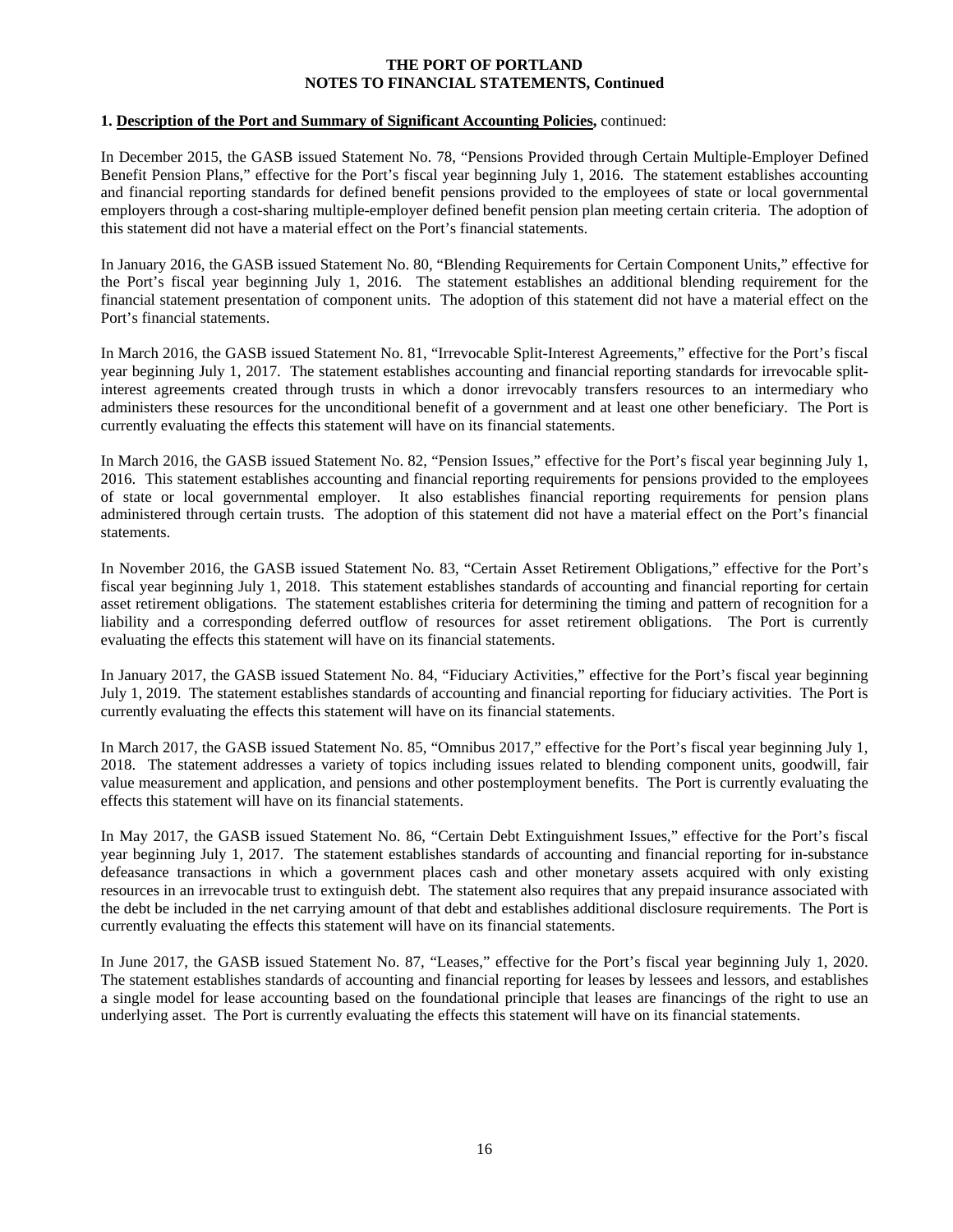#### **2. Identifiable Activity Information:**

The Airport is an identifiable activity in and of itself, providing commercial airline passenger service, air cargo services, and general aviation services. The activities comprising Marine & Other are the Port's marine terminals, which load, unload, and transfer commodities to and from trucks, railcars, barges, and ships; industrial development, which is responsible for real estate development and related services; environmental, which includes costs and recoveries associated with environmental cleanup not directly attributable to specific Port facilities, or which pertain to facilities for which operations have been discontinued; navigation, which performs maintenance dredging for the Columbia River channel and maintains a river level reporting system; general aviation, which provides general aviation relief services; engineering, which provides drafting, environmental planning, permit coordination, and engineering support for the Port; and administrative departments (admin), which provide support and services to the Port's operating departments.

Balance sheet information for Marine & Other is not available at the identifiable activity level. Identifiable activity information available for Marine & Other for the year ended June 30, 2017 was as follows (in thousands):

|                         |    | Marine    | Industrial   |      |                                      |    |          |     | General  |   | Engineering |     |         |
|-------------------------|----|-----------|--------------|------|--------------------------------------|----|----------|-----|----------|---|-------------|-----|---------|
|                         |    | Terminals |              |      | Development Environmental Navigation |    |          |     | Aviation |   | & Admin     |     | Total   |
| Operating revenues      | S. | 47,094    | \$<br>42,875 |      |                                      |    | \$15,474 | \$. | 4,089    | S | 65          | S   | 109,597 |
| Operating expenses      |    | 20,268    | 32,137       | -S   | 1,099                                |    | 14,086   |     | 4,871    |   | (1, 546)    |     | 70,915  |
| Depreciation expense    |    | 9,563     | 793          |      |                                      |    | 2.490    |     | 3,859    |   | 1,611       |     | 18,316  |
| Operating (loss) income | S. | 17,263    | \$<br>9,945  | \$.  | (1,099)                              | \$ | (1,102)  |     |          |   |             | \$  | 20,366  |
| Capital contributions   | \$ | 2,738     | \$<br>6,055  |      |                                      |    |          | S   | 197      |   |             | \$  | 8,990   |
| Properties activity:    |    |           |              |      |                                      |    |          |     |          |   |             |     |         |
| <b>Additions</b>        | \$ | 6,162     | \$<br>13.286 | - \$ | (197)                                |    | 2.086    | \$. | 667      | S | 1.792       | \$. | 23.796  |
| Deletions               |    | (348)     | (39)         |      |                                      |    | (328)    |     |          |   | (2,390)     |     | (3,105) |

#### **3. Cash and Investments:**

At June 30, 2017, the Port had the following cash and investments and maturities for the Airport:

|                        |          | Less than 1 |   | $1 - 2$       | $2 - 3$     |      | $3 - 5$    |   | Value         |
|------------------------|----------|-------------|---|---------------|-------------|------|------------|---|---------------|
| U.S. Treasuries        | <b>S</b> | 39,937,500  | S | 17,945,560 \$ | 13,435,222  | - \$ | 2,413,083  | S | 73,731,365    |
| U.S. Agencies          |          | 114,330,430 |   | 100,123,890   | 76,804,207  |      | 65,270,834 |   | 356,529,361   |
| Municipal debt         |          | 1,478,811   |   | 3,652,885     | 619.240     |      | 2,900,620  |   | 8,651,556     |
| Corporate indebtedness |          | 29,803,707  |   | 17,096,238    | 10,913,003  |      | 11,646,923 |   | 69,459,871    |
|                        | S        | 185,550,448 | S | 138,818,573   | 101,771,672 |      | 82,231,460 |   | 508, 372, 153 |
| Cash and deposits with |          |             |   |               |             |      |            |   |               |
| financial institutions |          |             |   |               |             |      |            |   | 107,495,730   |
|                        |          |             |   |               |             |      |            |   | 615,867,883   |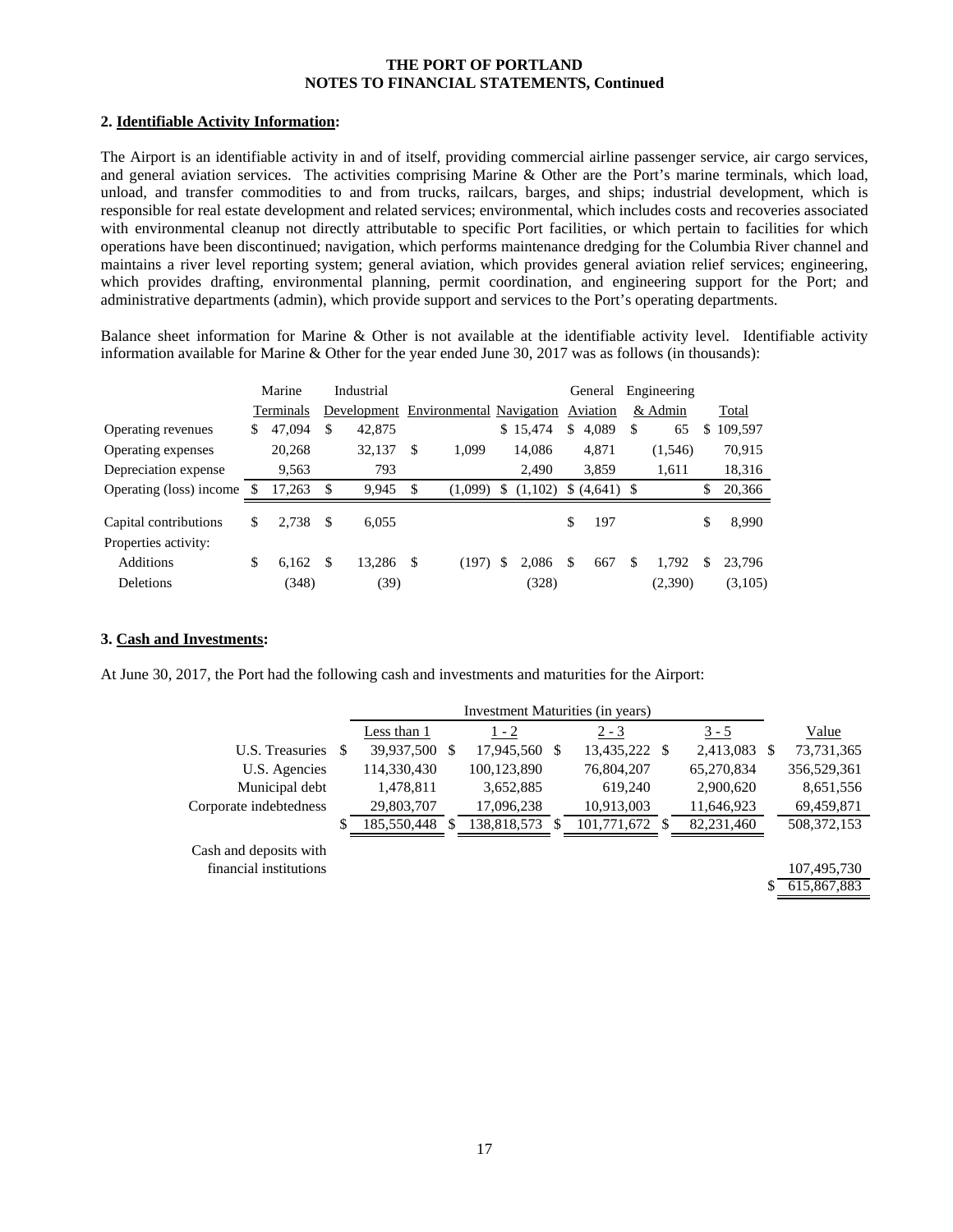#### **3. Cash and Investments,** continued:

|                                                     |     |               | Investment Maturities (in years) |            |    |              |  |            |               |             |  |  |  |  |
|-----------------------------------------------------|-----|---------------|----------------------------------|------------|----|--------------|--|------------|---------------|-------------|--|--|--|--|
|                                                     |     | Less than 1   |                                  | $1 - 2$    |    | $2 - 3$      |  | $3 - 5$    |               | Value       |  |  |  |  |
| U.S. Treasuries \$                                  |     | 2,533,935     |                                  |            | \$ | 2,389,068 \$ |  | 1,615,837  | <sup>\$</sup> | 6,538,840   |  |  |  |  |
| U.S. Agencies                                       |     | 32,826,876 \$ |                                  | 39,560,210 |    | 41,436,068   |  | 43,706,350 |               | 157,529,504 |  |  |  |  |
| Municipal debt                                      |     | 990.234       |                                  | 2.446.027  |    | 414,653      |  | 1,942,300  |               | 5,793,214   |  |  |  |  |
| Corporate indebtedness                              |     | 13,935,965    |                                  | 11,447,902 |    | 7,307,513    |  | 7,798,958  |               | 40,490,338  |  |  |  |  |
|                                                     | \$. | 50,287,010 \$ |                                  | 53,454,139 |    | 51,547,302   |  | 55,063,445 |               | 210,351,896 |  |  |  |  |
| State of Oregon local<br>government investment pool |     |               |                                  |            |    |              |  |            |               | 26,885,690  |  |  |  |  |
| Cash and deposits with                              |     |               |                                  |            |    |              |  |            |               |             |  |  |  |  |
|                                                     |     |               |                                  |            |    |              |  |            |               | 246,695,140 |  |  |  |  |
| financial institutions                              |     |               |                                  |            |    |              |  |            |               | 9,457,554   |  |  |  |  |

Following are the cash and investments and maturities for Marine & Other at June 30, 2017:

Fair value is defined in accounting standards as the price that would be received to sell an asset or paid to transfer a liability in an orderly transaction between market participants at the measurement date. Observable inputs are developed based on market data obtained from sources independent of the reporting entity. Unobservable inputs are developed based on the best information available about the assumptions market participants would use in pricing the asset. The classification of securities within the fair values hierarchy is based upon the activity level in the market for the security type and the inputs used to determine fair market value, as follows:

Level 1 – Unadjusted quoted prices in active markets for identical instruments.

Level 2 – Quoted prices for similar instruments in active markets; quoted prices for identical or similar instruments in markets that are not active; and model-derived valuations in which all significant inputs are observable.

Level 3 – Valuations derived from valuation techniques in which significant inputs are unobservable.

Not leveled – Cash and cash equivalents are not measured at fair value and, thus, are not subject to the fair value disclosure requirements.

The Port's investments are valued using evaluated quotes from independent pricing vendors. The third-party vendors use a variety of methods when pricing these securities that incorporate relevant observable market data to arrive at an estimate of what a buyer in the marketplace would pay for a security under current market conditions. All of the Port's investments at June 30, 2017 are considered level 2.

To address interest rate risk and limit its exposure to fair value losses arising from rising interest rates, the Port's investment policy places restrictions on the maturities of the Port's investment portfolio. Investment maturities are limited as follows:

| <b>Maturity</b>       | Minimum Investment |
|-----------------------|--------------------|
| Two years and under   | 55% of par value   |
| Three years and under | 75% of par value   |
| Five years and under  | 100% of par value  |

Oregon Revised Statutes (ORS) limit investments in corporate indebtedness to those rated P-1 or Aa or better by Moody's Investors Service or A-1 or AA or better by Standard and Poor's Corporation or equivalent rating by any nationally recognized statistical rating organization. Port investment policy on credit risk follows ORS requirements. At June 30, 2017, all corporate indebtedness in the Port's investment portfolio met or exceeded these ratings requirements.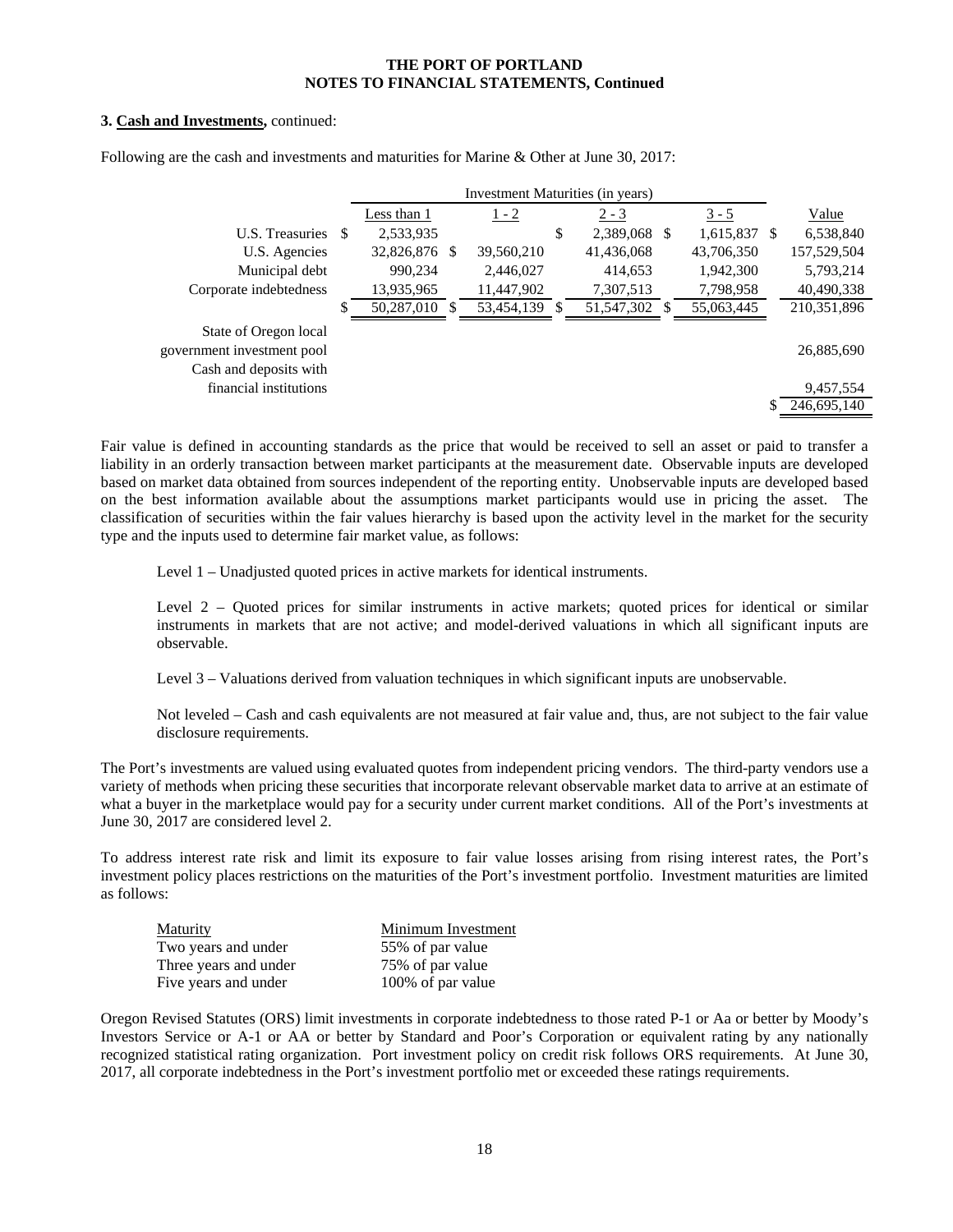#### **3. Cash and Investments,** continued:

Oregon Revised Statutes (ORS) limit investments in municipal debt to those lawfully issued debt obligations of the agencies and instrumentalities of the State of Oregon and its political subdivisions that have a long-term rating of A or an equivalent rating or better or are rated on the settlement date in the highest category for short-term municipal debt by a national recognized statistical rating organization. In addition, lawfully issued debt obligations of the agencies and instrumentalities of the States of California, Idaho and Washington and political subdivisions of those states are authorized if the obligations have a long-term rating of AA or an equivalent rating or better or are rated on the settlement date in the highest category for short-term municipal debt by a national recognized statistical rating organization. Port investment policy on credit risk follows ORS requirements. At June 30, 2017, all municipal debt in the Port's investment portfolio met or exceeded these ratings requirements.

A portion of the Port's investments are invested in an external investment pool, the Oregon Short-Term Fund (Fund). Numerous local governments in Oregon, as well as State agencies, participate in the Fund. The fair value of the Port's position in the pool is the same as the value of the pool shares. The Fund is not registered with the U.S. Securities and Exchange Commission as an investment company. The State's investment policies are governed by Oregon Revised Statutes and the Oregon Investment Council (Council). The State Treasurer is the investment officer for the Council. Investments in the Fund are further governed by portfolio guidelines issued by the Fund Board. While the Fund itself is not rated, the Fund's policies provide that the composite minimum weighted average credit quality rating for the Fund's holdings are the equivalent of AA for Standard and Poor's.

Deposits with financial institutions include bank demand deposits. The total bank balance as shown on the bank statements was \$13,694,429. Of these deposits, \$250,000 was covered by federal depository insurance and \$13,444,429 was covered by collateral pledged by the Port's qualified depositories. In accordance with ORS 295, the collateral pledged is held by the agent of the qualified depositories; is designated as subject to the Pledge Agreement between the agent, the qualified depositories, and the Oregon Office of the State Treasurer (OST); and is held for the benefit of the OST on behalf of the Port.

| Balance sheet classification:                    |               | 2017           |               | 2016          |
|--------------------------------------------------|---------------|----------------|---------------|---------------|
|                                                  | Airport       | Marine & Other | <b>Total</b>  | Total         |
| Unrestricted cash and cash equivalents           | 48.280        | 36.343.244     | 36.391.524    | 49,304,180    |
| Unrestricted equity in pooled investments        | 106, 130, 894 | 207,638,447    | 313,769,341   | 243,845,751   |
| Restricted cash and equity in pooled investments | 509,688,709   | 2,713,449      | 512,402,158   | 291,059,854   |
|                                                  | 615,867,883   | 246,695,140    | 862, 563, 023 | 584, 209, 785 |

As required by federal law, the Port held investments (classified as restricted assets) with a par value of \$2,550,000 at June 30, 2017 and \$3,150,000 at June 30, 2016, as collateral for certain accrued liabilities for workers' compensation (Note 10). Federal law requires these investments to be in only certain prescribed negotiable securities.

Certain investment earnings are paid to the Airport from the Port General Fund pooled investments when earned. At June 30, 2017 and 2016, approximately \$310,354,000 and \$253,636,000, respectively, of the Airport's investments represent a share of the Port's total investments.

#### **4. Receivables:**

Port operations are concentrated within the aviation industry for the Airport and the industrial property market and marine shipping industry for Marine & Other. Principal customers in these industries are national airlines, tenants of large Port industrial properties, and international steamship lines/agents. Each of these principal customers is affected by changes in industry market and other economic conditions. The Port evaluates the financial capacity of prospective and current customers to determine their ability to pay amounts due on a timely basis. Various forms of collateral, including irrevocable standby letters of credit and pledges from other related industry customers under a joint agreement, are obtained from certain customers, mainly for the Airport, where these pledges encompass substantially all trade receivables. Accounts receivable are monitored on an ongoing basis, and allowances for doubtful accounts are established and maintained. Total trade receivables for the aviation industry were approximately \$21,100,000 at June 30, 2017 and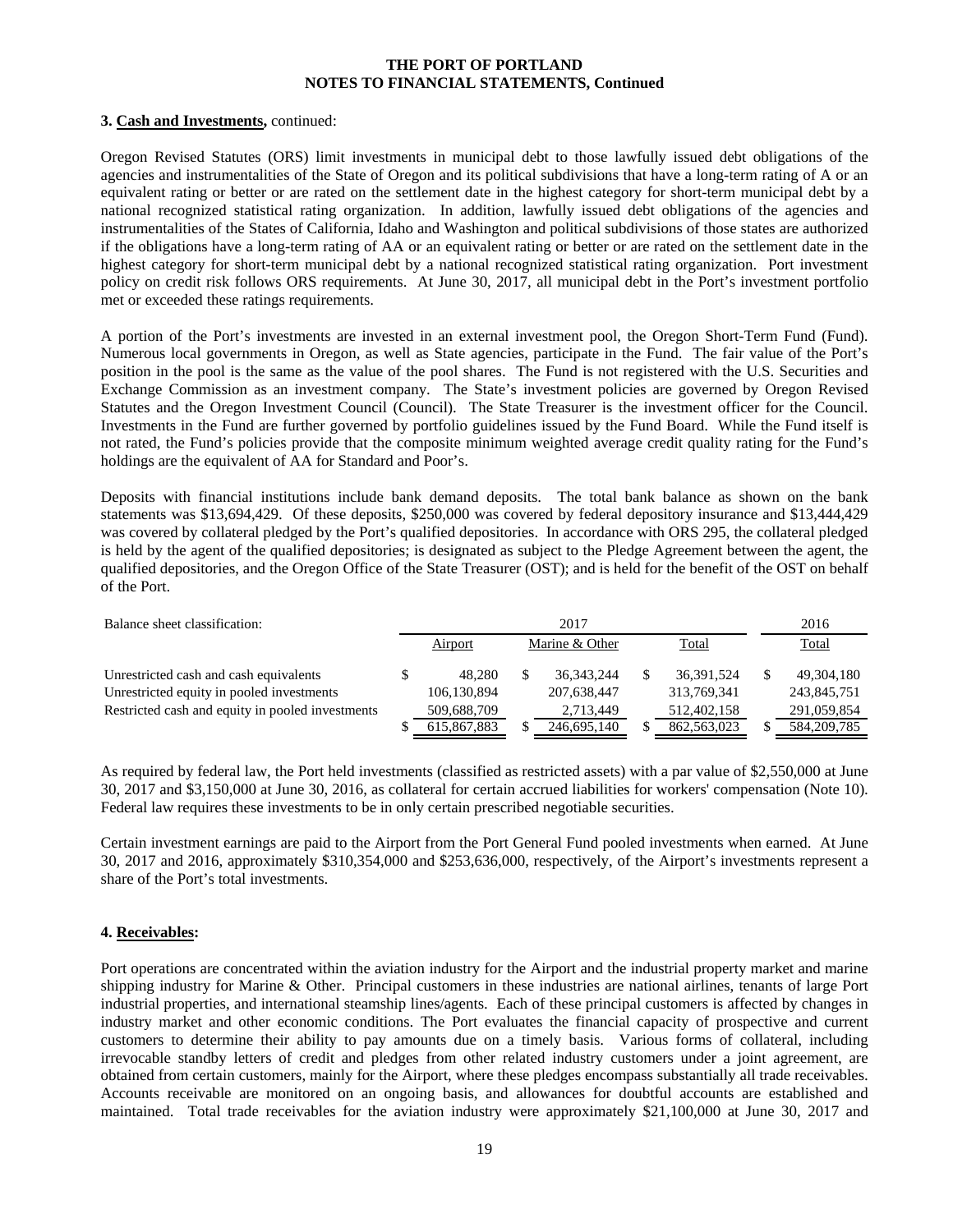#### **4. Receivables**, continued:

\$26,300,000 at June 30, 2016. Total trade receivables for the marine shipping industry were approximately \$1,600,000 at June 30, 2017 and \$1,600,000 at June 30, 2016. Total grants receivable for the Airport were approximately \$5,700,000 at June 30, 2017 and \$2,100,000 at June 30, 2016. Total grant receivables for marine and other were approximately \$4,800,000 at June 30, 2017 and \$4,900,000 at June 30, 2016. Other significant receivables include interest on investments and a dredging contract.

#### **5. Properties:**

Properties activity for the year ended June 30, 2017 was as follows:

|                                             |    | Beginning       |     |                  | Disposals &       |               | Completed     | Ending              |
|---------------------------------------------|----|-----------------|-----|------------------|-------------------|---------------|---------------|---------------------|
| Airport:                                    |    | <b>Balances</b> |     | <b>Additions</b> | <b>Transfers</b>  |               | Projects      | <b>Balances</b>     |
| Capital Assets being depreciated:           |    |                 |     |                  |                   |               |               |                     |
| Land improvements                           | \$ | 748,533,407     |     |                  | \$<br>(1,741,729) | $\mathbb{S}$  | 43,329,070    | \$<br>790,120,748   |
| Buildings and equipment                     |    | 1,335,254,660   |     |                  | (10, 859, 871)    |               | 79,732,901    | 1,404,127,690       |
| Total capital assets being depreciated      |    | 2,083,788,067   |     |                  | (12,601,600)      |               | 123,061,971   | 2,194,248,438       |
| Less accumulated depreciation:              |    |                 |     |                  |                   |               |               |                     |
| Land improvements                           |    | 389,246,418     | \$  | 32,841,163       | (1,741,729)       |               |               | 420, 345, 852       |
| Buildings & equipment                       |    | 661,776,114     |     | 52,390,831       | (10, 758, 487)    |               |               | 703,408,458         |
| Total accumulated depreciation              |    | 1,051,022,532   |     | 85,231,994       | (12,500,216)      |               |               | 1,123,754,310       |
| Total capital assets being depreciated, net |    | 1,032,765,535   |     | (85, 231, 994)   | (101, 384)        |               | 123,061,971   | 1,070,494,128       |
| Capital assets not being depreciated:       |    |                 |     |                  |                   |               |               |                     |
| Land                                        |    | 68,042,167      |     |                  |                   |               |               | 68,042,167          |
| Construction in progress                    |    | 87,553,647      |     | 161,253,300      |                   |               | (123,061,970) | 125,744,977         |
| Total capital assets not being depreciated  |    | 155,595,814     |     | 161,253,300      |                   |               | (123,061,970) | 193,787,144         |
| Airport capital assets, net                 | \$ | 1,188,361,349   | \$. | 76,021,306       | \$<br>(101, 384)  | \$            |               | \$<br>1,264,281,272 |
| Marine & Other:                             |    |                 |     |                  |                   |               |               |                     |
| Capital Assets being depreciated:           |    |                 |     |                  |                   |               |               |                     |
| Land improvements                           | \$ | 278,555,996     |     |                  | \$<br>(900, 472)  | <sup>\$</sup> | 3,564,894     | \$<br>281,220,418   |
| Buildings and equipment                     |    | 248,621,446     |     | 7,401,100        | (3,041,289)       |               | 7,178,331     | 260,159,588         |
| Total capital assets being depreciated      |    | 527,177,442     |     | 7,401,100        | (3,941,761)       |               | 10,743,225    | 541,380,006         |
| Less accumulated depreciation:              |    |                 |     |                  |                   |               |               |                     |
| Land improvements                           |    | 176,983,284     | \$  | 9,994,706        | (483, 205)        |               |               | 186,494,785         |
| Buildings & equipment                       |    | 184, 102, 966   |     | 8,321,269        | (3,092,149)       |               |               | 189,332,086         |
| Total accumulated depreciation              |    | 361,086,250     |     | 18,315,975       | (3,575,354)       |               |               | 375,826,871         |
| Total capital assets being depreciated, net |    | 166,091,192     |     | (10,914,875)     | (366, 407)        |               | 10,743,225    | 165, 553, 135       |
| Capital assets not being depreciated:       |    |                 |     |                  |                   |               |               |                     |
| Land                                        |    | 83,417,484      |     |                  |                   |               |               | 83,417,484          |
| Construction in progress                    |    | 25,791,292      |     | 10,630,033       |                   |               | (10,743,225)  | 25,678,100          |
| Total capital assets not being depreciated  |    | 109,208,776     |     | 10,630,033       |                   |               | (10,743,225)  | 109,095,584         |
| Marine & Other capital assets, net          | S  | 275,299,968     |     | (284, 842)       | (366, 407)        | \$            |               | 274,648,719         |

The ordinances authorizing the issuance of Airport revenue and PFC revenue bonds do not convey title to or mortgage the Airport or any part thereof; however, the Port covenants not to encumber or dispose of Airport properties other than as specifically permitted in the ordinances and in certain grant agreements. In Marine & Other, the Port has granted a lender a first lien on two watercraft used by its navigation activity as security for related loans.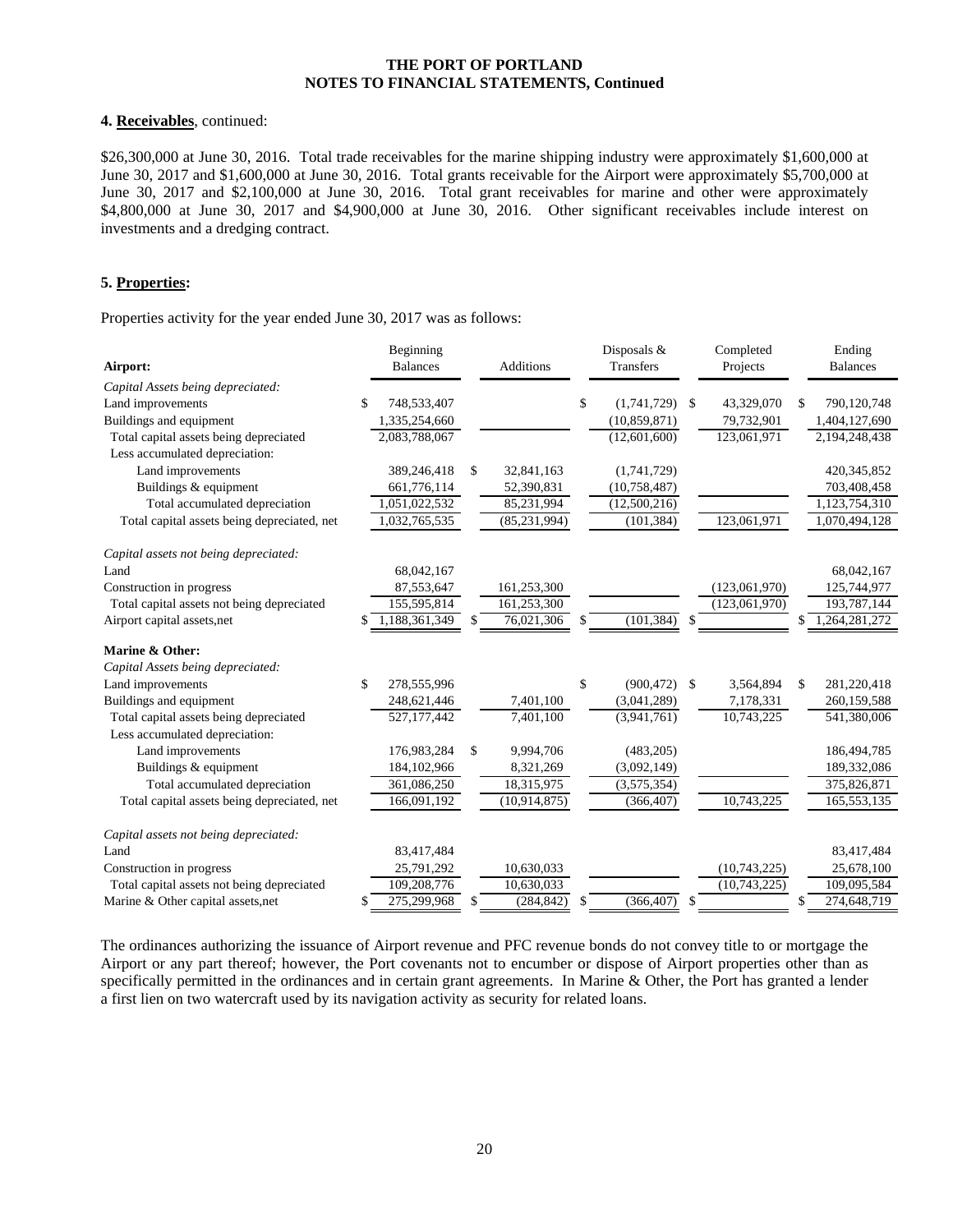#### **5. Properties,** continued:

The Port leases to others certain land, buildings, and equipment at various locations for terms ranging from 2 to 92 years. All leases are accounted for as operating leases. Costs of properties leased at June 30, 2017 included above are:

|                          | Airport       | Marine & Other | <b>Total Port</b> |
|--------------------------|---------------|----------------|-------------------|
| Land and improvements    | 4,446,566     | 31,420,645     | 35,867,211        |
| Building & equipment     | 663,459,390   | 39,047,162     | 702,506,552       |
|                          | 667,905,956   | 70,467,807     | 738, 373, 763     |
| Accumulated depreciation | (414,390,796) | (32, 604, 362) | (446, 995, 158)   |
|                          | 253,515,160   | 37,863,445     | 291,378,605       |

Minimum future rentals receivable on noncancelable operating leases for the five succeeding fiscal years and thereafter are:

|            |    | Airport     | Marine & Other    | <b>Total Port</b> |
|------------|----|-------------|-------------------|-------------------|
| 2018       | \$ | 44,660,000  | \$<br>15,732,000  | \$<br>60,392,000  |
| 2019       |    | 41,685,000  | 14,473,000        | 56,158,000        |
| 2020       |    | 40,073,000  | 11,401,000        | 51,474,000        |
| 2021       |    | 21,574,000  | 11,311,000        | 32,885,000        |
| 2022       |    | 17,244,000  | 8,730,000         | 25,974,000        |
| Thereafter |    | 82,219,000  | 79,090,000        | 161,309,000       |
| Total      | S  | 247,455,000 | \$<br>140,737,000 | \$<br>388,192,000 |
|            |    |             |                   |                   |

Contingent rental revenues are included in operating revenues, primarily for Airport terminal area space, and were as follows in 2017 and 2016:

|      | <b>Airport</b> | Marine & Other | <b>Total Port</b> |
|------|----------------|----------------|-------------------|
| 2017 | 72,400,000     | 4.600.000      | 77,000,000        |
| 2016 | 75,100,000     | 3,600,000      | 78,700,000        |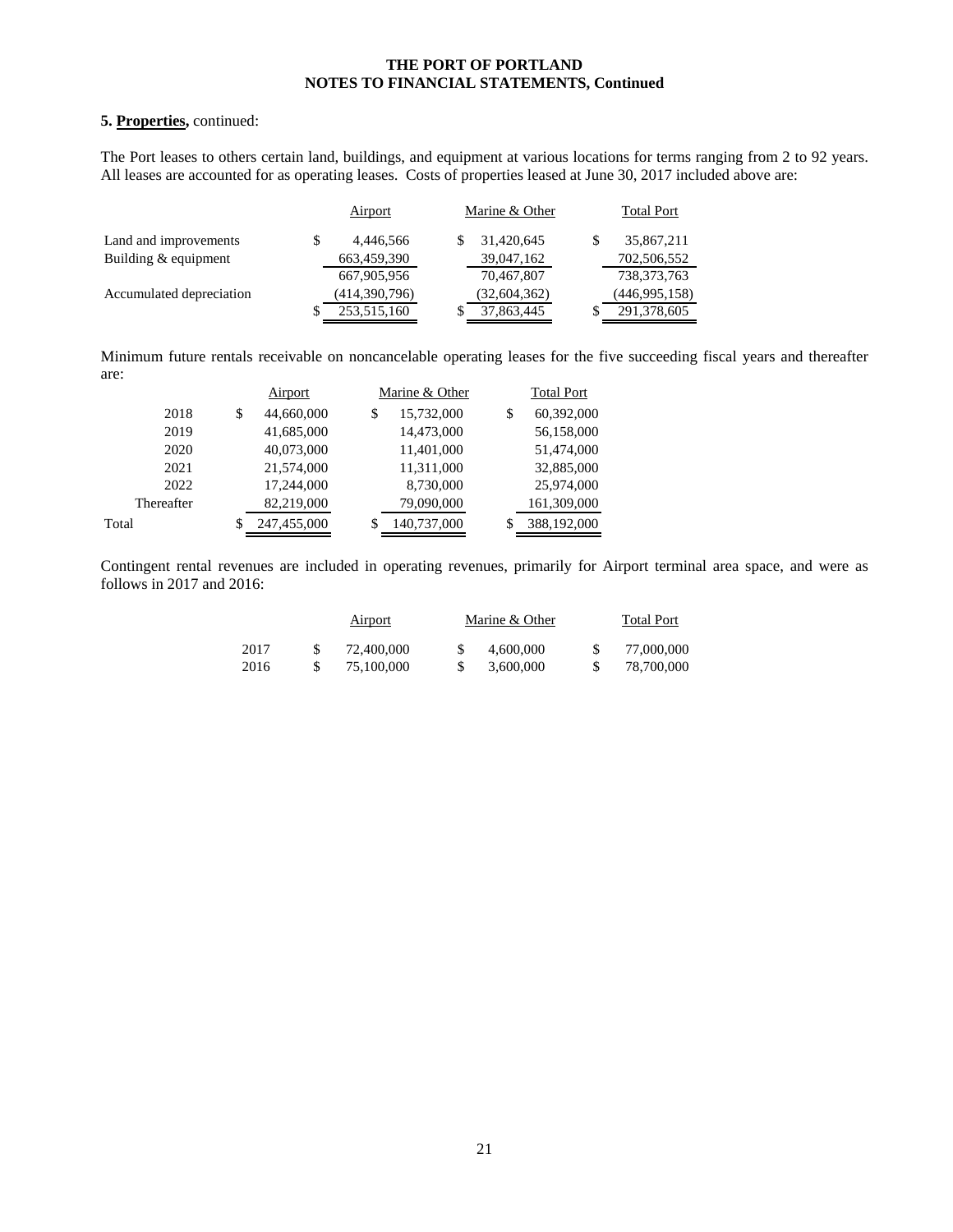#### **6. Long-Term Debt:**

At June 30, 2017, long-term debt consisted of the following:

|                                                                                 | Bonds Payable at June 30, 2017 |              |    |             |    |                        |
|---------------------------------------------------------------------------------|--------------------------------|--------------|----|-------------|----|------------------------|
|                                                                                 |                                |              |    |             |    | Passenger              |
|                                                                                 |                                |              |    | Airport     |    | <b>Facility Charge</b> |
| Limited Tax Pension bonds:                                                      |                                | Pension      |    | Revenue     |    | Revenue                |
| 2002 Series (issued in fiscal 2002, original issue \$54,952,959):               |                                |              |    |             |    |                        |
| 7.31% to 7.41%, due serially through fiscal 2020                                | \$                             | 2,628,213    |    |             |    |                        |
| 6.85%, due serially from fiscal 2020 through fiscal 2028                        |                                | 37,320,000   |    |             |    |                        |
| 6.6%, due fiscal 2025                                                           |                                | 6,205,000    |    |             |    |                        |
| 2005 Series (issued in fiscal 2006, original issue \$20,230,000):               |                                |              |    |             |    |                        |
| 4.859%, due fiscal 2020                                                         |                                | 2,960,000    |    |             |    |                        |
| 5.004%, due fiscal 2028                                                         |                                | 12,995,000   |    |             |    |                        |
| Portland International Airport revenue bonds:                                   |                                |              |    |             |    |                        |
| Series Eighteen (issued in fiscal 2008, original issue \$138,890,000            |                                |              |    |             |    |                        |
| variable interest rate):                                                        |                                |              |    |             |    |                        |
| currently 0.96%, due fiscal 2027                                                |                                |              | \$ | 41,265,000  |    |                        |
| currently 0.95%, due fiscal 2027                                                |                                |              |    | 41,265,000  |    |                        |
| Series Nineteen (issued in fiscal 2009, original issue \$131,965,000):          |                                |              |    |             |    |                        |
| 5.0%, due serially through fiscal 2018                                          |                                |              |    | 2,945,000   |    |                        |
| Series Twenty (issued in fiscal 2011, original issue \$157,050,000):            |                                |              |    |             |    |                        |
| 5.0%, due serially through fiscal 2029                                          |                                |              |    | 72,915,000  |    |                        |
| 3.0% to 5.0%, due serially through fiscal 2031                                  |                                |              |    | 21,395,000  |    |                        |
| 4.25%, due fiscal 2041                                                          |                                |              |    | 16,640,000  |    |                        |
| Series Twenty-One A and B (issued in fiscal 2011, original issue \$56,770,000): |                                |              |    |             |    |                        |
| 5.0%, due serially through fiscal 2019                                          |                                |              |    | 16,040,000  |    |                        |
| Series Twenty-One C (issued in fiscal 2012, original issue \$27,685,000):       |                                |              |    |             |    |                        |
| 4.375% to 5.0%, due serially through fiscal 2024                                |                                |              |    | 27,685,000  |    |                        |
| Series Twenty-Two (issued in fiscal 2015, original issue \$90,050,000):         |                                |              |    |             |    |                        |
| 4.0% to 5.0%, due serially through fiscal 2035                                  |                                |              |    | 41,695,000  |    |                        |
| 5.0%, due fiscal 2040                                                           |                                |              |    | 21,245,000  |    |                        |
| 5.0%, due fiscal 2045                                                           |                                |              |    | 27,110,000  |    |                        |
| Series Twenty-Three (issued in fiscal 2015, original issue \$109,440,000):      |                                |              |    |             |    |                        |
| 5.0%, due serially through fiscal 2036                                          |                                |              |    | 86,190,000  |    |                        |
| 5.0%, due fiscal 2039                                                           |                                |              |    | 23,250,000  |    |                        |
| Series Twenty-Four (issued in fiscal 2017, original issue \$233,240,000):       |                                |              |    |             |    |                        |
| 5.0%, due serially through fiscal 2038                                          |                                |              |    | 113,110,000 |    |                        |
| 5.0%, due fiscal 2043                                                           |                                |              |    | 52,770,000  |    |                        |
| 5.0%, due fiscal 2048                                                           |                                |              |    | 67,360,000  |    |                        |
| Passenger Facility Charge revenue bonds:                                        |                                |              |    |             |    |                        |
| Series $2011A$ (issued in fiscal $2012$ , original issue \$75,670,000):         |                                |              |    |             |    |                        |
| 3.0% to 5.5%, due serially through fiscal 2032                                  |                                |              |    |             | \$ | 68,950,000             |
| Series 2012A (issued in fiscal 2013, original issue \$57,725,000                |                                |              |    |             |    |                        |
| variable interest rate):                                                        |                                |              |    |             |    |                        |
| currently 1.4917%, due fiscal 2025                                              |                                |              |    |             |    | 57,315,000             |
| Series 2012B (issued in fiscal 2013, original issue \$25,070,000):              |                                |              |    |             |    |                        |
| 5.0%, due serially through fiscal 2019                                          |                                |              |    |             |    | 9,005,000              |
| Totals, including \$1,768,815, \$27,665,000, and \$7,445,000                    |                                |              |    |             |    |                        |
| respectively, due within one year                                               |                                | \$62,108,213 | \$ | 672,880,000 | \$ | 135,270,000            |
|                                                                                 |                                |              |    |             |    |                        |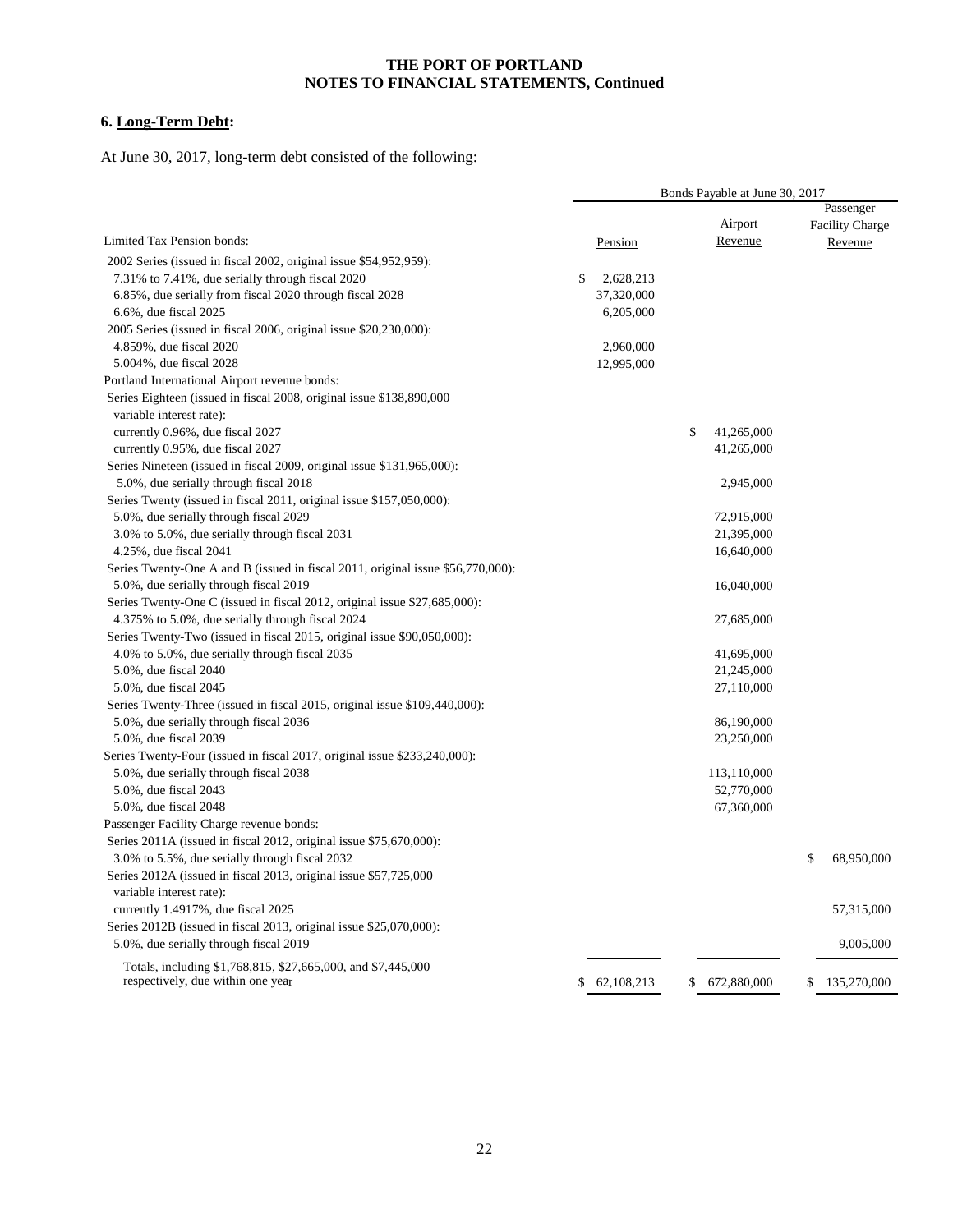#### **6. Long-Term Debt,** continued:

|                                                                                                                                                                                                                                                                                                                            | Contracts and<br>Loans Payable<br>at June 30, 2017 |
|----------------------------------------------------------------------------------------------------------------------------------------------------------------------------------------------------------------------------------------------------------------------------------------------------------------------------|----------------------------------------------------|
| City of Portland, local improvement district installment payment contract (issued in fiscal 2003, original amount<br>\$10,189,218), 5.32%, payable in monthly installments ranging from \$50,711 due on July 1, 2017 to \$55,887 due<br>on April 1, 2023, including \$626,360 due within one year                          | \$<br>4,087,757                                    |
| State of Oregon Department of Transportation, Multimodal Transportation Funds loan (issued in fiscal 2009,<br>original amount available \$2,000,000), 0.0%, payable in annual installments of \$200,000 due March 31, 2018<br>through March 31, 2021, including \$200,000 due within one year                              | 800,000                                            |
| State of Oregon Department of Transportation, Multimodal Transportation Funds loan (issued in fiscal 2011,<br>original amount available \$7,427,000), 0.0%, payable in annual installments of \$742,700 due July 1, 2018<br>through July 1, 2022                                                                           | 3,713,500                                          |
| State of Oregon Business Development Department Special Public Works Fund loan (issued in fiscal 2009,<br>original amount available \$8,700,000), 2.50% to 4.00%, payable in annual installments ranging from \$367,763<br>due December 1, 2017 to \$573,262 due December 1, 2030, including \$367,763 due within one year | 6,404,026                                          |
| Banc of America Leasing & Capital, LLC, (issued in fiscal 2013, original amount \$15,100,000), 4.5%, payable<br>in monthly installments ranging from \$70,699 due August 1, 2017 to \$115,011 due June 1, 2028, including<br>\$866,112 due within one year                                                                 | 11,931,367                                         |
| Banc of America Leasing & Capital, LLC, (issued in fiscal 2014, original amount \$2,303,000), 2.84%, payable<br>in monthly installments ranging from \$33,095 due August 1, 2017 to \$35,193, due October 1, 2019, including<br>\$402,353 due within one year                                                              | 921,613                                            |
| Total, including \$2,462,588 due within one year                                                                                                                                                                                                                                                                           | 27,858,263                                         |

Future debt service requirements on bonds, contracts and loans payable for the five succeeding fiscal years and in five year increments thereafter are:  $\lambda$ :

|           |             | Passenger Facility |               |                             |    |            |              |            |                |            |  |
|-----------|-------------|--------------------|---------------|-----------------------------|----|------------|--------------|------------|----------------|------------|--|
|           |             | Revenue Bonds      |               | <b>Charge Revenue Bonds</b> |    |            |              |            | Marine & Other |            |  |
|           | Principal   | Interest           |               | Principal                   |    | Interest   |              | Principal  |                | Interest   |  |
| 2018 \$   | 27,665,000  | \$<br>22,698,602   | <sup>\$</sup> | 7,445,000                   | \$ | 4,667,849  | $\mathbb{S}$ | 4,231,403  | \$             | 6,693,798  |  |
| 2019      | 29,445,000  | 28, 263, 280       |               | 7,830,000                   |    | 4,325,357  |              | 5,188,988  |                | 6,813,773  |  |
| 2020      | 26,265,000  | 27, 263, 516       |               | 8,105,000                   |    | 4,078,446  |              | 5,276,106  |                | 6,741,857  |  |
| 2021      | 30,670,000  | 26, 335, 254       |               | 8,505,000                   |    | 3,949,320  |              | 7,991,484  |                | 4,284,447  |  |
| 2022      | 32,175,000  | 25, 209, 872       |               | 8,930,000                   |    | 3,813,925  |              | 8,574,443  |                | 3,870,282  |  |
| 2023-2027 | 141,145,000 | 109,285,881        |               | 45,825,000                  |    | 16,479,991 |              | 50,116,355 |                | 11,731,167 |  |
| 2028-2032 | 93,420,000  | 83,958,938         |               | 48,630,000                  |    | 6,707,362  |              | 8,587,697  |                | 579,450    |  |
| 2033-2037 | 91,645,000  | 61,675,550         |               |                             |    |            |              |            |                |            |  |
| 2038-2042 | 104,425,000 | 36,287,824         |               |                             |    |            |              |            |                |            |  |
| 2043-2047 | 81,205,000  | 14,946,875         |               |                             |    |            |              |            |                |            |  |
| 2048-2052 | 14,820,000  | 741,000            |               |                             |    |            |              |            |                |            |  |
|           | 672,880,000 | 436,666,592<br>S   | S             | 135,270,000                 | \$ | 44,022,250 | S            | 89,966,476 | \$             | 40,714,774 |  |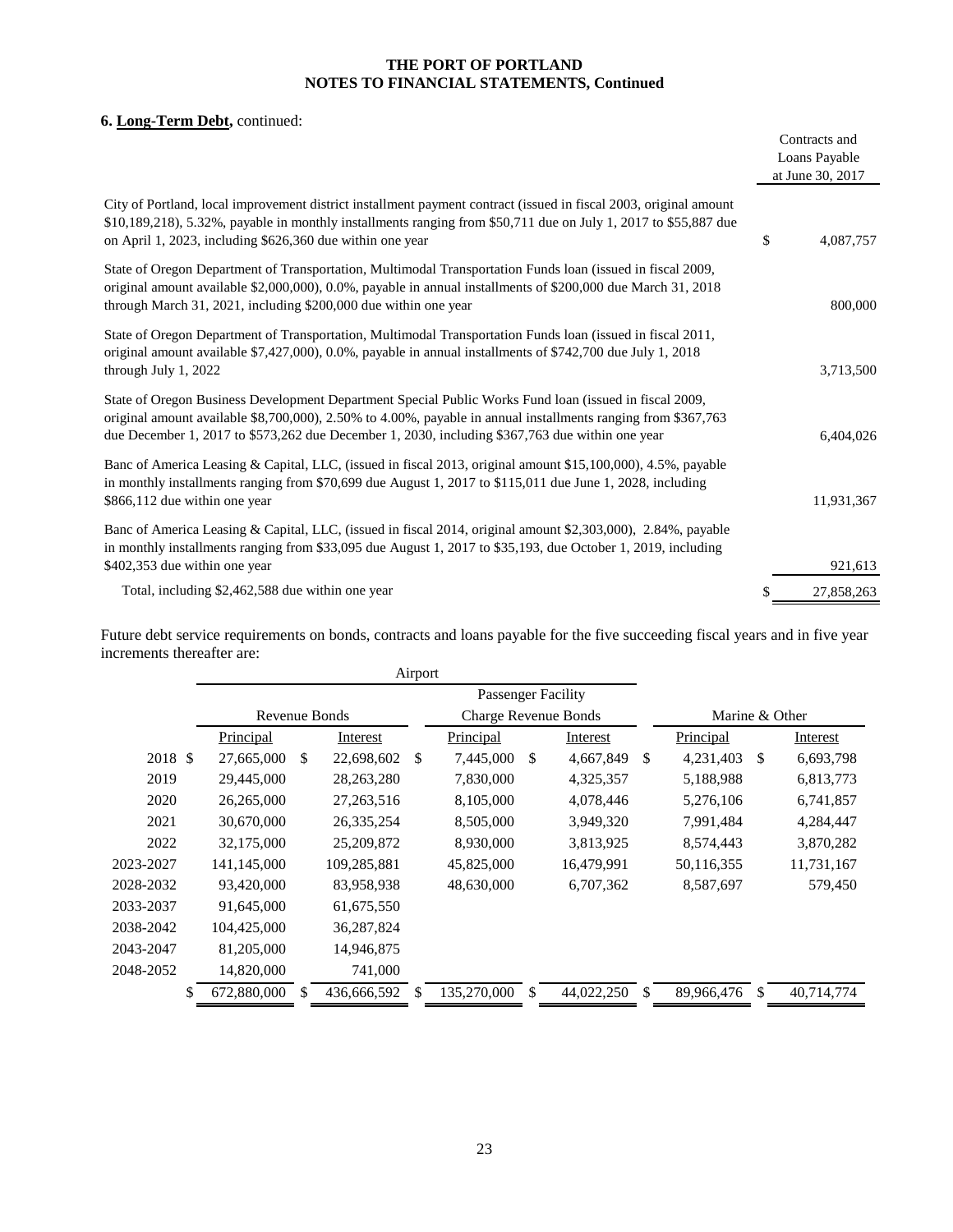#### **6. Long-Term Debt,** continued:

|                                                     |    | Beginning<br><b>Balances</b> |     | Increases                     |    | Decreases                  |     | Ending<br><b>Balances</b>   |
|-----------------------------------------------------|----|------------------------------|-----|-------------------------------|----|----------------------------|-----|-----------------------------|
| Airport:                                            |    |                              |     |                               |    |                            |     |                             |
| Long-term debt outstanding<br>less: current portion | \$ | 609,775,000<br>(34,865,000)  | \$. | 233,240,000<br>(35, 110, 000) | \$ | (34,865,000)<br>34,865,000 | S   | 808,150,000<br>(35,110,000) |
| Unamortized bond issue premium                      |    | 37,457,773                   |     | 31,044,067                    |    | (4,129,392)                |     | 64,372,448                  |
| Long-term portion outstanding                       |    | 612.367.773                  |     | 229,174,067                   | S  | (4,129,392)                |     | 837,412,448                 |
| Marine & Other:                                     |    |                              |     |                               |    |                            |     |                             |
| Long-term debt outstanding                          | S  | 94,736,404                   |     |                               | \$ | (4,769,928)                | \$. | 89,966,476                  |
| less: current portion                               |    | (4,027,227)                  | \$. | (4,231,403)                   |    | 4,027,227                  |     | (4,231,403)                 |
| Long-term bond interest payable                     |    | 4,571,963                    |     | 717,496                       |    | (1,961,185)                |     | 3,328,274                   |
| Long-term portion outstanding                       | ፍ  | 95,281,140                   |     | (3,513,907)                   |    | (2,703,886)                |     | 89,063,347                  |

Changes in long-term debt on the balance sheet for the year ended June 30, 2017 were as follows:

In addition, at June 30, 2017 and 2016, the Port has recorded \$17,303,181 and \$18,888,959, respectively, within the Airport activity, for the difference between the reacquisition price and the net carrying amount of refunded bonds, which is recorded as a deferred outflow of resources on the balance sheet.

#### CONTRACTS, LOANS AND PENSION BONDS

Contracts and loans in Marine & Other are payable from revenues of the Port, including existing property tax levies.

Limited Tax Pension Bonds were issued to fund the Port's estimated unfunded actuarial accrued liability as of April 1, 2002 (Note 8). These bonds are backed by a pledge of the full faith and credit of the Port's Marine & Other activity, and debt service is payable from Marine & Other revenues, including existing property tax levies. Additional property taxes may not be levied for debt service on these bonds. Bonds maturing on June 1, 2025 are redeemable at the option of the Port on or after June 1, 2007 at par, in whole or in part, by lot, on any date up to June 1, 2025. Bonds maturing on June 1, 2028 are subject to mandatory redemption, at par, prior to maturity, in part, by lot, beginning June 1, 2020, and on each June 1 thereafter. Interest for certain of the 2002 Limited Tax Pension Bonds is payable only at maturity.

Limited Tax Pension Bonds were also issued to fund the Port's estimated unfunded actuarial accrued liability as of October 1, 2005 (Note 8). These bonds are backed by a pledge of the full faith and credit of the Port's Marine & Other activity, and debt service is payable from Marine & Other revenues, including existing property tax levies. Additional property taxes may not be levied for debt service on these bonds. These bonds are subject to optional redemption by the Port, in whole or in part, on any date, at a price equal to the greater of par or a discounted value, as defined. Bonds maturing on June 1, 2020 are subject to mandatory redemption, at par, prior to maturity, in part, beginning June 1, 2015, and on each June 1 thereafter. Bonds maturing on June 1, 2028 are subject to like mandatory redemption, beginning June 1, 2021, and on each June 1 thereafter.

#### PORTLAND INTERNATIONAL AIRPORT REVENUE BONDS

Port Ordinance No. 155, enacted November 10, 1971, and Ordinance No. 323, enacted October 9, 1985, both subsequently amended (Ordinances), authorize the issuance of Portland International Airport Revenue Bonds (Airport revenue bonds) to pay the costs of acquiring and constructing Airport and other Port improvements. Port Ordinance No. 323 further restricts sales of Airport revenue bonds except for the purpose of paying the costs of construction of additions, expansion, and improvements at the Airport and the costs of acquisition and construction of general aviation airports. Both Ordinances also allow for the issuance of refunding bonds. The revenue bonds are not in any manner or to any extent a general obligation, a lien on tax revenues of the Port, or a charge upon any revenues or property of the Port not specifically pledged thereto. The proceeds of all such revenue bonds issued to date have been deposited in funds (accounts) designated for, and have been used for, Airport purposes only.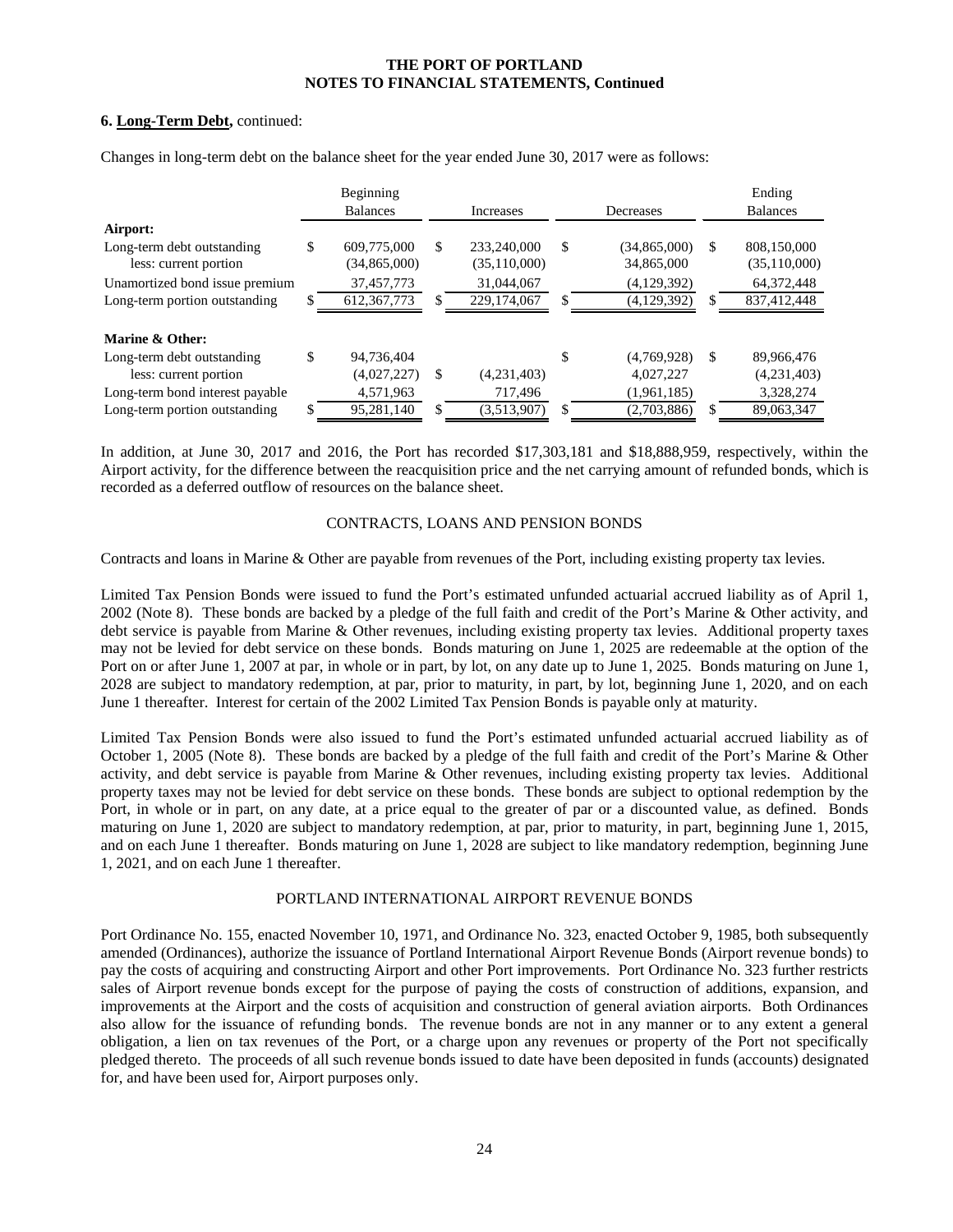#### **6. Long-Term Debt,** continued:

These Ordinances require that Airport revenues and costs of operation and maintenance be accounted for in an Airport revenue fund. Any excess of revenues over costs other than depreciation is to be credited in the following order for uses specified in Ordinance No. 155:

- General account for payment to an Airport revenue bond fund to provide for the punctual payment of bond interest and principal.
- General account for all other permitted uses.

Proceeds from sales of bonds not expended for allowable acquisitions or construction shall be used for repayment of bonds.

These Ordinances established debt service reserve accounts in an Airport revenue bond fund to accumulate the maximum debt service requirements, as defined in the Ordinances, for any future fiscal year for all outstanding bonds. Debt service reserve insurance may be substituted for any portion of the bond reserve requirement. For all outstanding Airport revenue bonds, the bond reserve requirement has been met.

Section 16(ii) of Ordinance No. 155 and Section 5f of Ordinance No. 323 further stipulate that defined net revenues in each fiscal year must equal at least 130 percent of defined debt service requirements. The Airport has complied with this provision of the Ordinances for the years ended June 30, 2017 and 2016.

On July 1, 2015, ten year contracts with major airline customers became effective in which the airlines have provided financial guarantees sufficient to meet the net revenues requirement for airline supported activities, primarily airfield and terminal operations. Net revenues of other activities, primarily parking, air cargo, and a portion of rental car operations are neither guaranteed nor limited to specified levels by these contracts. The contracts also contain an annual revenue sharing provision through June 30, 2025 in which fees to signatory airlines are discounted \$6,000,000 annually. The annual discount is subject to certain 1) reductions, contingent on the Port managing operating expenses to a defined target level, and 2) increases, contingent on Airport coverage ratio thresholds. The discount amount was increased by \$4,463,809 for fiscal 2017 and by \$4,534,560 for fiscal 2016.

In fiscal 2017, the Port issued Series Twenty-Four bonds to pay, or to reimburse the Port for the payment of, costs of construction, renovation, acquisition, equipping and installation of capital improvements at the Airport, to capitalize a portion of the interest on the Series Twenty-Four bonds, to cash fund \$10,943,256 in debt service reserve, and to pay costs of issuing the Series Twenty-Four bonds. The bonds have a 5 percent coupon rate with maturities ranging from 2018 to 2047. Series Twenty-Four bonds maturing on or before July 1, 2027 are not subject to optional redemption prior to maturity. Series Twenty-Four bonds maturing on or after July 1, 2028 are redeemable at the option of the Port on or after July 1, 2027 at 100 percent of the principal amount plus interest.

Series Twenty-Three bonds maturing on or before July 1, 2025 are not subject to optional redemption prior to maturity. Series Twenty-Three bonds maturing on or after July 1, 2026 are redeemable at the option of the Port on or after July 1, 2025 at 100 percent of the principal amount plus accrued interest.

Series Twenty-Two bonds maturing on or before July 1, 2024 are not subject to optional redemption prior to maturity. Series Twenty-Two bonds maturing on or after July 1, 2025 are redeemable at the option of the Port on or after July 1, 2024 at 100 percent of the principal amount plus accrued interest.

Series Twenty-One C bonds maturing on or before July 1, 2021 are not subject to optional redemption prior to maturity. Series Twenty-One C bonds maturing on or after July 1, 2022 are redeemable at the option of the Port on or after July 1, 2021 at 100 percent of the principal amount plus accrued interest.

Series Twenty-One B bonds are not subject to redemption prior to maturity.

Series Twenty bonds maturing on or before July 1, 2020 are not subject to redemption prior to maturity. Series Twenty bonds maturing on or after July 1, 2021 are redeemable at the option of the Port, at par, in part, by lot, on or after July 1, 2020.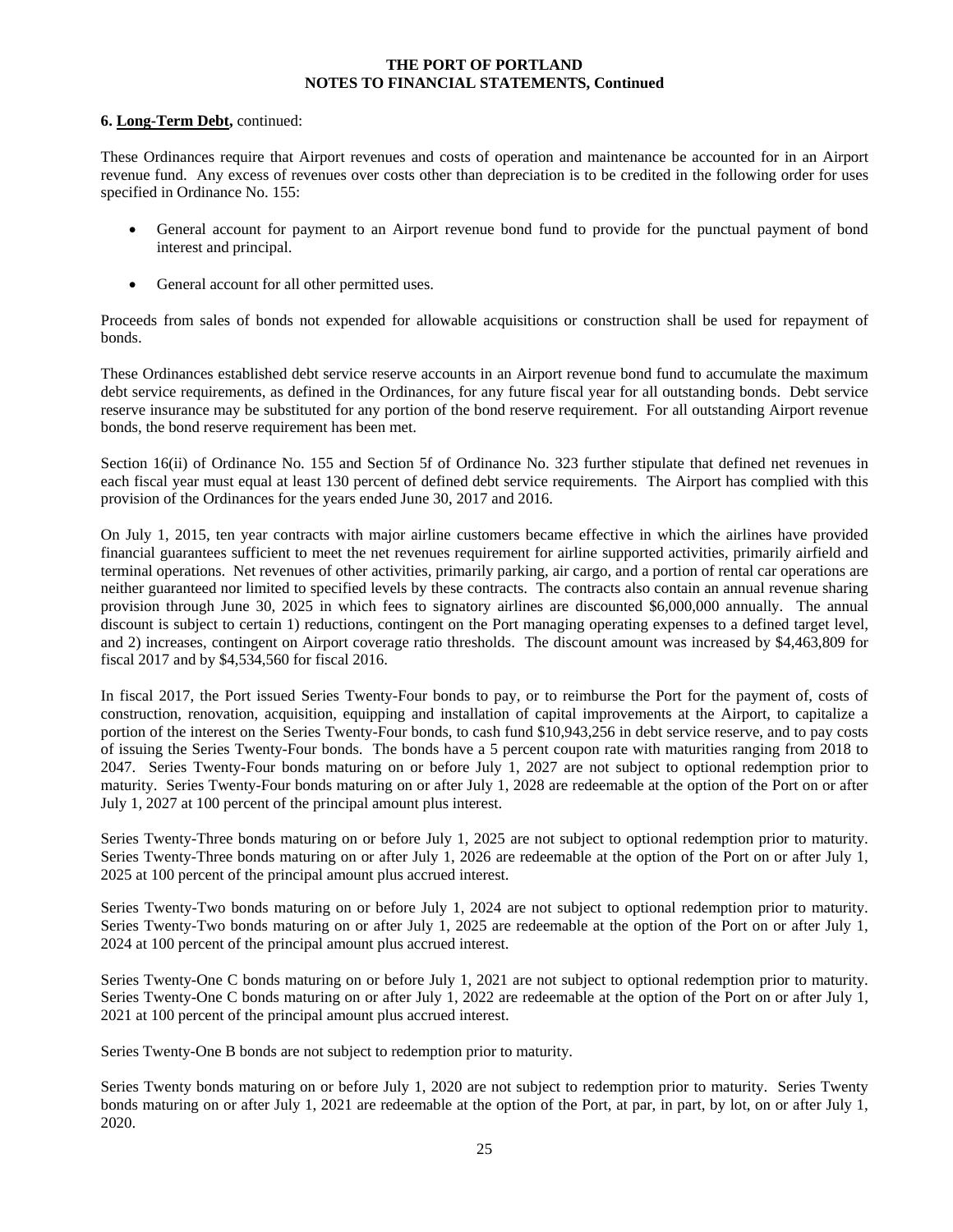#### **6. Long-Term Debt,** continued:

Series Nineteen bonds maturing on or before July 1, 2018 are not subject to redemption prior to maturity. Series Nineteen bonds maturing on or after July 1, 2019 were advance refunded and defeased during fiscal 2015 by placing proceeds from the Series Twenty-Three bonds in an irrevocable trust with an escrow agent. As a result, the trust account assets and the liability for the defeased bonds are not included in the financial statements. At June 30, 2017, \$112,795,000 of the Series Nineteen defeased debt was still outstanding.

Series Eighteen variable rate demand bonds bear an interest rate that is generally reset weekly by remarketing agents, and cannot exceed 12.0 percent. Payments of principal and interest on the Series Eighteen bonds and the purchase price of Series Eighteen bonds that are subject to optional or mandatory purchase and not remarketed will be payable by draws on an irrevocable direct pay letter of credit. Series Eighteen bonds are redeemable at the option of the Port, at par, prior to maturity, in whole or in part, by lot, on any business day. In the event that Series Eighteen bonds are not remarketed and the irrevocable direct pay letter of credit is drawn upon, the draw will constitute a liquidity advance by the letter of credit bank. The Port must repay the liquidity advance over a term of three years at a variable rate of interest that increases over time, reaching a maximum rate of the greater of the federal funds rate plus 2.5 percent, or the bank's prime rate plus 2.0 percent.

All Airport revenue bonds principal and interest are payable solely from revenues derived from the operation and related services of the Airport.

#### PORTLAND INTERNATIONAL AIRPORT PASSENGER FACILITY CHARGE REVENUE BONDS

Port Ordinance No. 395-B, enacted June 10, 1999, authorized the issuance of Portland International Airport Passenger Facility Charge Revenue Bonds (PFC revenue bonds) to pay the costs of construction of certain Federal Aviation Administration approved PFC projects. The PFC revenue bonds are backed by a pledge and assignment of PFC revenues. The PFC revenue bonds are not in any manner or to any extent a general obligation, a lien on tax revenues of the Port, or a charge upon any other revenues or property of the Port not specifically pledged thereto. The proceeds of all PFC revenue bonds issued to date have been deposited in funds (accounts) designated for, and have been used for, prescribed purposes only.

Ordinance No. 395-B established a debt service reserve account in an amount equal to the maximum annual debt service. The reserve account was fully funded from PFC bond proceeds. Ordinance No. 395-B requires that PFC revenues be accounted for in a PFC fund and used for, in order of priority, payments into a PFC bond fund to provide for payment of PFC bond interest and principal, payments into the reserve account, any required payments into an obligations account, any required payments into an obligations reserve account, and then to a PFC capital account. The capital account may be used to pay costs of construction, additions, improvements, repairs to, or extensions of approved PFC projects or be used for any other lawful Port purpose to the extent permitted by PFC regulations. Until so applied, amounts in the capital account are pledged to payment of and subject to a lien and charge in favor of registered owners of the PFC revenue bonds.

In connection with the PFC revenue bonds, the Port has also covenanted to comply with PFC laws and regulations, noise regulations, and to manage the PFC program so that remaining PFC authority (as defined in Ordinance No. 395-B) less contractual commitments, shall exceed 105 percent of defined unpaid debt service.

The Series 2012A variable rate bonds were issued in the form of index bonds bearing an interest rate that is generally reset weekly based on an applicable spread of 63.5 basis points plus 70 percent of 1 month LIBOR, and cannot exceed 12.0 percent. The Series 2012A bonds have a maturity date of July 1, 2024 and are subject to mandatory sinking account payments prior to maturity. The Series 2012A bonds were directly purchased by a single buyer for an initial purchase period ending June 1, 2020. Series 2012A bonds are redeemable at the option of the Port, at par, prior to maturity, in whole or in part. At the end of the initial purchase period, the Port may repurchase the outstanding bonds at par, or redeem the bonds in installments over a three year period with an interest rate based on the greater of the prime rate plus 1.0 percent, the federal funds rate plus 2.0 percent, or 7.0 percent.

Series 2012B bonds are not subject to redemption prior to their stated maturities.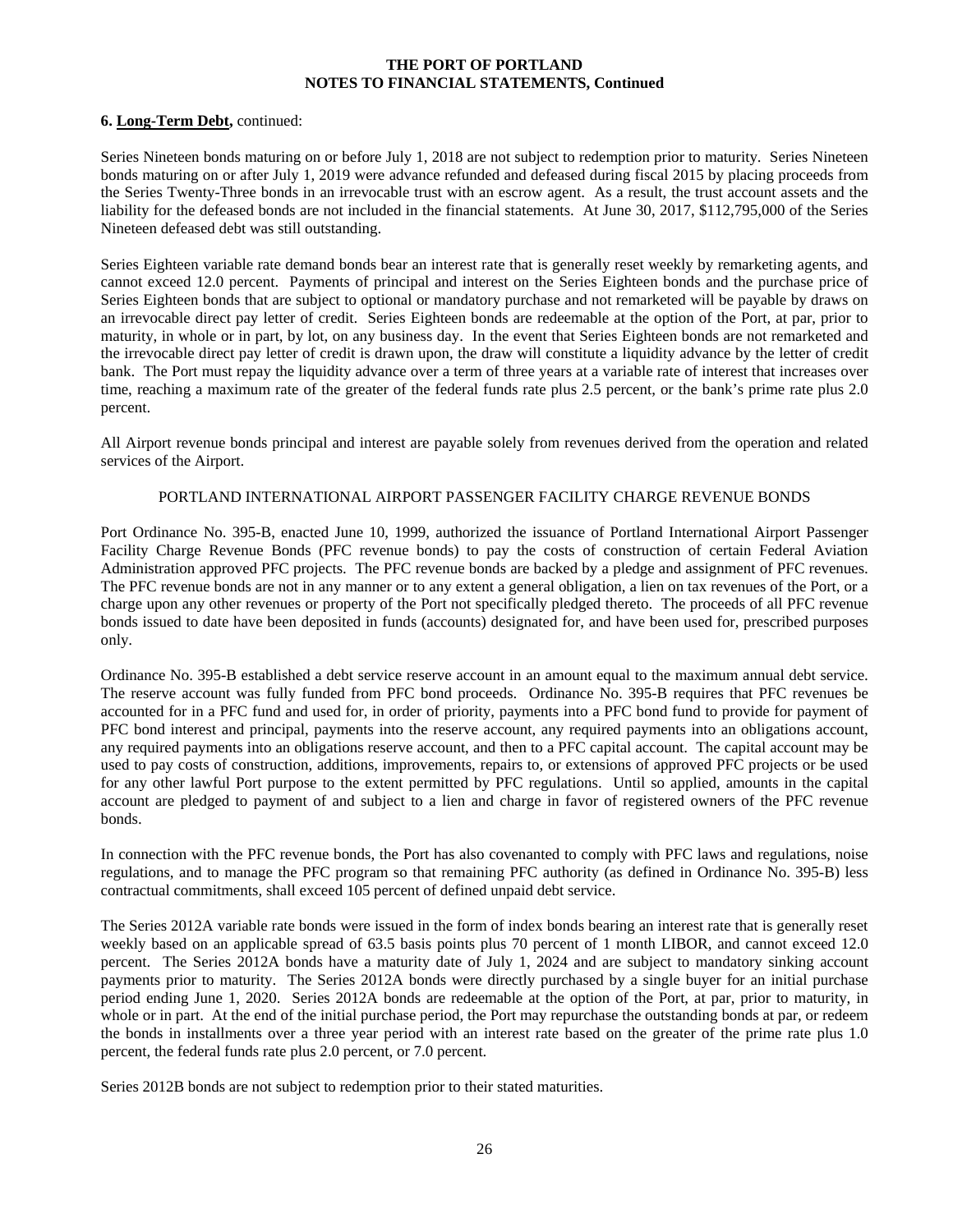#### **6. Long-Term Debt,** continued:

Series 2011A bonds maturing on or before July 1, 2021 are not subject to optional redemption prior to maturity. Series 2011A bonds maturing on or after July 1, 2022 are redeemable at the option of the Port on or after July 1, 2021 at 100 percent of the principal amount plus accrued interest.

PFC revenue bonds principal and interest are payable solely from PFC revenues.

#### DERIVATIVE INSTRUMENTS

At June 30, 2017, the Airport had the following hedging derivative instruments outstanding:

| Item | Type                            | Objective                                                        | Notional<br>Amount | Effective<br>Date | Maturity<br>Date | Terms                                                              |               | Fair Value  |
|------|---------------------------------|------------------------------------------------------------------|--------------------|-------------------|------------------|--------------------------------------------------------------------|---------------|-------------|
| A    | Pay-fixed interest<br>rate swap | Hedge of changes in<br>cash flows on the<br>2008 Series 18 bonds | \$4,105,000        |                   |                  | $7/1/2005$ $7/1/2025$ Pay 5.1292%,<br>receive 68% 1<br>month LIBOR | S             | (452,000)   |
| B    | Pay-fixed interest<br>rate swap | Hedge of changes in<br>cash flows on the<br>2008 Series 18 bonds | \$4,105,000        |                   |                  | 7/1/2005 7/1/2025 Pay 5.1339%,<br>receive 68% 1<br>month LIBOR     | <sup>\$</sup> | (452,000)   |
| C    | Pay-fixed interest<br>rate swap | Hedge of changes in<br>cash flows on the<br>2008 Series 18 bonds | \$36,515,000       |                   |                  | 7/1/2006 7/1/2026 Pay 4.9356%,<br>receive 68% 1<br>month LIBOR     | S.            | (4,149,000) |
| D    | Pay-fixed interest<br>rate swap | Hedge of changes in<br>cash flows on the<br>2008 Series 18 bonds | \$36,515,000       |                   |                  | 7/1/2006 7/1/2026 Pay 4.9403%,<br>receive 68% 1<br>month LIBOR     | S.            | (4,149,000) |

At the inception of each interest rate swap agreement, the fixed rate on each of the swaps was off-market such that the Airport received an up-front payment; for derivative instruments A, B, C, and D, collectively, the Airport received three equal up-front payments totaling \$9,293,538. As such, each swap is comprised of a derivative instrument, an at-market swap, and a companion borrowing instrument represented by the upfront payment. The fair value of the derivatives was negative \$9,202,000 at June 30, 2017 and is recorded on the Airport's balance sheet as a noncurrent liability; the unamortized balance of the borrowing is recorded on the Airport's balance sheet as a restricted current liability of \$558,012 and a noncurrent liability of \$1,857,202 at June 30, 2017. Hedge accounting is applied to the derivatives, and accordingly, the cumulative change in fair value of the derivatives (at-market interest rate swaps) were recorded as deferred outflows of \$9,202,000, which is a decrease of \$5,044,000 from the June 30, 2016 amount.

The fair values of the at-market interest rate swaps are estimated using the zero-coupon method. The method calculated the future net settlement payments required by the swaps, assuming that the current forward rates implied by the yield curves correctly anticipate future spot interest rates. These payments are discounted using the spot rates implied by the current yield curves for the hypothetical zero-coupon bonds due on the date of each future net settlement on the swaps.

*Credit risk.* The Airport has two separate counterparties for these interest rate swaps. To minimize its exposure to loss related to credit risk, it is the Port's policy to enter into interest rate swaps with counterparties which have demonstrated experience in these types of financial instruments and either 1) rated in one of the top three rating categories by at least two nationally recognized rating agencies, or 2) will collateralize in accordance with all statutory requirements. The June 30, 2017 credit rating for each of the counterparties is as follows:

| Derivative Instrument | <b>Counterparty Credit Rating</b> |
|-----------------------|-----------------------------------|
| Derivative A and C    | $A+ / Aa3$                        |
| Derivative B and D    | $AA$ - / $Aa2$                    |

Interest rate swaps with positive fair values are exposed to credit risk; interest rate swaps with negative fair values are not exposed to credit risk. At June 30, 2017, none of the Airport's interest rate swaps were exposed to credit risk.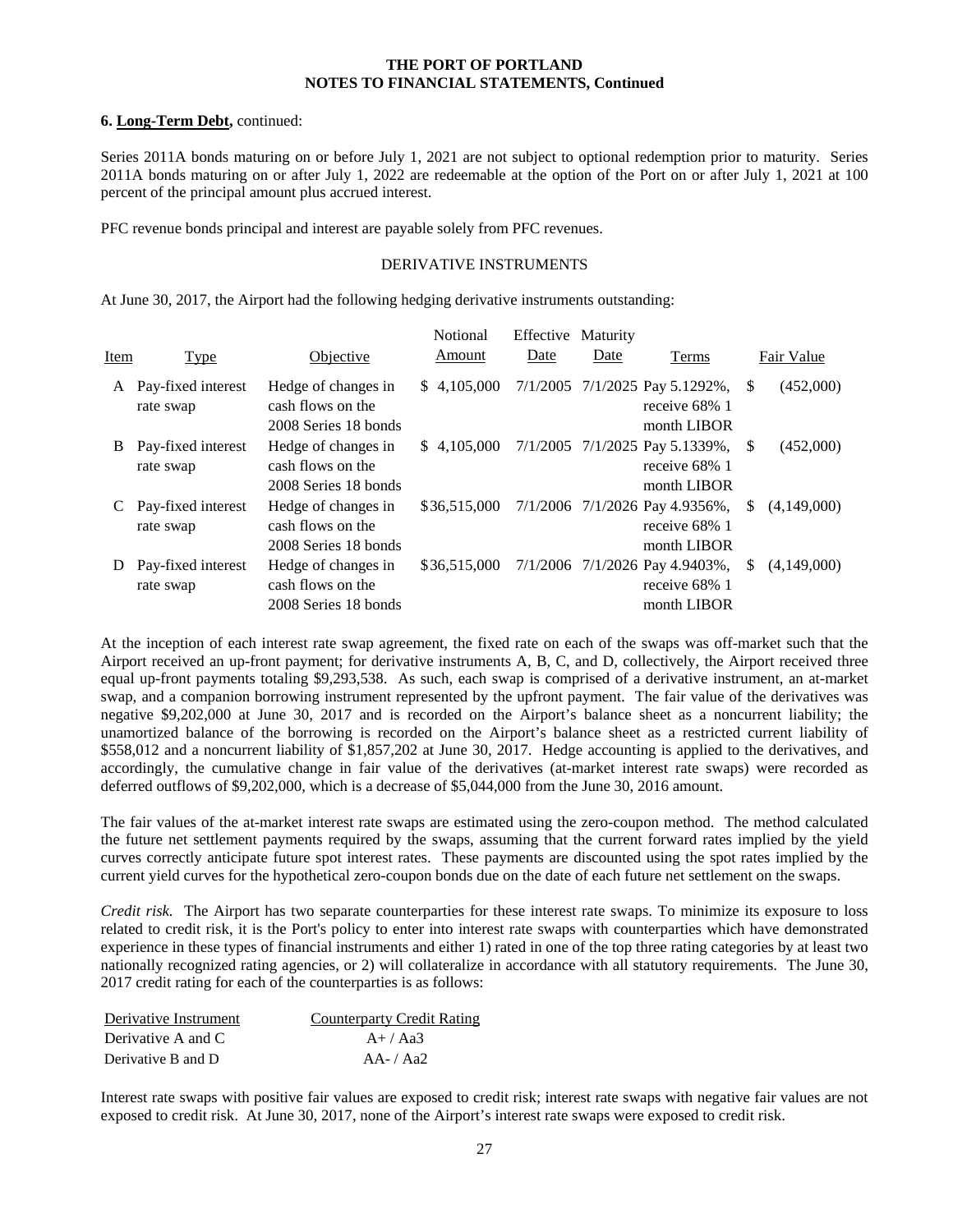#### **6. Long-Term Debt,** continued:

*Interest rate risk*. The Airport is exposed to interest rate risk on its pay-fixed, receive 68% of 1 month LIBOR interest rate swaps. As 1 month LIBOR decreases, the Airport's net payment on the swaps increases; this is offset substantially by decreases in the Airport's interest payments on the bonds.

*Basis risk.* The variable rate debt hedged by the Airport's interest rate swaps A, B, C, and D are variable rate demand obligation (VRDO) bonds that are remarketed weekly. The Airport is exposed to basis risk on its pay-fixed interest rate swap derivative instruments that are hedging the VRDO bonds, because the variable rate payments received by the Airport on these derivative instruments are based on a rate or index other than the interest rates the Airport pays on the VRDO bonds. At June 30, the weighted-average interest rate on the Airport's VRDO bonds is 0.955 percent, while 68 percent of 1 month LIBOR is approximately 0.721 percent.

*Termination risk.* The Airport or its counterparty may terminate an interest rate swap if the other party fails to perform under the terms of the contract. In addition, the swap may be terminated if the Airport or a swap counterparty's rating drops below BBB- / Baa3. At termination, the Airport may owe a termination payment if there is a realized loss based on the fair value of the terminated interest rate swap.

Derivative instruments A, B, C and D require the Airport to post collateral in the event that its Standard & Poors credit rating drops below A-. The collateral posted is to be in the form of cash or U.S. Treasury securities in the amount of the negative fair value of the interest rate swap. The Airport's credit rating is AA- at June 30, 2017; therefore, no collateral has been posted for these derivative instruments.

At June 30, 2017, the Airport had the following investment derivative instruments outstanding:

|      |                                 | Notional                                   | <b>Effective Maturity</b> |      |                              |                |
|------|---------------------------------|--------------------------------------------|---------------------------|------|------------------------------|----------------|
| Item | Type                            | Amount                                     | Date                      | Date | Terms                        | Fair Value     |
| Е    | Pay-fixed interest<br>rate swap | \$34,389,000 7/1/2009 7/1/2024 Pay 4.975%, |                           |      | receive 68% 1<br>month LIBOR | \$ (3,721,000) |
| F    | Pay-fixed interest<br>rate swap | \$22,926,000 7/1/2009 7/1/2024 Pay 4.955%, |                           |      | receive 68% 1<br>month LIBOR | (2,445,000)    |

At the inception of each interest rate swap agreement, the fixed rate on each of the swaps was off-market such that the Airport received an up-front payment; for derivative instruments E and F, the Airport received an up-front payment totaling \$5,453,000. As such, each swap is comprised of a derivative instrument, an at-market swap, and a companion borrowing instrument represented by the upfront payment. The fair value of the derivatives was negative \$6,166,000 at June 30, 2017 and is recorded on the Airport's balance sheet as a noncurrent liability; the unamortized balance of the borrowing is recorded on the Airport's balance sheet as a restricted current liability of \$622,674 and a noncurrent liability of \$1,857,202 at June 30, 2017. In fiscal 2013, the 2009A PFC variable rate bonds hedged by derivative instruments E and F were refunded; therefore, for accounting and financial reporting purposes, these derivatives are considered investment derivative instruments. Accordingly, the decrease in fair value of the swaps of \$3,430,000 during fiscal 2017 was recorded in interest revenue on the statement of revenues, expenses, and changes in net position.

The fair values of the at-market interest rate swaps are estimated using the zero-coupon method. The method calculated the future net settlement payments required by the swaps, assuming that the current forward rates implied by the yield curves correctly anticipate future spot interest rates. These payments are discounted using the spot rates implied by the current yield curves for the hypothetical zero-coupon bonds due on the date of each future net settlement on the swaps.

*Credit risk.* The Airport has two separate counterparties for these interest rate swaps. To minimize its exposure to loss related to credit risk, it is the Port's policy to enter into interest rate swaps with counterparties which have demonstrated experience in these types of financial instruments and either 1) rated in one of the top three rating categories by at least two nationally recognized rating agencies, or 2) will collateralize in accordance with all statutory requirements. The June 30, 2017 credit rating for each of the counterparties is as follows: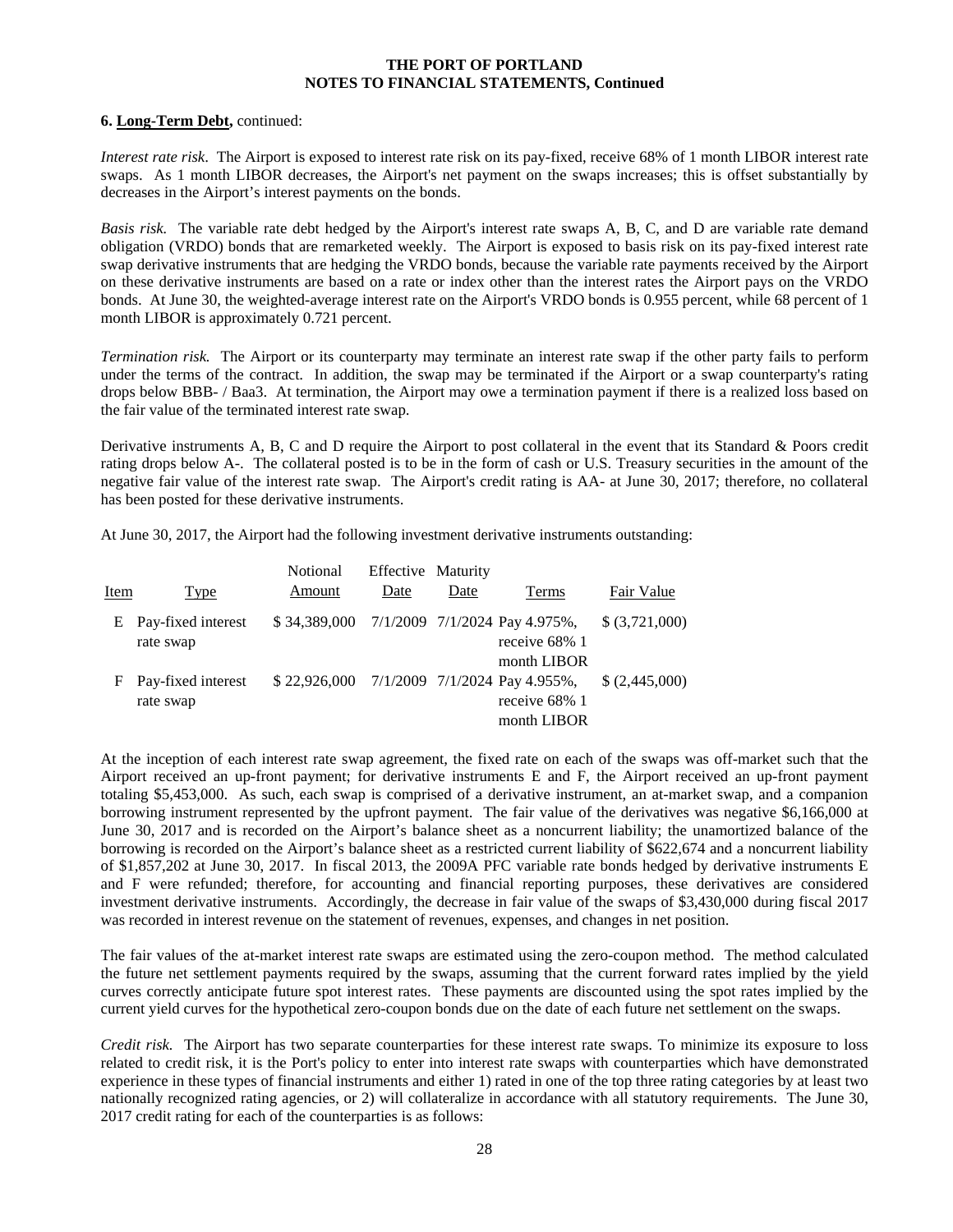#### **6. Long-Term Debt,** continued:

| Derivative Instrument | <b>Counterparty Credit Rating</b> |
|-----------------------|-----------------------------------|
| Derivative E          | $A+ / Aa3$                        |
| Derivative F          | $BBB+$ / Baa1                     |

Interest rate swaps with positive fair values are exposed to credit risk; interest rate swaps with negative fair values are not exposed to credit risk. At June 30, 2017, none of the Airport's interest rate swaps were exposed to credit risk.

*Basis risk.* The variable rate debt hedged by the Airport's interest rate swaps E and F are index rate bonds with rates that are reset weekly. The Airport is exposed to basis risk on its pay-fixed interest rate swap derivative instruments that are hedged to the index rate bonds, because the variable rate payments received by the Airport on these derivative instruments are based on a rate other than the interest rate the Airport pays on the index rate bonds. At June 30, the weighted–average interest rate on the Airport's index rate bonds is approximately 1.4917 percent, while 68 percent of 1 month LIBOR is approximately 0.7801 percent.

Derivative instrument E requires the Airport to post collateral in the event that its Standard & Poors credit rating drops below A- or if the negative fair value of that derivative instrument exceeds \$15 million. The Airport's credit rating is AAat June 30, 2017, and the negative fair value of derivative instrument E does not exceed \$15 million; therefore, no collateral has been posted for this derivative instrument. Derivative instrument F requires the Airport to post collateral in the event that its Standard & Poors credit rating drops below BBB- or if there is a negative fair value of that derivative instrument. Derivative instrument F has a negative fair value at June 30, 2017; therefore, the Airport has posted \$3,840,000 in collateral with the counterparty (included in restricted cash and equity in pooled investments on the Airport's balance sheet).

As rates vary, variable rate bond interest payments and net swap payments will vary. Although not a prediction by the Port of future interest cost of the variable rate bonds or of the impact of interest rate swaps, following are debt service requirements of the Airport's hedged variable rate debt and related net swap payments, using rates as of June 30, 2017:

|           | Variable Rate Airport Revenue |            |          |           |    |                      |     |              |
|-----------|-------------------------------|------------|----------|-----------|----|----------------------|-----|--------------|
|           | <b>Bonds</b>                  |            |          |           |    |                      |     |              |
|           |                               |            |          |           |    | <b>Interest Rate</b> |     |              |
|           | Principal                     |            | Interest |           |    | Swaps, net           |     | Total        |
| 2018      | - \$                          | 8,865,000  | \$       | 703,501   | \$ | 2,893,144            | \$  | 12,461,645   |
| 2019      |                               | 9,025,000  |          | 617,312   |    | 2,512,824            |     | 12,155,136   |
| 2020      |                               | 9,410,000  |          | 527,447   |    | 2,112,818            |     | 12,050,265   |
| 2021      |                               | 9,865,000  |          | 433,236   |    | 1,691,952            |     | 11,990,188   |
| 2022      |                               | 10,310,000 |          | 334,775   |    | 1,338,676            |     | 11,983,451   |
| 2023-2027 |                               | 35,055,000 |          | 679,627   |    | 2,571,360            |     | 38, 305, 987 |
|           | \$                            | 82,530,000 |          | 3,295,898 | S  | 13,120,774           | \$. | 98,946,672   |

|           |                     | Variable Rate Passenger Facility |          |           |            |                      |   |            |
|-----------|---------------------|----------------------------------|----------|-----------|------------|----------------------|---|------------|
|           | <b>Charge Bonds</b> |                                  |          |           |            |                      |   |            |
|           |                     |                                  |          |           |            | <b>Interest Rate</b> |   |            |
|           | Principal           |                                  | Interest |           | Swaps, net |                      |   | Total      |
| 2018 \$   |                     | 120,000                          | \$       | 853,149   | \$         | 2,336,307            | S | 3,309,456  |
| 2019      |                     | 2,790,000                        |          | 811,532   |            | 2,111,364            |   | 5,712,896  |
| 2020      |                     | 7,955,000                        |          | 692,871   |            | 1,769,606            |   | 10,417,477 |
| 2021      |                     | 8,370,000                        |          | 568,020   |            | 1,410,053            |   | 10,348,073 |
| 2022      |                     | 8,805,000                        |          | 436,681   |            | 1,031,764            |   | 10,273,445 |
| 2023-2027 |                     | 29,275,000                       |          | 451,522   |            | 1,063,271            |   | 30,789,793 |
|           |                     | 57,315,000                       |          | 3,813,775 | \$         | 9,722,365            | S | 70,851,140 |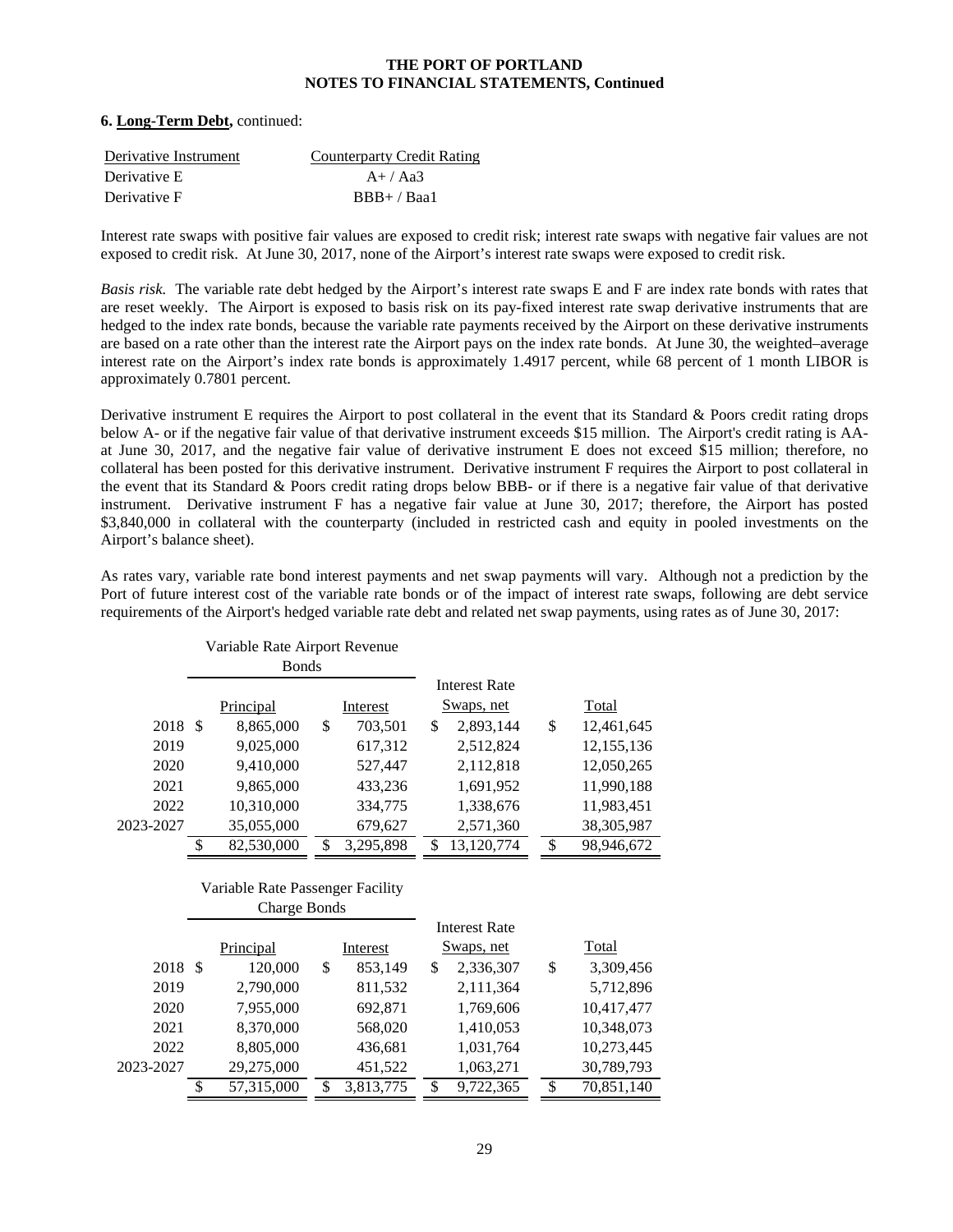#### **7. Industrial Revenue Bonds:**

The Port facilitates the issuance of industrial revenue bonds by others to finance construction of industrial facilities within the Port district which it leases or sells on installment contracts to the industrial users. Such facilities and the related receipts from lease rentals and contract payments are pledged for payment of the bonds. The bonds are not a liability or contingent liability of the Port or a lien on any of its properties or revenues other than the industrial facilities for which they were issued. Accordingly, the bond liability and related receivables are not reflected in the Port's financial statements.

Industrial revenue bonds for Airport industrial facilities were outstanding in the amount of \$17,300,000 at both June 30, 2017 and 2016.

### **8. Pension Plans and Deferred Compensation Plan:**

Most employees, after six months of employment, are participants in the State of Oregon Public Employees Retirement System (PERS), a cost-sharing multiple-employer defined benefit pension plan, administered by PERS, to which employees and employers both contribute. Benefits generally vest after five years of service. Retirement is allowed at age 58 with unreduced benefits, but retirement is generally available after age 55 with reduced benefits. Retirement benefits are generally based on salary and length of service or retiree account balance, are calculated using a formula, and are payable in a lump sum or monthly using several payment options. Monthly benefits are adjusted annually through cost-ofliving adjustments (COLA). A prospective cap on the COLA which took effect in fiscal 2015 and beyond varies based upon the amount of the annual benefit. PERS also provides death and disability benefits. These benefit provisions and other requirements are established by state statutes.

For purposes of measuring the net pension liability, deferred outflows/inflows of resources, and pension expense, information about the fiduciary net position of PERS, and additions to/deductions from PERS' fiduciary net position, have been determined on the same basis as they are reported by PERS. PERS uses accrual basis accounting for all funds, recognizing revenues when earned, contributions when due, benefits in the month they are earned, and withdrawals in the month they are due and payable. PERS issues a publicly available financial report, which may be obtained at www.oregon.gov/pers or by writing to PERS, PO Box 23700, Tigard, Oregon 97281.

The rate of employee contributions (6 percent of annual covered salary) is established by state statute, and the rate of employer contributions to PERS is set periodically by PERS based on actuarial valuations. The Port's contribution rate was 13.40 percent of annual covered payroll for fiscal years 2017 and 2016. The Port also pays the required employee contribution. The Port, by electing to join the State and Local Government Rate Pool, effective January 1, 2002, is part of the cost-sharing multiple-employer segment of the pension plan. Limited tax pension bonds were issued to fund the Port's estimated unfunded actuarial accrued liability of \$54,068,039 as of April 1, 2002, and \$20,012,029 as of October 1, 2005. The proceeds from these bond issues are held by PERS in side accounts specific to the Port, and are factors in the calculation of the Port's employer contribution rates and the Port's proportionate share of the collective Net Pension Liability (NPL) or Net Pension Asset (NPA). Of these bond issue amounts, \$25,550,920 and \$11,244,225 were applicable to the Airport, and were recorded on the Airport balance sheet as liabilities (due to Marine & Other). The Airport liability is reduced proportionately as the Marine & Other activity makes principal payments on the pension bonds. Principal payments on the pension bonds were made in the amounts of \$1,652,546 and \$1,541,806 in fiscal 2017 and 2016, respectively, of which \$850,201 and \$789,382 were applicable to the Airport.

The 2003 Oregon legislature adopted a number of amendments to the benefit structure of PERS, later modified by the Oregon Supreme Court. In addition to adopting amendments to the benefit structure of PERS, the 2003 legislature passed HB 2020, which established a successor pension plan to PERS, the Oregon Public Service Retirement Plan (OPSRP). All public employees hired on or after August 29, 2003, unless membership was previously established in PERS, become participants in OPSRP, generally after six months of employment. OPSRP is a hybrid pension plan with two components, the Pension Program (a defined benefit program) and the Individual Account Program (IAP) (a defined contribution program), and is administered by PERS, the agency. The Pension Program is funded by employer contributions. For general service members, normal retirement age is 65 or age 58 with 30 years of service, and for police and fire members, normal retirement age is 60 or age 53 with 25 years of service. Retirement benefits under the Pension Program are calculated using a formula based on final average salary, as defined, and years of service. The IAP is funded by a 6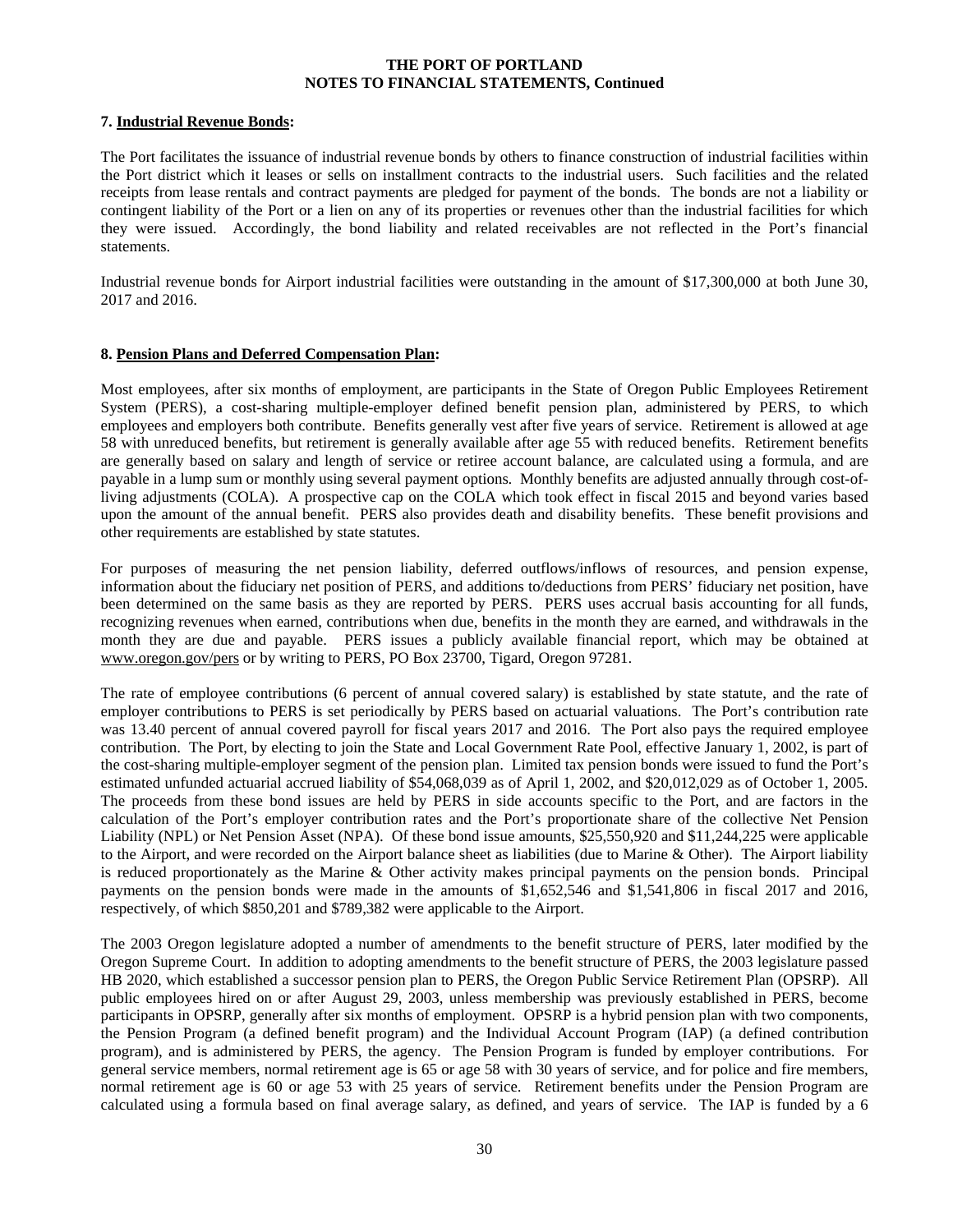#### **8. Pension Plans and Deferred Compensation Plan,** continued:

percent employee contribution (which may be paid by the employer for the employee). The Port pays the employee contribution. Employee contributions are placed in an employee account, accounts are adjusted for earnings or losses, and are paid at retirement, either as a lump sum or in installments. Effective January 1, 2004, required 6 percent employee contributions for PERS members are paid to the member's IAP account rather than the member's PERS account, as required by the 2003 legislation. The Port's employer contribution rate to OPSRP, set periodically by PERS based on actuarial valuations, was 7.33 percent of annual covered payroll for general service members and 11.44 percent for police and fire members for fiscal 2017 and 2016; the Port also pays the required employee contributions of 6 percent of annual covered salary.

The Port's fiscal 2017 and 2016 contributions recognized by PERS were \$5,549,206 and \$5,549,385. Actuarial determinations are not made solely as to Airport employees. PERS contributions of \$2,545,409 and \$2,561,401 were applicable to the Airport for fiscal years 2017 and 2016, respectively, based upon payroll expense.

GASB Statement No. 68 (GASB 68) establishes standards for measuring and recognizing liabilities, deferred outflows of resources, deferred inflows of resources, and expense. For defined benefit pensions, GASB 68 identifies the methods and assumptions that should be used to project benefit payments, discount projected benefit payments to their actuarial present value, and attribute that present value to periods of employee service. GASB 68 requires the liability of employers to employees for defined benefit plans (NPL or NPA) to be measured as the portion of the present value of projected benefit payments to be provided through the pension plan to current active and inactive employees that is attributed to those employees' past periods of service (Total Pension Liability (TPL) or Total Pension Asset (TPA)), less the amount of the pension plan's fiduciary net position. Prior to implementing GASB 68, employers participating in cost-sharing plans recognized annual pension expense equal to their contractually required contribution to the plan. Upon the adoption of GASB 68, employers participating in cost-sharing plans recognize their proportionate share of the collective pension amounts for all benefits provided through the plan based on an allocation methodology.

The Port recognizes its proportion of the PERS NPL or NPA, Deferred Outflows of Resources, Deferred Inflows of Resources, and pension expense. The TPL at June 30, 2017 was determined based on an actuarial valuation as of December 31, 2014 and rolled forward to the measurement date of June 30, 2016; the TPL at June 30, 2016 was determined based on an actuarial valuation as of December 31, 2013 and rolled forward to the measurement date of June 30, 2015. The basis for the Port's proportion is actuarially determined by comparing the employer's projected long-term contribution effort to the Plan with the total projected long-term contribution effort of all employers.

For the year ended June 30, 2017, the Port's proportionate share of the collective NPL of PERS is \$103,193,124, or 0.687390 percent of the total, and the Port recognized pension expense of \$18,513,130 as its proportionate share of PERS pension expense. For the year ended June 30, 2016, the Port's proportionate share of the collective NPL of PERS is \$36,036,033, or 0.627646 percent of the total, and the Port recognized pension expense of \$34,952,095 as its proportionate share of PERS pension expense. Actuarial determinations are not made solely as to Airport employees. For the year ended June 30, 2017, \$46,540,609 of the NPL, and \$8,281,256 of pension expense, was applicable to the Airport. For the year ended June 30, 2016, \$16,641,905 of the NPL, and \$15,823,383 of pension expense, was applicable to the Airport.

Actuarial assumptions used in the 2014 valuation rolled forward to the measurement date of June 30, 2016 were as follows:

| Investment Rate of Return: | 7.50 percent per annum |
|----------------------------|------------------------|
| .                          | $\sim$ $\sim$ $\sim$   |

- Projected Salary Increases: 3.50 percent overall payroll growth
- Inflation Rate: 2.50 percent per annum

Mortality assumptions for healthy retirees and beneficiaries are based on RP-2000 sex-distinct, generational per Scale BB. Active members' mortality rates are a percentage of healthy retiree rates that vary by group. Disabled retirees mortality rates are a percentage (70% for males, 95% for females) of the RP-2000 sex-distinct, generational per Scale BB, disabled mortality table.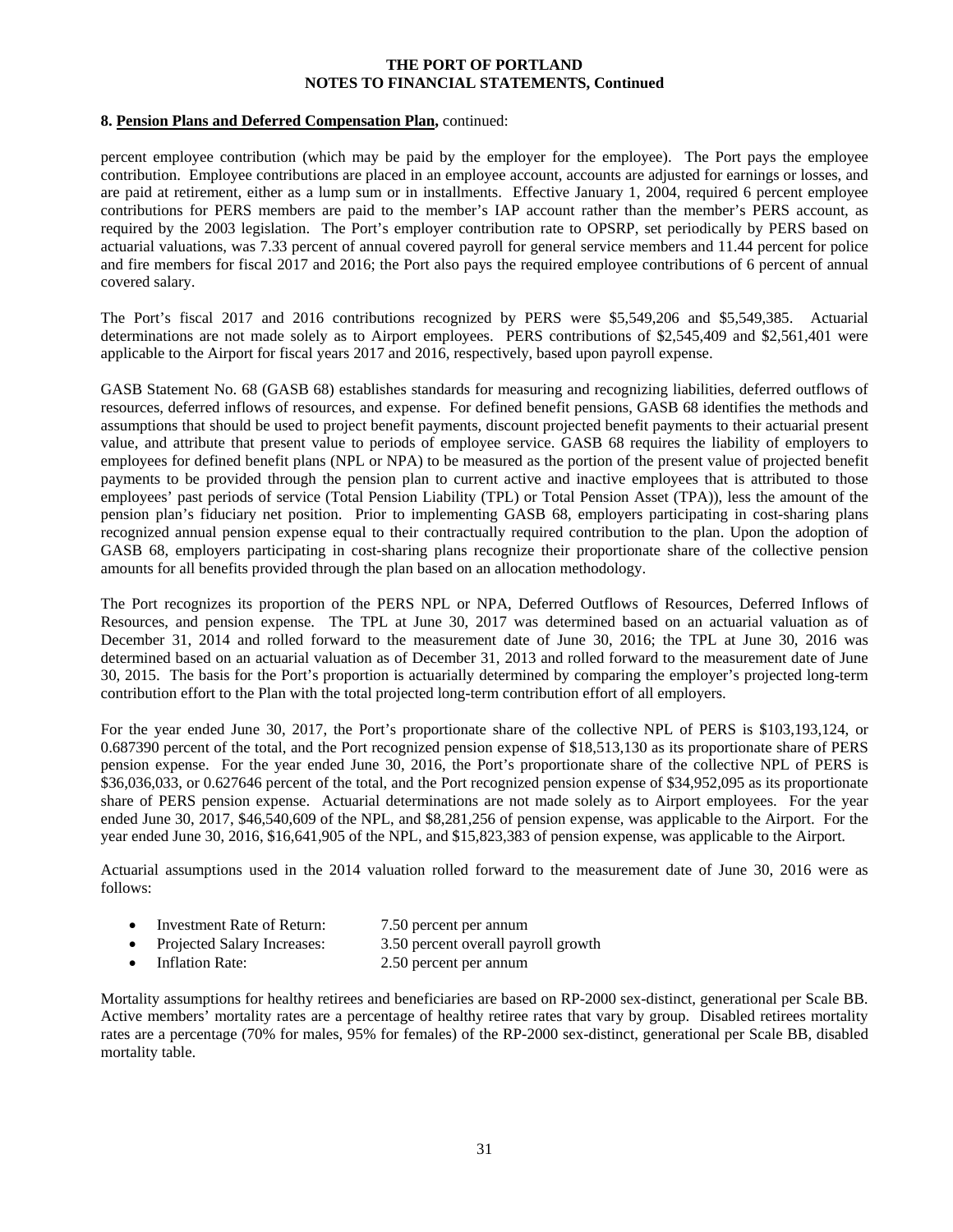#### **8. Pension Plans and Deferred Compensation Plan,** continued:

Actuarial assumptions used in the 2013 valuation rolled forward to the measurement date of June 30, 2015 were as follows:

- Investment Rate of Return: 7.75 percent per annum
- Projected Salary Increases: 3.75 percent overall payroll growth
- Inflation Rate: 2.75 percent per annum

Mortality assumptions for healthy retirees and beneficiaries are based on RP-2000 sex-distinct, generational per Scale AA. Active members' mortality rates are a percentage of healthy retiree rates that vary by group. Disabled retirees mortality rates are a percentage (65% for males, 90% for females) of the RP-2000 static combined disabled mortality sex-distinct table.

Actuarial valuations of an ongoing plan involve estimates of the value of projected benefits and assumptions about the probability of events far into the future. Actuarially determined amounts are subject to continual revision as actual results are compared to past expectations and new estimates are made about the future. Experience studies are performed as of December 31 of even numbered years. The methods and assumptions shown above are based on the 2014 Experience Study, which reviewed experience for the four-year period ended on December 31, 2014.

To develop an analytical basis for the selection of the long-term expected rate of return assumption used in the calculation of the TPL at June 30, 2017 and 2016, the PERS Board reviewed long-term assumptions developed by both Milliman's capital market assumptions team and the Oregon Investment Council's (OIC) investment advisors in July 2015 and 2013, respectively. Each asset class assumption is based on a consistent set of underlying assumptions, and includes adjustment for the inflation assumption. These assumptions are not based on historical returns, but instead are based on a forwardlooking capital market economic model. Assumed asset allocations and estimates of arithmetic and geometric real rates of return for each major asset class in the target asset allocation are included in PERS' publicly available comprehensive annual financial report, which may be obtained at www.oregon.gov/pers or by writing to PERS, PO Box 23700, Tigard, Oregon 97281.

GASB 68 generally requires that a blended discount rate be used to measure the TPL (the Actuarial Accrued Liability calculated using the Individual Entry Age Normal Cost Method). The long-term expected return on plan investments may be used to discount liabilities to the extent that the plan's fiduciary net position is projected to cover benefit payments and administrative expenses. A 20-year high quality (AA/Aa or higher) municipal bond rate must be used for periods where the fiduciary net position is not projected to cover benefit payments and administrative expenses. Determining the discount rate under GASB 68 will often require that the actuary perform complex projections of future benefit payments and pension plan investments. GASB 68 (paragraph 67) does allow for alternative evaluations of projected solvency, if such evaluation can reliably be made. GASB does not contemplate a specific method for making an alternative evaluation of sufficiency; it is left to professional judgment.

The following circumstances justify an alternative evaluation of sufficiency for PERS:

- PERS has a formal written policy to calculate an Actuarially Determined Contribution (ADC), which is articulated in the actuarial valuation report.
- The ADC is based on a closed, layered amortization period, which means that payment of the full ADC each year will bring the plan to a 100% funded position by the end of the amortization period if future experience follows assumption.
- GASB 68 specifies that the projections regarding future solvency assume that plan assets earn the assumed rate of return and there are no future changes in the plan provisions or actuarial methods and assumptions, which means that the projections would not reflect any adverse future experience which might impact the plan's funded position.

Based on these circumstances, it is PERS' independent actuary's opinion that the detailed depletion date projections outlined in GASB 68 would clearly indicate that the fiduciary net position is always projected to be sufficient to cover benefit payments and administrative expenses.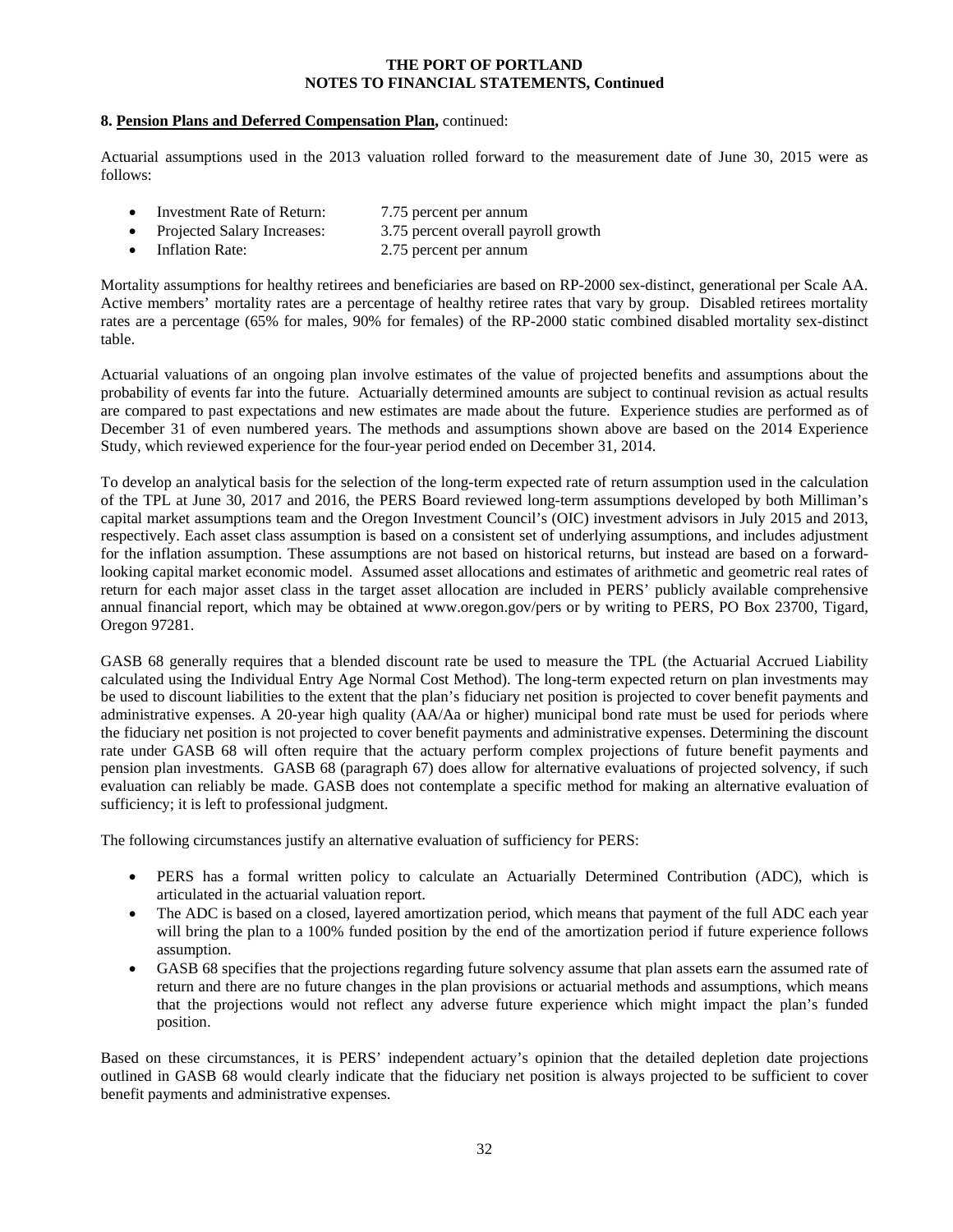### **8. Pension Plans and Deferred Compensation Plan,** continued:

The discount rate used to measure the TPL of PERS was 7.50 percent for the measurement date of June 30, 2016, and 7.75 percent for the measurement date of June 30, 2015. The projection of cash flows used to determine the discount rate assumed that contributions from plan members and those of the contributing employers are made at the contractually required rates, as actuarially determined. Based on those assumptions, PERS' fiduciary net position was projected to be available to make all projected future benefit payments of current PERS members. Therefore, the long-term expected rate of return on PERS investments was applied to all periods of projected benefit payments to determine the TPL.

For fiscal 2017, the Port's \$103,193,124 proportionate share of the NPL was calculated using the discount rate of 7.50 percent as of the measurement date of June 30, 2016. If a discount rate 1 percentage point lower (6.50%) were used in the calculation, it would result in a NPL for the Port of \$166,622,488. If a discount rate 1 percentage point higher (8.50%) were used in the calculation, it would result in a NPL for the Port of \$50,177,274. For fiscal 2016, the Port's \$36,036,033 proportionate share of the NPL was calculated using the discount rate of 7.75 percent as of the measurement date of June 30, 2015. If a discount rate 1 percentage point lower (6.75%) were used in the calculation, it would result in a NPL for the Port of \$86,971,626. If a discount rate 1 percentage point higher (8.75%) were used in the calculation, it would result in a NPA for the Port of \$6,889,289.

Deferred items are calculated at the PERS level and allocated to the Port based upon its proportionate share. For the measurement date of June 30, 2016, there was:

- A difference of \$3,414,080 between expected and actual experience, which is being amortized as a deferred outflow of resources over the remaining service lives of all plan participants, including retirees.
- A difference of \$22,008,614 due to changes of assumptions, which is being amortized as a deferred outflow of resources over the remaining service lives of all plan participants, including retirees.
- A net difference of \$20,386,632 between projected and actual earnings which is being amortized as a deferred outflow of resources over a closed five-year period.
- Changes in employer proportionate share of \$3,216,269, which is being amortized as a deferred outflow of resources over the remaining service lives of all plan participants, including retirees.
- Changes in employer proportionate share of \$111,129, which is being amortized as a deferred inflow of resources over the remaining service lives of all plan participants, including retirees.
- A difference of \$2,393,294 between employer contributions and proportionate share of contributions, which is being amortized as a deferred inflow of resources over the remaining service lives of all plan participants.

For the measurement date of June 30, 2015, there was:

- A difference of \$1,943,245 between expected and actual experience, which is being amortized as a deferred outflow of resources over the remaining service lives of all plan participants, including retirees.
- No difference due to changes of assumptions.
- A net difference of \$7,553,970 between projected and actual earnings which is being amortized as a deferred inflow of resources over a closed five-year period.
- Changes in employer proportionate share of \$143,814, which is being amortized as a deferred inflow of resources over the remaining service lives of all plan participants, including retirees.
- A difference of \$1,993,068 between employer contributions and proportionate share of contributions, which is being amortized as a deferred inflow of resources over the remaining service lives of all plan participants.

Port employer contributions for PERS made after the measurement date are reported as deferred outflows on the balance sheet at June 30, 2017 and 2016 in the amount of \$5,549,206 and \$5,549,385, respectively; these contributions are recognized as a reduction in the Port's NPL in the ensuing year. \$2,545,409 and \$2,561,401 of the deferred outflows were applicable to the Airport at June 30, 2017 and 2016, respectively.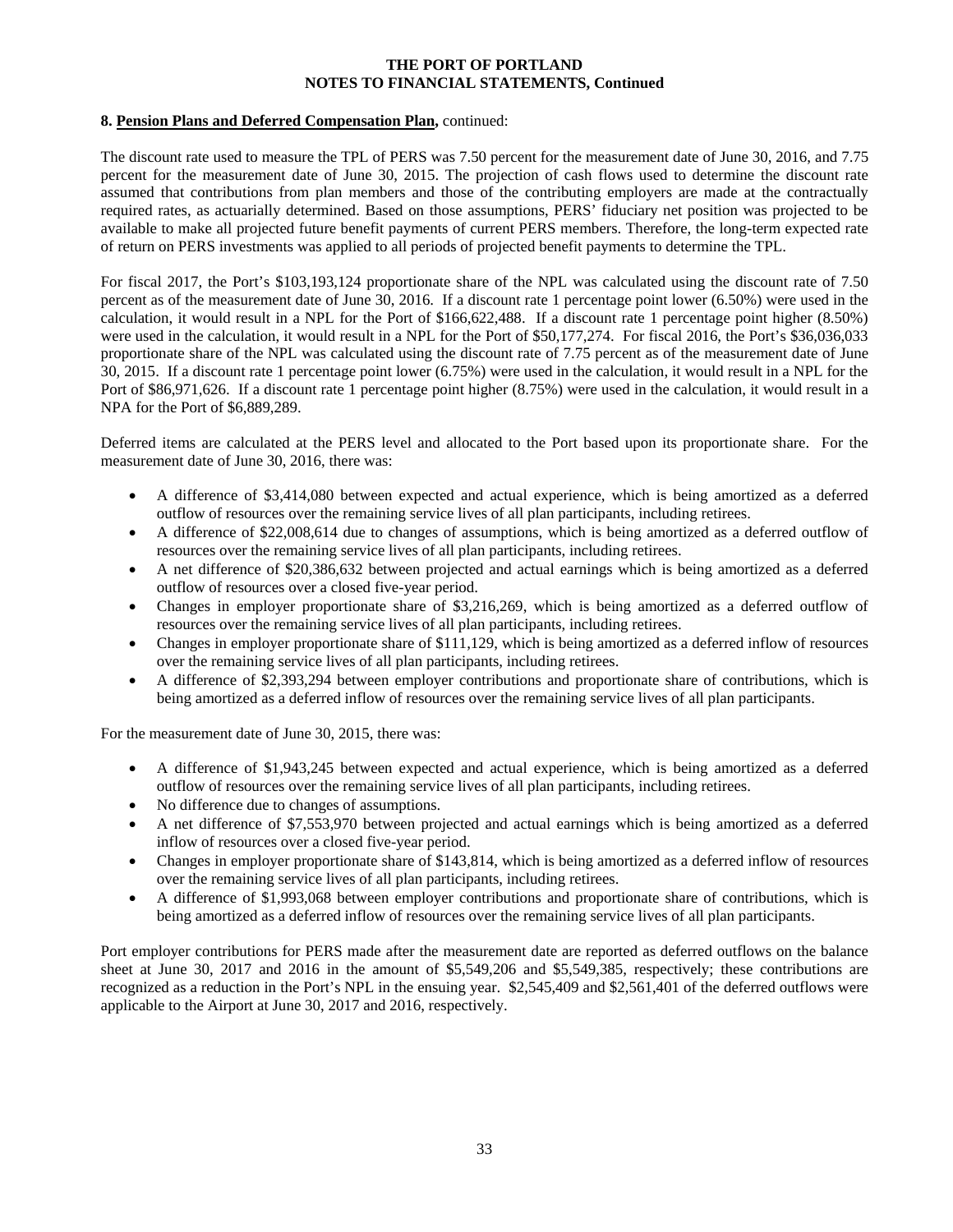#### **8. Pension Plans and Deferred Compensation Plan,** continued:

|                    |     | Deferred Outflow/ Deferred Outflow/ Deferred Outflow/ |   |                |             |            |  |  |
|--------------------|-----|-------------------------------------------------------|---|----------------|-------------|------------|--|--|
|                    |     | (Inflow) of                                           |   | (Inflow) of    | (Inflow) of |            |  |  |
| Fiscal Year Ending |     | Resources -                                           |   | Resources -    | Resources - |            |  |  |
| June $30$ ,        |     | Airport                                               |   | Marine & Other |             | Total      |  |  |
| 2018               | -S  | 3,732,232                                             | S | 4,534,246      | S           | 8,266,478  |  |  |
| 2019               |     | 3,732,232                                             |   | 4,534,246      |             | 8,266,478  |  |  |
| 2020               |     | 7,159,346                                             |   | 8,697,806      |             | 15,857,152 |  |  |
| 2021               |     | 5,557,667                                             |   | 6,751,945      |             | 12,309,612 |  |  |
| 2022               |     | 822,367                                               |   | 999,084        |             | 1,821,451  |  |  |
| Total              | -\$ | 21,003,844                                            | S | 25,517,327     |             | 46,521,171 |  |  |

Cumulative deferred inflows and outflows related to PERS will be recognized in pension expense as follows:

Subsequent to the measurement date, the PERS Board adopted a new long-term rate of return assumption of 7.2%. This change will be reflected in the next year's actuarial valuations. The effect of this decision is expected to be significant to the plan liabilities.

The Port offers all its employees a deferred compensation plan created in accordance with IRC Section 457. The plan permits eligible employees to defer a portion of their current salary until future years. The deferred compensation is not available to the employees until termination, retirement, death, or unforeseeable emergency. All amounts of compensation deferred under the plan, all property and rights purchased with those amounts, and all income attributable to those amounts, property, or rights are solely the property and rights of an employee trust, held for the exclusive benefit of participants and their beneficiaries, and are not subject to the claims of the Port's general creditors. The Port has little administrative involvement with the plan and does not perform the investing function. Therefore, the plan assets are not included on the balance sheet.

### **9. Postemployment Healthcare Benefits:**

The Port administers a single-employer defined-benefit healthcare plan which provides certain qualifying employees retiring under PERS or OPSRP with Port-paid healthcare coverage for the qualifying retiree until age 65. This program is being phased out, and is not offered to any employees that did not meet eligibility requirements by December 31, 2011. The Port does not issue a publicly available report on the plan. Contributions to the plan are made on a pay-as-you-go basis.

Under Oregon State law, employees retiring under PERS or OPSRP may continue their health insurance coverage through the Port until eligible for Medicare (usually age 65). Coverage may be elected for the retiring employee, their spouse, and for qualifying dependents. Premiums are paid by the retiree at the Port's pooled rate, which is the same rate paid for active employees. Retirees, on average, are expected to have higher health care costs than active employees, primarily due to the older average age of retirees. Since the same premium applies to both groups, the premiums paid for active employees by the Port are subsidizing the premiums for retirees. As a result, there is an 'implicit subsidy' paid by the Port; the implicit subsidy associated with retiree health care costs paid during the last year is also considered to be a contribution from the Port.

The Port's other postemployment benefit (OPEB) cost (expense) is calculated based on the annual required contribution of the employer (ARC), an amount actuarially determined in accordance with the parameters of GASB Statement 45. The ARC represents a level of funding that, if paid on an ongoing basis, is projected to cover normal cost each year and amortize any unfunded actuarial liabilities (or funding excess) over a period of thirty years. The following table shows the components of the Port's annual OPEB cost for fiscal 2017, the amount contributed to the plan, and changes in the Port's net OPEB obligation: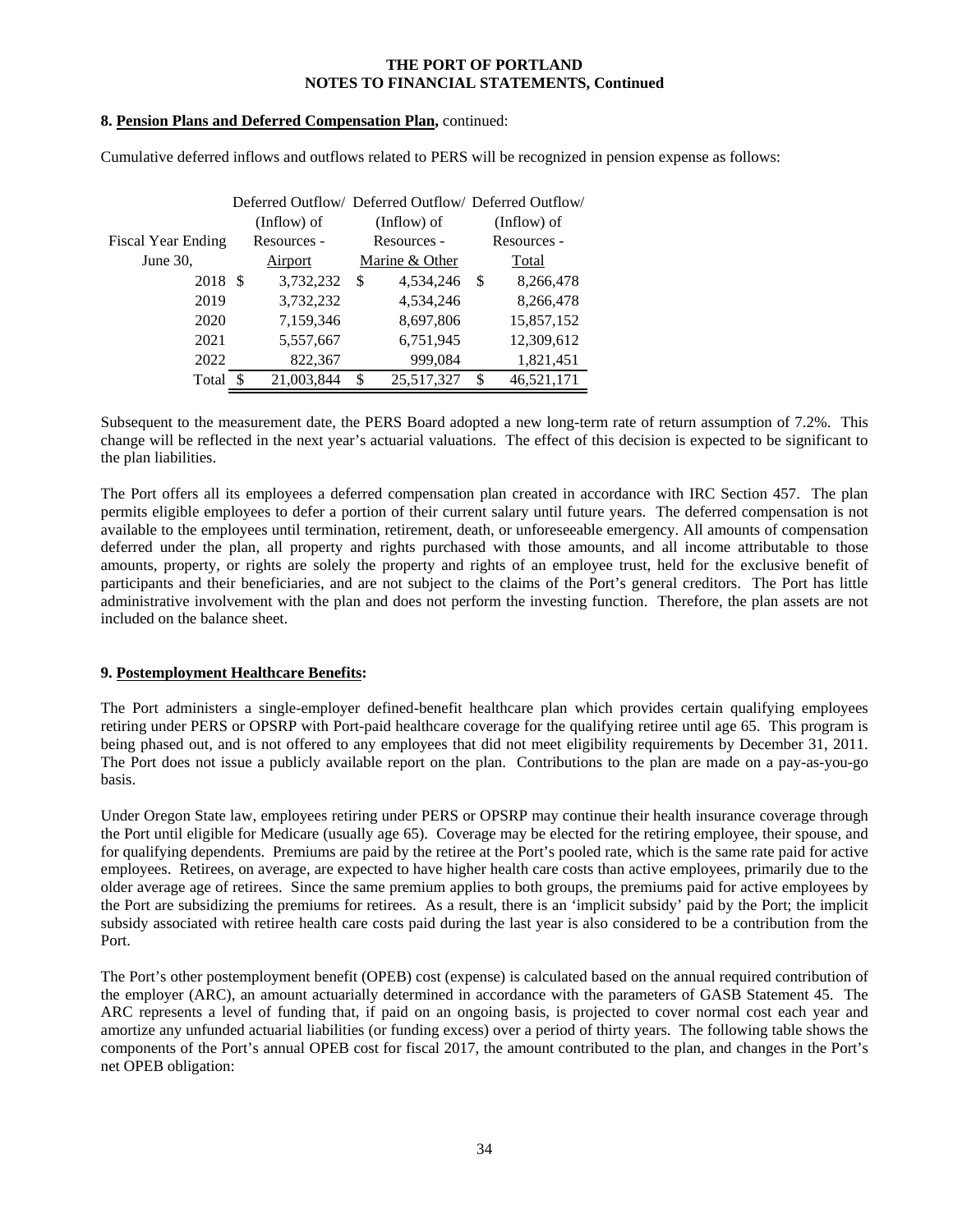### **9. Postemployment Healthcare Benefits,** continued:

|                                                 | Airport       | Marine & Other |
|-------------------------------------------------|---------------|----------------|
| Annual required contribution                    | 282,490<br>\$ | 219,637        |
| Interest on net OPEB obligation                 | 47,829        | (9,234)        |
| Adjustment to annual required contribution      | (67, 806)     | 13,091         |
| Annual OPEB cost (expense)                      | 262,513       | 223,494        |
| Contributions made                              | (213,750)     | (157, 825)     |
| Increase in net OPEB obligation                 | 48,763        | 65,669         |
| Net OPEB obligation (asset) - beginning of year | 1,195,720     | (230, 849)     |
| Net OPEB obligation (asset) - end of year       | 1,244,483     | (165, 180)     |

The Port's annual OPEB cost, the percentage of annual OPEB cost contributed to the plan, and the net OPEB obligation were as follows:

|                 |    | Annual           | Percentage of Annual         | Net OPEB |                           |  |  |  |
|-----------------|----|------------------|------------------------------|----------|---------------------------|--|--|--|
|                 |    | <b>OPEB Cost</b> | <b>OPEB Cost Contributed</b> |          | <b>Obligation</b> (Asset) |  |  |  |
| Airport:        |    |                  |                              |          |                           |  |  |  |
| 2017            | \$ | 262,513          | 81.4%                        | \$       | 1,244,483                 |  |  |  |
| 2016            |    | 224,952          | 94.6%                        |          | 1,195,720                 |  |  |  |
| 2015            |    | 222.464          | 88.5%                        |          | 1,183,495                 |  |  |  |
| Marine & Other: |    |                  |                              |          |                           |  |  |  |
| 2017            | S  | 223.494          | 70.6%                        | \$       | (165, 180)                |  |  |  |
| 2016            |    | 194,158          | 132.6%                       |          | (230, 849)                |  |  |  |
| 2015            |    | 195.819          | 121.7%                       |          | (167, 559)                |  |  |  |

A schedule of the funding progress of the plan appears below:

|                          |                   |          | Actuarial Entry Age Normal - Unfunded |             |       |                | UAAL as a       |
|--------------------------|-------------------|----------|---------------------------------------|-------------|-------|----------------|-----------------|
|                          | Actuarial         |          | Value of Actuarial Accrued            | AAL         |       | Funded Covered | percentage of   |
|                          | Valuation         | Assets   | Liability (UAL)                       | (UAAL)      | ratio | Pavroll        | covered payroll |
|                          | Date              | a)       | (b)                                   | $(b - a)$   | (a/b) | C)             | $((b-a)/c)$     |
|                          | Airport: 7/1/2017 | $\Omega$ | \$3,227,600                           | \$3,227,600 | $0\%$ | N/A            | N/A             |
| Marine & Other: 7/1/2017 |                   | $\theta$ | 2,546,232                             | 2,546,232   | 0%    | N/A            | N/A             |

Actuarial valuations involve estimates of the value of reported amounts and assumptions about the probability of events far into the future, and are subject to continual revision as actual results are compared to past expectations and new estimates are made about the future. Projections of benefits are based on the substantive plan (the plan as understood by the employer and the plan members) and include the type of benefits in force at the valuation date and the pattern of sharing benefit costs between the Port and the plan members to that point. Actuarial calculations reflect a long-term perspective and employ methods and assumptions that are designed to reduce short-term volatility in actuarial accrued liabilities and the actuarial value of assets. In the July 1, 2017 actuarial valuation, the entry age normal actuarial cost method was used.

The July 1, 2017 actuarial assumptions included a 4.0 percent investment rate of return and an annual healthcare cost trend rate of 7.5 percent initially, reduced by decrements to an ultimate rate of 5.0 percent after ten years. Healthcare cost trends are also modified to reflect the expected impact of the Affordable Care Act excise tax starting in 2020. The Port's unfunded actuarial accrued liability is being amortized over 30 years as a flat dollar amount.

### **10. Risk Management:**

The Port has a comprehensive risk management program which primarily utilizes commercial insurance, with certain selfinsurance, to provide protection from losses involving property, liability, injuries to personnel and errors and omissions, with various deductibles and self-insured retentions.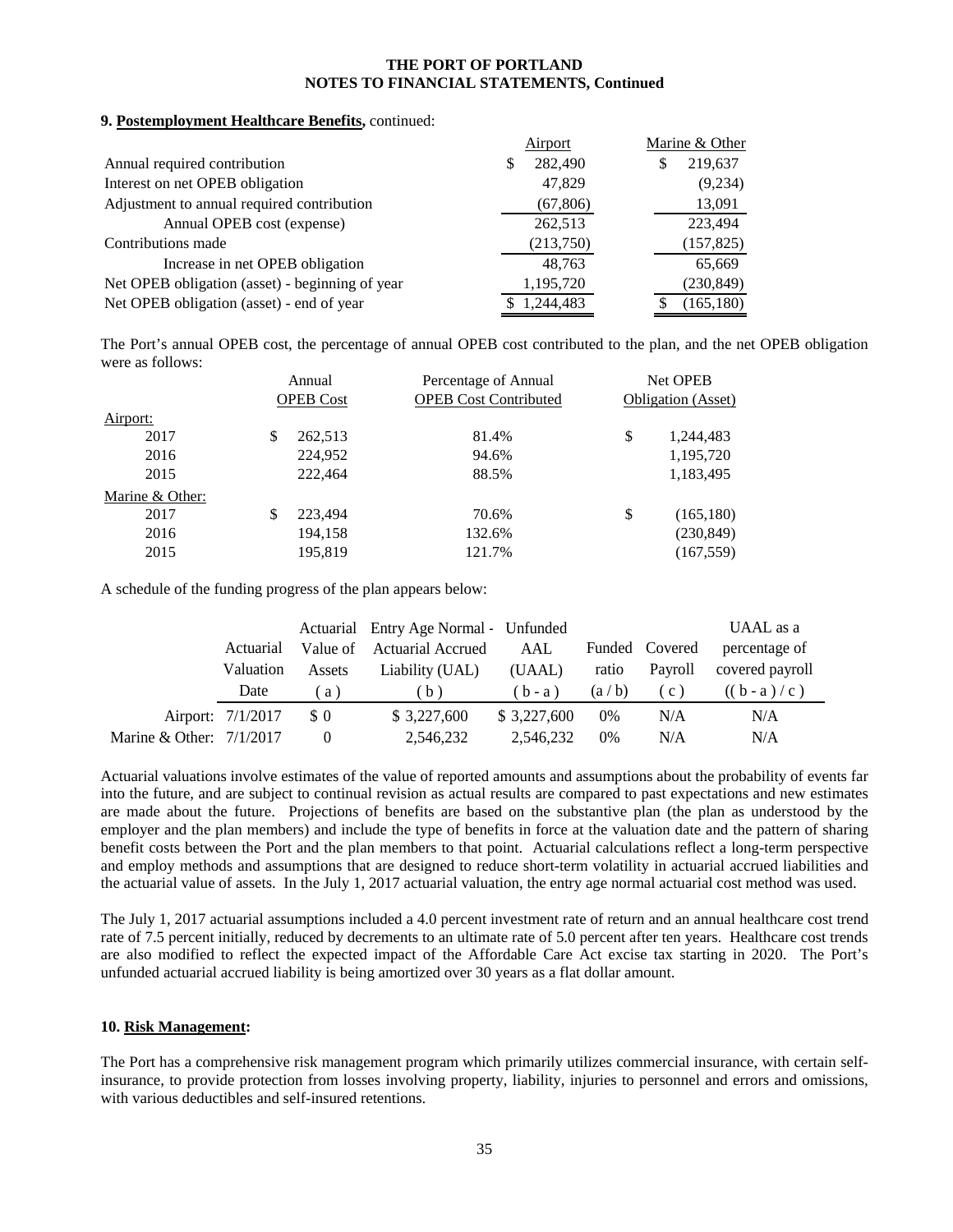#### **10. Risk Management**, continued:

The Airport is a full participant in the Port's risk management program. The Airport's expenses related to this program are recorded when incurred, with cash being paid to the Port's General Fund for ease of administration.

The Port self-insures for certain workers' compensation losses for amounts up to \$1,000,000 per accident. For amounts in excess of self-insured limits, insurance in the amount of the statutory limit per loss (unlimited) is maintained. Claim expenses and liabilities are recorded when it is probable that a loss has occurred and the amount of the loss can be reasonably estimated.

Liabilities include an estimate for claims that have been incurred but not reported. Claims liabilities are based on the estimated ultimate cost of settling the claims, using past experience adjusted for current trends through a case-by-case review of all claims. Effective May 8, 1993, certain workers' compensation losses incurred after such date are the responsibility of an independent marine terminal management company.

Changes in the reported liability for workers' compensation resulted from the following:

|                                              | Fiscal Year Ended June 30, |           |  |  |  |  |  |  |
|----------------------------------------------|----------------------------|-----------|--|--|--|--|--|--|
|                                              | 2017                       | 2016      |  |  |  |  |  |  |
| Beginning liability                          | 1,217,014                  | 1,109,005 |  |  |  |  |  |  |
| Current year claims and changes in estimates | 470.983                    | 605,686   |  |  |  |  |  |  |
| Claim payments                               | (378, 343)                 | (497,677) |  |  |  |  |  |  |
| Ending liability                             | 1,309,654                  | 1,217,014 |  |  |  |  |  |  |

Approximately \$998,420 and \$786,730 of the liability was applicable to the Airport at June 30, 2017 and 2016, respectively.

#### **11. Commitments and Contingencies:**

At June 30, 2017, land acquisition and construction contract commitments aggregated approximately \$109,200,000 for the Airport, \$10,900,000 for Marine & Other, and \$120,100,000 in total.

The Port, in the regular course of business, is named as a defendant in lawsuits. Although litigation is inherently uncertain, management of the Port does not believe that the ultimate resolution of these lawsuits and other contingencies which, for the most part, are normal to the Port's business, will have any material effect upon its financial statements.

The Port is subject to federal, state, and local environmental laws and regulations. Pursuant to these laws and regulations, the Port has identified a number of contaminated sites on Port properties that will require remedial investigation and action. Some properties owned or operated by the Port may have unacceptable levels of contaminants in soil, sediments, or groundwater. In some cases, the Port has been designated by Federal or State government as a potentially responsible party (PRP) for the investigation and cleanup of properties owned by the Port or where the Port may have contributed to site contamination.

In December 2000, the Environmental Protection Agency (EPA) listed the Portland Harbor, including uplands portions, on the National Priorities List of Superfund sites pursuant to the Comprehensive Environmental Response Compensation and Liability Act. The EPA and the Oregon Department of Environmental Quality (DEQ) have identified the Port and other (PRPs) as potentially liable for cleanup of the site. The Port and other PRPs have signed an Administrative Order on Consent (AOC) to perform remedial investigation and evaluation activities for the site. Uplands activities are being conducted under the supervision of the DEQ. The Port has accrued approximately \$850,000 for its estimated remaining share of the costs of these Portland Harbor investigative activities at June 30, 2017. In January 2017, the EPA released a Record of Decision (ROD) for the Portland Harbor. Cleanup costs for the Portland Harbor remain uncertain under the ROD and are not yet estimable under GAAP, and the Port's ultimate share of cleanup costs is not known. The Port has accrued approximately \$1,600,000 of estimated costs in support of post-ROD activities at June 30, 2017. Within the Portland Harbor, there are certain Port-owned, or formerly owned facilities that require remedial investigation and/or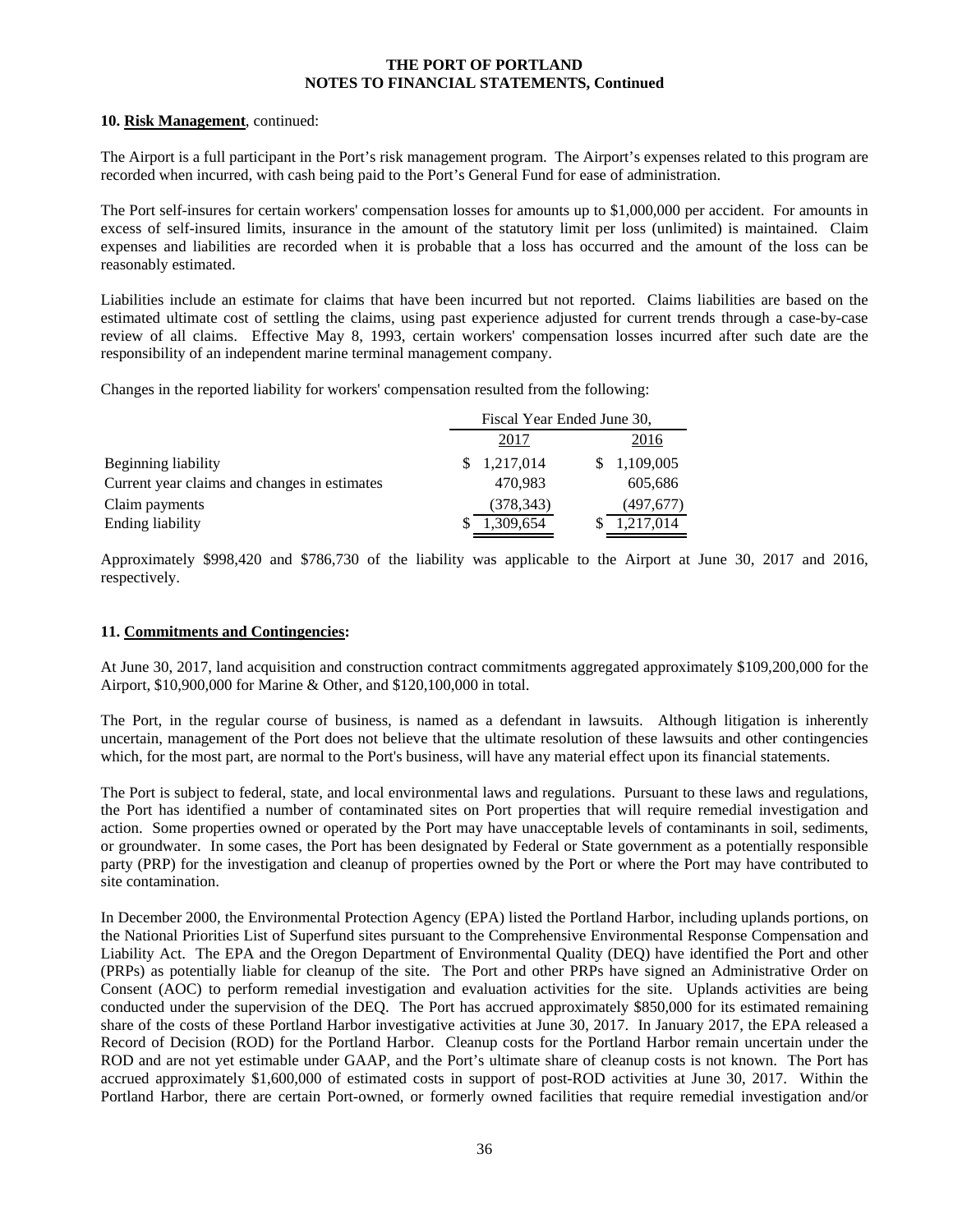#### **11. Commitments and Contingencies,** continued:

cleanup. The Port entered into a separate AOC with the EPA governing early action cleanup activities on one of these sites. The Port has accrued approximately \$21,000,000 in estimated remaining costs for this cleanup at June 30, 2017. At another site, the Port has accrued approximately \$22,100,000 in estimated remaining costs at June 30, 2017. Both these sites are accounted for within the Marine & Other activity.

Operating expense and the corresponding liability measured at current value using the expected cash flow method have been recognized for certain pollution remediation obligations that may not have been previously required to be recognized. Certain other environmental contingencies may have limited measurable transactions and events at initial recognition, but estimates will increase over time as more components become reasonably estimable. Liabilities will also be remeasured when new information indicates increases or decreases in estimated outlays.

Changes in estimated long-term environmental liabilities were as follows:

|                           |    | Beginning       |    |                  |    |                |     | Ending          |
|---------------------------|----|-----------------|----|------------------|----|----------------|-----|-----------------|
|                           |    | <b>Balances</b> |    | <b>Increases</b> |    | Decreases      |     | <b>Balances</b> |
| Airport:                  |    |                 |    |                  |    |                |     |                 |
| Environmental liabilities | \$ | 4,865,000       |    |                  | \$ | (86,000)       | S   | 4,779,000       |
| less: current portion     |    | (790,000)       | \$ | (1,269,532)      |    | 335,532        |     | (1,724,000)     |
| Long-term liability       | S  | 4.075.000       |    | (1,269,532)      |    | 249,532        |     | 3,055,000       |
| Marine & Other:           |    |                 |    |                  |    |                |     |                 |
| Environmental liabilities | \$ | 56,737,545      | \$ | 5.614.920        | S  | (10, 242, 678) | \$. | 52,109,787      |
| less: current portion     |    | (6, 149, 239)   |    | (1,854,278)      |    | 3,500,543      |     | (4,502,974)     |
| Long-term liability       | \$ | 50,588,306      | S. | 3,760,642        |    | (6,742,135)    |     | 47,606,813      |

The Port leases from others, under operating leases, warehouse and office space, office equipment, and submerged lands. These leases expire at varying times through fiscal 2021. Total rental expense (all minimum rentals) for operating leases approximated \$199,000 and \$184,000 for Marine & Other in 2017 and 2016, respectively, and \$212,000 and \$269,000 for the Airport in 2017 and 2016, respectively. Future minimum rental payments on noncancelable operating leases for the five succeeding fiscal years and five year increments thereafter are:

|      |       | Airport       | Marine & Other | <b>Total Port</b> |         |  |  |
|------|-------|---------------|----------------|-------------------|---------|--|--|
| 2018 |       | \$<br>168,027 | \$<br>199.294  | \$                | 367,321 |  |  |
| 2019 |       | 165,444       | 89,613         |                   | 255,057 |  |  |
| 2020 |       | 165,444       | 37,584         |                   | 203,028 |  |  |
| 2021 |       | 6,878         | 7.721          |                   | 14.599  |  |  |
| 2022 |       |               |                |                   |         |  |  |
|      | Total | \$<br>505,793 | \$<br>334,212  | \$                | 840,005 |  |  |
|      |       |               |                |                   |         |  |  |

### **12. Tax Abatements:**

The Port is subject to property tax abatements granted by counties within the Port District pursuant to State statute. Tax abatements granted within the Port District reduce the amount of property taxes collected under the Port's property tax levy in each county. Port property tax revenues were reduced by approximately \$165,000 under agreements entered into by Multnomah County, \$333,000 under agreements entered into by Clackamas County, and \$947,000 under agreements entered into by Washington County.

### **13. Net Position Deficit and Budget Overexpenditure:**

The Port has a net position deficit of \$33,086,085 in the Airport PFC Fund (a fund within the Airport activity) as of June 30, 2017. The deficit exists because bond proceeds are recorded in or reimbursed to construction funds and related longterm debt is recorded in this fund. In the General Fund, the Port overexpended one budget appropriation item for Industrial Development. The overexpenditure of \$96,966 resulted from the non-cash budgetary impact of accounting expense accruals that took place after final appropriations were made for the fiscal year.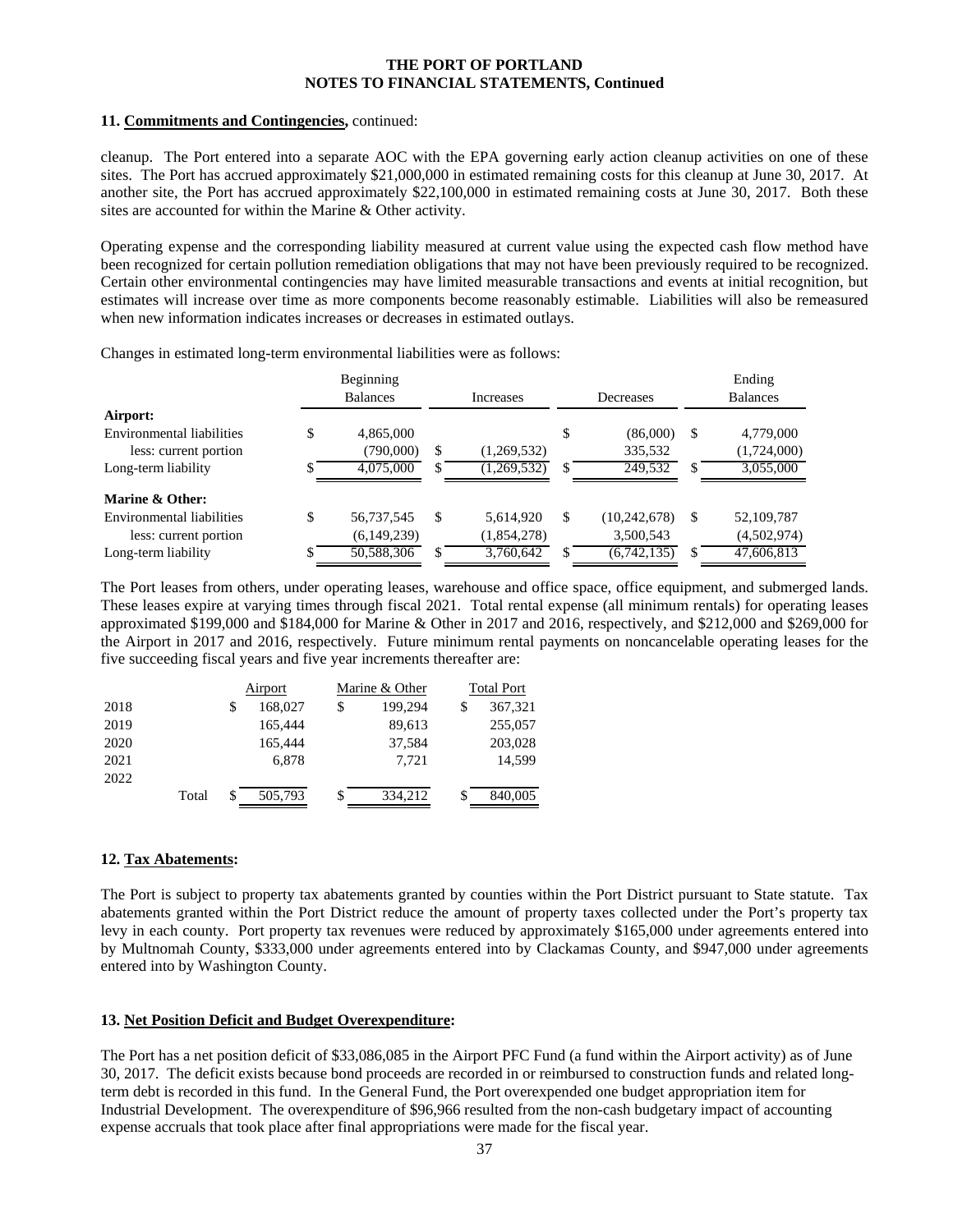# REQUIRED SUPPLEMENTARY INFORMATION

(UNAUDITED)

 $\overline{\phantom{a}}$  , where  $\overline{\phantom{a}}$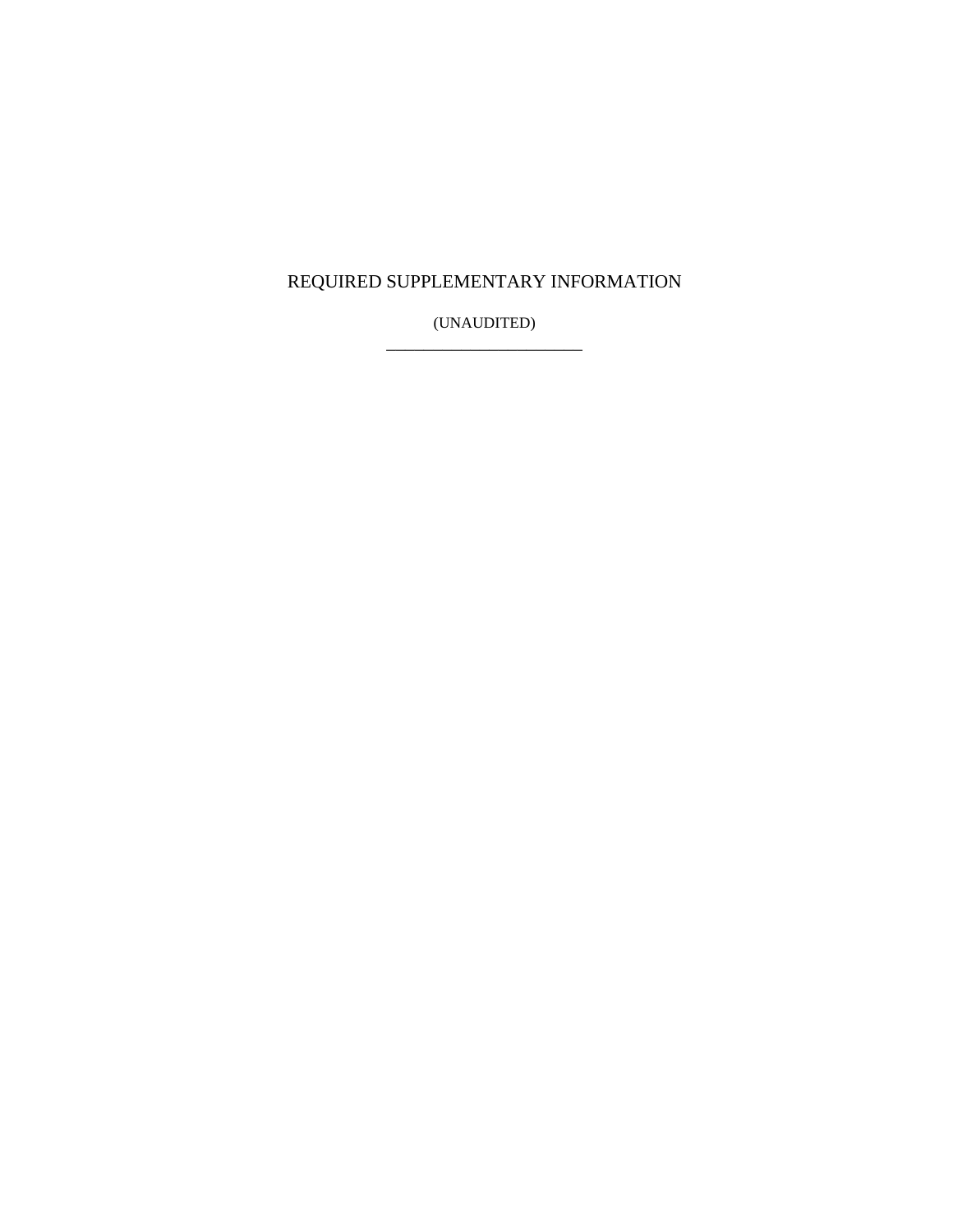# THE PORT OF PORTLAND REQUIRED SUPPLEMENTARY INFORMATION SCHEDULE OF FUNDING PROGRESS FOR DEFINED-BENEFIT HEALTHCARE PLAN

| Actuarial<br>Valuation<br>Date | Actuarial<br>Value of<br>Assets<br>a) | Entry Age Normal -<br>Actuarial Accrued<br>Liability (UAL)<br>(b) | Unfunded<br>AAL (UAAL)<br>$(b - a)$ | Funded<br>ratio<br>(a/b) | Covered<br>Payroll<br>(c) | UAAL as a<br>percentage of<br>covered payroll<br>$((b-a)/c)$ |
|--------------------------------|---------------------------------------|-------------------------------------------------------------------|-------------------------------------|--------------------------|---------------------------|--------------------------------------------------------------|
| <b>Airport</b>                 |                                       |                                                                   |                                     |                          |                           |                                                              |
| 7/1/2013                       | \$0                                   | \$2,739,000                                                       | \$2,739,000                         | 0%                       | N/A                       | N/A                                                          |
| 7/1/2015                       | \$0                                   | \$3,001,205                                                       | \$3,001,205                         | 0%                       | N/A                       | N/A                                                          |
| 7/1/2017                       | \$0                                   | \$3,227,600                                                       | \$3,227,600                         | 0%                       | N/A                       | N/A                                                          |
| Marine & Other                 |                                       |                                                                   |                                     |                          |                           |                                                              |
| 7/1/2013                       | \$0                                   | \$2,705,000                                                       | \$2,705,000                         | 0%                       | N/A                       | N/A                                                          |
| 7/1/2015                       | \$0                                   | \$2,392,840                                                       | \$2,392,840                         | $0\%$                    | N/A                       | N/A                                                          |
| 7/1/2017                       | \$0                                   | \$2,546,232                                                       | \$2,546,232                         | $0\%$                    | N/A                       | N/A                                                          |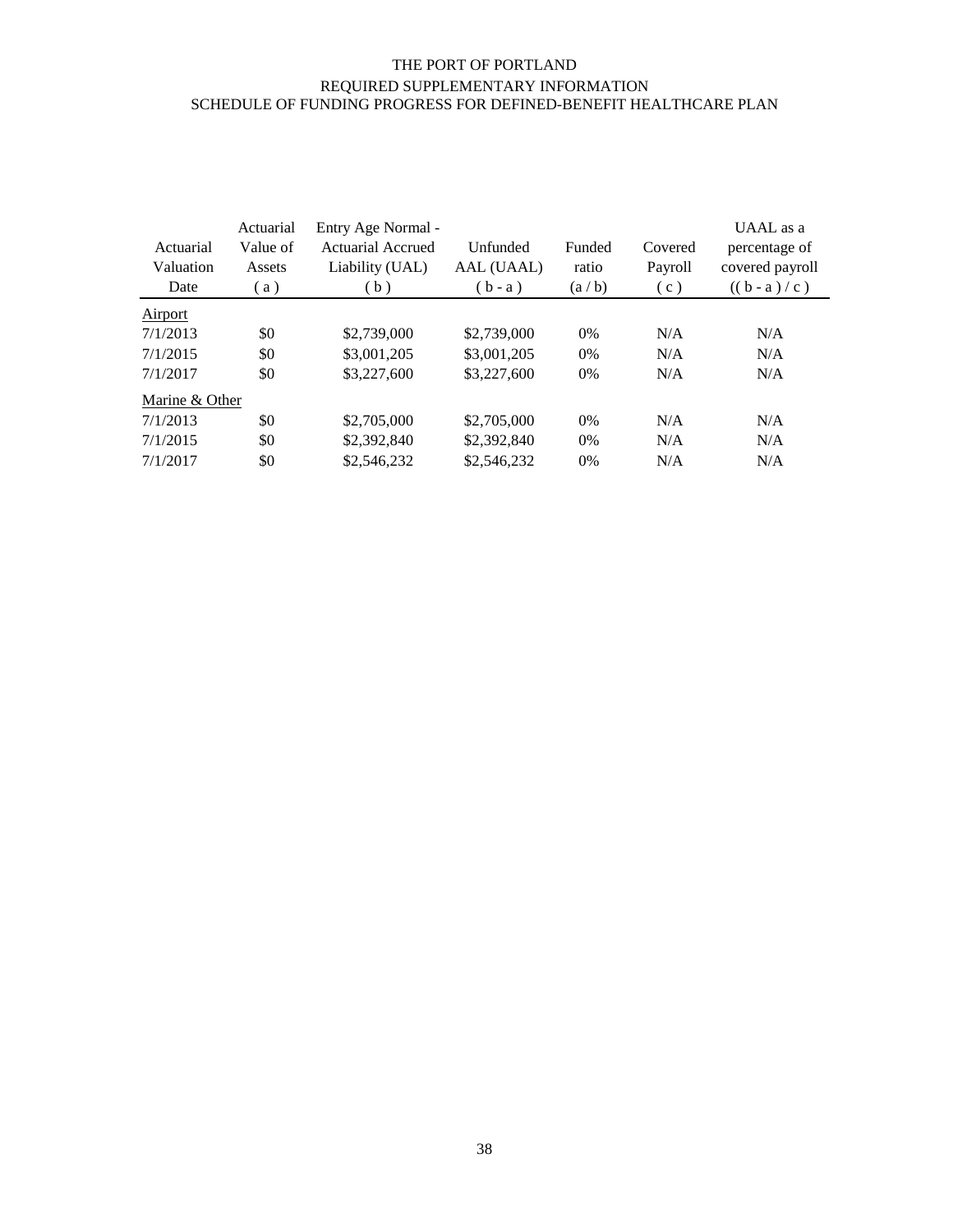# THE PORT OF PORTLAND REQUIRED SUPPLEMENTARY INFORMATION SCHEDULE OF PROPORTIONATE SHARE OF PERS NET PENSION LIABILITY (ASSET)

| Measurement date as-of June 30,                                                                       | 2016        |    | 2015       |   | 2014         |    | 2013       |
|-------------------------------------------------------------------------------------------------------|-------------|----|------------|---|--------------|----|------------|
| Port share of Net Pension Liability (Asset) - percentage                                              | 0.687390%   |    | 0.627646%  |   | 0.636022%    |    | 0.636022%  |
| Port share of Net Pension Liability (Asset) - amount [A]                                              | 103.193.124 | S. | 36,036,033 | S | (14.416.804) |    | 32,457,134 |
| Port covered-employee payroll [B]                                                                     | 66,585,000  | S. | 66.637,000 | S | 61,267,000   | S. | 60,855,267 |
| Port share of Net Pension Liability (Asset) as a percentage of Port<br>covered-employee payroll [A/B] | 155.0%      |    | 54.1%      |   | (23.5%)      |    | 53.3%      |
| PERS fiduciary net position as a percentage of TPL                                                    | 80.5%       |    | 91.9%      |   | 103.6%       |    | 92.0%      |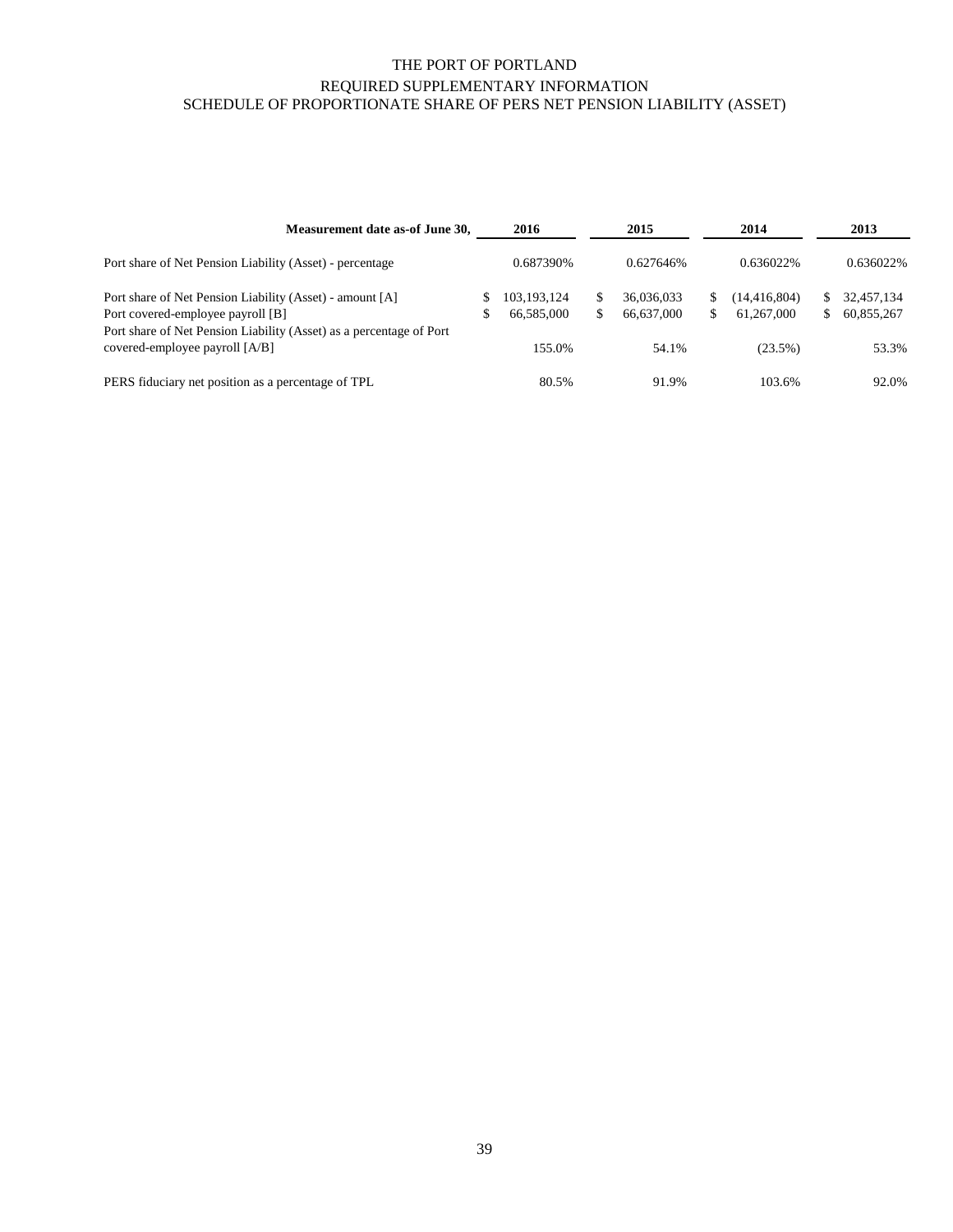# THE PORT OF PORTLAND REQUIRED SUPPLEMENTARY INFORMATION SCHEDULE OF CONTRIBUTIONS TO PERS (\$000)

| <b>Fiscal Year:</b>                        |                                                                                                                             | 2017      |  | $2016^{(1)}$ |  | 2015     |  | 2014     |  | 2013     | 2012                | 2011            | 2010  |      | 2009                                                                         | $2008^{(2)}$ |      |
|--------------------------------------------|-----------------------------------------------------------------------------------------------------------------------------|-----------|--|--------------|--|----------|--|----------|--|----------|---------------------|-----------------|-------|------|------------------------------------------------------------------------------|--------------|------|
| <b>Actuarially Determined Contribution</b> |                                                                                                                             | 5.549 \$  |  | 5.549 \$     |  | 5,332 \$ |  | 4,831 \$ |  | 5,030 \$ | $4.966 \text{ }$ \$ | $.902 \text{ }$ | 1,764 | - \$ | 3.614S                                                                       | 3.411        |      |
| Contribution in relation to Actuarially    |                                                                                                                             |           |  |              |  |          |  |          |  |          |                     |                 |       |      |                                                                              |              |      |
| Determined Contribution                    |                                                                                                                             | 5,549     |  | 5,549        |  | 5,332    |  | 4,831    |  | 5,030    | 4,966               | .902            | 1.764 |      | 3,614                                                                        | 3,411        |      |
| Contribution Deficiency (Excess)           |                                                                                                                             |           |  |              |  |          |  |          |  |          |                     |                 |       |      |                                                                              |              |      |
| Covered Employee Payroll                   |                                                                                                                             | 70.942 \$ |  | 66.585 \$    |  |          |  |          |  |          |                     |                 |       |      | 66,637 \$ 61,267 \$ 60,855 \$ 60,447 \$ 56,138 \$ 54,943 \$ 55,905 \$ 53,775 |              |      |
| Contribution as a percentage of Covered    |                                                                                                                             |           |  |              |  |          |  |          |  |          |                     |                 |       |      |                                                                              |              |      |
| <b>Employee Payroll</b>                    |                                                                                                                             | 7.8%      |  | 8.3%         |  | 8.0%     |  | 7.9%     |  | 8.3%     | 8.2%                | 3.4%            | 3.2%  |      | 6.5%                                                                         |              | 6.3% |
|                                            | $\left(1\right)$<br>Effective in Port fiscal year 2016, the actuarial methodology utilized by PERS for determining employer |           |  |              |  |          |  |          |  |          |                     |                 |       |      |                                                                              |              |      |

contributions changed from projected unit credit to entry age normal.

(2) Effective in Port fiscal year 2008, the actuarial methodology utilized by PERS for determining employer contributions changed from entry age normal to projected unit credit.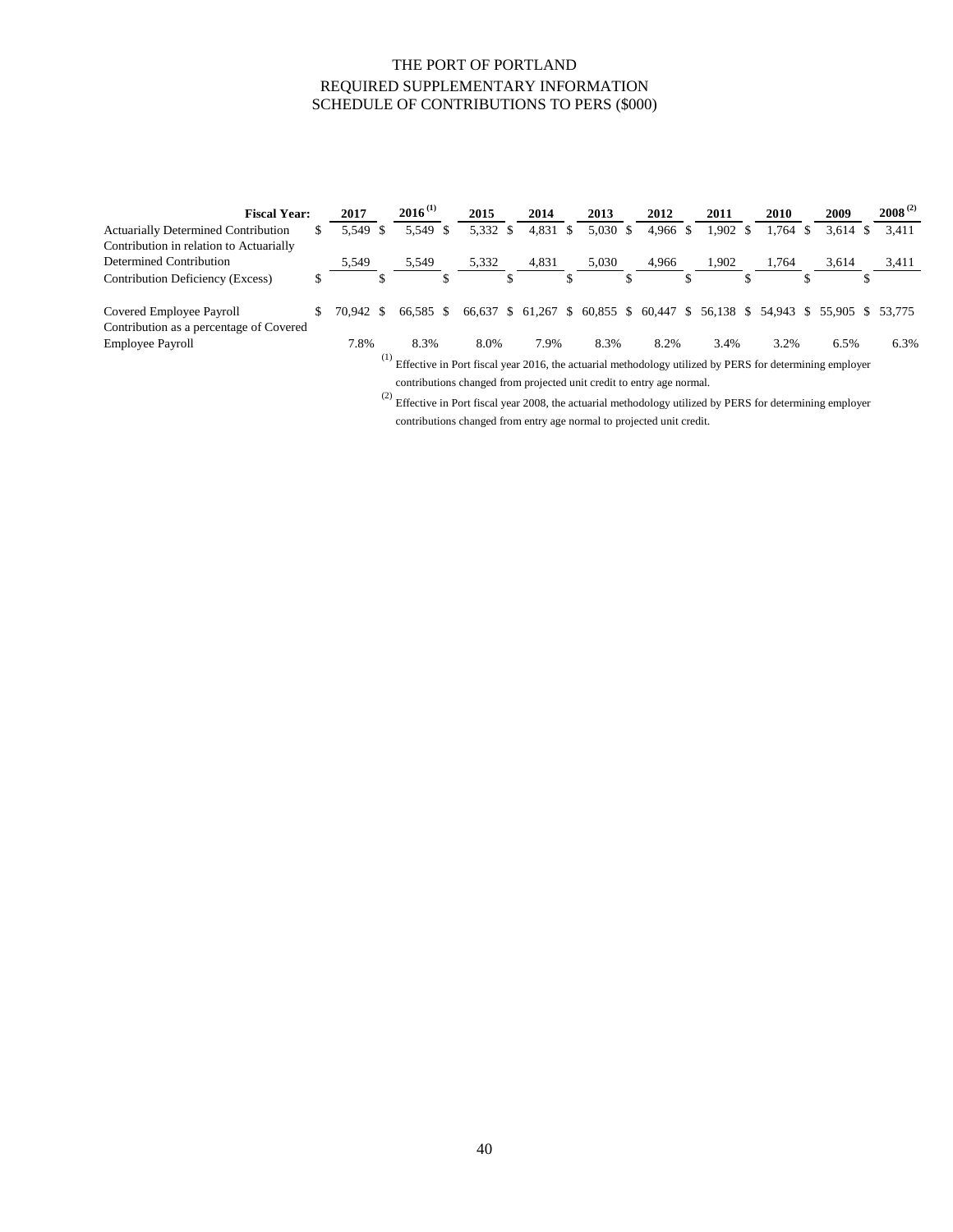# SUPPLEMENTARY INFORMATION

(UNAUDITED)  $\overline{\phantom{a}}$  , we can assume that the contract of  $\overline{\phantom{a}}$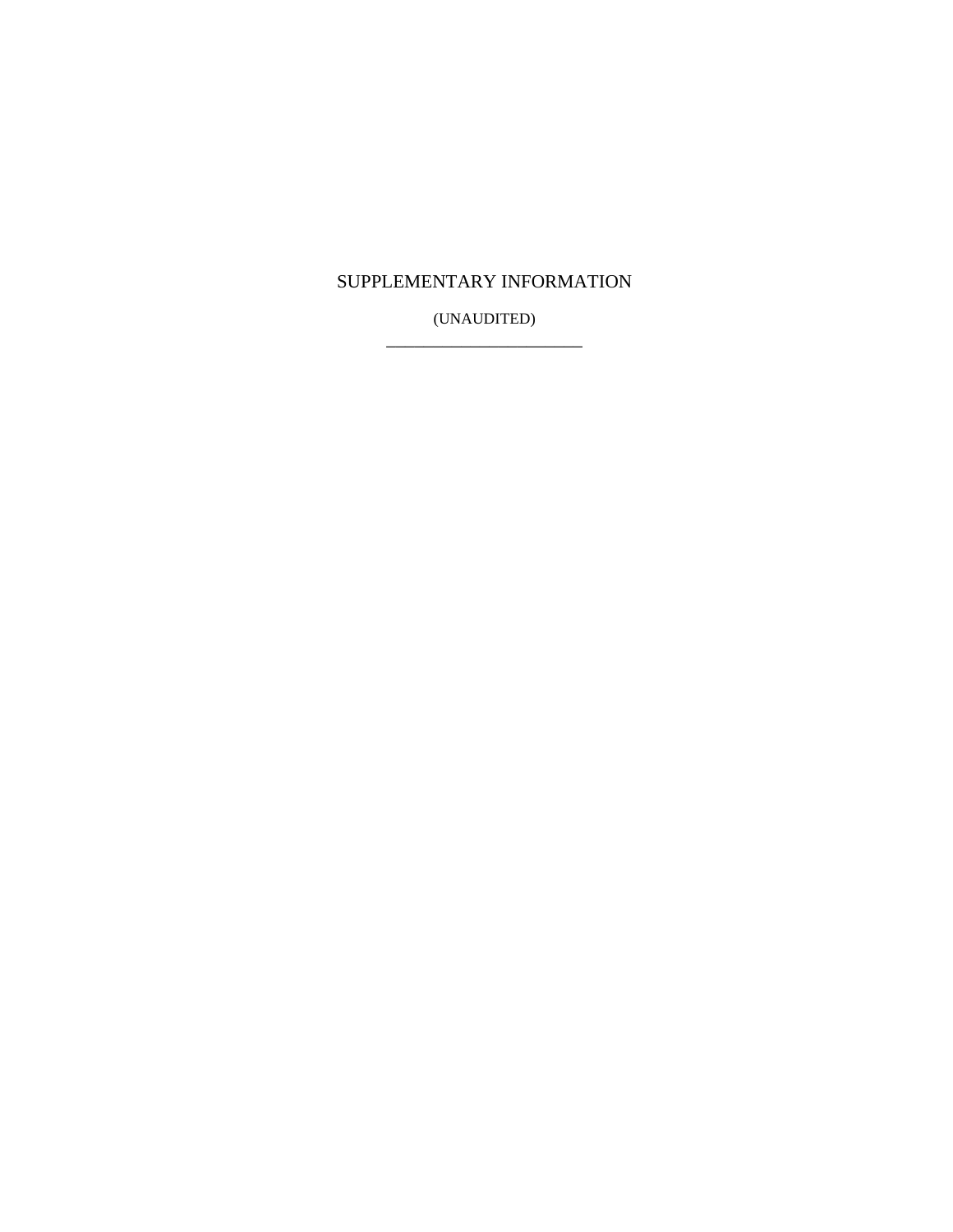#### **THE PORT OF PORTLAND ORGANIZATION AND INTERNAL FUND DIVISIONS**

The Port of Portland is a municipal corporation created in its present form by the 1971 merger of The Port of Portland and the Commission of Public Docks. A nine-member commission establishes and maintains Port policy for a staff under the guidance of an executive director.

The original Port of Portland was created in 1891 by the Oregon Legislative Assembly with the objective of dredging and maintaining a channel between Portland and the Pacific Ocean. As its operations and responsibilities increased, the Port acquired its aviation and land development interests.

The City of Portland in 1910 created the Commission of Public Docks to promote and develop maritime commerce through Portland Harbor and, in 1970, the voters approved a merger of these two organizations. In 1973, the Port district was expanded to include all of Multnomah, Clackamas, and Washington Counties.

For financial reporting and operating purposes, management considers the activities of the Port to be that of a unitary enterprise operation. For budgetary and bond ordinance requirement purposes only, the primary divisions of the accounts of the Port consist of the following funds (accounts):

### **General Fund**

Used to finance the general operations of the Port and, subject to restrictions of the local budget law, its assets may be transferred to another fund for any authorized purpose. Principal revenue sources are marine facilities operations, land sales, and leases.

#### **Bond Construction Fund**

This fund finances the acquisition, construction, expansion, and improvement of new and existing structures and facilities. Resources are from transfers from the General Fund, grants, interest on investments, and a property tax levy for Port improvements.

#### **Airport Revenue Fund**

This fund is to be held and administered by the Port as long as any Portland International Airport Revenue Bonds are outstanding. The monies deposited in this fund are not commingled with any other monies of the Port and are used and applied only in the manner as specified by Section 13, Ordinance No. 155 and Section 6, Ordinance No. 323. Airport operations are accounted for in this fund. Principal revenue sources are flight fees, rentals, parking, and concession income.

### **Airport Revenue Bond Fund**

This fund is administered by a trustee appointed under Section 11, Ordinance No. 323. The monies in this fund are used solely for the payment of principal and interest due on Portland International Airport Revenue Bonds. Principal resources are revenue bond proceeds, interest, and transfers from the Airport Revenue Fund and the Airport Construction Fund.

#### **Airport Construction Fund**

The monies credited to this fund are used and applied solely to the payment of costs of additions, expansions, and improvements to the Airport in accordance with Section 12, Ordinance No. 155 and Section 8, Ordinance No. 323. Principal resources are interest, grants, and revenue bond proceeds.

#### **PFC Fund**

This fund is used to account for PFC revenue. Amounts credited to this fund are used to provide for debt service on Portland International Airport Passenger Facility Charge Revenue Bonds and to construct certain assets in accordance with Section 2, Ordinance No. 395-B. Principal resources are PFC revenue, bond proceeds, and interest.

### **PFC Bond Fund**

This fund, created in accordance with Section 8, Ordinance No. 395-B, is administered by a trustee, for the payment of principal and interest on Portland International Airport Passenger Facility Charge Revenue Bonds. Principal resources are transfers from the PFC Fund, bond proceeds, and interest.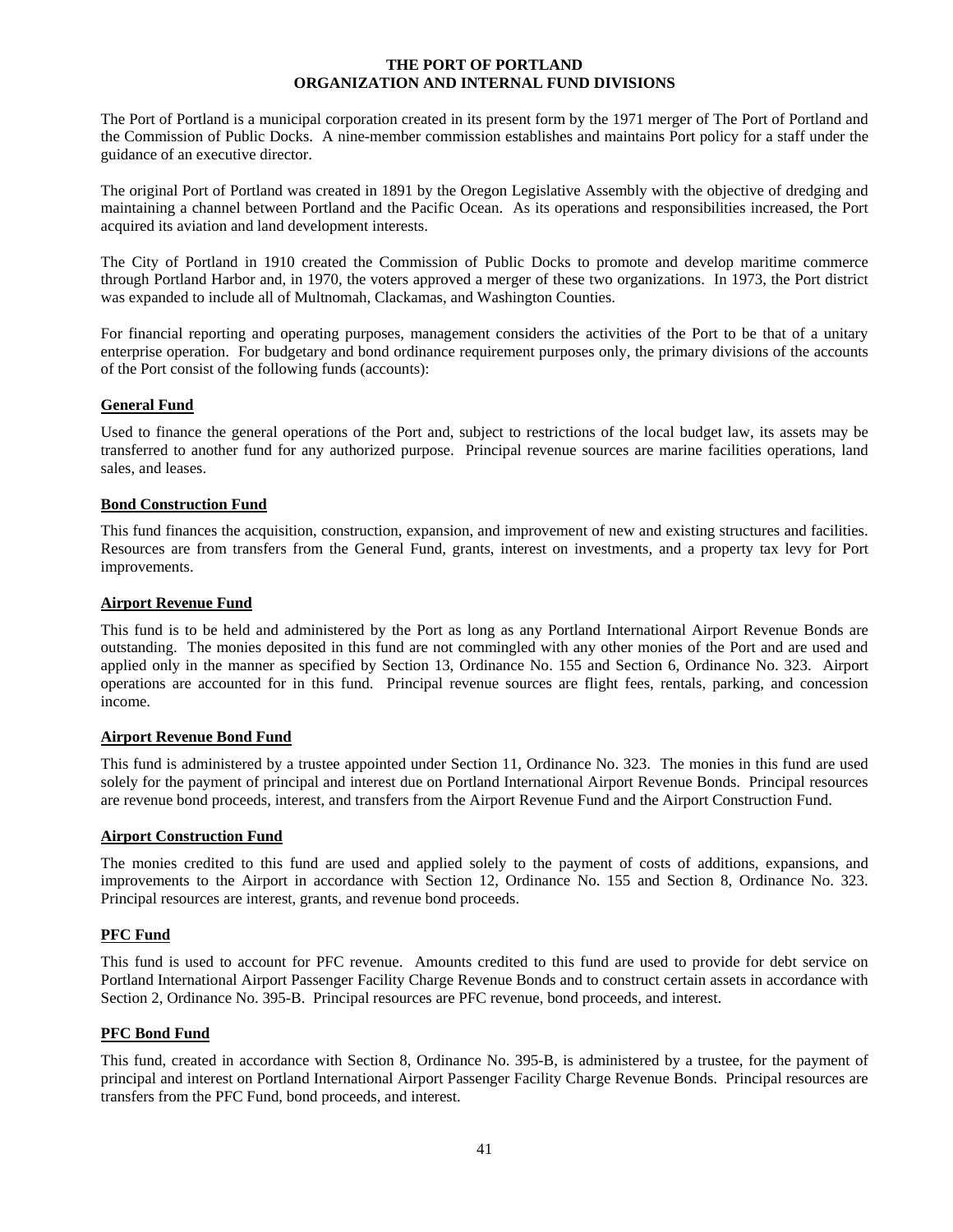### **THE PORT OF PORTLAND ORGANIZATION AND INTERNAL FUND DIVISIONS, Continued**

# **CFC Fund**

This fund is used to account for CFC revenues. The monies credited to this fund are used and applied solely to the payment of costs of projects related to rental car facilities, related Port-approved enabling projects, and program costs at the Airport in accordance with Section 4, Ordinance No. 448. The principal resources for this fund are a customer facility charge imposed on rental car customers who rent automobiles from Airport facilities and interest.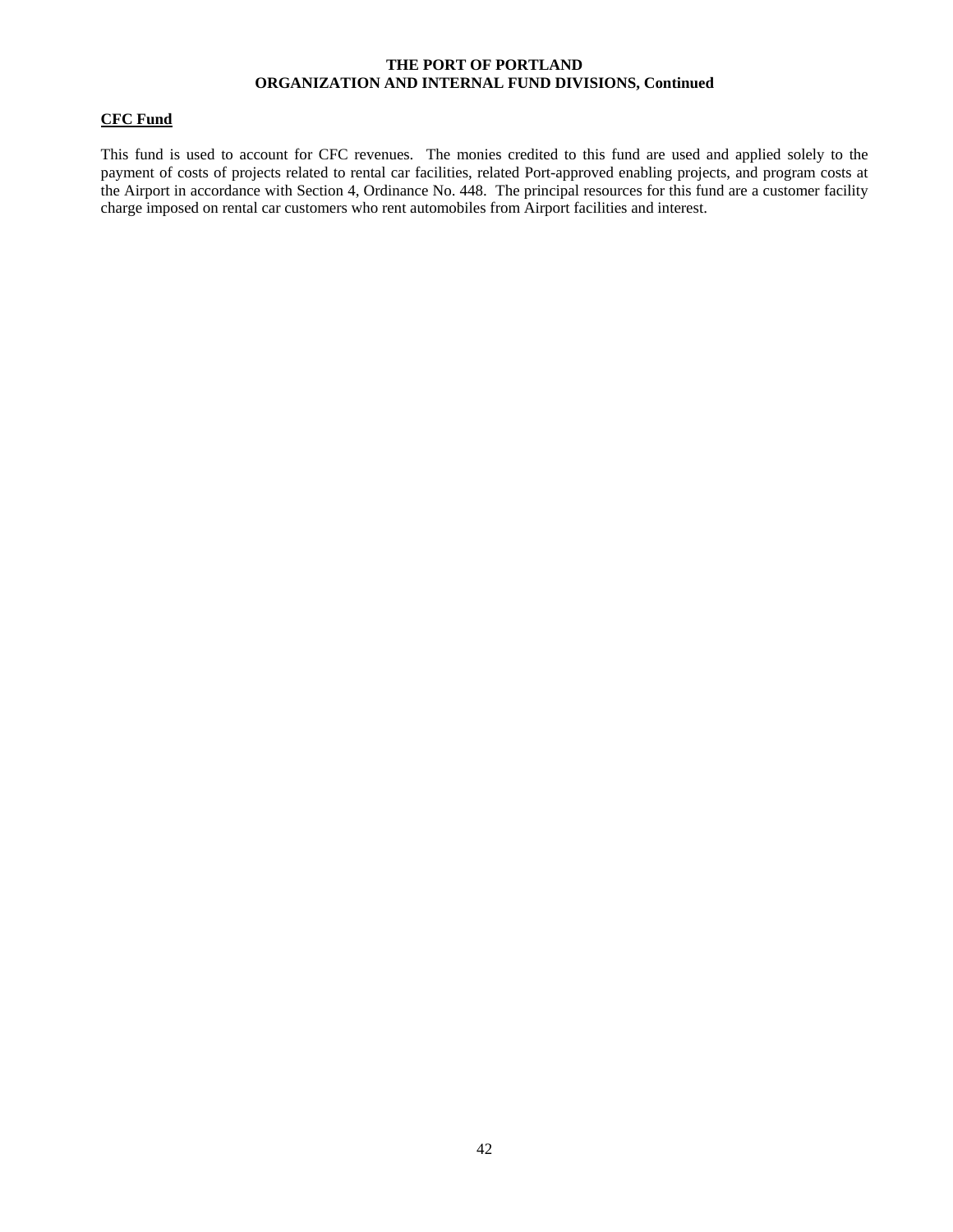# RECONCILIATION OF BUDGETARY REVENUES AND EXPENDITURES TO INCOME BEFORE CONTRIBUTIONS AND TRANSFERS

for the year ended June 30, 2017 \_\_\_\_\_\_\_\_\_\_\_\_

|                                                                                                                                                                  |                           | Budgetary Basis * | Excess                    |                            |
|------------------------------------------------------------------------------------------------------------------------------------------------------------------|---------------------------|-------------------|---------------------------|----------------------------|
|                                                                                                                                                                  | Revenues                  |                   | Expenditures              | Revenues<br>(Expenditures) |
| Port Funds:<br>General Fund                                                                                                                                      | \$                        | \$                |                           | \$                         |
| <b>Bond Construction Fund</b>                                                                                                                                    | 105,937,317<br>21,423,763 |                   | 98,785,815                | 7,151,502                  |
|                                                                                                                                                                  | 232,244,007               |                   | 20,809,137<br>101,903,485 | 614,626<br>130,340,522     |
| Airport Revenue Fund<br>Airport Revenue Bond Fund                                                                                                                |                           |                   |                           |                            |
| <b>Airport Construction Fund</b>                                                                                                                                 | 11,196,188<br>263,685,594 |                   | 54,329,602<br>136,761,551 | (43, 133, 414)             |
| PFC Fund                                                                                                                                                         |                           |                   |                           | 126,924,043                |
| PFC Bond Fund                                                                                                                                                    | 37,956,220                |                   | 13,283                    | 37,942,937                 |
|                                                                                                                                                                  | 95,852                    |                   | 14,654,918                | (14,559,066)               |
| CFC Fund                                                                                                                                                         | 16,251,784                |                   |                           | 16,251,784                 |
| Totals - budgetary reporting basis                                                                                                                               | \$<br>688,790,725         |                   | \$ 427,257,791            | 261,532,934                |
| Add (deduct) adjustments to budgetary reporting basis<br>which are necessary to reflect results of operations<br>on financial reporting basis in accordance with |                           |                   |                           |                            |
| generally accepted accounting principles:                                                                                                                        |                           |                   |                           |                            |
| Capital outlay expenditures                                                                                                                                      |                           |                   |                           | 156,725,885                |
| Internal costs on capital projects                                                                                                                               |                           |                   |                           | 18,336,314                 |
| Interest expense capitalized                                                                                                                                     |                           |                   |                           | 10,530,085                 |
| Depreciation and amortization expense                                                                                                                            |                           |                   |                           | (103, 547, 969)            |
| Expenses that will be expended in future years                                                                                                                   |                           |                   |                           | 1,176,428                  |
| Contributions from governmental agencies                                                                                                                         |                           |                   |                           | (18, 858, 752)             |
| Bond sale proceeds                                                                                                                                               |                           |                   |                           | (264, 284, 067)            |
| Bond and contract payable principal expenditures                                                                                                                 |                           |                   |                           | 44,213,496                 |
| Change in unearned revenues and certain noncurrent receivables                                                                                                   |                           |                   |                           | 3,042,895                  |
| Difference between income and proceeds from sales of land                                                                                                        |                           |                   |                           | (24, 197, 983)             |
| Noncash GASB 68 pension expense                                                                                                                                  |                           |                   |                           | (12,888,492)               |
| Amortization of bond issuance costs and deferred charges on refunding bonds                                                                                      |                           |                   |                           | (2,931,568)                |
| Revenue recorded for fixed assets received                                                                                                                       |                           |                   |                           | 7,401,100                  |
| Other                                                                                                                                                            |                           |                   |                           | 188,331                    |
| Income before contributions and transfers per                                                                                                                    |                           |                   |                           |                            |
| Statement of Revenues, Expenses, and Changes in Net Assets                                                                                                       |                           |                   |                           | \$<br>76,438,637           |

\* The Port budgets all funds on the accrual basis of accounting.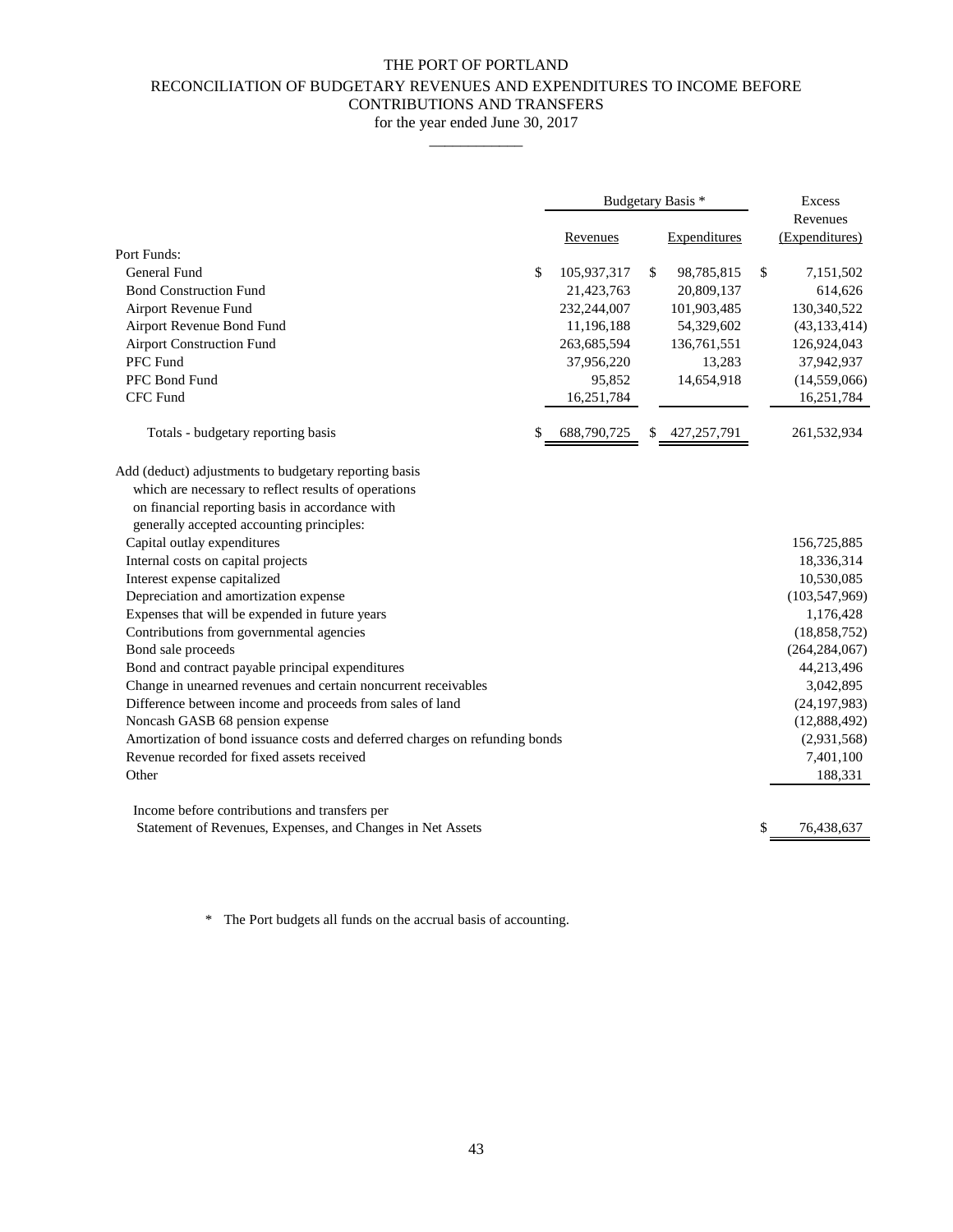# RECONCILIATION OF AIRPORT BUDGETARY REVENUES AND EXPENDITURES TO INCOME BEFORE CONTRIBUTIONS AND TRANSFERS

for the year ended June 30, 2017 \_\_\_\_\_\_\_\_\_\_\_\_

|                                                                             |                   |     | Budgetary Basis * | Excess                     |
|-----------------------------------------------------------------------------|-------------------|-----|-------------------|----------------------------|
|                                                                             | Revenues          |     | Expenditures      | Revenues<br>(Expenditures) |
| <b>Airport Funds:</b>                                                       |                   |     |                   |                            |
| Airport Revenue Fund                                                        | \$<br>232,244,007 | \$. | 101,903,485       | \$<br>130,340,522          |
| Airport Revenue Bond Fund                                                   | 11,196,188        |     | 54,329,602        | (43, 133, 414)             |
| <b>Airport Construction Fund</b>                                            | 263,685,594       |     | 136,761,551       | 126,924,043                |
| PFC Fund                                                                    | 37,956,220        |     | 13,283            | 37,942,937                 |
| PFC Bond Fund                                                               | 95,852            |     | 14,654,918        | (14, 559, 066)             |
| <b>CFC</b> Fund                                                             | 16,251,784        |     |                   | 16,251,784                 |
| Totals - budgetary reporting basis                                          | 561,429,645       |     | \$ 307,662,839    | 253,766,806                |
| Add (deduct) adjustments to budgetary reporting basis                       |                   |     |                   |                            |
| which are necessary to reflect results of operations                        |                   |     |                   |                            |
| on financial reporting basis in accordance with                             |                   |     |                   |                            |
| generally accepted accounting principles:                                   |                   |     |                   |                            |
| Capital outlay expenditures                                                 |                   |     |                   | 135,916,748                |
| Internal costs on capital projects                                          |                   |     |                   | 1,378,811                  |
| Interest expense capitalized                                                |                   |     |                   | 10,530,085                 |
| Depreciation and amortization expense                                       |                   |     |                   | (85, 231, 994)             |
| Expenses that will be expended in future years                              |                   |     |                   | (1,739,396)                |
| Contributions from governmental agencies                                    |                   |     |                   | (9,868,361)                |
| Bond sale proceeds                                                          |                   |     |                   | (264, 284, 067)            |
| Bond principal expenditures                                                 |                   |     |                   | 39,239,393                 |
| Change in unearned revenues and certain noncurrent receivables              |                   |     |                   | 2,947,067                  |
| Noncash GASB 68 pension expense                                             |                   |     |                   | (5,701,030)                |
| Amortization of bond issuance costs and deferred charges on refunding bonds |                   |     |                   | (2,908,728)                |
| Intra-Port services received, provided, and overhead                        |                   |     |                   | (26, 884, 137)             |
| Allocation of pension debt service                                          |                   |     |                   | (3,535,665)                |
| Other                                                                       |                   |     |                   | 245,148                    |
| Income before contributions and transfers per                               |                   |     |                   |                            |
| Statement of Revenues, Expenses, and Changes in Net Assets                  |                   |     |                   | \$<br>43,870,680           |

\* The Airport budgets all funds on the accrual basis of accounting.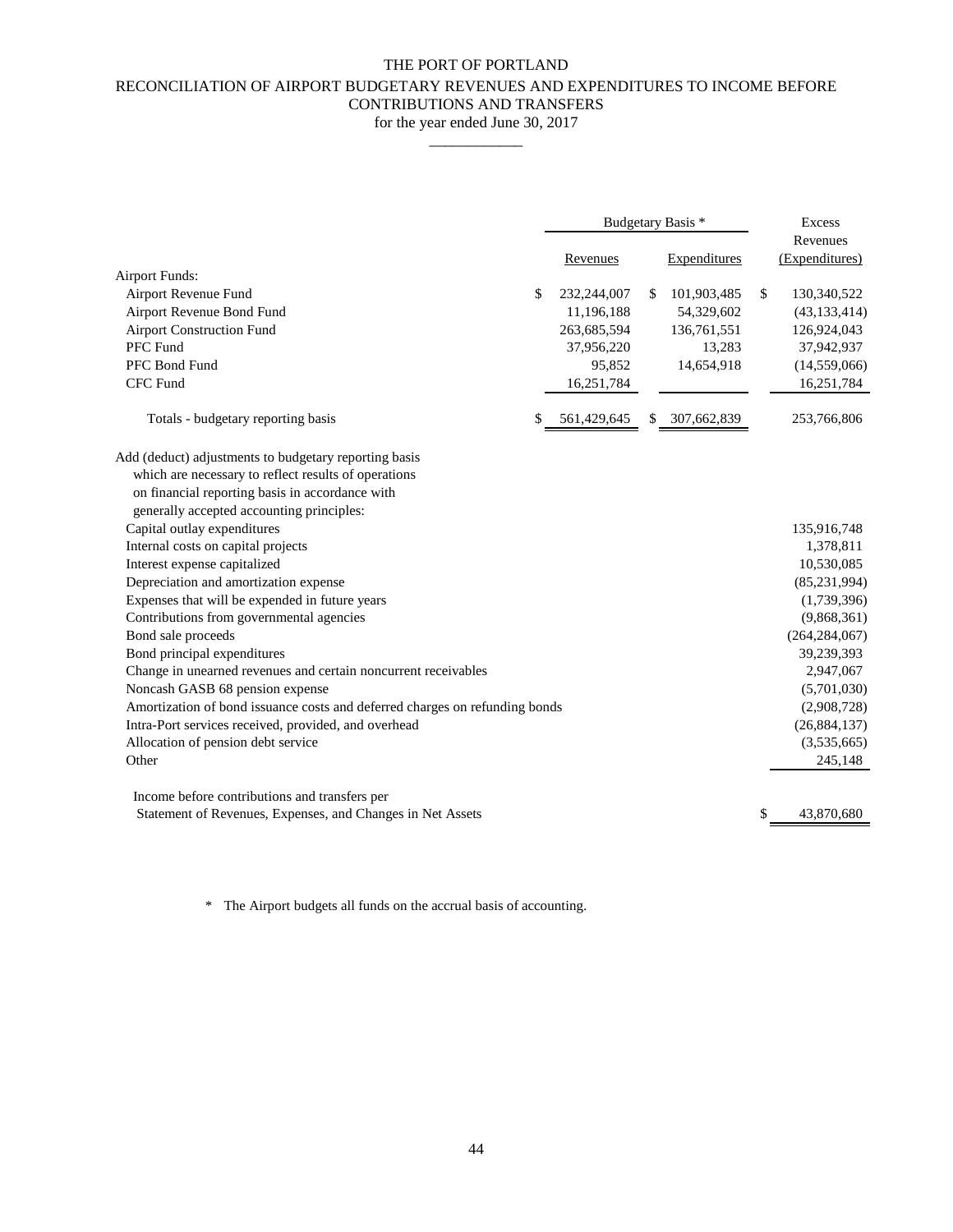# THE PORT OF PORTLAND SCHEDULE OF RESOURCES, EXPENDITURES AND TRANSFERS GENERAL FUND (BUDGETARY BASIS) for the year ended June 30, 2017 \_\_\_\_\_\_\_\_\_\_\_\_

|                                    |               |     | Resources  |               |                   |     | Over          |
|------------------------------------|---------------|-----|------------|---------------|-------------------|-----|---------------|
|                                    |               |     | Transfers  |               |                   |     | (Under)       |
|                                    | Original      |     | In $(Out)$ | <b>Budget</b> | Actual            |     | <b>Budget</b> |
| <b>REVENUES:</b>                   |               |     |            |               |                   |     |               |
| Operating revenues:                |               |     |            |               |                   |     |               |
| Administration                     | \$<br>75,000  |     |            | \$<br>75,000  | \$<br>65,215      | -\$ | (9,785)       |
| Marine                             | 26,106,790    |     |            | 26.106.790    | 39.591.680        |     | 13,484,890    |
| <b>Industrial Development</b>      | 32,416,162    |     |            | 32,416,162    | 42,449,049        |     | 10,032,887    |
| Navigation                         | 16,980,516    |     |            | 16,980,516    | 15,922,905        |     | (1,057,611)   |
| General Aviation                   | 3,889,586     |     |            | 3,889,586     | 3,957,478         |     | 67,892        |
|                                    | 79,468,054    |     |            | 79,468,054    | 101,986,327       |     | 22,518,273    |
| Interest                           | 2,829,326     | -\$ | 250,000    | 3,079,326     | 2,828,893         |     | (250, 433)    |
| Fixed asset sales and other        |               |     |            |               | 1,122,097         |     | 1,122,097     |
| Total revenues                     | 82,297,380    |     | 250,000    | 82,547,380    | 105,937,317       |     | 23,389,937    |
| <b>TRANSFERS FROM OTHER FUNDS:</b> |               |     |            |               |                   |     |               |
| <b>Bond Construction Fund</b>      | 4,175,321     |     |            | 4,175,321     | 3,316,953         |     | (858, 368)    |
| <b>Airport Construction Fund</b>   | 11,986,353    |     |            | 11,986,353    | 13,640,548        |     | 1,654,195     |
| Airport Revenue Fund               | 30,692,579    |     |            | 30,692,579    | 32,294,206        |     | 1,601,627     |
| <b>Total transfers</b>             | 46,854,253    |     |            | 46,854,253    | 49,251,707        |     | 2,397,454     |
| Total revenues and transfers       | 129, 151, 633 |     | 250,000    | 129,401,633   | 155,189,024       |     | 25,787,391    |
| BEGINNING WORKING CAPITAL          | 97,152,163    |     |            | 97,152,163    | 164,402,825       |     | 67,250,662    |
| Total resources                    | 226, 303, 796 | \$. | 250,000    | 226,553,796   | \$<br>319,591,849 |     | 93,038,053    |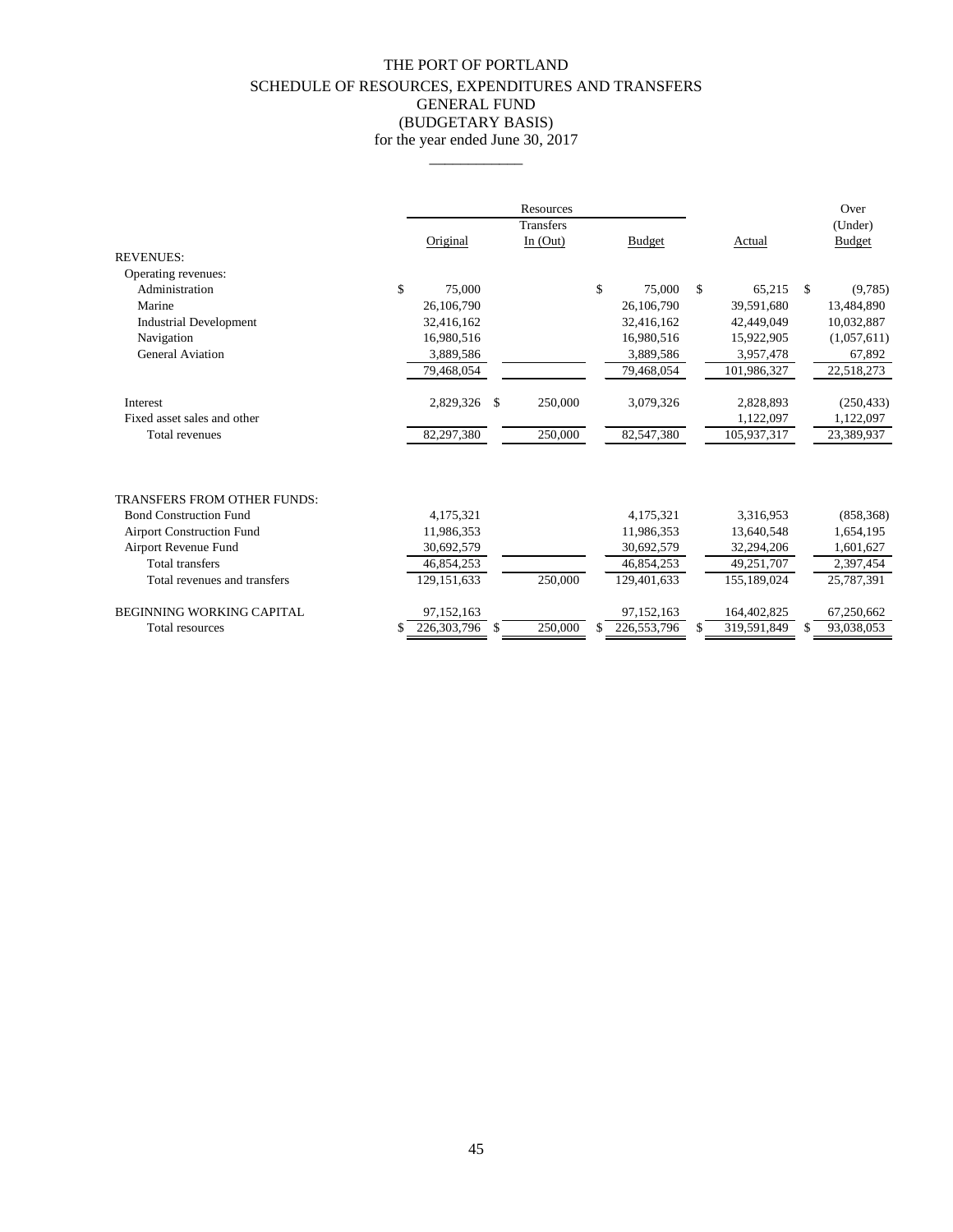# SCHEDULE OF RESOURCES, EXPENDITURES AND TRANSFERS GENERAL FUND

# (BUDGETARY BASIS), Continued

for the year ended June 30, 2017 \_\_\_\_\_\_\_\_\_\_\_\_

|                                  |                   |     | Appropriations |     |               |                   |     | (Over)        |
|----------------------------------|-------------------|-----|----------------|-----|---------------|-------------------|-----|---------------|
|                                  |                   |     | Transfers      |     |               |                   |     | Under         |
|                                  | Original          |     | In $(Out)$     |     | Revised       | Actual            |     | <b>Budget</b> |
| <b>EXPENDITURES:</b>             |                   |     |                |     |               |                   |     |               |
| Administration                   | \$<br>55,136,262  |     |                | \$  | 55,136,262    | \$<br>50,232,791  | \$. | 4,903,471     |
| Marine                           | 19,138,085        |     |                |     | 19,138,085    | 14, 133, 786      |     | 5,004,299     |
| <b>Industrial Development</b>    | 5,071,061         |     |                |     | 5,071,061     | 5,168,027         |     | (96,966)      |
| Navigation                       | 11,687,029        |     |                |     | 11,687,029    | 10,959,752        |     | 727,277       |
| General Aviation                 | 2,851,836 \$      |     | 800,000        |     | 3,651,836     | 3,435,802         |     | 216,034       |
| Long-term debt payments          | 12,068,243        |     |                |     | 12,068,243    | 11,787,702        |     | 280,541       |
| System development charges/other | 5,000             |     | 500,000        |     | 505,000       | 500,000           |     | 5,000         |
| Other environmental              | 9,237,784         |     | 8,500,000      |     | 17,737,784    | 2,567,955         |     | 15,169,829    |
| Contingencies                    | 97,573,913        |     | (9,700,000)    |     | 87,873,913    |                   |     | 87,873,913    |
| Total expenditures               | 212,769,213       |     | 100,000        |     | 212,869,213   | 98,785,815        |     | 114,083,398   |
| <b>TRANSFERS TO OTHER FUNDS:</b> |                   |     |                |     |               |                   |     |               |
| <b>Bond Construction Fund</b>    | 13,147,316        |     |                |     | 13,147,316    | 7,000,000         |     | 6,147,316     |
| Airport Revenue Fund             | 387,267           |     | 150,000        |     | 537,267       | 443,144           |     | 94,123        |
| Total transfers                  | 13,534,583        |     | 150,000        |     | 13,684,583    | 7,443,144         |     | 6,241,439     |
| Total expenditures and transfers | \$<br>226,303,796 | \$. | 250,000        | \$. | 226, 553, 796 | 106,228,959       |     | \$120,324,837 |
| <b>ENDING WORKING CAPITAL</b>    |                   |     |                |     |               | \$<br>213,362,890 |     |               |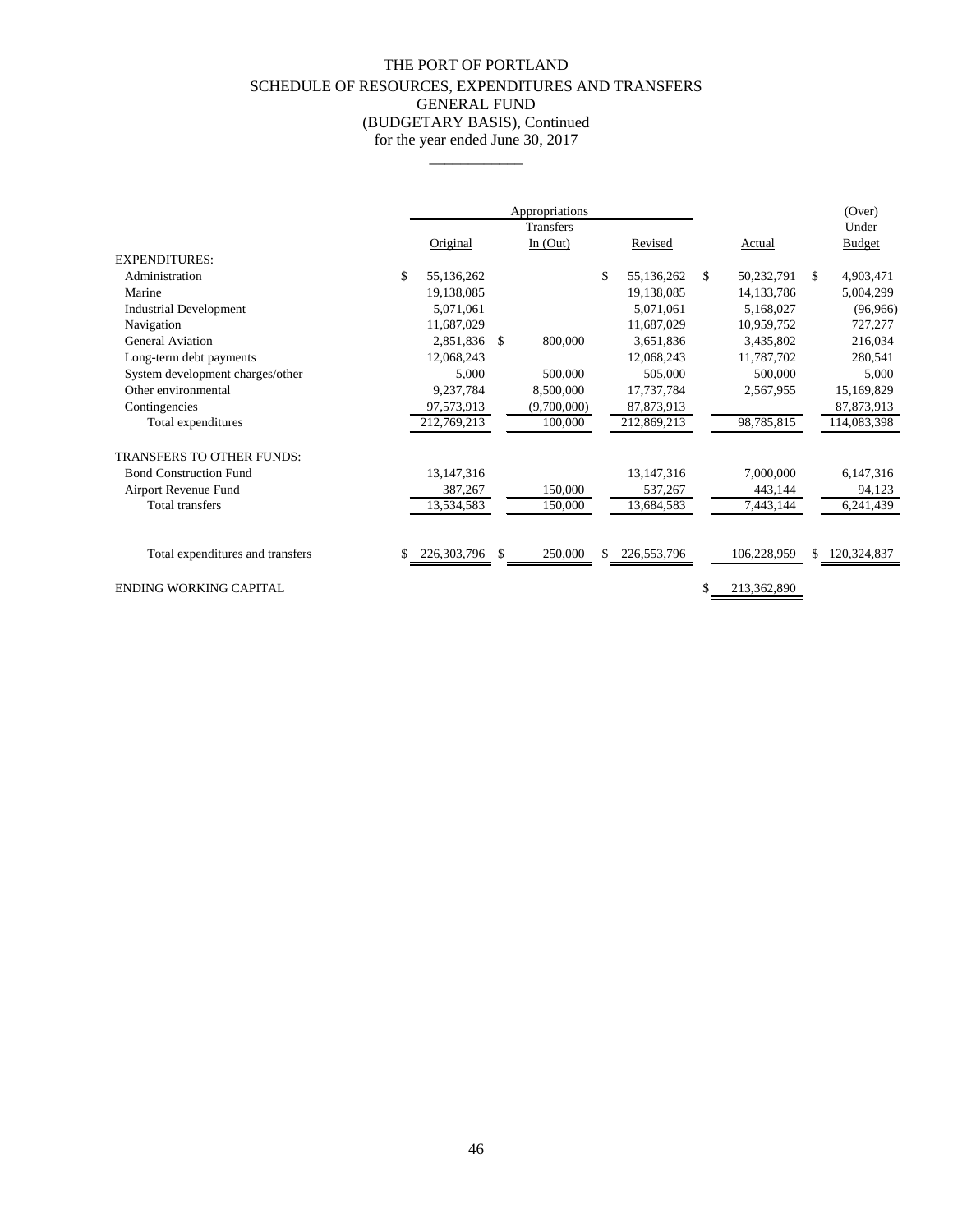# THE PORT OF PORTLAND SCHEDULE OF RESOURCES, EXPENDITURES AND TRANSFERS BOND CONSTRUCTION FUND (BUDGETARY BASIS) for the year ended June 30, 2017 \_\_\_\_\_\_\_\_\_\_\_\_

| <b>REVENUES:</b><br>$\mathcal{S}$<br>207,553<br>791,772<br>\$<br>584,219<br>Interest and other<br>$\mathbb{S}$<br>5,945,913<br>3,044,478<br>8,990,391<br>Grants<br>6,153,466<br>9,782,163<br>3,628,697<br>Tax and tax items:<br>11,430,000<br>155,839<br>11,585,839<br>Current property tax levy - net<br>Interest on taxes<br>55,761<br>55,761<br>11,430,000<br>11,641,600<br>211,600<br>17,583,466<br>21,423,763<br>3,840,297<br>Total revenues<br><b>TRANSFERS FROM OTHER FUNDS:</b><br>7,000,000<br>(6, 147, 316)<br>General Fund<br>13, 147, 316<br>Airport Revenue Fund<br>16,373,000<br>64,095<br>(16,308,905)<br>Total transfers<br>29,520,316<br>7,064,095<br>(22, 456, 221)<br><b>BEGINNING WORKING CAPITAL</b><br>10,000,000<br>12,156,554<br>2,156,554<br>57, 103, 782<br>(16, 459, 370)<br>40,644,412<br>Total resources<br>\$. | <b>Budget</b> | Actual | Over<br>(Under)<br><b>Budget</b> |
|----------------------------------------------------------------------------------------------------------------------------------------------------------------------------------------------------------------------------------------------------------------------------------------------------------------------------------------------------------------------------------------------------------------------------------------------------------------------------------------------------------------------------------------------------------------------------------------------------------------------------------------------------------------------------------------------------------------------------------------------------------------------------------------------------------------------------------------------|---------------|--------|----------------------------------|
|                                                                                                                                                                                                                                                                                                                                                                                                                                                                                                                                                                                                                                                                                                                                                                                                                                              |               |        |                                  |
|                                                                                                                                                                                                                                                                                                                                                                                                                                                                                                                                                                                                                                                                                                                                                                                                                                              |               |        |                                  |
|                                                                                                                                                                                                                                                                                                                                                                                                                                                                                                                                                                                                                                                                                                                                                                                                                                              |               |        |                                  |
|                                                                                                                                                                                                                                                                                                                                                                                                                                                                                                                                                                                                                                                                                                                                                                                                                                              |               |        |                                  |
|                                                                                                                                                                                                                                                                                                                                                                                                                                                                                                                                                                                                                                                                                                                                                                                                                                              |               |        |                                  |
|                                                                                                                                                                                                                                                                                                                                                                                                                                                                                                                                                                                                                                                                                                                                                                                                                                              |               |        |                                  |
|                                                                                                                                                                                                                                                                                                                                                                                                                                                                                                                                                                                                                                                                                                                                                                                                                                              |               |        |                                  |
|                                                                                                                                                                                                                                                                                                                                                                                                                                                                                                                                                                                                                                                                                                                                                                                                                                              |               |        |                                  |
|                                                                                                                                                                                                                                                                                                                                                                                                                                                                                                                                                                                                                                                                                                                                                                                                                                              |               |        |                                  |
|                                                                                                                                                                                                                                                                                                                                                                                                                                                                                                                                                                                                                                                                                                                                                                                                                                              |               |        |                                  |
|                                                                                                                                                                                                                                                                                                                                                                                                                                                                                                                                                                                                                                                                                                                                                                                                                                              |               |        |                                  |
|                                                                                                                                                                                                                                                                                                                                                                                                                                                                                                                                                                                                                                                                                                                                                                                                                                              |               |        |                                  |
|                                                                                                                                                                                                                                                                                                                                                                                                                                                                                                                                                                                                                                                                                                                                                                                                                                              |               |        |                                  |
|                                                                                                                                                                                                                                                                                                                                                                                                                                                                                                                                                                                                                                                                                                                                                                                                                                              |               |        |                                  |
|                                                                                                                                                                                                                                                                                                                                                                                                                                                                                                                                                                                                                                                                                                                                                                                                                                              |               |        |                                  |

|                                  |     | Appropriations | Actual           |     | Under<br><b>Budget</b> |
|----------------------------------|-----|----------------|------------------|-----|------------------------|
| <b>EXPENDITURES:</b>             |     |                |                  |     |                        |
| Capital outlay                   | \$  | 42,897,227     | 20,809,137       | \$. | 22,088,090             |
| Contingencies                    |     | 10,000,000     |                  |     | 10,000,000             |
| Total expenditures               |     | 52,897,227     | 20,809,137       |     | 32,088,090             |
| <b>TRANSFERS TO OTHER FUNDS:</b> |     |                |                  |     |                        |
| General Fund                     |     | 4,175,321      | 3,316,953        |     | 858,368                |
| Airport Revenue Fund             |     | 31,234         | 449,015          |     | (417,781)              |
| Total transfers                  |     | 4,206,555      | 3,765,968        |     | 440,587                |
|                                  |     |                |                  |     |                        |
| Total expenditures and transfers | \$. | 57, 103, 782   | 24,575,105       | S.  | 32,528,677             |
| <b>ENDING WORKING CAPITAL</b>    |     |                | \$<br>16,069,307 |     |                        |

(Over)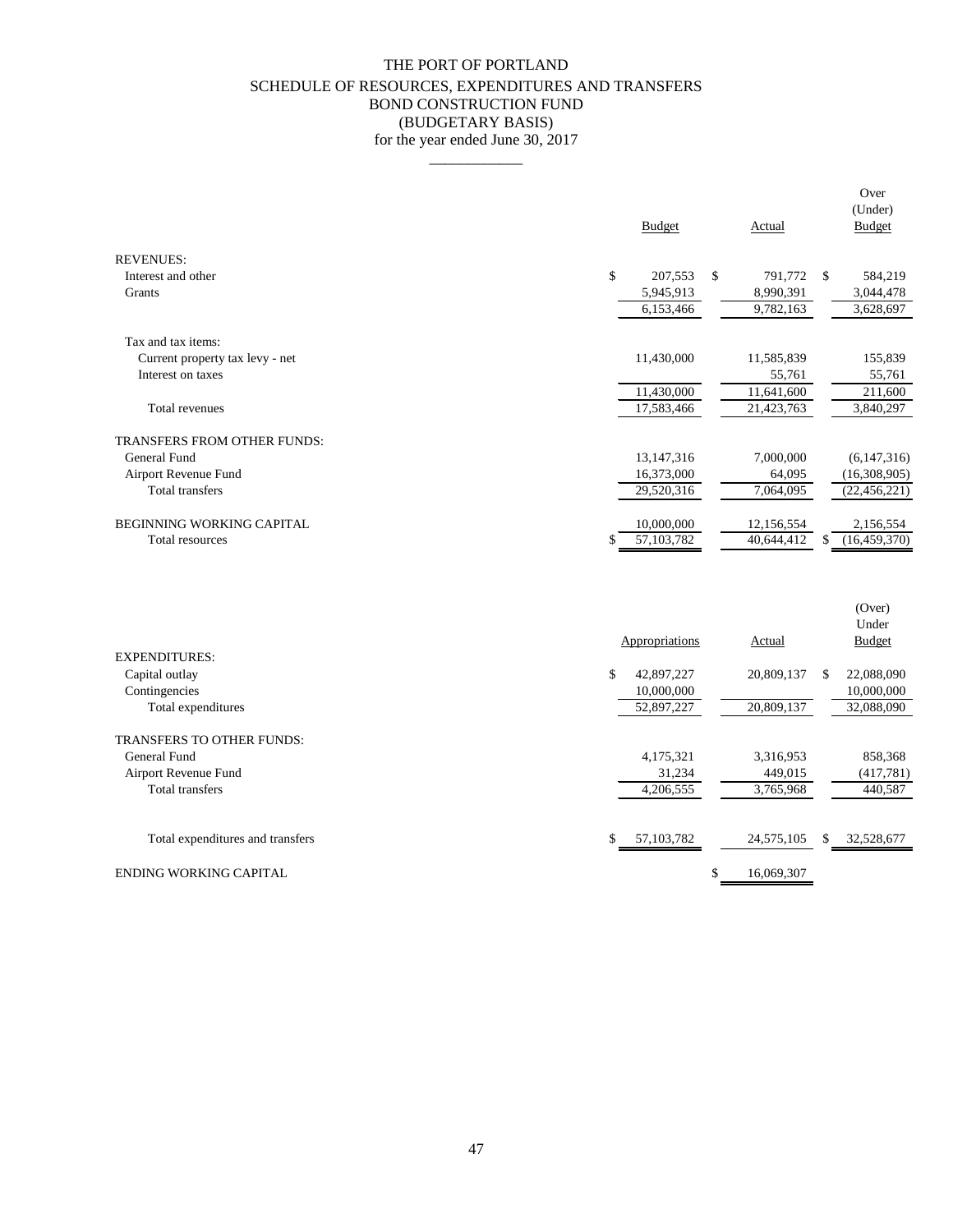# SCHEDULE OF RESOURCES, EXPENDITURES AND TRANSFERS AIRPORT REVENUE FUND (BUDGETARY BASIS)

for the year ended June 30, 2017 \_\_\_\_\_\_\_\_\_\_\_\_

|                                                    |               | Resources  |                    |                   |     | Over          |
|----------------------------------------------------|---------------|------------|--------------------|-------------------|-----|---------------|
|                                                    |               | Transfers  |                    |                   |     | (Under)       |
|                                                    | Original      | In $(Out)$ | Revised            | Actual            |     | <b>Budget</b> |
| <b>REVENUES:</b>                                   |               |            |                    |                   |     |               |
| Operating revenue - Portland International Airport | 228,230,931   |            | \$.<br>228,230,931 | \$<br>231,893,763 | \$. | 3,662,832     |
| Interest and other                                 | 938,177       |            | 938,177            | 350,244           |     | (587, 933)    |
| Total revenues                                     | 229, 169, 108 |            | 229, 169, 108      | 232,244,007       |     | 3,074,899     |
| <b>TRANSFERS FROM OTHER FUNDS:</b>                 |               |            |                    |                   |     |               |
| General Fund                                       | 387,267       |            | 387,267            | 443,144           |     | 55,877        |
| <b>Bond Construction Fund</b>                      | 31,234        |            | 31,234             | 449,015           |     | 417,781       |
| <b>Airport Construction Fund</b>                   | 1,475,088     |            | 1,475,088          | 1,795,383         |     | 320,295       |
| CFC Fund                                           | 150,000       |            | 150,000            | 186,070           |     | 36,070        |
| Total transfers                                    | 2,043,589     |            | 2,043,589          | 2,873,612         |     | 830,023       |
| Total revenues and transfers                       | 231,212,697   |            | 231,212,697        | 235,117,619       |     | 3,904,922     |
| BEGINNING WORKING CAPITAL                          | 88,098,918    |            | 88,098,918         | 91,945,621        |     | 3,846,703     |
| Total resources                                    | 319, 311, 615 |            | 319, 311, 615      | 327,063,240       |     | 7,751,625     |

|                                  |                  |    | Appropriations   |    |             |   |              |               | (Over)         |
|----------------------------------|------------------|----|------------------|----|-------------|---|--------------|---------------|----------------|
|                                  |                  |    | <b>Transfers</b> |    |             |   |              |               | Under          |
|                                  | Original         |    | In $(Out)$       |    | Revised     |   | Actual       |               | <b>Budget</b>  |
| <b>EXPENDITURES:</b>             |                  |    |                  |    |             |   |              |               |                |
| Operating expenditures           | \$<br>98,087,414 | -S | 2,000,000        |    | 100,087,414 |   | 100,047,639  | -S            | 39,775         |
| Other                            | 5,000            |    | 3,100,000        |    | 3,105,000   |   | 1,855,846    |               | 1,249,154      |
| Contingencies                    | 94,740,917       |    | (5,100,000)      |    | 89,640,917  |   |              |               | 89,640,917     |
| Total expenditures               | 192,833,331      |    |                  |    | 192,833,331 |   | 101,903,485  |               | 90,929,846     |
| <b>TRANSFERS TO OTHER FUNDS:</b> |                  |    |                  |    |             |   |              |               |                |
| General Fund                     | 30,692,579       |    |                  |    | 30,692,579  |   | 32,294,206   |               | (1,601,627)    |
| <b>Bond Construction Fund</b>    | 16,373,000       |    |                  |    | 16,373,000  |   | 64,095       |               | 16,308,905     |
| Airport Construction Fund        | 29,874,537       |    |                  |    | 29,874,537  |   | 48,761,302   |               | (18, 886, 765) |
| Airport Revenue Bond Fund        | 49,538,168       |    |                  |    | 49,538,168  |   | 49, 367, 722 |               | 170,446        |
| <b>Total transfers</b>           | 126,478,284      |    |                  |    | 126,478,284 |   | 130,487,325  |               | (4,009,041)    |
| Total expenditures and transfers | 319,311,615      | -S |                  | S. | 319,311,615 |   | 232,390,810  | <sup>\$</sup> | 86,920,805     |
| <b>ENDING WORKING CAPITAL</b>    |                  |    |                  |    |             | S | 94,672,430   |               |                |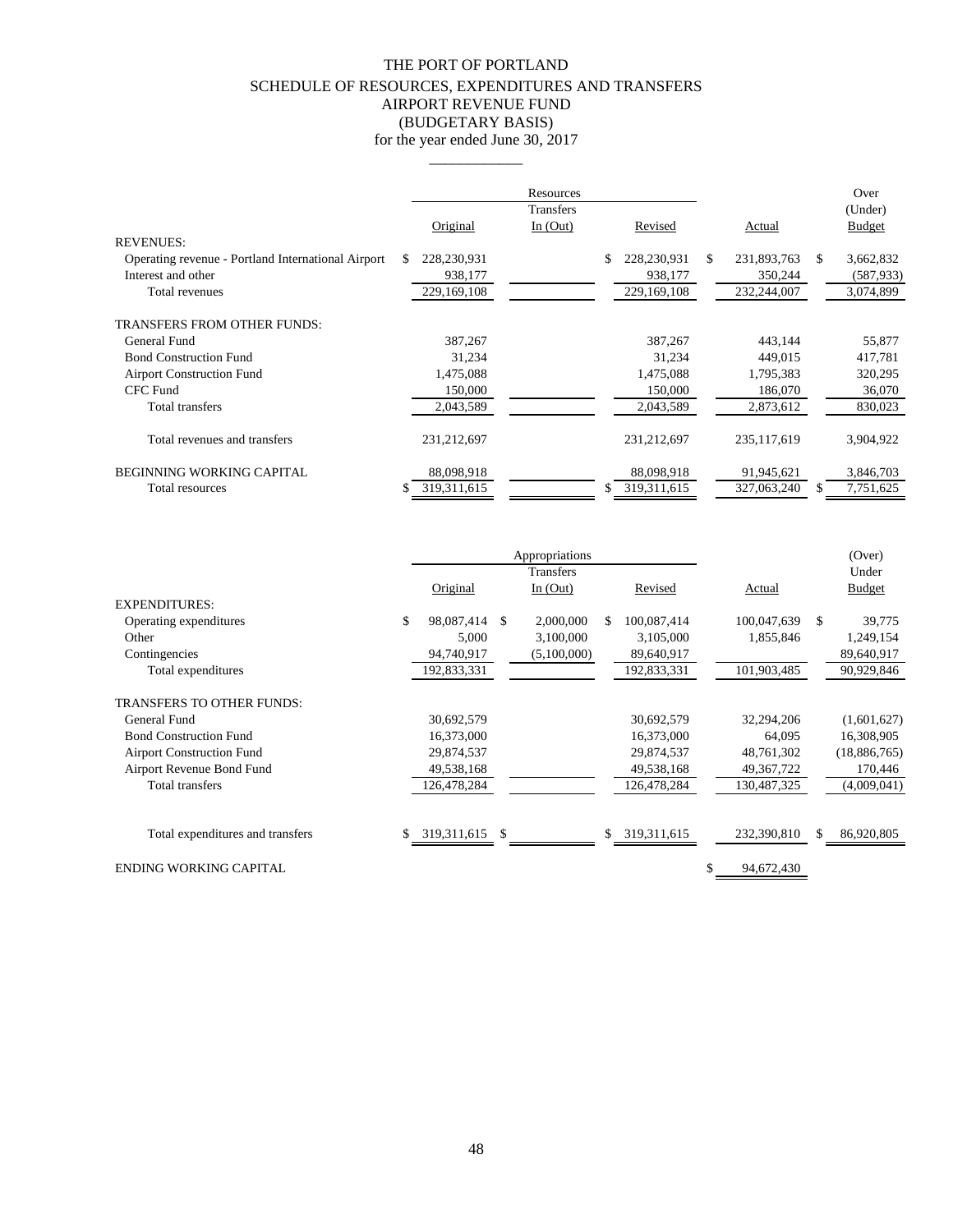# THE PORT OF PORTLAND SCHEDULE OF RESOURCES, EXPENDITURES AND TRANSFERS AIRPORT REVENUE BOND FUND (BUDGETARY BASIS) for the year ended June 30, 2017

\_\_\_\_\_\_\_\_\_\_\_\_

|                                          | <b>Budget</b>                  |              | Actual       |     | Over<br>(Under)<br><b>Budget</b> |
|------------------------------------------|--------------------------------|--------------|--------------|-----|----------------------------------|
| <b>REVENUES:</b>                         |                                |              |              |     |                                  |
| Interest and other                       | \$<br>45,849                   | $\mathbb{S}$ | 252,932      | -\$ | 207,083                          |
| Bond sale proceeds                       | 7,500,000                      |              | 10,943,256   |     | 3,443,256                        |
| <b>Total revenues</b>                    | 7,545,849                      |              | 11,196,188   |     | 3,650,339                        |
| <b>TRANSFERS FROM OTHER FUNDS:</b>       |                                |              |              |     |                                  |
| Airport Revenue Fund                     | 49,538,168                     |              | 49, 367, 722 |     | (170, 446)                       |
| <b>Airport Construction Fund</b>         | 5,500,000                      |              | 4,789,526    |     | (710, 474)                       |
| <b>Total transfers</b>                   | 55,038,168                     |              | 54,157,248   |     | (880,920)                        |
| Total revenues and transfers             | 62,584,017                     |              | 65,353,436   |     | 2,769,419                        |
| BEGINNING RESTRICTED NET ASSETS          |                                |              |              |     |                                  |
| <b>AVAILABLE FOR FUTURE DEBT SERVICE</b> | 29,927,943                     |              | 26,049,752   |     | (3,878,191)                      |
| Total resources                          | 92,511,960<br>\$               |              | 91,403,188   | \$  | (1, 108, 772)                    |
|                                          |                                |              |              |     |                                  |
|                                          |                                |              |              |     | (Over)                           |
|                                          |                                |              |              |     | Under                            |
| <b>EXPENDITURES:</b>                     | Appropriations                 |              | Actual       |     | <b>Budget</b>                    |
| Long-term debt payments                  | \$<br>55,084,017               |              | 54,329,602   | \$  | 754,415                          |
| Total expenditures                       | 55,084,017                     |              | 54,329,602   | \$  | 754,415                          |
|                                          |                                |              |              |     |                                  |
| <b>UNAPPROPRIATED BALANCE</b>            | 37,427,943<br>92.511.960<br>\$ |              |              |     |                                  |
| ENDING RESTRICTED NET ASSETS AVAILABLE   |                                |              |              |     |                                  |
| FOR FUTURE DEBT SERVICE                  |                                | \$           | 37,073,586   |     |                                  |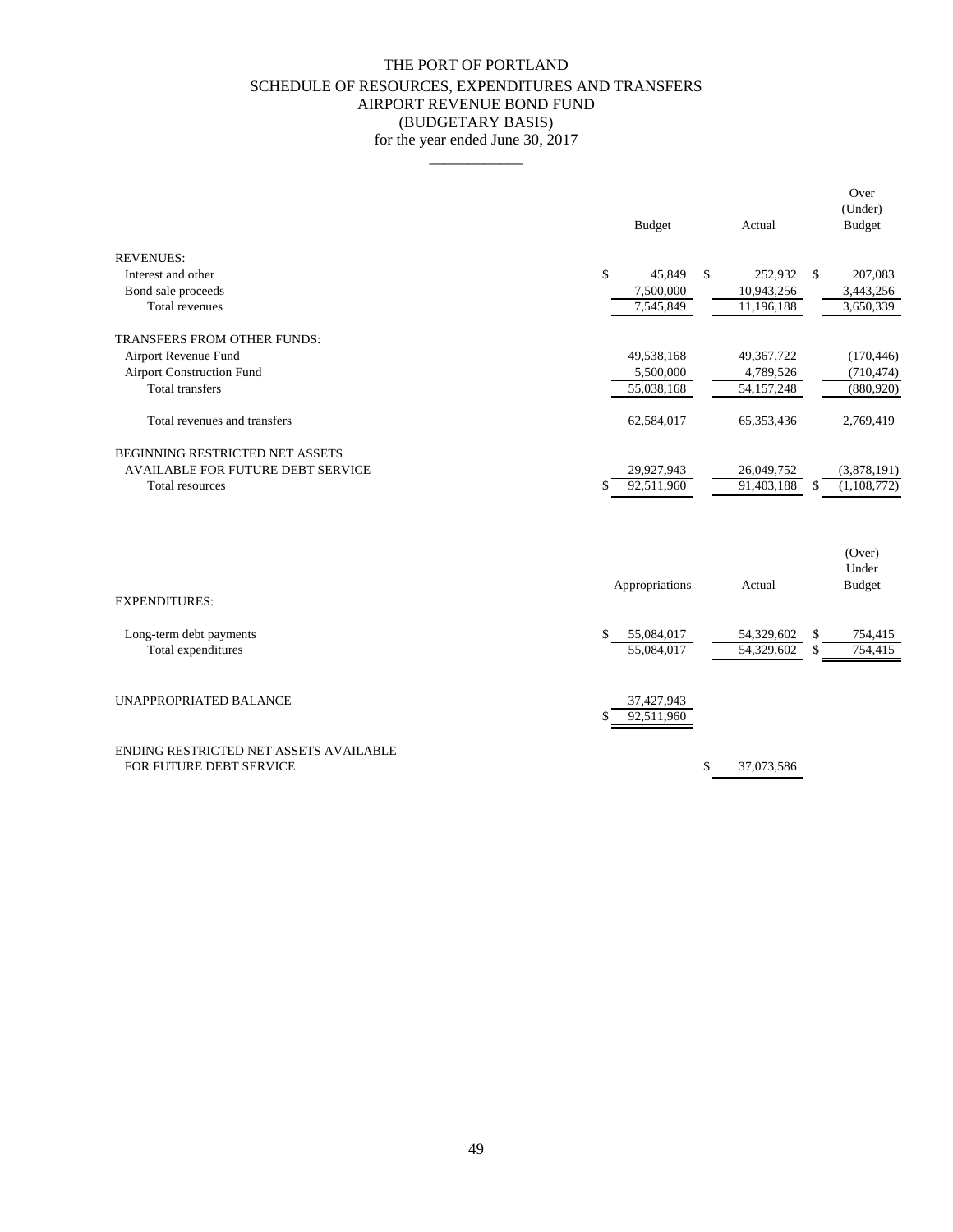# SCHEDULE OF RESOURCES, EXPENDITURES AND TRANSFERS AIRPORT CONSTRUCTION FUND (BUDGETARY BASIS)

for the year ended June 30, 2017 \_\_\_\_\_\_\_\_\_\_\_\_

|                                    |                  | Resources        |     |             |                 |   | Over          |
|------------------------------------|------------------|------------------|-----|-------------|-----------------|---|---------------|
|                                    |                  | <b>Transfers</b> |     |             |                 |   | (Under)       |
|                                    | Original         | In $(Out)$       |     | Revised     | Actual          |   | <b>Budget</b> |
| <b>REVENUES:</b>                   |                  |                  |     |             |                 |   |               |
| Grants                             | \$<br>13,468,126 |                  | \$. | 13,468,126  | \$<br>9,868,361 | S | (3,599,765)   |
| Interest and other                 | 879,993          |                  |     | 879,993     | 1,340,062       |   | 460,069       |
| Bond sale proceeds                 | 100,000,000      |                  |     | 100,000,000 | 252,477,171     |   | 152,477,171   |
| Total revenues                     | 114,348,119      |                  |     | 114,348,119 | 263,685,594     |   | 149, 337, 475 |
| <b>TRANSFERS FROM OTHER FUNDS:</b> |                  |                  |     |             |                 |   |               |
| Airport Revenue Fund               | 29,874,537       |                  |     | 29,874,537  | 48,761,302      |   | 18,886,765    |
| CFC Fund                           | 26,700,000       |                  |     | 26,700,000  | 32,507,360      |   | 5,807,360     |
| <b>PFC</b> Fund                    | 10,015,023       |                  |     | 10,015,023  | 72,203          |   | (9,942,820)   |
| Total transfers                    | 66,589,560       |                  |     | 66,589,560  | 81,340,865      |   | 14,751,305    |
| BEGINNING RESTRICTED NET ASSETS    |                  |                  |     |             |                 |   |               |
| <b>AVAILABLE FOR APPROPRIATION</b> | 73,165,919       |                  |     | 73,165,919  | 77,624,627      |   | 4,458,708     |
| Total resources                    | 254, 103, 598    |                  |     | 254,103,598 | 422,651,086     |   | 168,547,488   |

|                                     |     |               |               | Appropriations   |    |               |     |             |     | (Over)        |
|-------------------------------------|-----|---------------|---------------|------------------|----|---------------|-----|-------------|-----|---------------|
|                                     |     |               |               | <b>Transfers</b> |    |               |     |             |     | Under         |
|                                     |     | Original      |               | In $(Out)$       |    | Revised       |     | Actual      |     | <b>Budget</b> |
| <b>EXPENDITURES:</b>                |     |               |               |                  |    |               |     |             |     |               |
| Capital outlay                      | \$. | 128,346,198   | \$.           | 10,000,000       | S  | 138, 346, 198 |     | 135,916,748 | \$. | 2,429,450     |
| Bond issue costs/other              |     | 1,500,000     |               |                  |    | 1,500,000     |     | 844,803     |     | 655,197       |
| Contingencies                       |     | 105,295,959   |               | (10,000,000)     |    | 95,295,959    |     |             |     | 95,295,959    |
| Total expenditures                  |     | 235, 142, 157 |               |                  |    | 235, 142, 157 |     | 136,761,551 |     | 98,380,606    |
| <b>TRANSFERS TO OTHER FUNDS:</b>    |     |               |               |                  |    |               |     |             |     |               |
| General Fund                        |     | 11,986,353    |               |                  |    | 11,986,353    |     | 13,640,548  |     | (1,654,195)   |
| Airport Revenue Fund                |     | 1,475,088     |               |                  |    | 1,475,088     |     | 1,795,383   |     | (320, 295)    |
| Airport Revenue Bond Fund           |     | 5,500,000     |               |                  |    | 5,500,000     |     | 4,789,526   |     | 710,474       |
| Total transfers                     |     | 18,961,441    |               |                  |    | 18,961,441    |     | 20,225,457  |     | (1,264,016)   |
| Total expenditures and transfers    |     | 254, 103, 598 | <sup>\$</sup> |                  | \$ | 254, 103, 598 |     | 156,987,008 | \$  | 97,116,590    |
|                                     |     |               |               |                  |    |               |     |             |     |               |
| <b>ENDING RESTRICTED NET ASSETS</b> |     |               |               |                  |    |               |     |             |     |               |
| <b>AVAILABLE FOR APPROPRIATION</b>  |     |               |               |                  |    |               | \$. | 265,664,078 |     |               |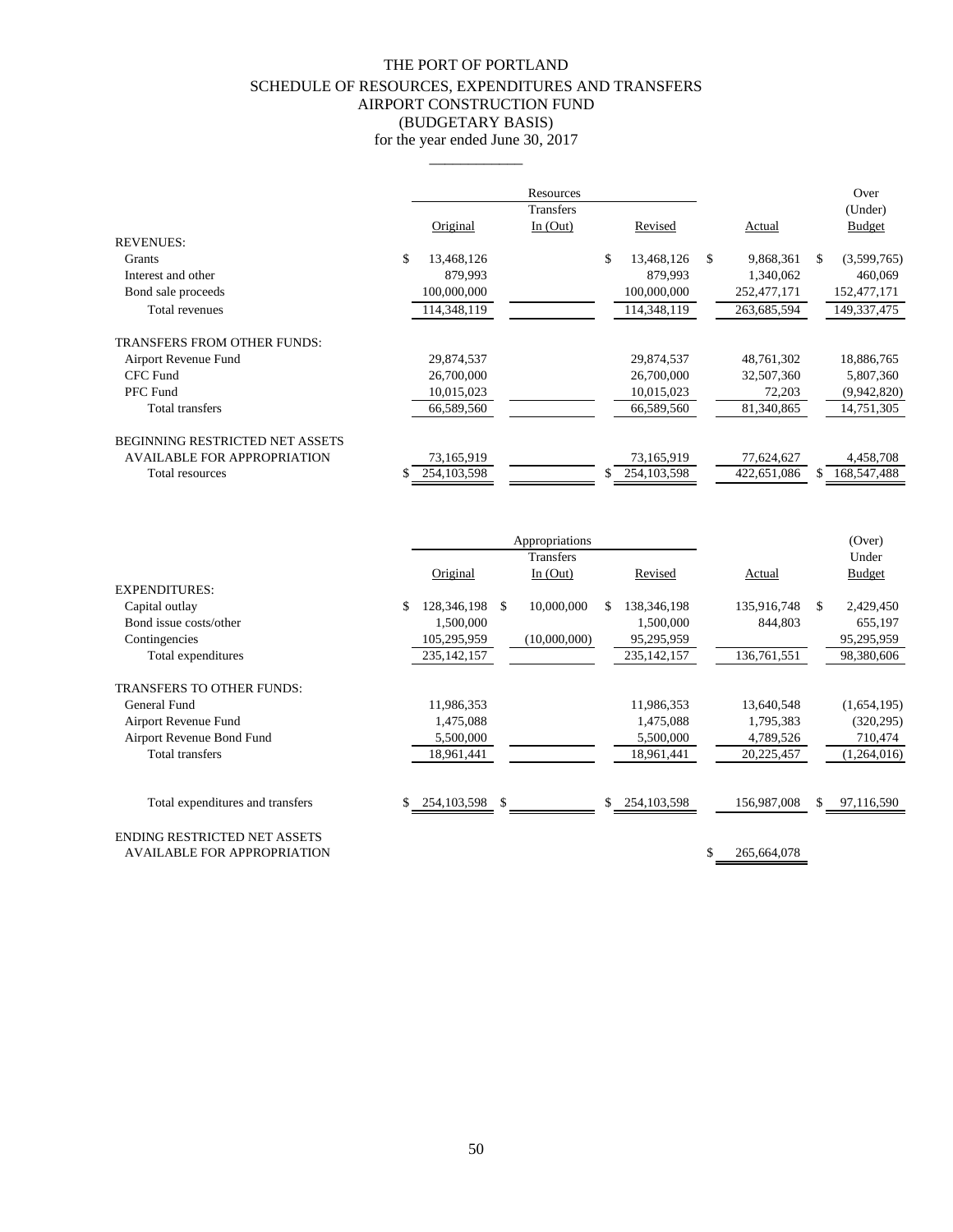# THE PORT OF PORTLAND SCHEDULE OF RESOURCES, EXPENDITURES AND TRANSFERS PFC FUND (BUDGETARY BASIS) for the year ended June 30, 2017 \_\_\_\_\_\_\_\_\_\_\_\_

|                                                                              |    | <b>Budget</b> | Actual        |      | Over<br>(Under)<br><b>Budget</b> |
|------------------------------------------------------------------------------|----|---------------|---------------|------|----------------------------------|
| <b>REVENUES:</b>                                                             |    |               |               |      |                                  |
| Interest and other                                                           | \$ | 56,263        | \$<br>272,352 | - \$ | 216,089                          |
| Passenger facility charges                                                   |    | 34, 354, 746  | 37,683,868    |      | 3,329,122                        |
| Total revenues                                                               |    | 34,411,009    | 37,956,220    |      | 3,545,211                        |
| <b>BEGINNING RESTRICTED NET ASSETS</b><br><b>AVAILABLE FOR APPROPRIATION</b> |    | 62,879,641    | 74,981,409    |      | 12, 101, 768                     |
| Total resources                                                              | S  | 97,290,650    | 112,937,629   | \$.  | 15,646,979                       |
|                                                                              |    |               |               |      | (Over)<br>Under                  |

|                                     | <b>Budget</b>    |        | Actual     |     | <b>Budget</b> |
|-------------------------------------|------------------|--------|------------|-----|---------------|
| <b>EXPENDITURES:</b>                |                  |        |            |     |               |
| Other                               | \$               | 50,225 | 13,283     | -S  | 36,942        |
| Contingencies                       | 72,309,007       |        |            |     | 72,309,007    |
| Total expenditures                  | 72,359,232       |        | 13,283     |     | 72,345,949    |
| <b>TRANSFERS TO OTHER FUNDS:</b>    |                  |        |            |     |               |
| PFC Bond Fund                       | 14,916,395       |        | 14,610,228 |     | 306,167       |
| <b>Airport Construction Fund</b>    | 10,015,023       |        | 72,203     |     | 9,942,820     |
| Total transfers                     | 24,931,418       |        | 14,682,431 |     | 10,248,987    |
|                                     |                  |        |            |     |               |
| Total expenditures and transfers    | \$<br>97,290,650 |        | 14,695,714 | \$. | 82,594,936    |
| <b>ENDING RESTRICTED NET ASSETS</b> |                  |        |            |     |               |
| <b>AVAILABLE FOR APPROPRIATION</b>  |                  | \$     | 98,241,915 |     |               |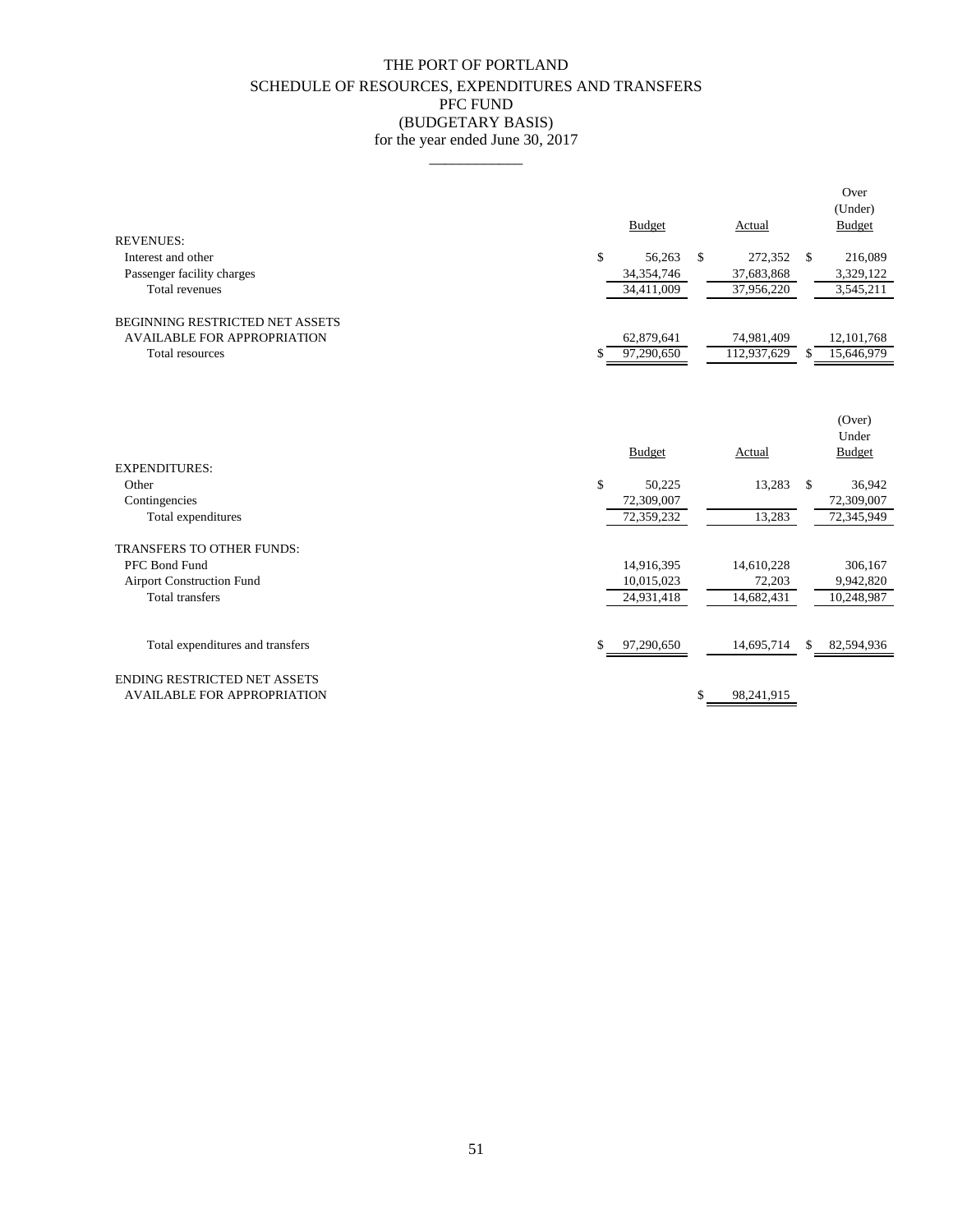# THE PORT OF PORTLAND SCHEDULE OF RESOURCES, EXPENDITURES AND TRANSFERS PFC BOND FUND (BUDGETARY BASIS) for the year ended June 30, 2017 \_\_\_\_\_\_\_\_\_\_\_\_

|                                          | <b>Budget</b>    |               | Actual                   | Over<br>(Under)<br><b>Budget</b> |
|------------------------------------------|------------------|---------------|--------------------------|----------------------------------|
| <b>REVENUES:</b>                         |                  |               |                          |                                  |
| Interest and other                       | \$<br>62,611     | $\mathcal{S}$ | 95,852                   | \$<br>33,241                     |
| <b>Total revenues</b>                    | 62,611           |               | 95,852                   | 33,241                           |
| <b>TRANSFERS FROM OTHER FUNDS:</b>       |                  |               |                          |                                  |
| PFC Fund                                 | 14,916,395       |               | 14,610,228               | (306, 167)                       |
| BEGINNING RESTRICTED NET ASSETS          |                  |               |                          |                                  |
| <b>AVAILABLE FOR FUTURE DEBT SERVICE</b> | 14,350,601       |               | 14,399,016               | 48,415                           |
| Total resources                          | \$<br>29,329,607 |               | 29,105,096               | \$<br>(224, 511)                 |
|                                          |                  |               |                          | (Over)                           |
|                                          |                  |               |                          | Under                            |
| <b>EXPENDITURES:</b>                     | <b>Budget</b>    |               | Actual                   | <b>Budget</b>                    |
| Long-term debt payments                  | \$<br>14,979,006 |               | 14,654,918               | \$<br>324,088                    |
| Total expenditures                       | 14,979,006       |               | $\overline{14,65}$ 4,918 | \$<br>324,088                    |
|                                          |                  |               |                          |                                  |
| UNAPPROPRIATED BALANCE                   | 14,350,601       |               |                          |                                  |
|                                          | \$<br>29,329,607 |               |                          |                                  |
| ENDING RESTRICTED NET ASSETS             |                  |               |                          |                                  |

AVAILABLE FOR FUTURE DEBT SERVICE \$ 14,450,178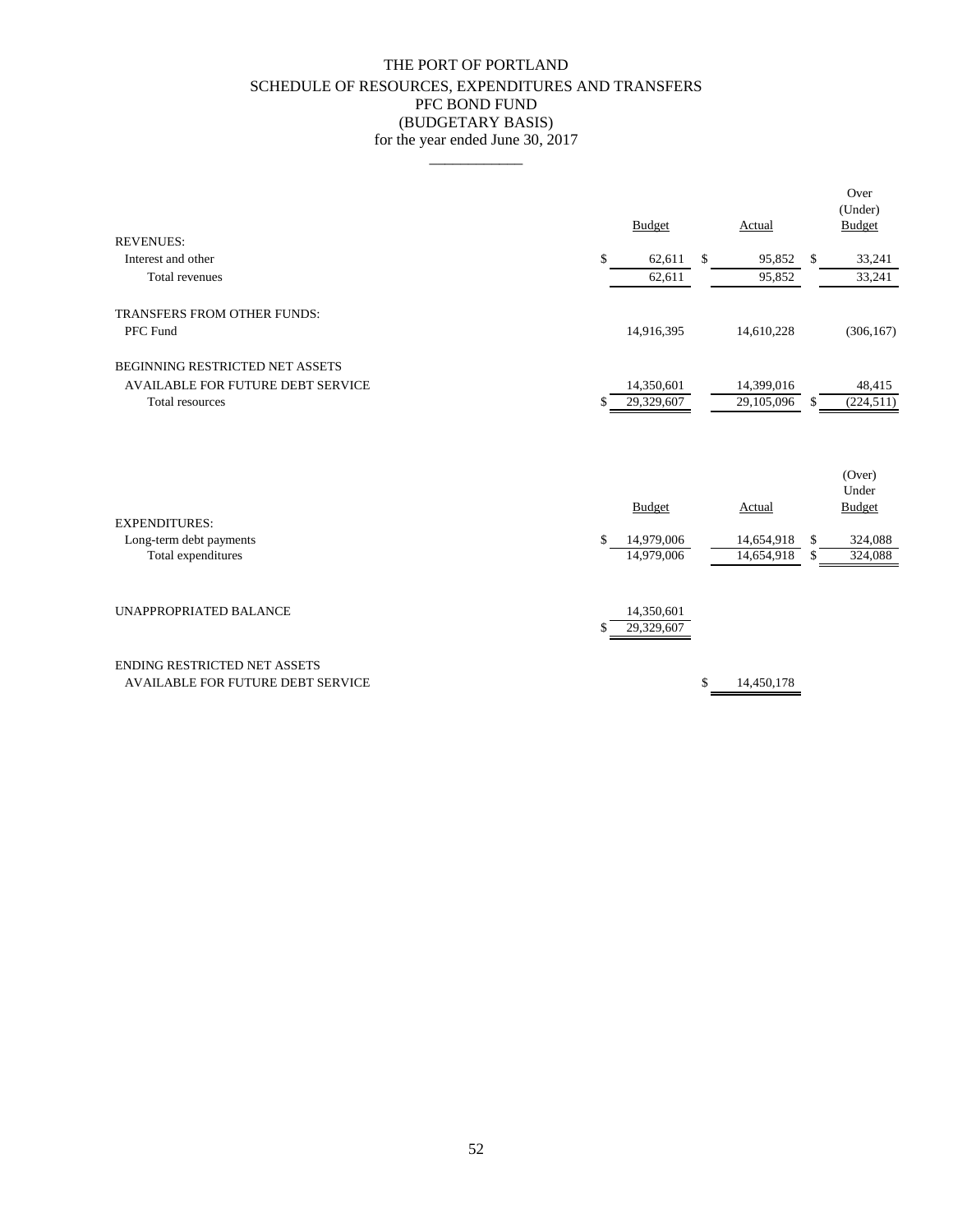## THE PORT OF PORTLAND SCHEDULE OF RESOURCES, EXPENDITURES AND TRANSFERS CFC FUND (BUDGETARY BASIS) for the year ended June 30, 2017 \_\_\_\_\_\_\_\_\_\_\_\_

|                                        | <b>Budget</b>  | Actual        |    | Over<br>(Under)<br><b>Budget</b> |
|----------------------------------------|----------------|---------------|----|----------------------------------|
| <b>REVENUES:</b>                       |                |               |    |                                  |
| Interest and other                     | \$.<br>135,000 | \$<br>104,420 | -S | (30, 580)                        |
| Customer facility charges              | 16,404,262     | 16,147,364    |    | (256, 898)                       |
| Total revenues                         | 16,539,262     | 16,251,784    |    | (287, 478)                       |
| <b>BEGINNING RESTRICTED NET ASSETS</b> |                |               |    |                                  |
| <b>AVAILABLE FOR APPROPRIATION</b>     | 21,859,953     | 28,243,414    |    | 6,383,461                        |
| Total resources                        | 38,399,215     | 44,495,198    | \$ | 6,095,983                        |
|                                        |                |               |    |                                  |
|                                        |                |               |    | (Over)<br>Under                  |
|                                        | Appropriations | Actual        |    | <b>Budget</b>                    |
| <b>EXPENDITURES:</b>                   |                |               |    |                                  |
| Bank fees and other                    | \$<br>115,000  |               | \$ | 115,000                          |
| Contingencies                          | 11,434,215     |               |    | 11,434,215                       |

Total expenditures  $\frac{11,549,215}{11,549,215}$ 

Total expenditures and transfers  $$38,399,215$   $$32,693,430$   $$5,705,785$ 

AVAILABLE FOR APPROPRIATION \$ 11,801,768

Airport Revenue Fund 150,000 186,070 (36,070) Airport Construction Fund<br>
Total transfers
<br>
Total transfers
<br>
26,800,000
<br>
26,850,000
<br>
26,850,000
<br>
26,850,000
<br>
26,850,000
<br>
26,850,000
<br>
26,850,000
<br>
26,850,000
<br>
26,843,430
<br>
26,843,430
<br>
26,93,430
<br>
26,93,430
<br>
26,93 Total transfers 26,850,000 32,693,430 (5,843,430)

TRANSFERS TO OTHER FUNDS:

ENDING RESTRICTED NET ASSETS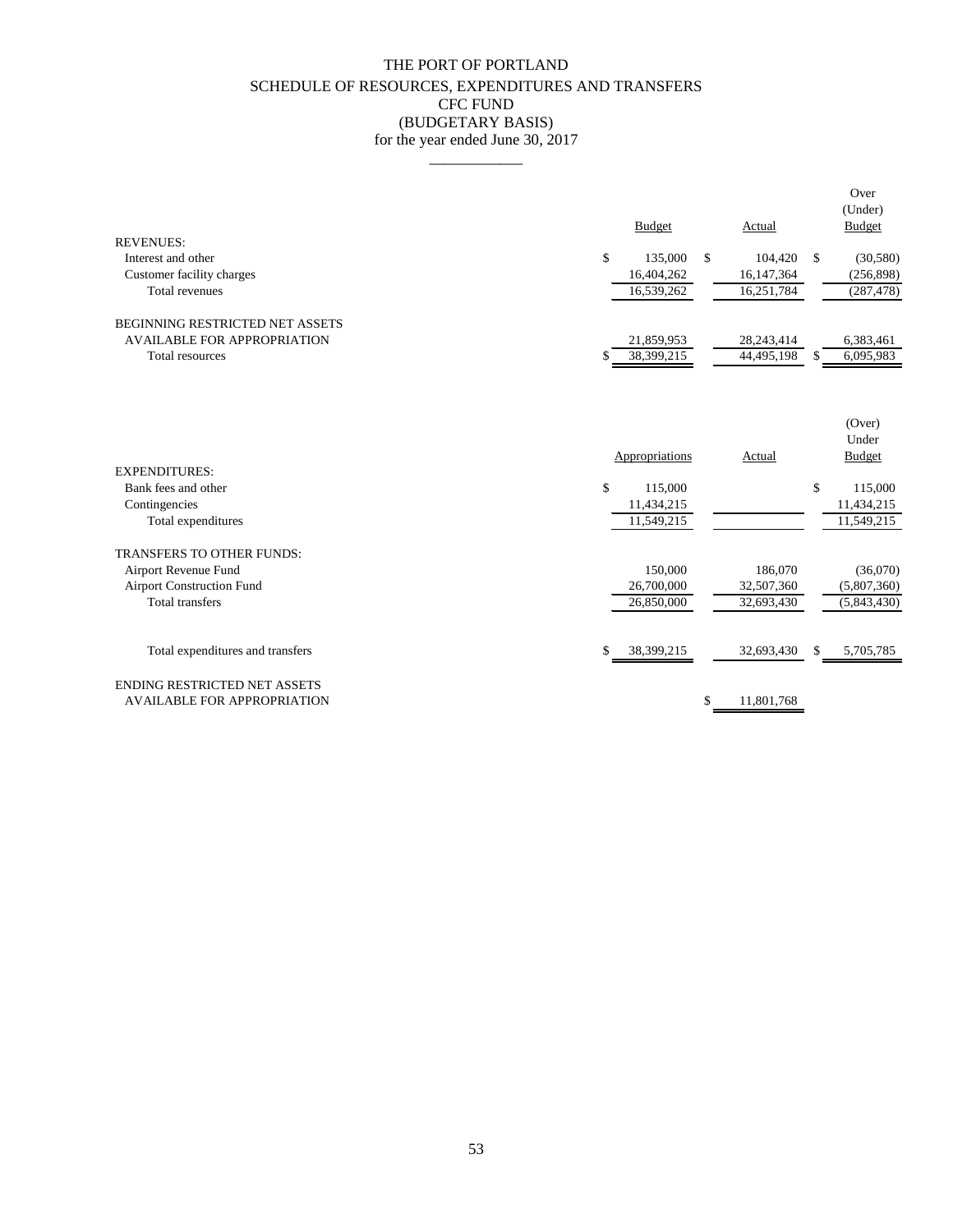#### THE PORT OF PORTLAND COMBINING BALANCE SHEET – ALL FUNDS June 30, 2017

|                                                                                                         |                            |                          | Marine & Other                |              |                                |                                         |                   | Airport                    |                   |                  |                   |
|---------------------------------------------------------------------------------------------------------|----------------------------|--------------------------|-------------------------------|--------------|--------------------------------|-----------------------------------------|-------------------|----------------------------|-------------------|------------------|-------------------|
| <b>ASSETS</b>                                                                                           |                            |                          |                               | Bond         |                                |                                         |                   |                            |                   |                  |                   |
|                                                                                                         | Combined                   | <b>Total Marine</b>      | General                       | Construction | Total                          | Revenue                                 | Revenue           | Construction               | PFC               | <b>PFC</b>       | <b>CFC</b>        |
|                                                                                                         | All Funds                  | & Other                  | Fund                          | Fund         | Airport                        | Fund                                    | <b>Bond Fund</b>  | Fund                       | Fund              | <b>Bond Fund</b> | Fund              |
| Current assets:                                                                                         |                            |                          |                               |              |                                |                                         |                   |                            |                   |                  |                   |
| Cash and cash equivalents                                                                               | \$.<br>36,391,524          | \$<br>36, 343, 244<br>-S | 36,290,016 \$                 | 53,228       | -\$<br>48,280 \$               | 48,280                                  |                   |                            |                   |                  |                   |
| Equity in pooled investments                                                                            | 313,769,341                | 207,638,447              | 195,469,422                   | 12,169,025   | 106,130,894                    | 106,130,894                             |                   |                            |                   |                  |                   |
| Restricted Cash and equity in pooled investments                                                        | 76,145,788                 |                          |                               |              | 76,145,788                     | $\mathbb{S}$                            | 42,323,400<br>- S | 23,492,913 \$              | 623,924           | - S<br>9,705,551 |                   |
| Receivables, net of allowance for doubtful accounts<br>Prepaid insurance and other assets               | 25,276,599<br>6,659,050    | 13,608,212<br>2,250,919  | 7,980,730<br>2,250,919        | 5,627,482    | 11,668,387<br>4,408,131        | 11,668,387<br>4,408,131                 |                   |                            |                   |                  |                   |
| Total current assets                                                                                    | 458,242,302                | 259,840,822              | 241,991,087                   | 17,849,735   | 198,401,480                    | 122,255,692                             | 42,323,400        | 23,492,913                 | 623,924           | 9,705,551        |                   |
| Noncurrent assets:                                                                                      |                            |                          |                               |              |                                |                                         |                   |                            |                   |                  |                   |
| Restricted assets:                                                                                      |                            |                          |                               |              |                                |                                         |                   |                            |                   |                  |                   |
| Cash and equity in pooled investments                                                                   | 436,256,370                | 2,713,449                | 2,713,449                     |              | 433,542,921                    | 19,879,739                              | 37,073,586        | 260,071,138                | 92,181,472        | 14,450,178       | 9,886,808<br>-8   |
| Receivables                                                                                             | 13,568,343                 |                          |                               |              | 13,568,343                     |                                         |                   | 5,592,940                  | 6,060,443         |                  | 1,914,960         |
| Total restricted assets                                                                                 | 449,824,713                | 2,713,449                | 2,713,449                     |              | 447,111,264                    | 19,879,739                              | 37,073,586        | 265,664,078                | 98,241,915        | 14,450,178       | 11,801,768        |
| Land held for sale                                                                                      | 62,230,184                 | 62,230,184               | 25,732,324                    | 36,497,860   |                                |                                         |                   |                            |                   |                  |                   |
| Depreciable properties, net of accumulated depreciation                                                 | 1,236,047,263              | 165,553,135              | 165,553,135                   |              | 1,070,494,128                  | 1,070,494,128                           |                   |                            |                   |                  |                   |
| Nondepreciable properties                                                                               | 302,314,121                | 108,526,977              | 83,447,833                    | 25,079,144   | 193,787,144                    | 68,042,167                              |                   | 125,744,977                |                   |                  |                   |
| Unamortized bond issue costs                                                                            | 1,148,113                  | 167,855                  | 167,855                       |              | 980,258                        | 813,143                                 |                   |                            | 167,115           |                  |                   |
| Due from other funds                                                                                    |                            | 30,224,609               | 30,224,609                    |              |                                |                                         |                   |                            |                   |                  |                   |
| Other noncurrent assets                                                                                 | 3,495,329                  | 731,446                  | 731,446                       |              | 2,763,883                      | 2,763,883                               |                   |                            |                   |                  |                   |
| Total noncurrent assets                                                                                 | 2,055,059,723              | 370, 147, 655            | 308,570,651                   | 61,577,004   | 1,715,136,677                  | 1,161,993,060                           | 37,073,586        | 391,409,055                | 98,409,030        | 14,450,178       | 11,801,768        |
| Deferred outflows of resources:                                                                         |                            |                          |                               |              |                                |                                         |                   |                            |                   |                  |                   |
| Deferred charges on refunding bonds                                                                     | 25,220,991                 |                          |                               |              | 25,220,991                     | 16,638,325                              |                   |                            | 8,582,666         |                  |                   |
| Deferred charges on pensions (GASB 68)                                                                  | 53,687,813                 | 29,413,255               | 29,413,255                    |              | 24,274,558                     | 24,274,558                              |                   |                            |                   |                  |                   |
| Cumulative decrease in fair value of hedging derivative                                                 | 9,202,000                  |                          |                               |              | 9,202,000                      |                                         | 9,202,000         |                            |                   |                  |                   |
| Total deferred outflows of resources                                                                    | 88.110.804                 | 29,413,255               | 29.413.255                    |              | 58,697,549                     | 40.912.883                              | 9,202,000         |                            | 8.582.666         |                  |                   |
| <b>Total</b> assets                                                                                     | 2,601,412,829<br>Ś.        | 659,401,732              | 579,974,993                   | 79,426,739   | 1,972,235,706                  | 1,325,161,635                           | 88,598,986        | 414,901,968                | 107,615,620<br>\$ | 24,155,729       | 11,801,768        |
| 54                                                                                                      |                            |                          |                               |              |                                |                                         |                   |                            |                   |                  |                   |
| <b>LIABILITIES</b>                                                                                      |                            |                          |                               |              |                                |                                         |                   |                            |                   |                  |                   |
| Current liabilities (payable from current assets):                                                      |                            |                          |                               |              |                                |                                         |                   |                            |                   |                  |                   |
| Current portion of long-term debt                                                                       | <sup>\$</sup><br>4,231,403 | 4,231,403<br>-\$<br>- S  | 4,231,403                     |              |                                |                                         |                   |                            |                   |                  |                   |
| Accounts payable                                                                                        | 33,008,137<br>13,369,377   | 13,958,025<br>7,288,637  | 12,177,597<br>-S<br>7,288,637 | 1,780,428    | 19,050,112<br>-\$<br>6,080,740 | <sup>S</sup><br>19,050,112<br>6,080,740 |                   |                            |                   |                  |                   |
| Accrued wages, vacation and sick leave pay<br>Workers' compensation and other accrued liabilities       | 7,382,970                  | 4,930,560                | 4,930,560                     |              | 2,452,410                      | 2.452.410                               |                   |                            |                   |                  |                   |
| Total current liabilities (payable from current assets)                                                 | 57,991,887                 | 30,408,625               | 28,628,197                    | 1,780,428    | 27,583,262                     | 27,583,262                              |                   |                            |                   |                  |                   |
|                                                                                                         |                            |                          |                               |              |                                |                                         |                   |                            |                   |                  |                   |
| Restricted liabilities (payable from restricted assets):<br>Current portion of long-term debt and other | 36,290,686                 |                          |                               |              | 36,290,686                     | $\mathcal{S}$                           | 28,223,012        |                            | S<br>622,674 \$   | 7,445,000        |                   |
| Accrued interest payable                                                                                | 16,360,939                 |                          |                               |              | 16,360,939                     |                                         | 14,100,388        |                            |                   | 2,260,551        |                   |
| Accounts payable                                                                                        | 21,648,700                 |                          |                               |              | 21,648,700                     |                                         |                   | $\mathbf{s}$<br>21,647,450 | 1,250             |                  |                   |
| Contract retainage payable                                                                              | 1,845,463                  |                          |                               |              | 1,845,463                      |                                         |                   | 1.845.463                  |                   |                  |                   |
| Total restricted current liabilities (payable from restricted assets)                                   | 76,145,788                 |                          |                               |              | 76,145,788                     |                                         | 42,323,400        | 23,492,913                 | 623,924           | 9,705,551        |                   |
| Total current liabilities                                                                               | 134, 137, 675              | 30,408,625               | 28,628,197                    | 1,780,428    | 103,729,050                    | 27,583,262                              | 42,323,400        | 23,492,913                 | 623,924           | 9,705,551        |                   |
| Noncurrent liabilities:                                                                                 |                            |                          |                               |              |                                |                                         |                   |                            |                   |                  |                   |
| Long-term environmental and other accruals                                                              | 70,169,349                 | 47,843,442               | 47,843,442                    |              | 22,325,907                     | 6,957,907                               | 9,202,000         |                            | 6,166,000         |                  |                   |
| Long-term debt                                                                                          | 926,475,795                | 89,063,347               | 89,063,347                    |              | 837,412,448                    | 705,510,119                             |                   |                            | 131,902,329       |                  |                   |
| Unearned revenue and other                                                                              | 71,854,027                 | 27,500,048               | 27,500,048                    |              | 44,353,979                     | 40,487,325                              | 1,857,202         |                            | 2,009,452         |                  |                   |
| Net pension liability (GASB 68)                                                                         | 103,193,124                | 56,652,515               | 56,652,515                    |              | 46,540,609                     | 46,540,609                              |                   |                            |                   |                  |                   |
| Due to other funds                                                                                      |                            |                          |                               |              | 30,224,609                     | 30,224,609                              |                   |                            |                   |                  |                   |
| Total noncurrent liabilities                                                                            | 1,171,692,295              | 221,059,352              | 221,059,352                   |              | 980,857,552                    | 829,720,569                             | 11,059,202        |                            | 140,077,781       |                  |                   |
| Deferred inflows of resources:                                                                          |                            |                          |                               |              |                                |                                         |                   |                            |                   |                  |                   |
| Deferred pension inflows (GASB 68)<br>Total deferred inflows of resources                               | 1,617,435<br>1,617,435     | 891,958<br>891,958       | 891,958<br>891.958            |              | 725,477<br>725,477             | 725,477<br>725,477                      |                   |                            |                   |                  |                   |
| <b>Total liabilities</b>                                                                                | 1,307,447,405              | 252,359,935              | 250,579,507                   | 1,780,428    | 1,085,312,079                  | 858,029,308                             | 53,382,602        | 23,492,913                 | 140,701,705       | 9,705,551        |                   |
| <b>NET POSITION</b>                                                                                     |                            |                          |                               |              |                                |                                         |                   |                            |                   |                  |                   |
| Net investment in capital assets                                                                        | 891,369,870                | 312,707,644              | 251,130,640                   | 61,577,004   | 578,662,226                    | 429,551,717                             | (27,665,000)      | 313,539,057                | (129, 318, 548)   | (7,445,000)      |                   |
| Restricted for capital and debt service                                                                 | 273,712,581                | 2,713,449                | 2,713,449                     |              | 270,999,132                    | 318,341                                 | 62,881,384        | 77,869,998                 | 96,232,463        | 21,895,178       | 11,801,768<br>- S |
| Unrestricted                                                                                            | 128,882,973                | 91,620,704               | 75,551,397                    | 16,069,307   | 37,262,269                     | 37,262,269                              |                   |                            |                   |                  |                   |
| Total net position                                                                                      | 1,293,965,424              | 407,041,797              | 329,395,486                   | 77,646,311   | 886,923,627                    | 467,132,327                             | 35,216,384        | 391,409,055                | (33,086,085)      | 14,450,178       | 11,801,768        |
| Total liabilities and net position                                                                      | 2,601,412,829<br>S.        | \$659,401,732<br>-S      | 579,974,993                   | 79,426,739   | \$1,972,235,706                | 1,325,161,635<br>-S                     | 88,598,986        | 414,901,968<br>S           | 107,615,620<br>s. | 24,155,729<br>-S | 11,801,768<br>-S  |
|                                                                                                         |                            |                          |                               |              |                                |                                         |                   |                            |                   |                  |                   |

\* Amount eliminated in the Combined All Funds column.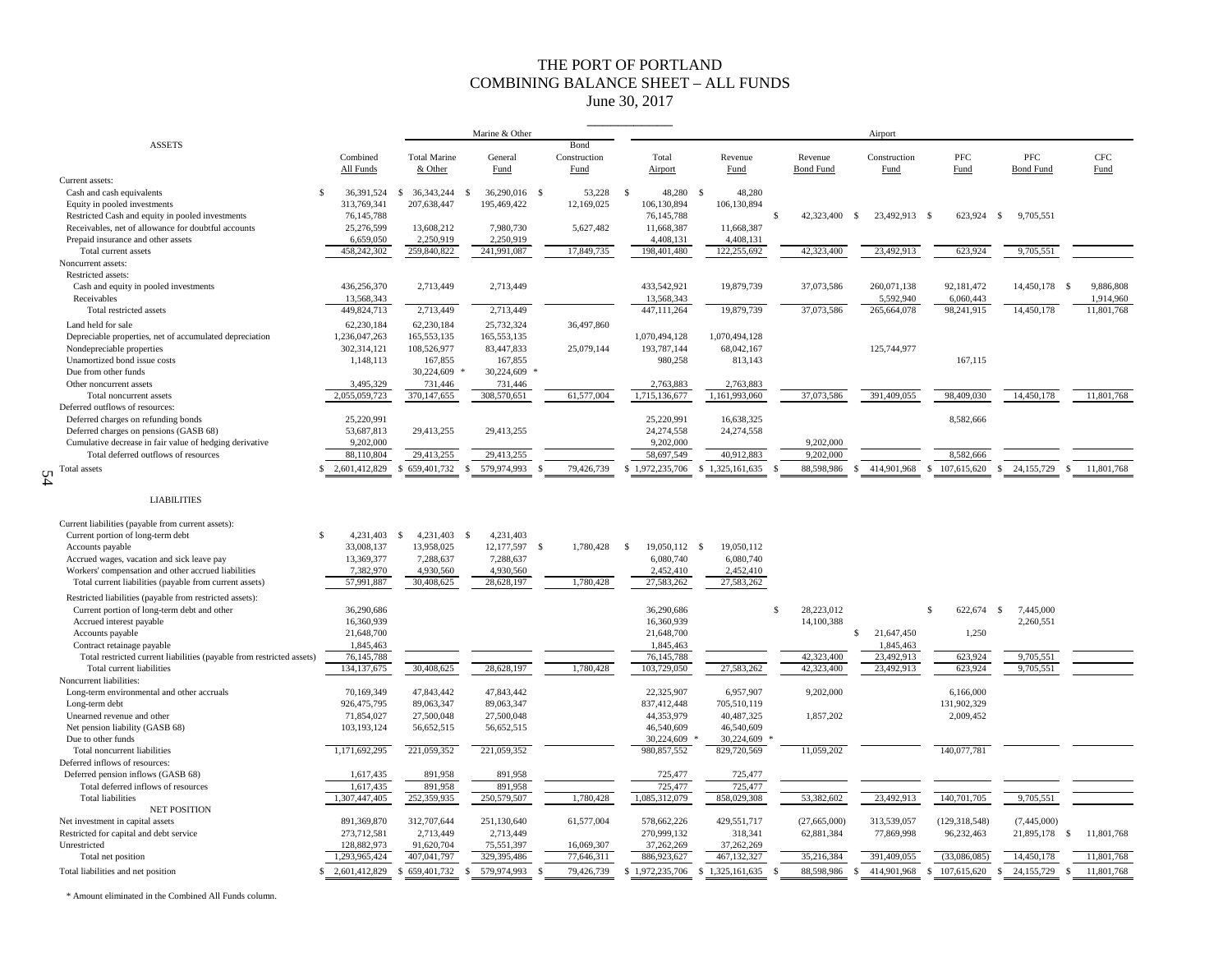### THE PORT OF PORTLAND PORTLAND INTERNATIONAL AIRPORT SCHEDULE OF NET REVENUES for the year ended June 30, 2017

\_\_\_\_\_\_\_\_\_\_\_\_\_\_\_\_

| Operating revenues:                                         |               |
|-------------------------------------------------------------|---------------|
| Airline revenues                                            | \$100,242,813 |
| Concessions and other rentals                               | 129,763,520   |
| Other                                                       | 2,217,976     |
|                                                             | 232, 224, 309 |
| Interest income - revenue fund and revenue bond fund        | 489,362       |
|                                                             |               |
|                                                             | 232,713,671   |
| Costs of operation and maintenance, excluding depreciation: |               |
| Salaries, wages and fringe benefits                         | 46,388,683    |
| Contract, professional and consulting services              | 29,736,489    |
| Materials and supplies                                      | 6,703,707     |
| <b>Utilities</b>                                            | 11,081,779    |
| Equipment rents, repair and fuel                            | 1,079,253     |
| Insurance                                                   | 2,160,259     |
| Travel and management expense                               | 3,310,356     |
| Allocation of general and administration expense            |               |
| of the Port of Portland                                     | 20,856,037    |
| Other                                                       | 4,479,483     |
|                                                             | 125,796,046   |
| Net revenues, as defined by Section $2(r)$ of               |               |
| Ordinance No. 155 *                                         | \$106,917,625 |

\* Presented in accordance with provisions of Ordinance Nos. 155 and 323 (ordinances authorizing issuance of Airport revenue bonds), which are different from generally accepted accounting principles.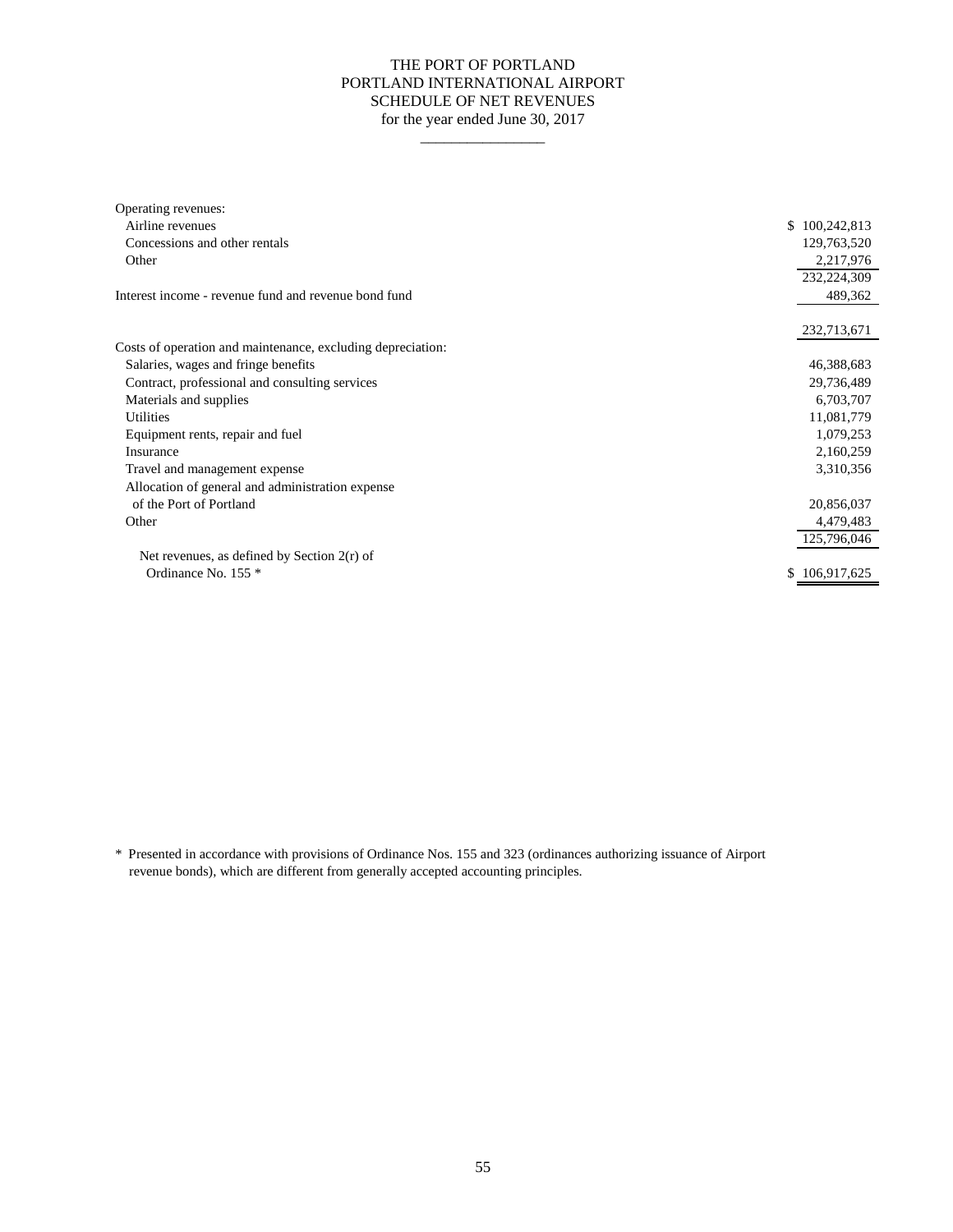# THE PORT OF PORTLAND PORTLAND INTERNATIONAL AIRPORT SCHEDULE OF COMPLIANCE WITH ORDINANCE NOS. 155 AND 323 DEBT SERVICE COVERAGE REQUIREMENTS

for the year ended June 30, 2017 \_\_\_\_\_\_\_\_\_\_\_\_\_\_\_\_

Section 16(ii) of Ordinance No. 155 and Section 5f of Ordinance No. 323 authorizing the issuance of Portland International Airport revenue bonds require that net revenues, as defined by Ordinance No. 155, in each fiscal year must equal at least 130 percent of the prior lien bond (PLB) and subordinate lien bond (SLB) debt service requirements, as defined, for such fiscal year on all outstanding Portland International Airport revenue bonds. The Airport paid off the last of the PLBs in 1993, and has covenanted not to issue any further PLBs.

The Airport has complied with this provision computed in accordance with ordinance definitions as follows:

| Net revenues, per accompanying schedule<br>of net revenues                                                                                                                                                                                                                                                   |              | \$ | 106,917,625 |
|--------------------------------------------------------------------------------------------------------------------------------------------------------------------------------------------------------------------------------------------------------------------------------------------------------------|--------------|----|-------------|
| SLB debt service requirement:                                                                                                                                                                                                                                                                                |              |    |             |
| Interest and principal amount                                                                                                                                                                                                                                                                                | \$49,597,877 |    |             |
| Total net revenues required                                                                                                                                                                                                                                                                                  | x 130%       |    | 64,477,240  |
| Excess of net revenues over 130% of SLB debt service requirement                                                                                                                                                                                                                                             |              | S  | 42,440,385  |
| Section 5f of Ordinance No. 323 also requires that in a fiscal year when there is excess principal due, as<br>defined in Section 5f of Ordinance No. 323, the net revenues in excess of 130% of the SLB debt service<br>requirement equal 100% of such excess principal amount.                              |              |    |             |
| Excess of net revenues over 130%                                                                                                                                                                                                                                                                             |              |    |             |
| of SLB debt service requirement                                                                                                                                                                                                                                                                              |              | S  | 42,440,385  |
| Excess principal amount                                                                                                                                                                                                                                                                                      | \$           |    |             |
| Total additional net revenues required                                                                                                                                                                                                                                                                       | x 100%       |    |             |
| Excess of net revenues over 130% of SLB debt service<br>requirement and 100% of excess principal requirement                                                                                                                                                                                                 |              |    | 42,440,385  |
| In addition, Section 5f of Ordinance No. 323 requires that the net nevenues, together with other amounts<br>that are available to pay other swap obligations, as defined in Ordinance No. 323, are sufficient to pay all<br>other swap obligations and junior lien obligations (Other Obligations) when due. |              |    |             |
| Excess of net revenues over 130% of SLB debt service<br>requirement and 100% of excess principal requirement                                                                                                                                                                                                 |              | \$ | 42,440,385  |
| Other amounts available to pay other swap obligations                                                                                                                                                                                                                                                        |              |    |             |
| Total available to pay Other Obligations                                                                                                                                                                                                                                                                     |              |    | 42,440,385  |
| Other swap obligations                                                                                                                                                                                                                                                                                       | \$           |    |             |
| Junior lien obligations                                                                                                                                                                                                                                                                                      |              |    |             |
| <b>Total Other Obligations</b>                                                                                                                                                                                                                                                                               |              |    |             |
| Excess amount over 130% of SLB debt service requirement,                                                                                                                                                                                                                                                     |              |    |             |
| 100% of excess principal requirement, and Other Obligations                                                                                                                                                                                                                                                  |              | \$ | 42,440,385  |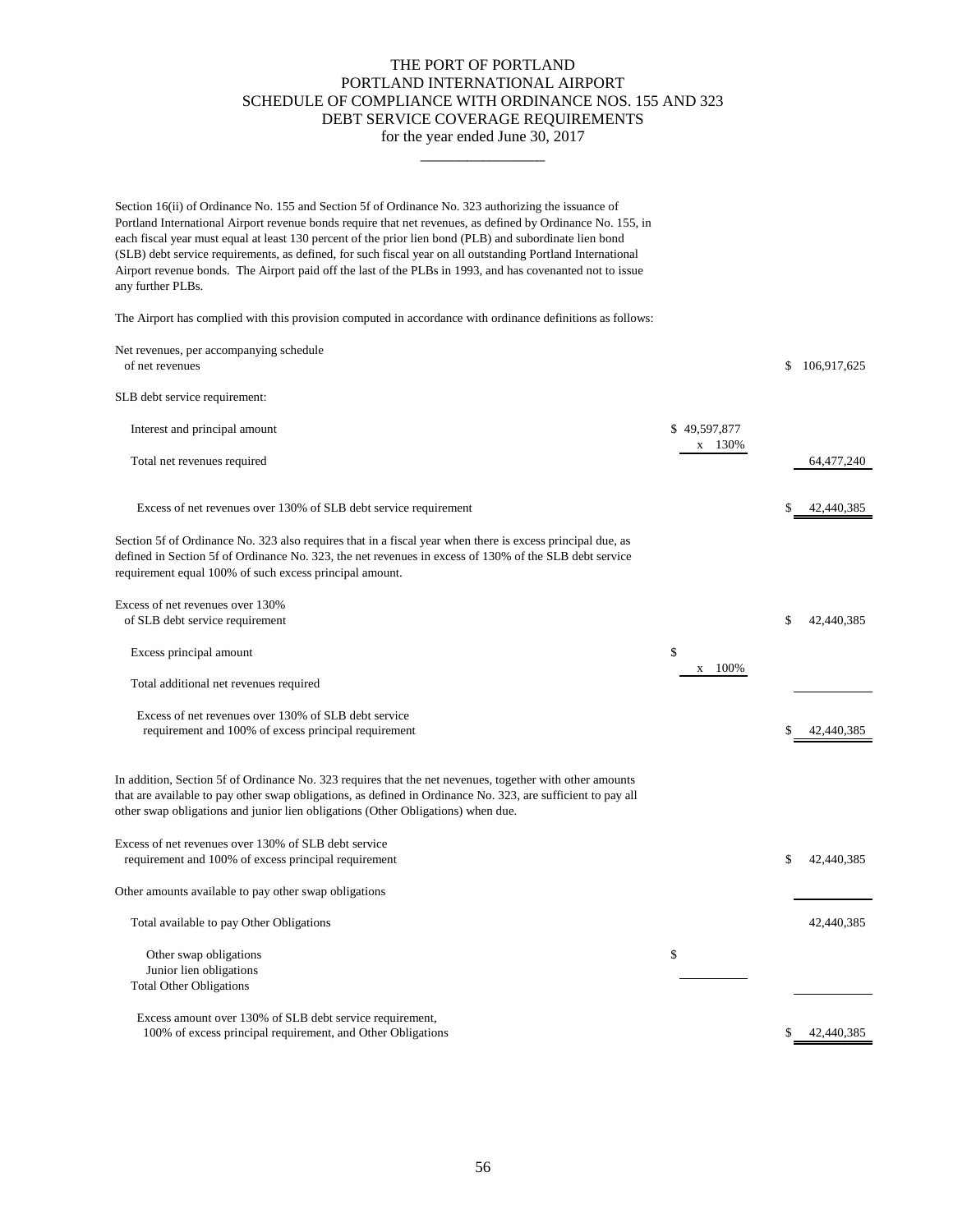### THE PORT OF PORTLAND PORTLAND INTERNATIONAL AIRPORT SCHEDULE OF REVENUE BOND CONSTRUCTION ACCOUNT ACTIVITY for the year ended June 30, 2017

\_\_\_\_\_\_\_\_\_\_\_\_\_\_\_\_\_\_\_\_\_

|                                     | <b>Bond Proceeds</b><br>Portion | Capitalized<br>Interest<br>Portion |
|-------------------------------------|---------------------------------|------------------------------------|
| Construction account, June 30, 2016 | \$<br>35,263,311                | \$                                 |
| Bond sale proceeds                  | 224,959,969                     | 27,517,203                         |
| <b>Excess Issuance Costs</b>        | 1,980                           |                                    |
| Interest income                     | 928,437                         | 107,619                            |
|                                     | 261,153,697                     | 27,624,822                         |
| Construction expenditures           | 96,194,914                      |                                    |
| Transfers to revenue bond fund      |                                 | 4,789,525                          |
| Construction account, June 30, 2017 | 164,958,783<br>\$               | 22,835,297                         |

NOTE: This schedule is provided in compliance with Section 8d. of Ordinance No. 323.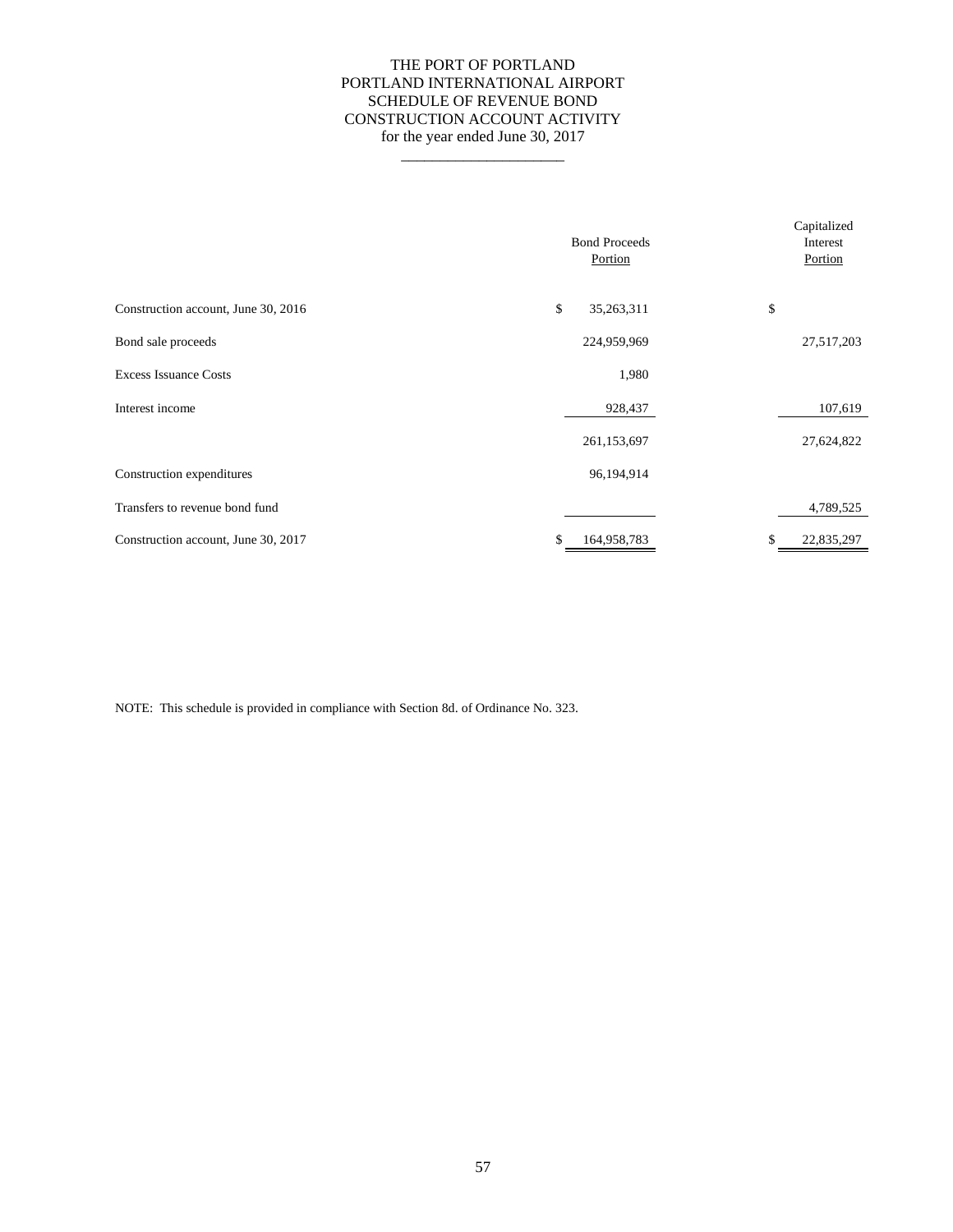### THE PORT OF PORTLAND PORTLAND INTERNATIONAL AIRPORT SCHEDULE OF GENERAL ACCOUNT AMOUNT AVAILABLE FOR PAYMENT TO AIRPORT REVENUE BOND FUND AND RATIO TO REVENUE BOND DEBT SERVICE REQUIREMENT for the year ended June 30, 2017

\_\_\_\_\_\_\_\_\_\_\_\_\_\_\_\_\_\_\_\_\_

| Net revenues, per accompanying schedule of<br>net revenues                                                | \$<br>106,917,625 |     |
|-----------------------------------------------------------------------------------------------------------|-------------------|-----|
| Less revenue bond fund interest income                                                                    | (252, 931)        |     |
| Applied to General Account, available<br>to be applied to debt service of bonds                           | \$<br>106,664,694 |     |
| Bond debt service requirement, per accompanying<br>schedule of compliance with Ordinance Nos. 155 and 323 | \$<br>49,597,877  | (2) |
| Ratio $(1)/(2)$                                                                                           | 2.15              |     |
| Required ratio                                                                                            | 1.30              |     |

NOTE: This schedule is provided in compliance with Section 5f of Ordinance No. 323.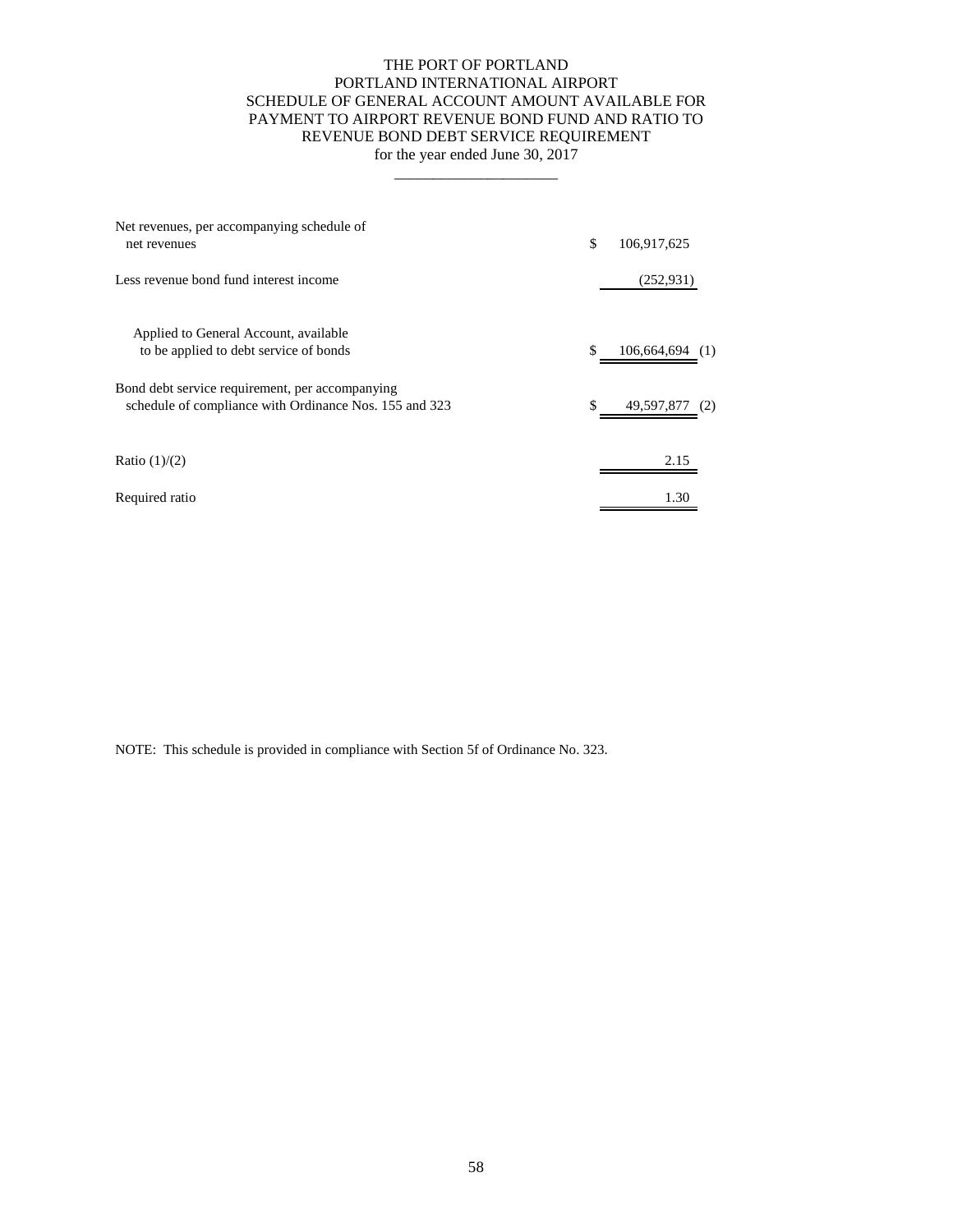### THE PORT OF PORTLAND PORTLAND INTERNATIONAL AIRPORT SCHEDULE OF PASSENGER FACILITY CHARGE ACTIVITY for the year ended June 30, 2017

\_\_\_\_\_\_\_\_\_\_\_\_\_\_\_\_\_\_\_\_\_

|                                                      | First<br>Lien<br>Bond<br><b>Account</b> | First<br>Lien<br>Reserve<br><b>Account</b> | Capital<br>Account         |
|------------------------------------------------------|-----------------------------------------|--------------------------------------------|----------------------------|
| Balances at June 30, 2016                            | \$<br>88,315                            | $$14,310,701$ \\$                          | 74,981,409                 |
| PFC revenues:<br>PFC bond account<br>Capital account | 14,610,228                              |                                            | 23,073,640                 |
| Interest earnings                                    |                                         | 95,851                                     | 283,033                    |
| Transfer from reserve account to bond account        | 95,851                                  | (95, 851)                                  |                            |
| Bond payments to trustee                             | (14, 654, 917)                          |                                            |                            |
| Costs of approved PFC projects                       |                                         |                                            | (72,203)                   |
| Other, net                                           |                                         |                                            | (23,964)                   |
| Balances at June 30, 2017                            | \$<br>139,477                           | \$14,310,701                               | 98,241,915<br>$\mathbb{S}$ |

NOTE: This schedule is provided in compliance with Section 9(d) of Ordinance No. 395-B.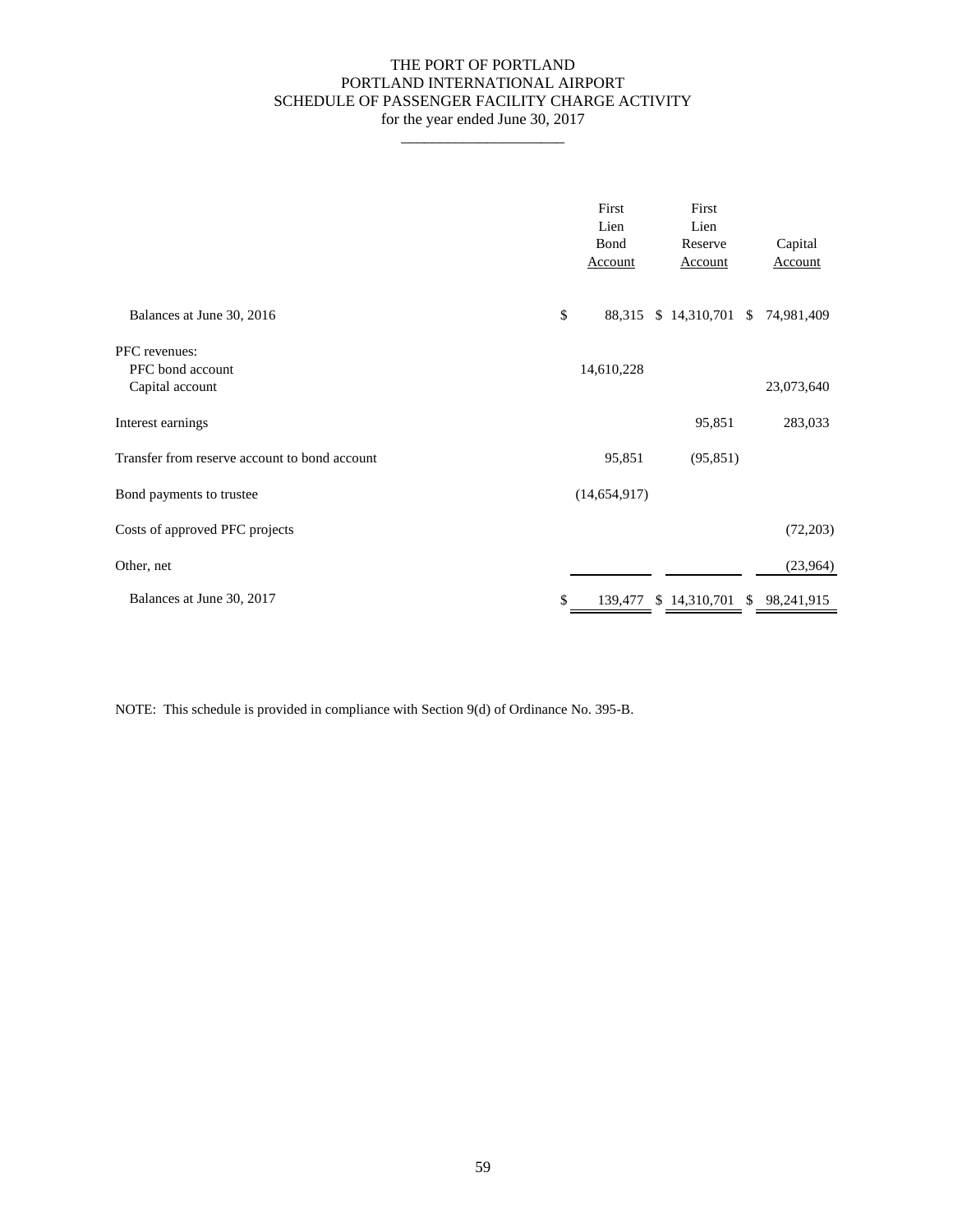# SCHEDULE OF PROPERTY TAX TRANSACTIONS AND OUTSTANDING BALANCES for the year ended June 30, 2017

| Fiscal<br>Year | Property<br>Taxes<br>Receivable<br>June 30,<br>2016 |         | Current<br>Levy as<br>Extended<br>by<br>Assessors | Deduct<br>Cash<br>Collections | Deduct<br><b>Discounts</b><br>Allowed | Cancellations<br>and<br>Adjustments | Property<br>Taxes<br>Receivable<br>June 30,<br>2017 |    | Interest<br>Collected |
|----------------|-----------------------------------------------------|---------|---------------------------------------------------|-------------------------------|---------------------------------------|-------------------------------------|-----------------------------------------------------|----|-----------------------|
| 2016-17        |                                                     |         | \$<br>11,945,205                                  | \$<br>$(11,382,373)$ \$       | (314, 246)                            | \$<br>$(31,334)$ \$                 | 217,252                                             | -S | 3,887                 |
| 2015-16        | \$                                                  | 229,470 |                                                   | (97, 419)                     |                                       | (9,846)                             | 122,205                                             |    | 5,289                 |
| 2014-15        |                                                     | 123,811 |                                                   | (30, 417)                     |                                       | (1,172)                             | 92,222                                              |    | 4,536                 |
| 2013-14        |                                                     | 89,990  |                                                   | (24,060)                      |                                       | (924)                               | 65,006                                              |    | 5,823                 |
| 2012-13        |                                                     | 60,215  |                                                   | (10,742)                      |                                       | (340)                               | 49,133                                              |    | 3,078                 |
| 2011-12        |                                                     |         |                                                   |                               |                                       |                                     |                                                     |    |                       |
| and prior      |                                                     | 127,335 |                                                   | (2,896)                       |                                       | (1,504)                             | 122,935                                             |    | 1,456                 |
|                |                                                     | 630,821 | 11,945,205                                        | (11,547,907)                  | (314, 246)                            | (45, 120)                           | 668,753                                             |    | 24,069                |

Reconciliation to income from property taxes:

| Current levy                  | 11.945.205 |
|-------------------------------|------------|
| Deduct discounts allowed      | (314, 246) |
| Cancellations and adjustments | (45, 120)  |
|                               | 11.585.839 |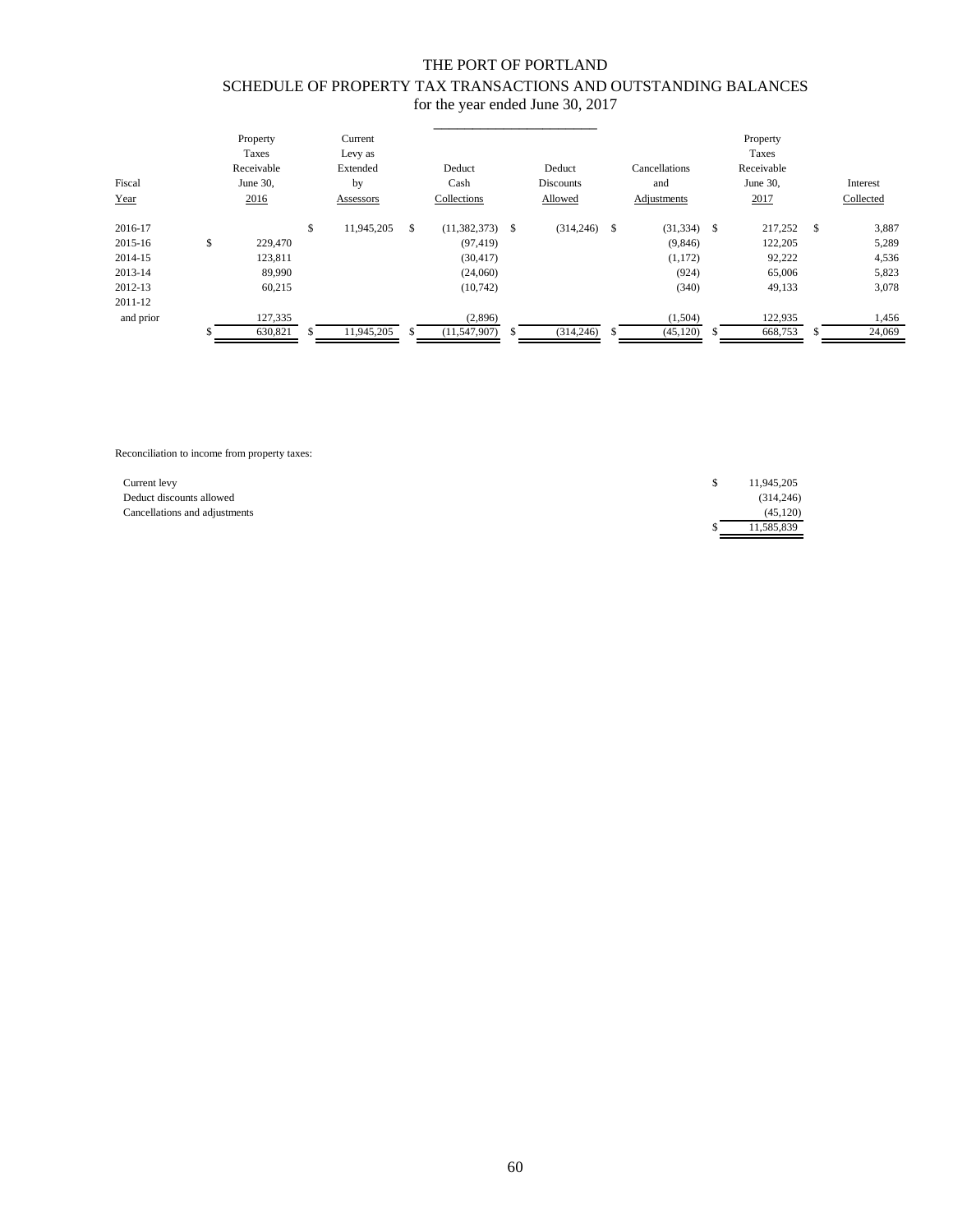#### SCHEDULE OF BOND AND OTHER LONG-TERM DEBT PRINCIPAL TRANSACTIONS – BY SERIES FOR THE YEAR ENDED JUNE 30, 2017

|                                                                      |          |              |                | 2016-2017 Transactions |             |                          |            |               |            |                    | Outstanding June 30, 2017 |               |            |  |  |
|----------------------------------------------------------------------|----------|--------------|----------------|------------------------|-------------|--------------------------|------------|---------------|------------|--------------------|---------------------------|---------------|------------|--|--|
|                                                                      | Maturity |              | Outstanding at |                        |             |                          |            |               |            |                    |                           |               | Due Within |  |  |
|                                                                      | Date     |              | June 30, 2016  |                        | Issued      |                          | Matured    |               | Redeemed   |                    | Total                     |               | One Year   |  |  |
| <b>LIMITED TAX PENSION BONDS:</b>                                    |          |              |                |                        |             |                          |            |               |            |                    |                           |               |            |  |  |
| Series 2002A, 2.00% to 7.41%                                         | 06/01/20 | \$           | 3,505,759      |                        |             | \$                       | 877,546    | \$            | 877,546    | -\$                | 2,628,213                 | $\mathbb{S}$  | 893,815    |  |  |
| Series 2002B, 6.60% to 6.85%                                         | 06/01/28 |              | 43,525,000     |                        |             |                          |            |               |            |                    | 43,525,000                |               |            |  |  |
| Series 2005, 4.00% to 5.50%                                          | 06/01/28 |              | 16,730,000     |                        |             |                          | 775,000    |               | 775,000    |                    | 15,955,000                |               | 875,000    |  |  |
| <b>Total Limited Tax Pension Bonds</b>                               |          |              | 63,760,759     |                        |             |                          | 1,652,546  |               | 1,652,546  |                    | 62,108,213                |               | 1,768,815  |  |  |
| PORTLAND INTERNATIONAL AIRPORT                                       |          |              |                |                        |             |                          |            |               |            |                    |                           |               |            |  |  |
| <b>REVENUE BONDS:</b>                                                |          |              |                |                        |             |                          |            |               |            |                    |                           |               |            |  |  |
| Series 18A, 0.96% *                                                  | 07/01/26 |              | 46,345,000     |                        |             |                          | 5,080,000  |               | 5,080,000  |                    | 41,265,000                |               | 4,435,000  |  |  |
| Series 18B, 0.95% *                                                  | 07/01/26 |              | 46,350,000     |                        |             |                          | 5,085,000  |               | 5,085,000  |                    | 41,265,000                |               | 4,430,000  |  |  |
| Series 19, 4.00% to 5.50%                                            | 07/01/38 |              | 5,755,000      |                        |             |                          | 2,810,000  |               | 2,810,000  |                    | 2,945,000                 |               | 2,945,000  |  |  |
| Series 20A, 3.00% to 5.00%                                           | 07/01/40 |              | 20,275,000     |                        |             |                          | 1,590,000  |               | 1,590,000  |                    | 18,685,000                |               | 1,660,000  |  |  |
| Series 20B, 2.00% to 4.50%                                           | 07/01/40 |              | 19,835,000     |                        |             |                          | 485,000    |               | 485,000    |                    | 19,350,000                |               | 505,000    |  |  |
| Series 20C, 4.00% to 5.00%                                           | 07/01/28 |              | 78,505,000     |                        |             |                          | 5,590,000  |               | 5,590,000  |                    | 72,915,000                |               | 5,860,000  |  |  |
| Series 21B, 2.00% to 5.00%                                           | 07/01/18 |              | 23,495,000     |                        |             |                          | 7,455,000  |               | 7,455,000  |                    | 16,040,000                |               | 7,830,000  |  |  |
| Series 21C, 4.375% to 5.00%                                          | 07/01/23 |              | 27,685,000     |                        |             |                          |            |               |            |                    | 27,685,000                |               |            |  |  |
| Series 22, 4.00% to 5.00%                                            | 07/01/44 |              | 90,050,000     |                        |             |                          |            |               |            |                    | 90,050,000                |               |            |  |  |
| Series 23, 5.00%                                                     | 07/01/38 |              | 109,440,000    |                        |             |                          |            |               |            |                    | 109,440,000               |               |            |  |  |
| Series 24A, 5.00%                                                    | 07/01/47 |              |                | \$                     | 21,965,000  |                          |            |               |            |                    | 21,965,000                |               |            |  |  |
| Series 24B, 5.00%                                                    | 07/01/47 |              |                |                        | 211,275,000 |                          |            |               |            |                    | 211,275,000               |               |            |  |  |
| Total Portland Int'l Airport Revenue Bonds                           |          |              | 467,735,000    |                        | 233,240,000 |                          | 28,095,000 |               | 28,095,000 |                    | 672,880,000               |               | 27,665,000 |  |  |
| PORTLAND INTERNATIONAL AIRPORT                                       |          |              |                |                        |             |                          |            |               |            |                    |                           |               |            |  |  |
| PASSENGER FACILITY CHARGE REVENUE BONDS:                             |          |              |                |                        |             |                          |            |               |            |                    |                           |               |            |  |  |
| Series 2011A, 2.50% to 5.50%                                         | 07/01/31 |              | 70,510,000     |                        |             |                          | 1,560,000  |               | 1,560,000  |                    | 68,950,000                |               | 1,650,000  |  |  |
| Series 2012A, 1.49% *                                                | 07/01/24 |              | 57,425,000     |                        |             |                          | 110,000    |               | 110,000    |                    | 57,315,000                |               | 120,000    |  |  |
| Series 2012B, 5,00% to 5,75%                                         | 07/01/18 |              | 14,105,000     |                        |             |                          | 5,100,000  |               | 5,100,000  |                    | 9,005,000                 |               | 5,675,000  |  |  |
| Total Portland Int'l Airport Passenger Facility Charge Revenue Bonds |          |              | 142,040,000    |                        |             |                          | 6,770,000  |               | 6,770,000  |                    | 135,270,000               |               | 7,445,000  |  |  |
| <b>Total Port Bonds</b>                                              |          |              | 673, 535, 759  | $\sqrt{s}$             | 233,240,000 | $\mathcal{S}$            | 36,517,546 | $\sqrt{3}$    | 36,517,546 | $\mathbf{\hat{S}}$ | 870,258,213               | $\mathbf S$   | 36,878,815 |  |  |
| <b>CONTRACTS &amp; LOANS PAYABLE:</b>                                |          |              |                |                        |             |                          |            |               |            |                    |                           |               |            |  |  |
| City of Portland LID, Series 2003, 5.32%                             | 04/01/23 | $\mathbb{S}$ | 4,681,735      |                        |             | \$                       | 593,978    | $\mathbb{S}$  | 593,978    | $\mathcal{S}$      | 4,087,757                 | <sup>\$</sup> | 626,360    |  |  |
| Oregon Department of Transportation, MMTF-0001, 0%                   | 03/31/21 |              | 1,000,000      |                        |             |                          | 200,000    |               | 200,000    |                    | 800,000                   |               | 200,000    |  |  |
| Oregon Department of Transportation, MMTF-0003, 0%                   | 07/01/23 |              | 4,456,200      |                        |             |                          | 742,700    |               | 742,700    |                    | 3,713,500                 |               |            |  |  |
| Oregon Business Development Dept., B08005, 2.00% to 4.00%            | 12/01/30 |              | 6,765,558      |                        |             |                          | 361,532    |               | 361,532    |                    | 6,404,026                 |               | 367,763    |  |  |
| Banc of America Leasing & Capital, LLC, 2.84%                        | 10/01/19 |              | 1,312,714      |                        |             |                          | 391,101    |               | 391,101    |                    | 921,613                   |               | 402,353    |  |  |
| Banc of America Leasing & Capital, LLC, 4.5%                         | 06/01/28 |              | 12,759,437     |                        |             |                          | 828,070    |               | 828,070    |                    | 11,931,367                |               | 866,112    |  |  |
| Total Contracts & Loans Payable                                      |          |              | 30,975,644     |                        |             | <sup>\$</sup>            | 3,117,381  | <sup>\$</sup> | 3,117,381  | <sup>\$</sup>      | 27,858,263                | S.            | 2,462,588  |  |  |
| TOTAL PORT LONG-TERM DEBT                                            |          |              | 704,511,403    | S                      | 233,240,000 | $\overline{\mathcal{S}}$ | 39,634,927 | -S            | 39,634,927 |                    | 898,116,476               |               | 39,341,403 |  |  |
|                                                                      |          |              |                |                        |             |                          |            |               |            |                    |                           |               |            |  |  |

Note: Interest rates relate to original issue. Certain coupons are no longer outstanding.

\* Interest rate at June 30, 2017. Rate is variable, depending on weekly resets.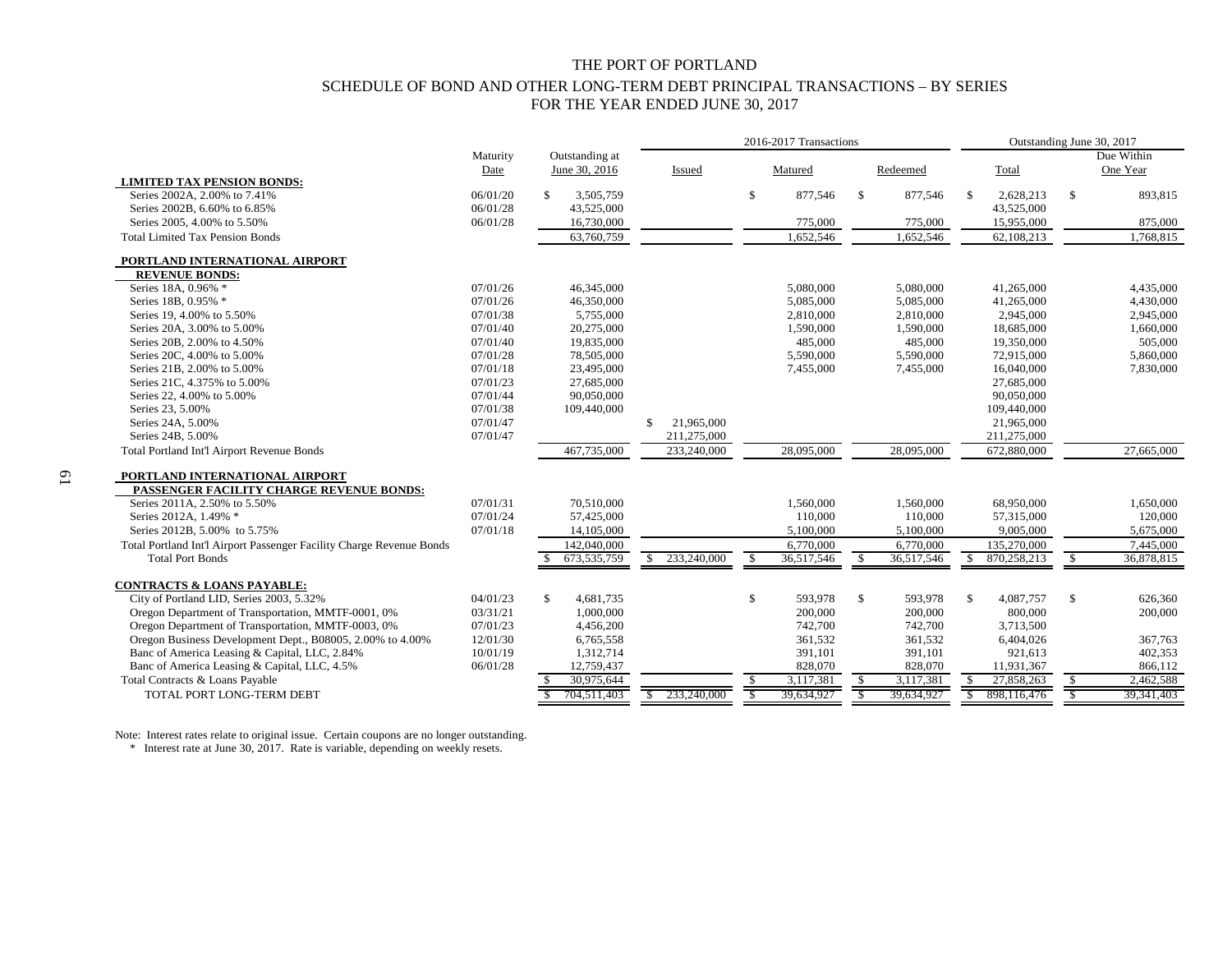#### SCHEDULE OF BOND AND OTHER LONG-TERM DEBT INTEREST TRANSACTIONS – BY SERIES FOR THE YEAR ENDED JUNE 30, 2017

| Interest<br>Interest<br>Maturing<br>Within<br>Outstanding at<br>Matured<br><b>Fluctuations</b><br>Outstanding at<br>and Paid<br>One Year<br>June 30, 2016<br>Issued<br>and Redemptions<br>June 30, 2017<br><b>LIMITED TAX PENSION BONDS:</b><br>Series 2002A, 2.00% to 7.41%<br>8,199,242<br>S.<br>1,727,454<br>6,471,788<br><sup>\$</sup><br>1,961,185<br><sup>\$</sup><br>\$.<br>Series 2002B, 6.60% to 6.85%<br>26,050,678<br>2,965,950<br>23,084,728<br>2,965,950<br>831,753<br>Series 2005, 4.00% to 5.50%<br>6,143,097<br>5,311,344<br>794,096<br>5,525,157<br>5,721,231<br><b>Total Limited Tax Pension Bonds</b><br>40,393,017<br>34,867,860<br>PORTLAND INTERNATIONAL AIRPORT<br><b>REVENUE BONDS:</b><br>1,047,671<br>306,155<br>$\mathbb{S}$<br>(914, 916)<br>Series 18A, 0.96% *<br>1,656,432<br>353,568<br>303,296<br>Series 18B, 0.95% *<br>962,284<br>(980, 478)<br>1,639,466<br>349,933<br>Series 19, 4.00% to 5.50%<br>291,125<br>217,500<br>73,625<br>73,625<br>797,381<br>8,024,054<br>Series 20A, 3.125% to 5.00%<br>8,821,435<br>716,131<br>11,836,776<br>788,450<br>11,048,326<br>768,650<br>Series 20B, 2.00% to 4.50%<br>3,785,500<br>3,499,250<br>Series 20C, 4.00% to 5.00%<br>26,925,625<br>23,140,125<br>1,799,875<br>988,375<br>811,500<br>606,250<br>Series 21B, 2.00% to 5.00%<br>7,350,993<br>1,320,962<br>6,030,031<br>Series 21C, 4.375% to 5.00%<br>1,320,962<br>Series 22, 4.00% to 5.00%<br>83,996,200<br>4,484,700<br>79,511,500<br>4,484,700<br>5,472,000<br>72,553,000<br>Series 23, 5.00%<br>78,025,000<br>5,472,000<br>31,333,658<br>\$<br>31,333,658<br>475,908<br>Series 24A, 5.00%<br>200,844,875<br>Series 24B, 5.00%<br>200,844,875<br>4,577,625<br>221,056,984<br>18,464,319<br>(1,895,394)<br><b>Total Portland Int'l Airport Revenue Bonds</b><br>232,178,533<br>436,666,592<br>22,698,602<br>PORTLAND INTERNATIONAL AIRPORT<br>PASSENGER FACILITY CHARGE REVENUE BONDS:<br>Series 2011, 2.50% to 5.50%<br>43,395,175<br>3,578,325<br>39,816,850<br>3,506,325<br>Series 2012A, 1.49% *<br>645,337<br>(1,463,140)<br>3,813,775<br>853,149<br>2,995,972<br>577,750<br>969,375<br>391,625<br>308,375<br>Series 2012B, 5.00% to 5.75%<br>47,360,522<br>4,801,412<br>(1,463,140)<br>44,022,250<br>4,667,849<br>Total Portland Int'l Airport Passenger Facility Charge Revenue Bonds<br>308,810,523<br>232,178,533<br>$\mathcal{S}$<br>$\sqrt{s}$<br>$\mathcal{S}$<br><b>Total Port Bonds</b><br>28,790,888<br>(3,358,534)<br>515,556,702<br>33,087,682<br>\$.<br>\$.<br>City of Portland LID, Series 2003, 5.32%<br>\$<br>\$<br>899,170<br>234,724<br>\$<br>664,446<br>\$<br>202,342<br>Oregon Business Development Dept., B08005, 2.00% to 4.00%<br>2,197,378<br>237,300<br>1,960,078<br>230,069<br>32,216<br>Banc of America Leasing & Capital, LLC, 2.84%<br>63,064<br>30,848<br>20,963<br>Banc of America Leasing & Capital, LLC, 4.5%<br>3,748,776<br>557,234<br>3,191,542<br>519.193<br><sup>\$</sup><br>972,567<br>Total Contracts & Loans Payable<br>6,908,388<br>1,061,474<br>\$<br>5,846,914<br>\$.<br>315,718,911<br>232,178,533<br>29,852,362<br>521,403,616<br>34,060,249<br>TOTAL PORT LONG-TERM DEBT<br>(3,358,534)<br>S<br>-S<br>-S<br>-S |                                       |  |  | 2016 - 17 Transactions |  |  |  |
|--------------------------------------------------------------------------------------------------------------------------------------------------------------------------------------------------------------------------------------------------------------------------------------------------------------------------------------------------------------------------------------------------------------------------------------------------------------------------------------------------------------------------------------------------------------------------------------------------------------------------------------------------------------------------------------------------------------------------------------------------------------------------------------------------------------------------------------------------------------------------------------------------------------------------------------------------------------------------------------------------------------------------------------------------------------------------------------------------------------------------------------------------------------------------------------------------------------------------------------------------------------------------------------------------------------------------------------------------------------------------------------------------------------------------------------------------------------------------------------------------------------------------------------------------------------------------------------------------------------------------------------------------------------------------------------------------------------------------------------------------------------------------------------------------------------------------------------------------------------------------------------------------------------------------------------------------------------------------------------------------------------------------------------------------------------------------------------------------------------------------------------------------------------------------------------------------------------------------------------------------------------------------------------------------------------------------------------------------------------------------------------------------------------------------------------------------------------------------------------------------------------------------------------------------------------------------------------------------------------------------------------------------------------------------------------------------------------------------------------------------------------------------------------------------------------------------------------------------------------------------------------------------------------------------------------------------------------------------------------------------------------------------------------------------------------------------------------------------------------------------------------------------------------------------------------------------------|---------------------------------------|--|--|------------------------|--|--|--|
|                                                                                                                                                                                                                                                                                                                                                                                                                                                                                                                                                                                                                                                                                                                                                                                                                                                                                                                                                                                                                                                                                                                                                                                                                                                                                                                                                                                                                                                                                                                                                                                                                                                                                                                                                                                                                                                                                                                                                                                                                                                                                                                                                                                                                                                                                                                                                                                                                                                                                                                                                                                                                                                                                                                                                                                                                                                                                                                                                                                                                                                                                                                                                                                                        |                                       |  |  |                        |  |  |  |
|                                                                                                                                                                                                                                                                                                                                                                                                                                                                                                                                                                                                                                                                                                                                                                                                                                                                                                                                                                                                                                                                                                                                                                                                                                                                                                                                                                                                                                                                                                                                                                                                                                                                                                                                                                                                                                                                                                                                                                                                                                                                                                                                                                                                                                                                                                                                                                                                                                                                                                                                                                                                                                                                                                                                                                                                                                                                                                                                                                                                                                                                                                                                                                                                        |                                       |  |  |                        |  |  |  |
|                                                                                                                                                                                                                                                                                                                                                                                                                                                                                                                                                                                                                                                                                                                                                                                                                                                                                                                                                                                                                                                                                                                                                                                                                                                                                                                                                                                                                                                                                                                                                                                                                                                                                                                                                                                                                                                                                                                                                                                                                                                                                                                                                                                                                                                                                                                                                                                                                                                                                                                                                                                                                                                                                                                                                                                                                                                                                                                                                                                                                                                                                                                                                                                                        |                                       |  |  |                        |  |  |  |
|                                                                                                                                                                                                                                                                                                                                                                                                                                                                                                                                                                                                                                                                                                                                                                                                                                                                                                                                                                                                                                                                                                                                                                                                                                                                                                                                                                                                                                                                                                                                                                                                                                                                                                                                                                                                                                                                                                                                                                                                                                                                                                                                                                                                                                                                                                                                                                                                                                                                                                                                                                                                                                                                                                                                                                                                                                                                                                                                                                                                                                                                                                                                                                                                        |                                       |  |  |                        |  |  |  |
|                                                                                                                                                                                                                                                                                                                                                                                                                                                                                                                                                                                                                                                                                                                                                                                                                                                                                                                                                                                                                                                                                                                                                                                                                                                                                                                                                                                                                                                                                                                                                                                                                                                                                                                                                                                                                                                                                                                                                                                                                                                                                                                                                                                                                                                                                                                                                                                                                                                                                                                                                                                                                                                                                                                                                                                                                                                                                                                                                                                                                                                                                                                                                                                                        |                                       |  |  |                        |  |  |  |
|                                                                                                                                                                                                                                                                                                                                                                                                                                                                                                                                                                                                                                                                                                                                                                                                                                                                                                                                                                                                                                                                                                                                                                                                                                                                                                                                                                                                                                                                                                                                                                                                                                                                                                                                                                                                                                                                                                                                                                                                                                                                                                                                                                                                                                                                                                                                                                                                                                                                                                                                                                                                                                                                                                                                                                                                                                                                                                                                                                                                                                                                                                                                                                                                        |                                       |  |  |                        |  |  |  |
|                                                                                                                                                                                                                                                                                                                                                                                                                                                                                                                                                                                                                                                                                                                                                                                                                                                                                                                                                                                                                                                                                                                                                                                                                                                                                                                                                                                                                                                                                                                                                                                                                                                                                                                                                                                                                                                                                                                                                                                                                                                                                                                                                                                                                                                                                                                                                                                                                                                                                                                                                                                                                                                                                                                                                                                                                                                                                                                                                                                                                                                                                                                                                                                                        |                                       |  |  |                        |  |  |  |
|                                                                                                                                                                                                                                                                                                                                                                                                                                                                                                                                                                                                                                                                                                                                                                                                                                                                                                                                                                                                                                                                                                                                                                                                                                                                                                                                                                                                                                                                                                                                                                                                                                                                                                                                                                                                                                                                                                                                                                                                                                                                                                                                                                                                                                                                                                                                                                                                                                                                                                                                                                                                                                                                                                                                                                                                                                                                                                                                                                                                                                                                                                                                                                                                        |                                       |  |  |                        |  |  |  |
|                                                                                                                                                                                                                                                                                                                                                                                                                                                                                                                                                                                                                                                                                                                                                                                                                                                                                                                                                                                                                                                                                                                                                                                                                                                                                                                                                                                                                                                                                                                                                                                                                                                                                                                                                                                                                                                                                                                                                                                                                                                                                                                                                                                                                                                                                                                                                                                                                                                                                                                                                                                                                                                                                                                                                                                                                                                                                                                                                                                                                                                                                                                                                                                                        |                                       |  |  |                        |  |  |  |
|                                                                                                                                                                                                                                                                                                                                                                                                                                                                                                                                                                                                                                                                                                                                                                                                                                                                                                                                                                                                                                                                                                                                                                                                                                                                                                                                                                                                                                                                                                                                                                                                                                                                                                                                                                                                                                                                                                                                                                                                                                                                                                                                                                                                                                                                                                                                                                                                                                                                                                                                                                                                                                                                                                                                                                                                                                                                                                                                                                                                                                                                                                                                                                                                        |                                       |  |  |                        |  |  |  |
|                                                                                                                                                                                                                                                                                                                                                                                                                                                                                                                                                                                                                                                                                                                                                                                                                                                                                                                                                                                                                                                                                                                                                                                                                                                                                                                                                                                                                                                                                                                                                                                                                                                                                                                                                                                                                                                                                                                                                                                                                                                                                                                                                                                                                                                                                                                                                                                                                                                                                                                                                                                                                                                                                                                                                                                                                                                                                                                                                                                                                                                                                                                                                                                                        |                                       |  |  |                        |  |  |  |
|                                                                                                                                                                                                                                                                                                                                                                                                                                                                                                                                                                                                                                                                                                                                                                                                                                                                                                                                                                                                                                                                                                                                                                                                                                                                                                                                                                                                                                                                                                                                                                                                                                                                                                                                                                                                                                                                                                                                                                                                                                                                                                                                                                                                                                                                                                                                                                                                                                                                                                                                                                                                                                                                                                                                                                                                                                                                                                                                                                                                                                                                                                                                                                                                        |                                       |  |  |                        |  |  |  |
|                                                                                                                                                                                                                                                                                                                                                                                                                                                                                                                                                                                                                                                                                                                                                                                                                                                                                                                                                                                                                                                                                                                                                                                                                                                                                                                                                                                                                                                                                                                                                                                                                                                                                                                                                                                                                                                                                                                                                                                                                                                                                                                                                                                                                                                                                                                                                                                                                                                                                                                                                                                                                                                                                                                                                                                                                                                                                                                                                                                                                                                                                                                                                                                                        |                                       |  |  |                        |  |  |  |
|                                                                                                                                                                                                                                                                                                                                                                                                                                                                                                                                                                                                                                                                                                                                                                                                                                                                                                                                                                                                                                                                                                                                                                                                                                                                                                                                                                                                                                                                                                                                                                                                                                                                                                                                                                                                                                                                                                                                                                                                                                                                                                                                                                                                                                                                                                                                                                                                                                                                                                                                                                                                                                                                                                                                                                                                                                                                                                                                                                                                                                                                                                                                                                                                        |                                       |  |  |                        |  |  |  |
|                                                                                                                                                                                                                                                                                                                                                                                                                                                                                                                                                                                                                                                                                                                                                                                                                                                                                                                                                                                                                                                                                                                                                                                                                                                                                                                                                                                                                                                                                                                                                                                                                                                                                                                                                                                                                                                                                                                                                                                                                                                                                                                                                                                                                                                                                                                                                                                                                                                                                                                                                                                                                                                                                                                                                                                                                                                                                                                                                                                                                                                                                                                                                                                                        |                                       |  |  |                        |  |  |  |
|                                                                                                                                                                                                                                                                                                                                                                                                                                                                                                                                                                                                                                                                                                                                                                                                                                                                                                                                                                                                                                                                                                                                                                                                                                                                                                                                                                                                                                                                                                                                                                                                                                                                                                                                                                                                                                                                                                                                                                                                                                                                                                                                                                                                                                                                                                                                                                                                                                                                                                                                                                                                                                                                                                                                                                                                                                                                                                                                                                                                                                                                                                                                                                                                        |                                       |  |  |                        |  |  |  |
|                                                                                                                                                                                                                                                                                                                                                                                                                                                                                                                                                                                                                                                                                                                                                                                                                                                                                                                                                                                                                                                                                                                                                                                                                                                                                                                                                                                                                                                                                                                                                                                                                                                                                                                                                                                                                                                                                                                                                                                                                                                                                                                                                                                                                                                                                                                                                                                                                                                                                                                                                                                                                                                                                                                                                                                                                                                                                                                                                                                                                                                                                                                                                                                                        |                                       |  |  |                        |  |  |  |
|                                                                                                                                                                                                                                                                                                                                                                                                                                                                                                                                                                                                                                                                                                                                                                                                                                                                                                                                                                                                                                                                                                                                                                                                                                                                                                                                                                                                                                                                                                                                                                                                                                                                                                                                                                                                                                                                                                                                                                                                                                                                                                                                                                                                                                                                                                                                                                                                                                                                                                                                                                                                                                                                                                                                                                                                                                                                                                                                                                                                                                                                                                                                                                                                        |                                       |  |  |                        |  |  |  |
|                                                                                                                                                                                                                                                                                                                                                                                                                                                                                                                                                                                                                                                                                                                                                                                                                                                                                                                                                                                                                                                                                                                                                                                                                                                                                                                                                                                                                                                                                                                                                                                                                                                                                                                                                                                                                                                                                                                                                                                                                                                                                                                                                                                                                                                                                                                                                                                                                                                                                                                                                                                                                                                                                                                                                                                                                                                                                                                                                                                                                                                                                                                                                                                                        |                                       |  |  |                        |  |  |  |
|                                                                                                                                                                                                                                                                                                                                                                                                                                                                                                                                                                                                                                                                                                                                                                                                                                                                                                                                                                                                                                                                                                                                                                                                                                                                                                                                                                                                                                                                                                                                                                                                                                                                                                                                                                                                                                                                                                                                                                                                                                                                                                                                                                                                                                                                                                                                                                                                                                                                                                                                                                                                                                                                                                                                                                                                                                                                                                                                                                                                                                                                                                                                                                                                        |                                       |  |  |                        |  |  |  |
|                                                                                                                                                                                                                                                                                                                                                                                                                                                                                                                                                                                                                                                                                                                                                                                                                                                                                                                                                                                                                                                                                                                                                                                                                                                                                                                                                                                                                                                                                                                                                                                                                                                                                                                                                                                                                                                                                                                                                                                                                                                                                                                                                                                                                                                                                                                                                                                                                                                                                                                                                                                                                                                                                                                                                                                                                                                                                                                                                                                                                                                                                                                                                                                                        |                                       |  |  |                        |  |  |  |
|                                                                                                                                                                                                                                                                                                                                                                                                                                                                                                                                                                                                                                                                                                                                                                                                                                                                                                                                                                                                                                                                                                                                                                                                                                                                                                                                                                                                                                                                                                                                                                                                                                                                                                                                                                                                                                                                                                                                                                                                                                                                                                                                                                                                                                                                                                                                                                                                                                                                                                                                                                                                                                                                                                                                                                                                                                                                                                                                                                                                                                                                                                                                                                                                        |                                       |  |  |                        |  |  |  |
|                                                                                                                                                                                                                                                                                                                                                                                                                                                                                                                                                                                                                                                                                                                                                                                                                                                                                                                                                                                                                                                                                                                                                                                                                                                                                                                                                                                                                                                                                                                                                                                                                                                                                                                                                                                                                                                                                                                                                                                                                                                                                                                                                                                                                                                                                                                                                                                                                                                                                                                                                                                                                                                                                                                                                                                                                                                                                                                                                                                                                                                                                                                                                                                                        |                                       |  |  |                        |  |  |  |
|                                                                                                                                                                                                                                                                                                                                                                                                                                                                                                                                                                                                                                                                                                                                                                                                                                                                                                                                                                                                                                                                                                                                                                                                                                                                                                                                                                                                                                                                                                                                                                                                                                                                                                                                                                                                                                                                                                                                                                                                                                                                                                                                                                                                                                                                                                                                                                                                                                                                                                                                                                                                                                                                                                                                                                                                                                                                                                                                                                                                                                                                                                                                                                                                        |                                       |  |  |                        |  |  |  |
|                                                                                                                                                                                                                                                                                                                                                                                                                                                                                                                                                                                                                                                                                                                                                                                                                                                                                                                                                                                                                                                                                                                                                                                                                                                                                                                                                                                                                                                                                                                                                                                                                                                                                                                                                                                                                                                                                                                                                                                                                                                                                                                                                                                                                                                                                                                                                                                                                                                                                                                                                                                                                                                                                                                                                                                                                                                                                                                                                                                                                                                                                                                                                                                                        |                                       |  |  |                        |  |  |  |
|                                                                                                                                                                                                                                                                                                                                                                                                                                                                                                                                                                                                                                                                                                                                                                                                                                                                                                                                                                                                                                                                                                                                                                                                                                                                                                                                                                                                                                                                                                                                                                                                                                                                                                                                                                                                                                                                                                                                                                                                                                                                                                                                                                                                                                                                                                                                                                                                                                                                                                                                                                                                                                                                                                                                                                                                                                                                                                                                                                                                                                                                                                                                                                                                        |                                       |  |  |                        |  |  |  |
|                                                                                                                                                                                                                                                                                                                                                                                                                                                                                                                                                                                                                                                                                                                                                                                                                                                                                                                                                                                                                                                                                                                                                                                                                                                                                                                                                                                                                                                                                                                                                                                                                                                                                                                                                                                                                                                                                                                                                                                                                                                                                                                                                                                                                                                                                                                                                                                                                                                                                                                                                                                                                                                                                                                                                                                                                                                                                                                                                                                                                                                                                                                                                                                                        |                                       |  |  |                        |  |  |  |
|                                                                                                                                                                                                                                                                                                                                                                                                                                                                                                                                                                                                                                                                                                                                                                                                                                                                                                                                                                                                                                                                                                                                                                                                                                                                                                                                                                                                                                                                                                                                                                                                                                                                                                                                                                                                                                                                                                                                                                                                                                                                                                                                                                                                                                                                                                                                                                                                                                                                                                                                                                                                                                                                                                                                                                                                                                                                                                                                                                                                                                                                                                                                                                                                        |                                       |  |  |                        |  |  |  |
|                                                                                                                                                                                                                                                                                                                                                                                                                                                                                                                                                                                                                                                                                                                                                                                                                                                                                                                                                                                                                                                                                                                                                                                                                                                                                                                                                                                                                                                                                                                                                                                                                                                                                                                                                                                                                                                                                                                                                                                                                                                                                                                                                                                                                                                                                                                                                                                                                                                                                                                                                                                                                                                                                                                                                                                                                                                                                                                                                                                                                                                                                                                                                                                                        |                                       |  |  |                        |  |  |  |
|                                                                                                                                                                                                                                                                                                                                                                                                                                                                                                                                                                                                                                                                                                                                                                                                                                                                                                                                                                                                                                                                                                                                                                                                                                                                                                                                                                                                                                                                                                                                                                                                                                                                                                                                                                                                                                                                                                                                                                                                                                                                                                                                                                                                                                                                                                                                                                                                                                                                                                                                                                                                                                                                                                                                                                                                                                                                                                                                                                                                                                                                                                                                                                                                        |                                       |  |  |                        |  |  |  |
|                                                                                                                                                                                                                                                                                                                                                                                                                                                                                                                                                                                                                                                                                                                                                                                                                                                                                                                                                                                                                                                                                                                                                                                                                                                                                                                                                                                                                                                                                                                                                                                                                                                                                                                                                                                                                                                                                                                                                                                                                                                                                                                                                                                                                                                                                                                                                                                                                                                                                                                                                                                                                                                                                                                                                                                                                                                                                                                                                                                                                                                                                                                                                                                                        |                                       |  |  |                        |  |  |  |
|                                                                                                                                                                                                                                                                                                                                                                                                                                                                                                                                                                                                                                                                                                                                                                                                                                                                                                                                                                                                                                                                                                                                                                                                                                                                                                                                                                                                                                                                                                                                                                                                                                                                                                                                                                                                                                                                                                                                                                                                                                                                                                                                                                                                                                                                                                                                                                                                                                                                                                                                                                                                                                                                                                                                                                                                                                                                                                                                                                                                                                                                                                                                                                                                        | <b>CONTRACTS &amp; LOANS PAYABLE:</b> |  |  |                        |  |  |  |
|                                                                                                                                                                                                                                                                                                                                                                                                                                                                                                                                                                                                                                                                                                                                                                                                                                                                                                                                                                                                                                                                                                                                                                                                                                                                                                                                                                                                                                                                                                                                                                                                                                                                                                                                                                                                                                                                                                                                                                                                                                                                                                                                                                                                                                                                                                                                                                                                                                                                                                                                                                                                                                                                                                                                                                                                                                                                                                                                                                                                                                                                                                                                                                                                        |                                       |  |  |                        |  |  |  |
|                                                                                                                                                                                                                                                                                                                                                                                                                                                                                                                                                                                                                                                                                                                                                                                                                                                                                                                                                                                                                                                                                                                                                                                                                                                                                                                                                                                                                                                                                                                                                                                                                                                                                                                                                                                                                                                                                                                                                                                                                                                                                                                                                                                                                                                                                                                                                                                                                                                                                                                                                                                                                                                                                                                                                                                                                                                                                                                                                                                                                                                                                                                                                                                                        |                                       |  |  |                        |  |  |  |
|                                                                                                                                                                                                                                                                                                                                                                                                                                                                                                                                                                                                                                                                                                                                                                                                                                                                                                                                                                                                                                                                                                                                                                                                                                                                                                                                                                                                                                                                                                                                                                                                                                                                                                                                                                                                                                                                                                                                                                                                                                                                                                                                                                                                                                                                                                                                                                                                                                                                                                                                                                                                                                                                                                                                                                                                                                                                                                                                                                                                                                                                                                                                                                                                        |                                       |  |  |                        |  |  |  |
|                                                                                                                                                                                                                                                                                                                                                                                                                                                                                                                                                                                                                                                                                                                                                                                                                                                                                                                                                                                                                                                                                                                                                                                                                                                                                                                                                                                                                                                                                                                                                                                                                                                                                                                                                                                                                                                                                                                                                                                                                                                                                                                                                                                                                                                                                                                                                                                                                                                                                                                                                                                                                                                                                                                                                                                                                                                                                                                                                                                                                                                                                                                                                                                                        |                                       |  |  |                        |  |  |  |
|                                                                                                                                                                                                                                                                                                                                                                                                                                                                                                                                                                                                                                                                                                                                                                                                                                                                                                                                                                                                                                                                                                                                                                                                                                                                                                                                                                                                                                                                                                                                                                                                                                                                                                                                                                                                                                                                                                                                                                                                                                                                                                                                                                                                                                                                                                                                                                                                                                                                                                                                                                                                                                                                                                                                                                                                                                                                                                                                                                                                                                                                                                                                                                                                        |                                       |  |  |                        |  |  |  |
|                                                                                                                                                                                                                                                                                                                                                                                                                                                                                                                                                                                                                                                                                                                                                                                                                                                                                                                                                                                                                                                                                                                                                                                                                                                                                                                                                                                                                                                                                                                                                                                                                                                                                                                                                                                                                                                                                                                                                                                                                                                                                                                                                                                                                                                                                                                                                                                                                                                                                                                                                                                                                                                                                                                                                                                                                                                                                                                                                                                                                                                                                                                                                                                                        |                                       |  |  |                        |  |  |  |

Note: Interest rates relate to original issue. Certain coupons are no longer outstanding.

\* Interest rate at June 30, 2017. Rate is variable, depending on weekly resets.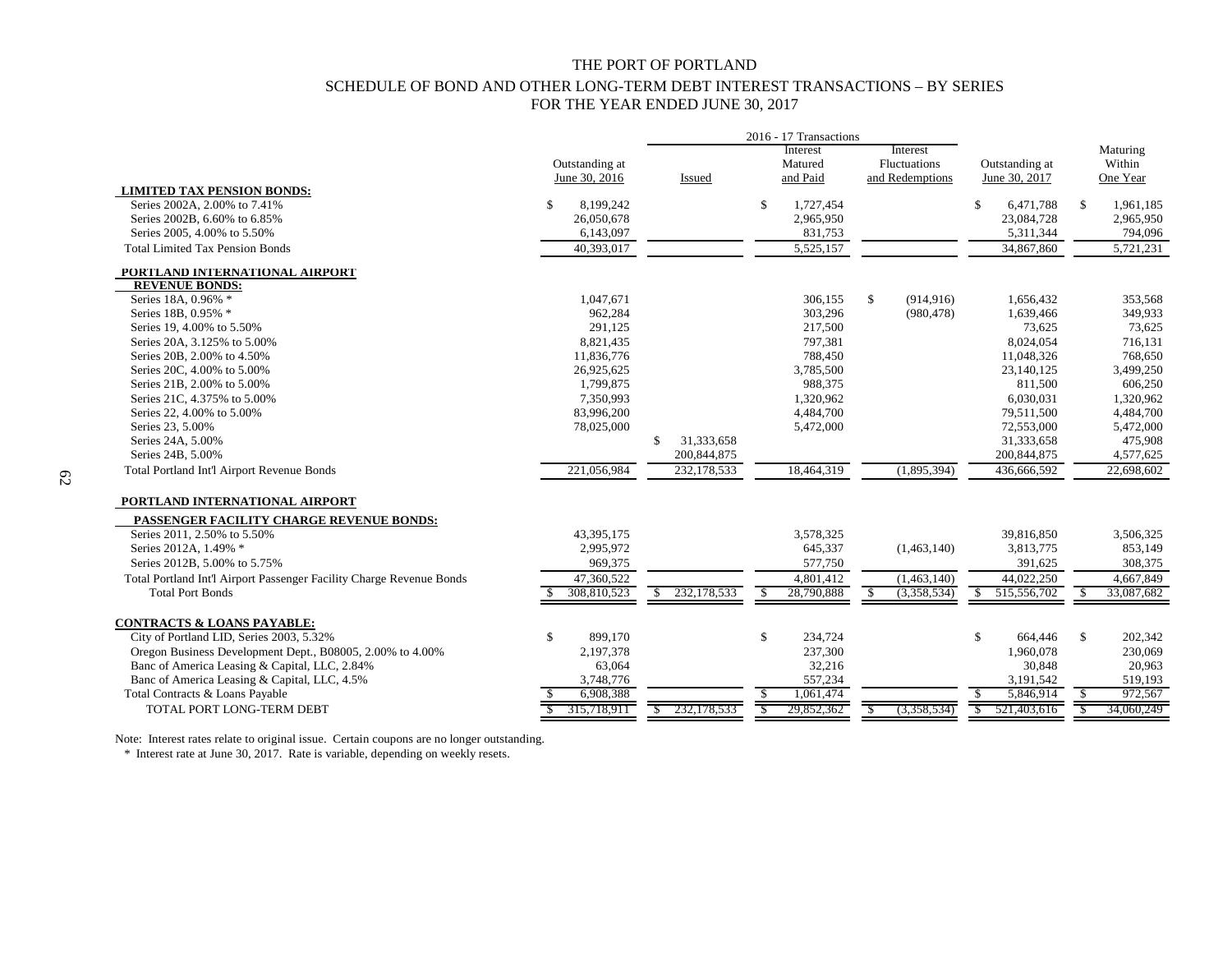### SCHEDULE OF FUTURE REQUIREMENTS FOR RETIREMENT OF BONDED AND OTHER LONG-TERM DEBT – BY SERIES AS OF JUNE 30, 2017

|                                                |                       | Date of<br>Issue         | Total<br>Requirements |         | 2017-18                                                 |      | 2018-19      |      | 2019-20           | 2020-21      |      | 2021-22       |     | 2022-23 to<br>2026-27                                                                                  | 2027-28 to<br>2031-32 | 2032-33 to<br>2036-37 | 2037-38 to<br>2041-42       |     | 2042-43 to<br>2046-47 | 2047-48 to<br>2051-52 |
|------------------------------------------------|-----------------------|--------------------------|-----------------------|---------|---------------------------------------------------------|------|--------------|------|-------------------|--------------|------|---------------|-----|--------------------------------------------------------------------------------------------------------|-----------------------|-----------------------|-----------------------------|-----|-----------------------|-----------------------|
| <b>LIMITED TAX PENSION BONDS:</b>              |                       |                          |                       |         |                                                         |      |              |      |                   |              |      |               |     |                                                                                                        |                       |                       |                             |     |                       |                       |
| Series 2002A                                   |                       | -Principal $03/28/02$ \$ | 2,628,213             |         | 893,815 \$<br>- \$                                      |      | 901,618      | - \$ | 832,780           |              |      |               |     |                                                                                                        |                       |                       |                             |     |                       |                       |
| 2.00% to 7.41%                                 | -Interest             |                          | 6,471,788             |         | 1,961,185                                               |      | 2,218,383    |      | 2,292,220         |              |      |               |     |                                                                                                        |                       |                       |                             |     |                       |                       |
| Series 2002B                                   | -Principal 03/28/02   |                          | 43,525,000            |         |                                                         |      |              |      | 265,000           | 3,695,000    | -S   | 4,240,000 \$  |     | 31,315,000 \$                                                                                          | 4,010,000             |                       |                             |     |                       |                       |
| 6,60% to 6,85%                                 | -Interest             |                          | 23,084,728            |         | 2,965,950                                               |      | 2,965,950    |      | 2,965,950         | 2,947,797    |      | 2,694,690     |     | 8,269,706                                                                                              | 274,685               |                       |                             |     |                       |                       |
| Series 2005                                    |                       | -Principal 09/23/05      | 15,955,000            |         | 875,000                                                 |      | 985,000      |      | 1,100,000         | 1,230,000    |      | 1,365,000     |     | 9,235,000                                                                                              | 1,165,000             |                       |                             |     |                       |                       |
| 4.00% to 5.50%                                 | -Interest             |                          | 5,311,344             |         | 794,096                                                 |      | 751.580      |      | 703,719           | 650,270      |      | 588,721       |     | 1.764.661                                                                                              | 58.297                |                       |                             |     |                       |                       |
| <b>Total Limited Tax Pension Bonds</b>         | -Principal            |                          | 62,108,213            |         | 1,768,815<br>-S                                         | -8   | 1,886,618    |      | 2,197,780<br>-8   | 4,925,000    |      | 5,605,000     |     | 40,550,000                                                                                             | 5,175,000             |                       |                             |     |                       |                       |
| <b>Total Limited Tax Pension Bonds</b>         | -Interest             |                          | 34,867,860            |         | 5,721,231<br>- S                                        | - S  | 5,935,913 \$ |      | 5,961,889 \$      | 3,598,067 \$ |      | 3,283,411     |     | 10,034,367                                                                                             | 332,982               |                       |                             |     |                       |                       |
| PORTLAND INTERNATIONAL AIRPORT                 |                       |                          |                       |         |                                                         |      |              |      |                   |              |      |               |     |                                                                                                        |                       |                       |                             |     |                       |                       |
| <b>REVENUE BONDS:</b>                          |                       |                          |                       |         |                                                         |      |              |      |                   |              |      |               |     |                                                                                                        |                       |                       |                             |     |                       |                       |
| Series 18A                                     |                       | -Principal $06/11/08$ \$ | 41,265,000            |         | -S<br>4,435,000                                         | -S   | 4,510,000    | -S   | 4,705,000<br>- \$ | 4,935,000    | - \$ | 5,155,000 \$  |     | 17,525,000                                                                                             |                       |                       |                             |     |                       |                       |
| $0.96\%$ **                                    | -Interest             |                          | 1,656,432             |         | 353,568                                                 |      | 310,272      |      | 265,104           | 217,728      |      | 168,240       |     | 341,520                                                                                                |                       |                       |                             |     |                       |                       |
| Series 18B                                     | -Principal 06/11/08   |                          | 41,265,000            |         | 4,430,000                                               |      | 4,515,000    |      | 4,705,000         | 4,930,000    |      | 5,155,000     |     | 17,530,000                                                                                             |                       |                       |                             |     |                       |                       |
| $0.95\%$ **                                    | -Interest             |                          | 1,639,466             |         | 349,933                                                 |      | 307,040      |      | 262,343           | 215,508      |      | 166,535       |     | 338,107                                                                                                |                       |                       |                             |     |                       |                       |
| Series 19                                      |                       | -Principal 11/13/08      | 2,945,000             |         | 2,945,000                                               |      |              |      |                   |              |      |               |     |                                                                                                        |                       |                       |                             |     |                       |                       |
| 4,00% to 5,50%                                 | -Interest             |                          |                       | 73,625  | 73,625                                                  |      |              |      |                   |              |      |               |     |                                                                                                        |                       |                       |                             |     |                       |                       |
| Series 20A                                     | -Principal 11/02/10   |                          | 18,685,000            |         | 1,660,000                                               |      | 1,745,000    |      | 685,000           | 705,000      |      | 725,000       |     | 3,995,000<br>- S                                                                                       | 3,325,000 \$          | 2,975,000             | 2,870,000<br><sup>\$</sup>  |     |                       |                       |
| 3.125% to 5.00%                                | -Interest             |                          | 8,024,054             |         | 716,131                                                 |      | 631,006      |      | 577,106           | 556,256      |      | 534,353       |     | 2,288,039                                                                                              | 1,534,669             | 936,594               | 249,900                     |     |                       |                       |
| Series 20B                                     | -Principal 11/02/10   |                          | 19,350,000            |         | 505,000                                                 |      | 525,000      |      | 545,000           | 570,000      |      | 590,000       |     | 3,275,000                                                                                              | 3,915,000             | 4,795,000             | 4,630,000                   |     |                       |                       |
| 2.00% to 4.50%                                 | -Interest             |                          | 11,048,326            |         | 768,650                                                 |      | 748,050      |      | 726,650           | 702,925      |      | 680,881       |     | 3,091,271                                                                                              | 2,416,019             | 1,509,706             | 404,174                     |     |                       |                       |
| Series 20C                                     | -Principal 11/02/10   |                          | 72,915,000            |         | 5,860,000                                               |      | 6,165,000    |      | 4,845,000         | 5,085,000    |      | 5,335,000     |     | 30,960,000                                                                                             | 14,665,000            |                       |                             |     |                       |                       |
| 4,00% to 5,00%                                 | -Interest             |                          | 23,140,125            |         | 3,499,250                                               |      | 3,198,625    |      | 2,923,375         | 2,675,125    |      | 2,414,625     |     | 7,687,000                                                                                              | 742,125               |                       |                             |     |                       |                       |
| Series 21B                                     | -Principal $04/05/11$ |                          | 16,040,000            |         | 7,830,000                                               |      | 8,210,000    |      |                   |              |      |               |     |                                                                                                        |                       |                       |                             |     |                       |                       |
| 2,00% to 5,00%                                 | -Interest             |                          |                       | 811,500 | 606,250                                                 |      | 205,250      |      |                   |              |      |               |     |                                                                                                        |                       |                       |                             |     |                       |                       |
| Series 21C                                     | -Principal 08/10/11   |                          | 27,685,000            |         |                                                         |      |              |      | 5,040,000         | 5,250,000    |      | 5,560,000     |     | 11,835,000                                                                                             |                       |                       |                             |     |                       |                       |
| 4.375% to 5.00%                                | -Interest             |                          | 6,030,031             |         | 1,320,962                                               |      | 1,320,962    |      | 1,194,963         | 937,712      |      | 681,363       |     | 574,069                                                                                                |                       |                       |                             |     |                       |                       |
| Series <sub>22</sub>                           | -Principal 09/25/14   |                          | 90,050,000            |         |                                                         |      |              |      | 1,780,000         | 1,850,000    |      | 1,940,000     |     | 11,270,000                                                                                             | 14,390,000            | 18,345,000            | 23,420,000 \$               |     | 17,055,000            |                       |
| 4,00% to 5,00%                                 | -Interest             |                          | 79,511,500            |         | 4,484,700                                               |      | 4,484,700    |      | 4,449,100         | 4,367,250    |      | 4,272,500     |     | 19,766,250                                                                                             | 16,573,750            | 12,501,375            | 7.305.000                   |     | 1,306,875             |                       |
| Series 23                                      |                       | -Principal 03/31/15      | 109,440,000           |         |                                                         |      | 3,065,000    |      | 3,215,000         | 3,380,000    |      | 3,545,000     |     | 20,575,000                                                                                             | 26,265,000            | 26,145,000            | 23,250,000                  |     |                       |                       |
| 5.00%                                          | -Interest             |                          | 72,553,000            |         | 5,472,000                                               |      | 5,395,375    |      | 5,238,375         | 5,073,500    |      | 4,900,375     |     | 21,587,375                                                                                             | 15,760,625            | 8,322,375             | 803,000                     |     |                       |                       |
| Series 24A                                     | -Principal 01/25/17   |                          | 21,965,000            |         |                                                         |      |              |      |                   |              |      |               |     |                                                                                                        |                       |                       |                             |     | 17,135,000<br>- \$    | 4,830,000             |
| 5.00%                                          | -Interest             |                          | 31,333,658            |         | 475,908                                                 |      | 1,098,250    |      | 1,098,250         | 1,098,250    |      | 1,098,250     |     | 5,491,250                                                                                              | 5,491,250             | 5,491,250             | 5,491,250                   |     | 4,258,250             | 241,500               |
| Series 24B                                     |                       | -Principal $01/25/17$    | 211,275,000           |         |                                                         |      | 710,000      |      | 745,000           | 3,965,000    |      | 4,170,000     |     | 24,180,000                                                                                             | 30,860,000            | 39,385,000            | 50,255,000                  |     | 47,015,000            | 9,990,000             |
| 5.00%                                          | -Interest             |                          | 200,844,875           |         | 4,577,625                                               |      | 10,563,750   |      | 10.528.250        | 10,491,000   |      | 10,292,750    |     | 48,121,000                                                                                             | 41,440,500            | 32,914,250            | 22,034,500                  |     | 9,381,750             | 499,500               |
| Total Portland Int'l Airport Revenue Bonds     | -Principal            |                          | 672,880,000<br>-S     |         | 27,665,000                                              | -S   | 29,445,000   |      | 26,265,000        | 30,670,000   |      | 32,175,000    |     | 141,145,000                                                                                            | 93,420,000            | 91,645,000            | \$104,425,000               |     | 81,205,000            | 14,820,000            |
| Total Portland Int'l Airport Revenue Bonds     | -Interest             |                          |                       |         |                                                         |      |              |      |                   |              |      |               |     | 436,666,592 \$ 22,698,602 \$ 28,263,280 \$ 27,263,516 \$ 26,335,254 \$ 25,209,872 \$ 109,285,881 \$    | 83,958,938 \$         |                       | 61,675,550 \$ 36,287,824 \$ |     | 14,946,875 \$         | 741,000               |
| PORTLAND INTERNATIONAL AIRPORT                 |                       |                          |                       |         |                                                         |      |              |      |                   |              |      |               |     |                                                                                                        |                       |                       |                             |     |                       |                       |
| PASSENGER FACILITY CHARGE REVENUE BONDS:       |                       |                          |                       |         |                                                         |      |              |      |                   |              |      |               |     |                                                                                                        |                       |                       |                             |     |                       |                       |
| Series 2011A                                   |                       | -Principal $11/10/11$ \$ | 68,950,000            |         | 1,650,000<br>- \$                                       | - \$ | 1,710,000    | -S   | 150,000<br>- \$   | 135,000      |      | 125,000       | - S | 16,550,000 \$                                                                                          | 48,630,000            |                       |                             |     |                       |                       |
| 2.50% to 5.50%                                 | -Interest             |                          | 39,816,850            |         | 3,506,325                                               |      | 3,430,575    |      | 3,385,575         | 3,381,300    |      | 3,377,244     |     | 16,028,469                                                                                             | 6,707,362             |                       |                             |     |                       |                       |
| Series 2012A                                   |                       | -Principal $08/15/12$    | 57,315,000            |         | 120,000                                                 |      | 2,790,000    |      | 7,955,000         | 8,370,000    |      | 8,805,000     |     | 29,275,000                                                                                             |                       |                       |                             |     |                       |                       |
| $1.49\%$ **                                    | -Interest             |                          | 3,813,775             |         | 853.149                                                 |      | 811,532      |      | 692.871           | 568,020      |      | 436,681       |     | 451,522                                                                                                |                       |                       |                             |     |                       |                       |
| Series 2012B                                   |                       | -Principal 10/31/12      | 9,005,000             |         | 5,675,000                                               |      | 3,330,000    |      |                   |              |      |               |     |                                                                                                        |                       |                       |                             |     |                       |                       |
| 5.00% to 5.75%                                 | -Interest             |                          |                       | 391.625 | 308,375                                                 |      | 83,250       |      |                   |              |      |               |     |                                                                                                        |                       |                       |                             |     |                       |                       |
| Total Portland Int'l Airport PFC Revenue Bonds | -Principal            |                          | 135,270,000<br>S.     |         | 7,445,000                                               |      | 7,830,000    |      | 8,105,000<br>- S  | 8,505,000    |      | 8,930,000     |     | 45,825,000                                                                                             | 48,630,000            |                       |                             |     |                       |                       |
| Total Portland Int'l Airport PFC Revenue Bonds | -Interest             |                          | 44,022,250            |         | 4,667,849<br>- S                                        |      | 4.325.357    | - \$ | 4,078,446<br>- S  | 3,949,320    | - S  | 3,813,925     | - S | 16,479,991 \$                                                                                          | 6,707,362             |                       |                             |     |                       |                       |
| <b>Total Port Bonds</b>                        | -Principal            |                          | 870.258.213<br>S      |         | \$ 36,878,815 \$ 39,161,618 \$ 36,567,780 \$ 44,100,000 |      |              |      |                   |              | -8   | 46,710,000 \$ |     | 227,520,000 \$ 147,225,000                                                                             |                       |                       | 91,645,000 \$ 104,425,000   | - 8 | 81,205,000            | 14,820,000            |
|                                                |                       |                          |                       |         |                                                         |      |              |      |                   |              |      |               |     |                                                                                                        |                       |                       |                             |     |                       |                       |
| <b>Total Port Bonds</b>                        | -Interest             |                          |                       |         |                                                         |      |              |      |                   |              |      |               |     | \$ 515,556,702 \$ 33,087,682 \$ 38,524,550 \$ 37,303,851 \$ 33,882,641 \$ 32,307,208 \$ 135,800,239 \$ | 90,999,282 \$         |                       | 61,675,550 \$ 36,287,824 \$ |     | 14,946,875 \$         | 741,000               |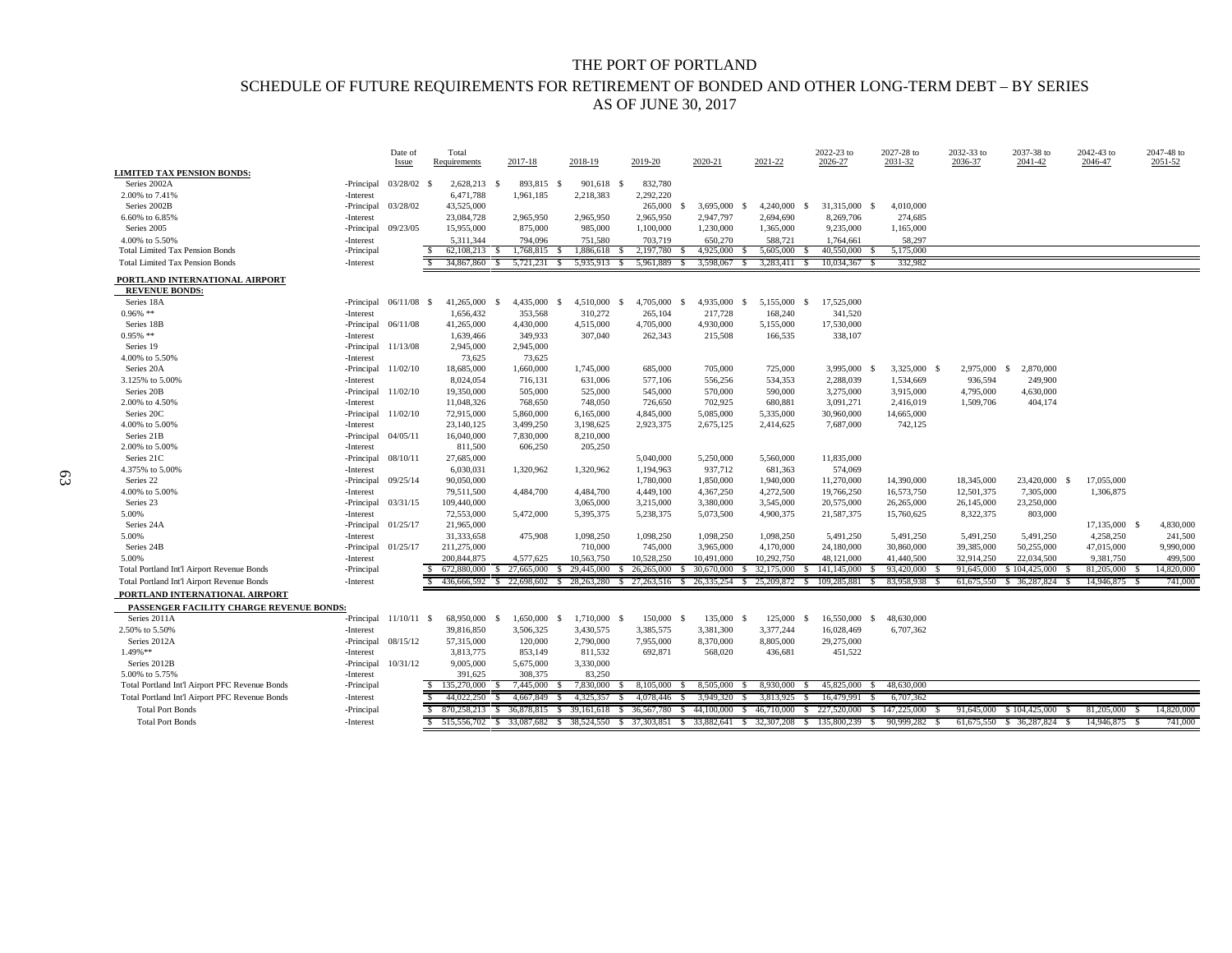### THE PORT OF PORTLAND

## SCHEDULE OF FUTURE REQUIREMENTS FOR RETIREMENT OF BONDED AND OTHER LONG-TERM DEBT – BY SERIES AS OF JUNE 30, 2017, Continued

|                                               |            | Date of<br><b>Issue</b> | Total<br>Requirements     | 2017-18    | 2018-19    | 2019-20       | 2020-21   | 2021-22    | 2022-23 to<br>2026-27 | 2027-28 to<br>2031-32 | 2032-33 to<br>2036-37 | 2037-38 to<br>2041-42 | 2042-43 to<br>2046-47 |  | 2047-48 to<br>2051-52 |
|-----------------------------------------------|------------|-------------------------|---------------------------|------------|------------|---------------|-----------|------------|-----------------------|-----------------------|-----------------------|-----------------------|-----------------------|--|-----------------------|
| <b>CONTRACTS &amp; LOANS PAYABLE:</b>         |            |                         |                           |            |            |               |           |            |                       |                       |                       |                       |                       |  |                       |
| City of Portland LID                          | -Principal | $04/01/03$ \$           | 4,087,757                 | 626,360    | 660,507    | 696,516 \$    | 734,487   | 774,529 \$ | 595,358               |                       |                       |                       |                       |  |                       |
| 5.32%                                         | -Interest  |                         | 664,446                   | 202.342    | 168.195    | 132.187       | 94.215    | 54,173     | 13,334                |                       |                       |                       |                       |  |                       |
| Oregon Department of Transportation MMTF-0001 | -Principal | 05/10/09                | 800,000                   | 200,000    | 200,000    | 200,000       | 200,000   |            |                       |                       |                       |                       |                       |  |                       |
| Oregon Department of Transportation MMTF-0003 | -Principal | 07/06/10                | 3,713,500                 |            | 742,700    | 742,700       | 742,700   | 742,700    | 742,700               |                       |                       |                       |                       |  |                       |
| Oregon Business Development Dept. B08005      | -Principal | 08/31/10                | 6,404,026                 | 367,763    | 379.332    | 386,262       | 398,250   | 415,639    | 2,285,832             | 2,170,948             |                       |                       |                       |  |                       |
| 2.00% to 4.00%                                | -Interest  |                         | 1.960.078                 | 230,069    | 220,875    | 209.495       | 197.907   | 183,968    | 699.410               | 218,354               |                       |                       |                       |  |                       |
| Banc of America Leasing & Capital, LLC        | -Principal | 11/01/13                | 921,613                   | 402.353    | 413.930    | 105,330       |           |            |                       |                       |                       |                       |                       |  |                       |
| 2.84%                                         | -Interest  |                         | 30,848                    | 20.963     | 9.386      | 499           |           |            |                       |                       |                       |                       |                       |  |                       |
| Banc of America Leasing & Capital, LLC        | -Principal | 06/06/13                | 11,931,367                | 866.112    | 905.901    | 947.518       | 991,047   | 1,036,575  | 5.942.465             | 1,241,749             |                       |                       |                       |  |                       |
| 4.5%                                          | -Interest  |                         | 3,191,542                 | 519,193    | 479,404    | 437,787       | 394,258   | 348,730    | 984,056               | 28,114                |                       |                       |                       |  |                       |
| Total Contracts & Loans Payable               | -Principal |                         | 27,858,263                | 2.462.588  | 3.302.370  | 3.078.326     | 3.066.484 | 2.969.443  | 9.566.355             | 3,412,697             |                       |                       |                       |  |                       |
| Total Contracts & Loans Payable               | -Interest  |                         | 5.846.914                 |            | 877,860    | 79.968        | 686,380   | 586,87     | .696.800              | 246,468               |                       |                       |                       |  |                       |
| TOTAL PORT LONG-TERM DEBT                     | -Principal |                         | 898.116.476 \$ 39.341,403 |            | 42.463.988 | \$ 39,646,106 | 166.484   |            | 237.086.355           | 150.637.697           |                       | \$104.425.000         |                       |  | 14,820,000            |
| TOTAL PORT LONG-TERM DEBT                     | -Interest  |                         | 521.403.616               | 34.060.249 | 39,402,41  |               |           |            |                       |                       |                       |                       |                       |  | 741,000               |
|                                               |            |                         |                           |            |            |               |           |            |                       |                       |                       |                       |                       |  |                       |

Note: Interest rates relate to original issue. Certain coupons are no longer outstanding.

\*\* Interest rate at June 30, 2017. Rate is variable, depending on weekly resets.

#### **INDUSTRIAL DEVELOPMENT REVENUE BONDS:**

| Horizon Air Project:                       | Principal<br>08/07/97 | 7,300,000 |         |         |         |         |         | 17,300,000 |  |
|--------------------------------------------|-----------------------|-----------|---------|---------|---------|---------|---------|------------|--|
| 1997 Series, 1.053%                        | <b>Interest</b>       | .801.363  | 181.804 | 181.804 | 181.804 | 181.804 | 181,804 | 892,347    |  |
| TOTAL INDUSTRIAL REVENUE BONDS             | Principal             | 7.300,000 |         |         |         |         |         |            |  |
| L INDUSTRIAL REVENUE BONDS<br><b>TOTAL</b> | -Interest             | ا8.       | 181,804 | 181.804 | 181,804 | 181,804 |         | 892,34     |  |

\* Interest rate at June 30, 2017. Rate is variable, depending on prime.

Note: Interest rates relate to original issue. Certain coupons are no longer outstanding. This schedule is provided for information purposes only. Industrial development revenue bonds are not a liability or contingent liab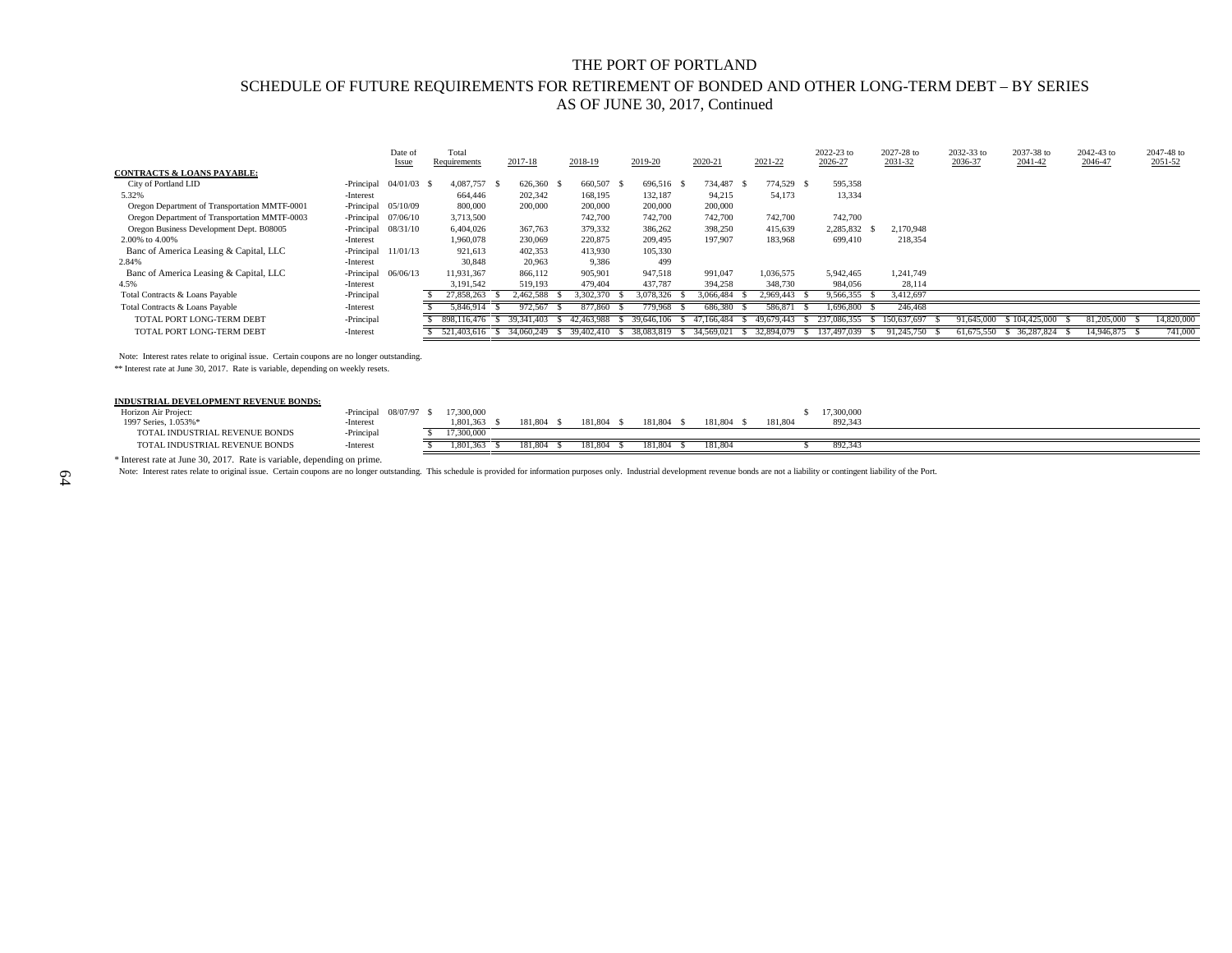AUDIT COMMENTS AND DISCLOSURES REQUIRED BY STATE REGULATIONS

 $\overline{\phantom{a}}$  , and the set of the set of the set of the set of the set of the set of the set of the set of the set of the set of the set of the set of the set of the set of the set of the set of the set of the set of the s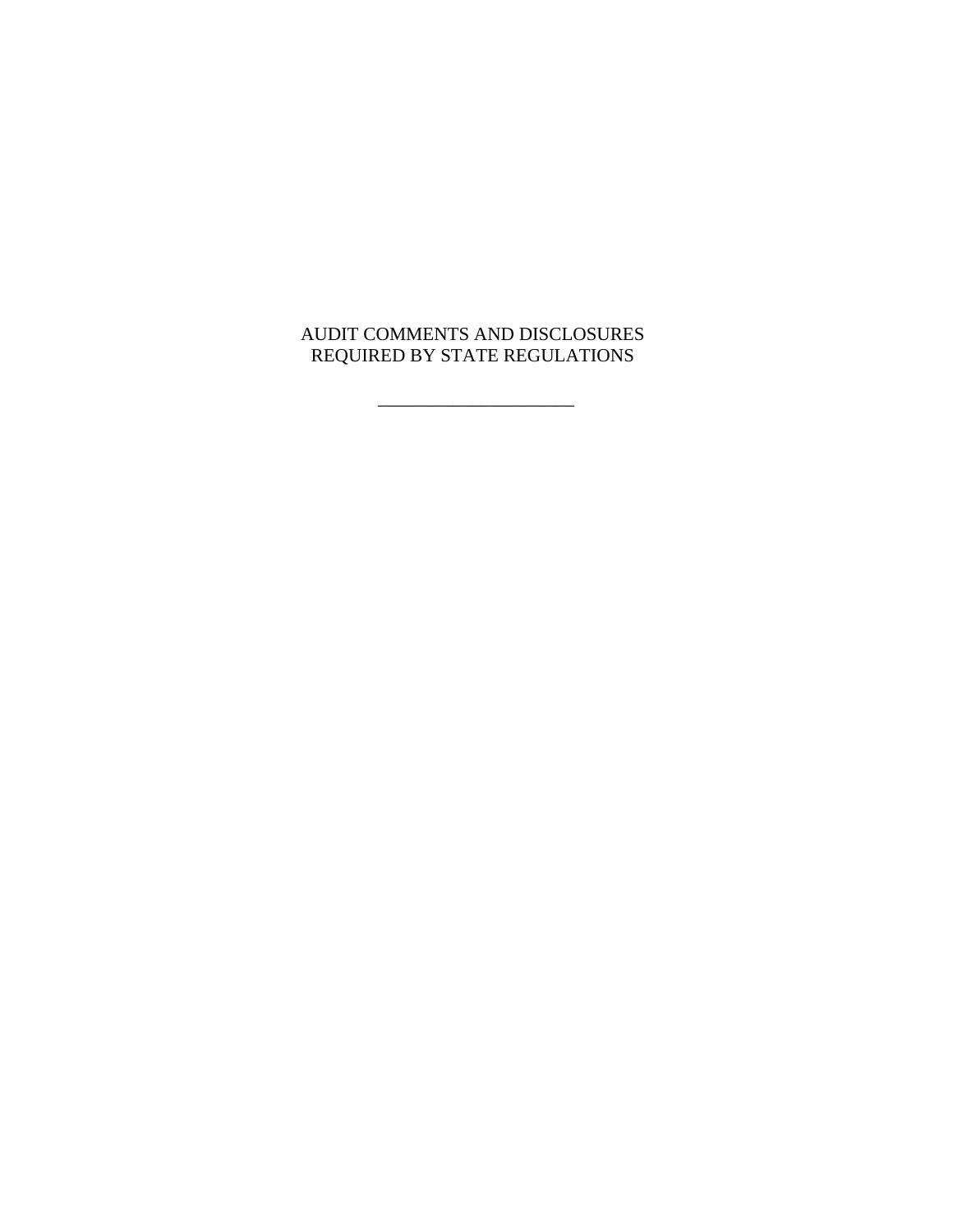

# **Report of Independent Auditors on Compliance and on Internal Control over Financial Reporting Based on an Audit of Financial Statements Performed in Accordance with** *Oregon Municipal Auditing Standards*

The Board of Commissioners Port of Portland

We have audited the basic financial statements of the Port of Portland (the Port), as of and for the year ended June 30, 2017, and have issued our report thereon dated October 24, 2017. We conducted our audit in accordance with auditing standards generally accepted in the United States of America and the provisions of the Minimum Standards for Audits of Oregon Municipal Corporations, prescribed by the Secretary of State. Those standards require that we plan and perform the audit to obtain reasonable assurance about whether the basic financial statements are free of material misstatement.

## **Compliance**

As part of obtaining reasonable assurance about whether the Port's basic financial statements are free of material misstatement, we performed tests of its compliance with certain provisions of laws, regulations, contracts, grants, including provisions of Oregon Revised Statutes as specified in Oregon Administrative Rules OAR 162-10-0000 to 162-10-0330, as set forth below, noncompliance with which could have a direct and material effect on the determination of financial statement amounts: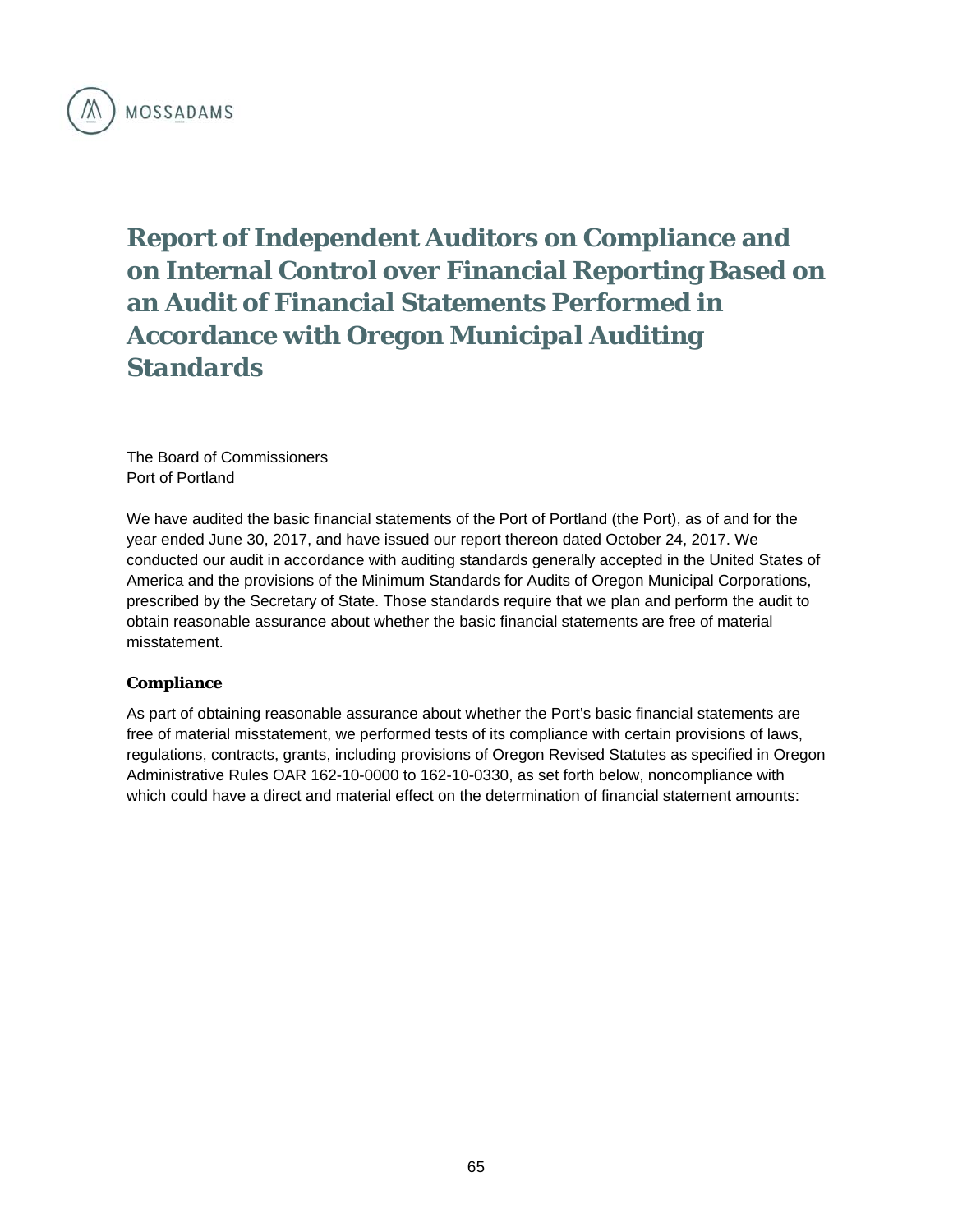|              |                                                                                                                               | Instances of<br>Non-Compliance |
|--------------|-------------------------------------------------------------------------------------------------------------------------------|--------------------------------|
| <b>OAR</b>   | Section                                                                                                                       | Identified?                    |
| 162-010-0000 | Preface                                                                                                                       | None Noted                     |
| 162-010-0010 | Definitions                                                                                                                   | None Noted                     |
| 162-010-0020 | Introduction                                                                                                                  | None Noted                     |
| 162-010-0030 | <b>General Requirements</b>                                                                                                   | None Noted                     |
| 162-010-0050 | <b>Financial Statements</b>                                                                                                   | None Noted                     |
| 162-010-0115 | Required Supplementary Information (RSI)                                                                                      | None Noted                     |
| 162-010-0120 | Other Supplementary Information                                                                                               | None Noted                     |
| 162-010-0130 | Schedule of Revenues, Expenditures / Expenses, and Changes in Fund<br>Balances, / Net Position, Budget and Actual (Each Fund) | None Noted                     |
| 162-010-0140 | Schedule of Accountability for Independently Elected Officials                                                                | Not applicable                 |
| 162-010-0150 | Schedule of Property Tax Transactions or Acreage Assessments                                                                  | None Noted                     |
| 162-010-0160 | Schedule of Bonded or Long-Term Debt Transactions                                                                             | None Noted                     |
| 162-010-0170 | Schedule of Future Requirements for Retirement of Bonded or Long-Term<br>Debt                                                 | None Noted                     |
| 162-010-0190 | Other Financial or Statistical Information                                                                                    | None Noted                     |
| 162-010-0200 | Required Disclosures and Independent Auditors Comments                                                                        | None Noted                     |
| 162-010-0230 | Accounting Records and Internal Control                                                                                       | None Noted                     |
| 162-010-0240 | <b>Public Fund Deposits</b>                                                                                                   | None Noted                     |
| 162-010-0250 | Indebtedness                                                                                                                  | None Noted                     |
| 162-010-0260 | <b>Budget</b>                                                                                                                 | Yes                            |
| 162-010-0270 | Insurance and Fidelity Bonds                                                                                                  | None Noted                     |
| 162-010-0280 | Programs Funded from Outside Sources                                                                                          | None Noted                     |
| 162-010-0295 | <b>Highway Funds</b>                                                                                                          | Not applicable                 |
| 162-010-0300 | Investments                                                                                                                   | None Noted                     |
| 162-010-0310 | <b>Public Contracts and Purchasing</b>                                                                                        | None Noted                     |
| 162-010-0315 | <b>State School Fund</b>                                                                                                      | Not applicable                 |
| 162-010-0316 | <b>Public Charter Schools</b>                                                                                                 | Not applicable                 |
| 162-010-0320 | <b>Other Comments and Disclosures</b>                                                                                         | None Noted                     |
| 162-010-0330 | Extensions of Time to Deliver Audit Reports                                                                                   | Not applicable                 |

However, providing an opinion on compliance with those provisions was not an objective of our audit and, accordingly, we do not express such an opinion. The results of our tests disclosed an instance of noncompliance that is required to be reported under Minimum Standards for Audits of Oregon Municipal Corporations, prescribed by the Secretary of State. The Port experienced a budgetary over-expenditure in one fund which is disclosed in the notes to the financial statements.

## **Internal Control over Financial Reporting**

In planning and performing our audit of the financial statements, we considered the Port's internal control over financial reporting (internal control) to determine the audit procedures that are appropriate in the circumstances for the purpose of expressing our opinion on the financial statements, but not for the purpose of expressing an opinion on the effectiveness of the Port's internal control. Accordingly, we do not express an opinion on the effectiveness of the Port's internal control.